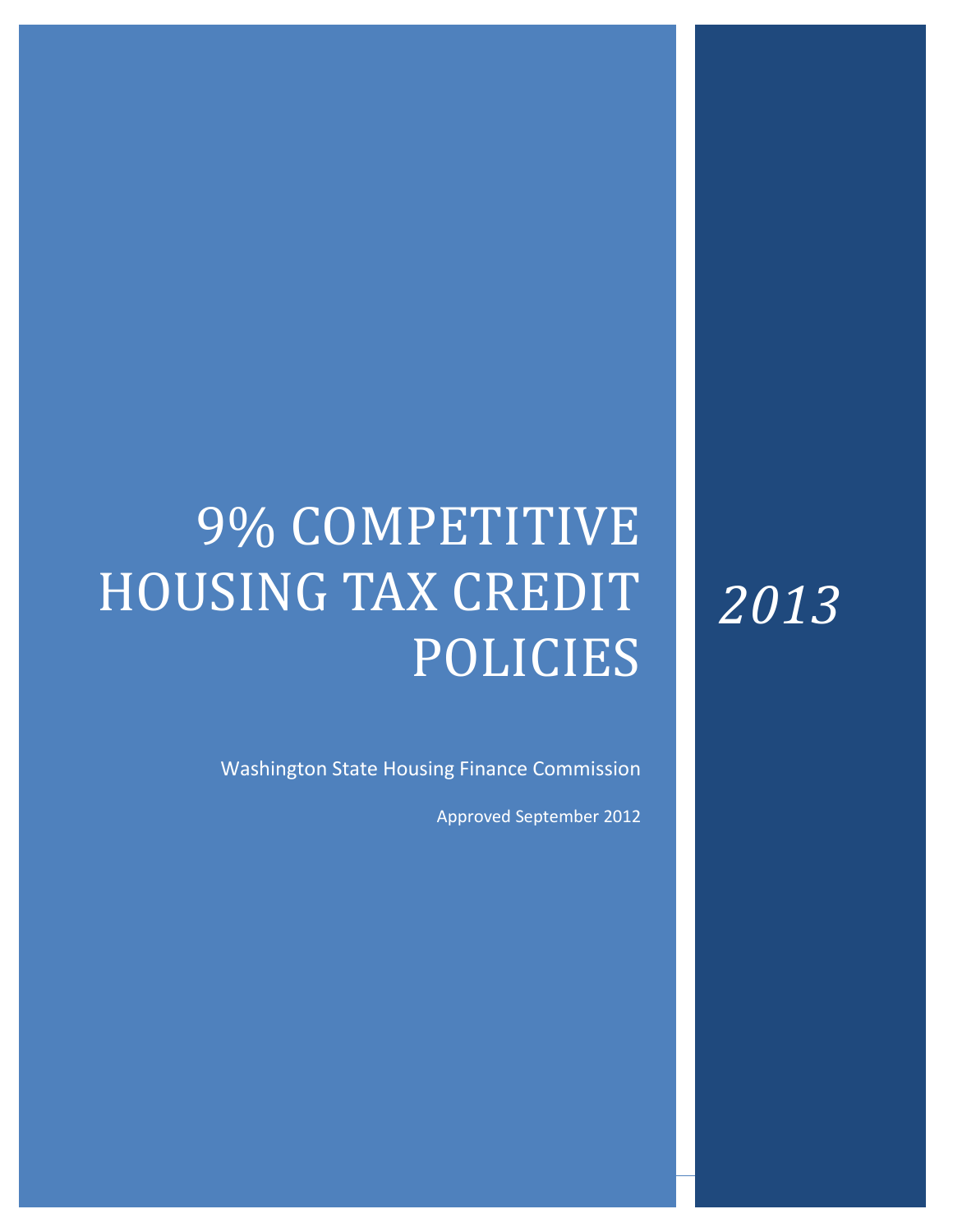# **Contents**

| 1.1  |                                                                        |  |
|------|------------------------------------------------------------------------|--|
| 1.2  |                                                                        |  |
| 1.3  |                                                                        |  |
| 1.4  |                                                                        |  |
| 1.5  |                                                                        |  |
| 1.6  |                                                                        |  |
| 1.7  |                                                                        |  |
| 1.8  |                                                                        |  |
| 1.9  |                                                                        |  |
|      |                                                                        |  |
| 2.1  |                                                                        |  |
| 2.2  |                                                                        |  |
| 2.3  |                                                                        |  |
| 2.4  |                                                                        |  |
| 2.5  |                                                                        |  |
| 2.6  |                                                                        |  |
| 2.7  |                                                                        |  |
| 2.8  |                                                                        |  |
| 2.9  |                                                                        |  |
| 2.10 |                                                                        |  |
| 2.11 |                                                                        |  |
| 2.12 |                                                                        |  |
| 2.13 | MINIMUM AND ADDITIONAL LOW-INCOME HOUSING COMMITMENTS  16              |  |
| 2.14 |                                                                        |  |
| 2.15 |                                                                        |  |
| 2.16 |                                                                        |  |
| 2.17 | USE OF COMMISSION'S CONTRACTS, AGREEMENTS, AND OTHER LEGAL DOCUMENTS18 |  |
| 2.18 |                                                                        |  |
| 2.19 |                                                                        |  |
| 2.20 |                                                                        |  |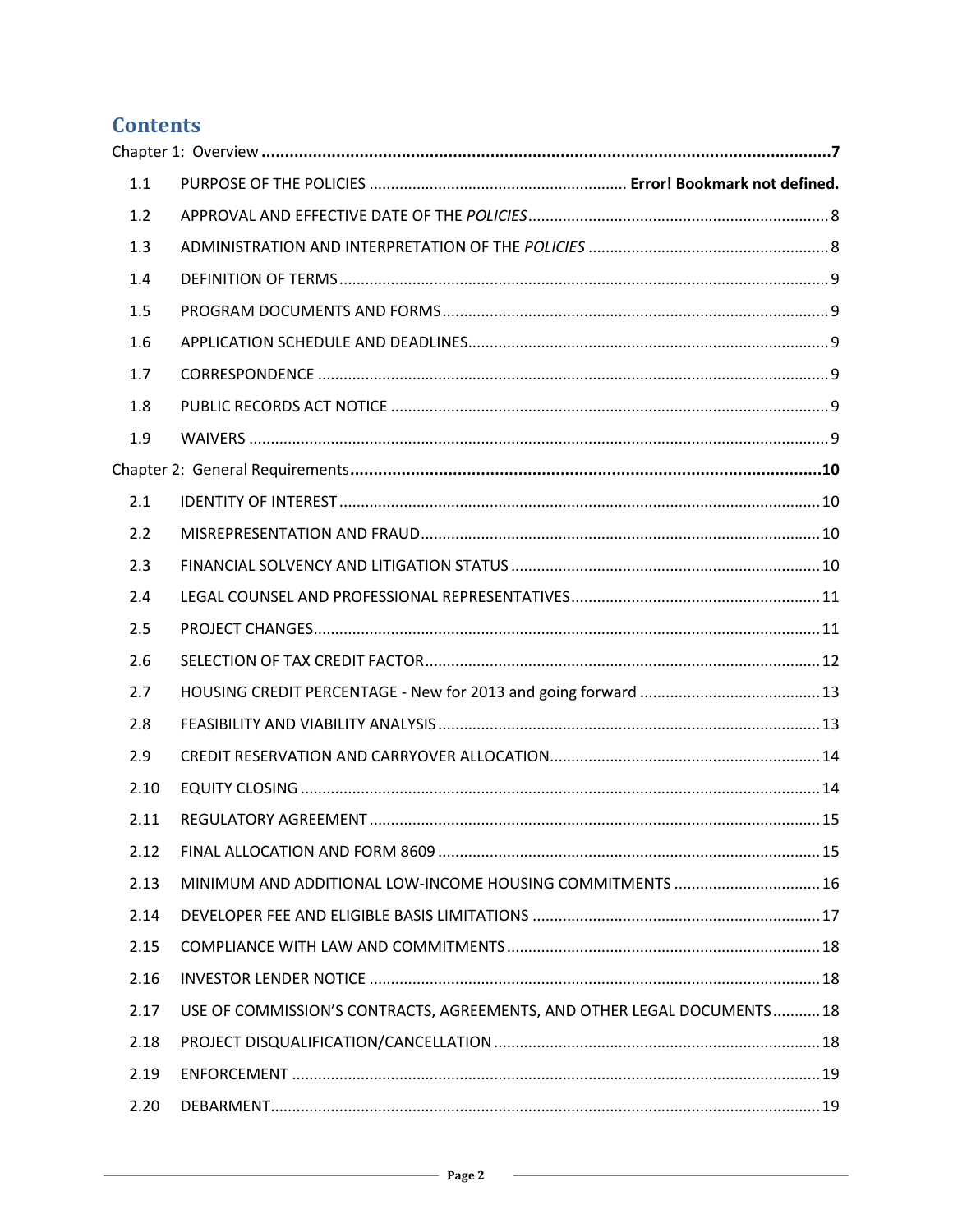| 2.21 |  |
|------|--|
|      |  |
| 3.1  |  |
| 3.2  |  |
| 3.3  |  |
| 3.4  |  |
| 3.5  |  |
| 3.6  |  |
| 3.7  |  |
| 3.8  |  |
| 3.9  |  |
| 3.10 |  |
|      |  |
| 4.1  |  |
| 4.2  |  |
| 4.3  |  |
| 4.4  |  |
| 4.5  |  |
| 4.6  |  |
| 4.7  |  |
| 4.8  |  |
| 4.9  |  |
| 4.10 |  |
| 4.11 |  |
| 4.12 |  |
| 4.13 |  |
| 4.14 |  |
| 4.15 |  |
| 4.16 |  |
| 4.17 |  |
| 4.18 |  |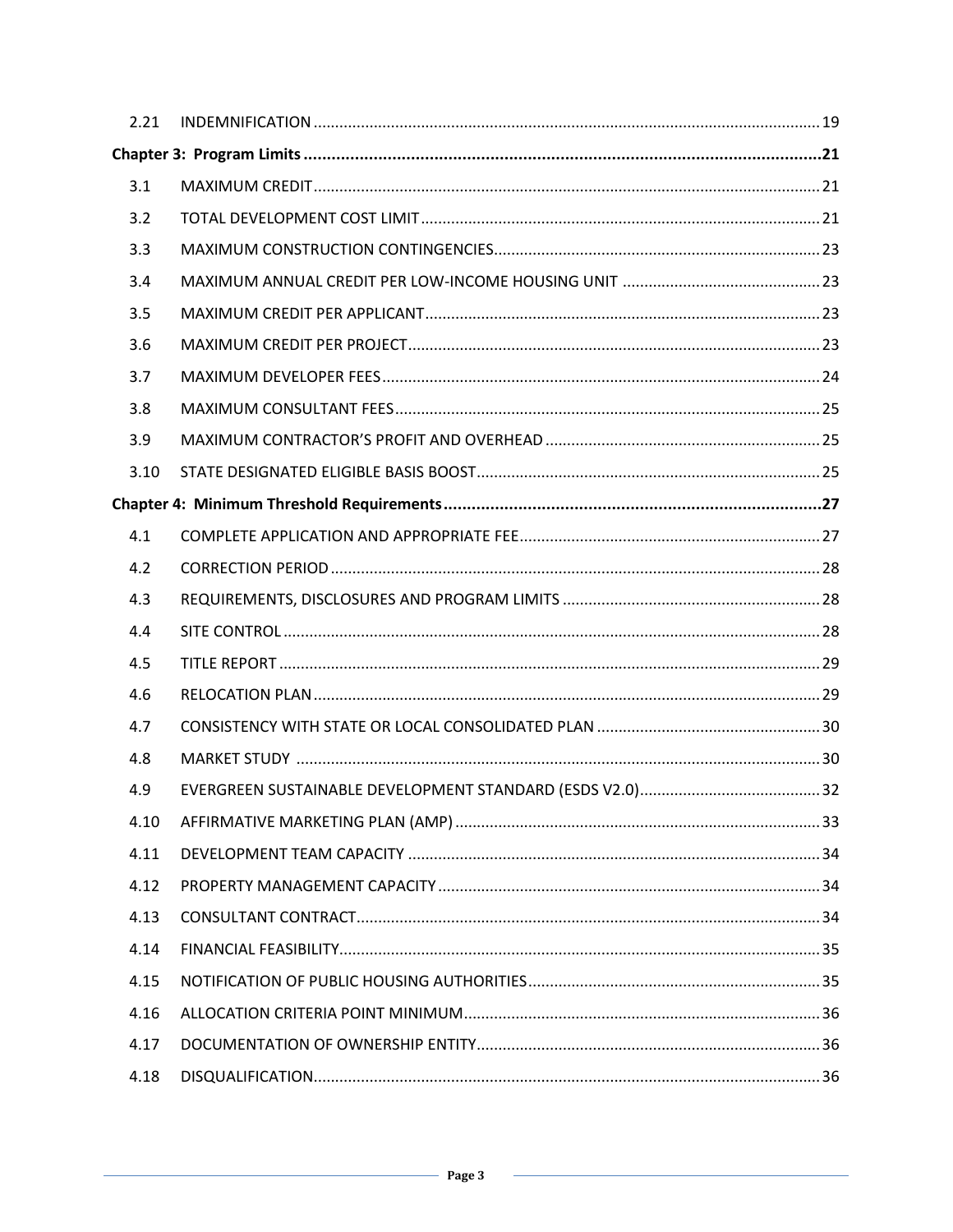| 5.1   |  |  |  |
|-------|--|--|--|
| 5.2   |  |  |  |
| 5.2.1 |  |  |  |
| 5.2.2 |  |  |  |
| 5.2.3 |  |  |  |
| 5.2.4 |  |  |  |
| 5.2.5 |  |  |  |
| 5.2.6 |  |  |  |
| 5.3   |  |  |  |
| 5.4   |  |  |  |
|       |  |  |  |
|       |  |  |  |
| 6.1   |  |  |  |
| 6.2   |  |  |  |
| 6.3   |  |  |  |
| 6.4   |  |  |  |
| 6.5   |  |  |  |
| 6.6   |  |  |  |
| 6.7   |  |  |  |
| 6.8   |  |  |  |
| 6.9   |  |  |  |
| 6.10  |  |  |  |
| 6.11  |  |  |  |
| 6.12  |  |  |  |
| 6.13  |  |  |  |
| 6.14  |  |  |  |
| 6.15  |  |  |  |
| 6.16  |  |  |  |
| 6.17  |  |  |  |
| 6.18  |  |  |  |
| 6.19  |  |  |  |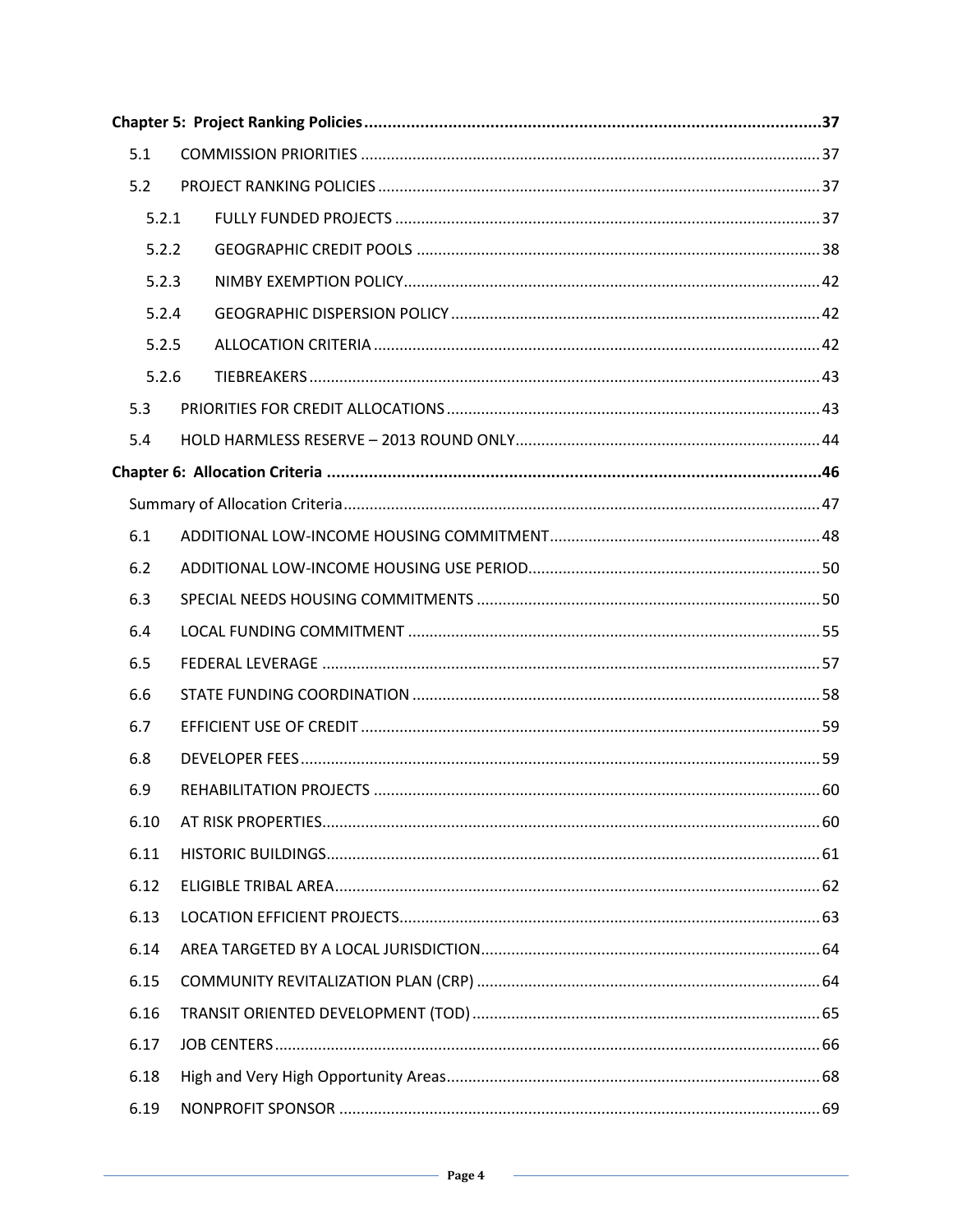| 6.20 |                                                                     |  |
|------|---------------------------------------------------------------------|--|
| 6.21 |                                                                     |  |
|      |                                                                     |  |
| 7.1  |                                                                     |  |
| 7.2  |                                                                     |  |
| 7.3  |                                                                     |  |
| 7.4  |                                                                     |  |
| 7.5  |                                                                     |  |
|      |                                                                     |  |
| 8.1  |                                                                     |  |
| 8.2  |                                                                     |  |
| 8.3  |                                                                     |  |
| 8.4  |                                                                     |  |
| 8.5  |                                                                     |  |
| 8.6  |                                                                     |  |
| 8.7  |                                                                     |  |
| 8.8  |                                                                     |  |
| 8.9  |                                                                     |  |
| 8.10 |                                                                     |  |
| 8.11 |                                                                     |  |
| 8.12 |                                                                     |  |
| 8.13 |                                                                     |  |
| 8.14 |                                                                     |  |
|      |                                                                     |  |
| 9.1  | PROJECT TRANSFER OR ASSIGNMENTS REQUIRING COMMISSION CONSENT 79     |  |
| 9.2  | PROCESS AND REQUIREMENTS FOR OBTAINING THE COMMISSION'S CONSENT  80 |  |
| 9.3  |                                                                     |  |
|      |                                                                     |  |
| 10.1 |                                                                     |  |
|      |                                                                     |  |
| 11.1 |                                                                     |  |
| 11.2 |                                                                     |  |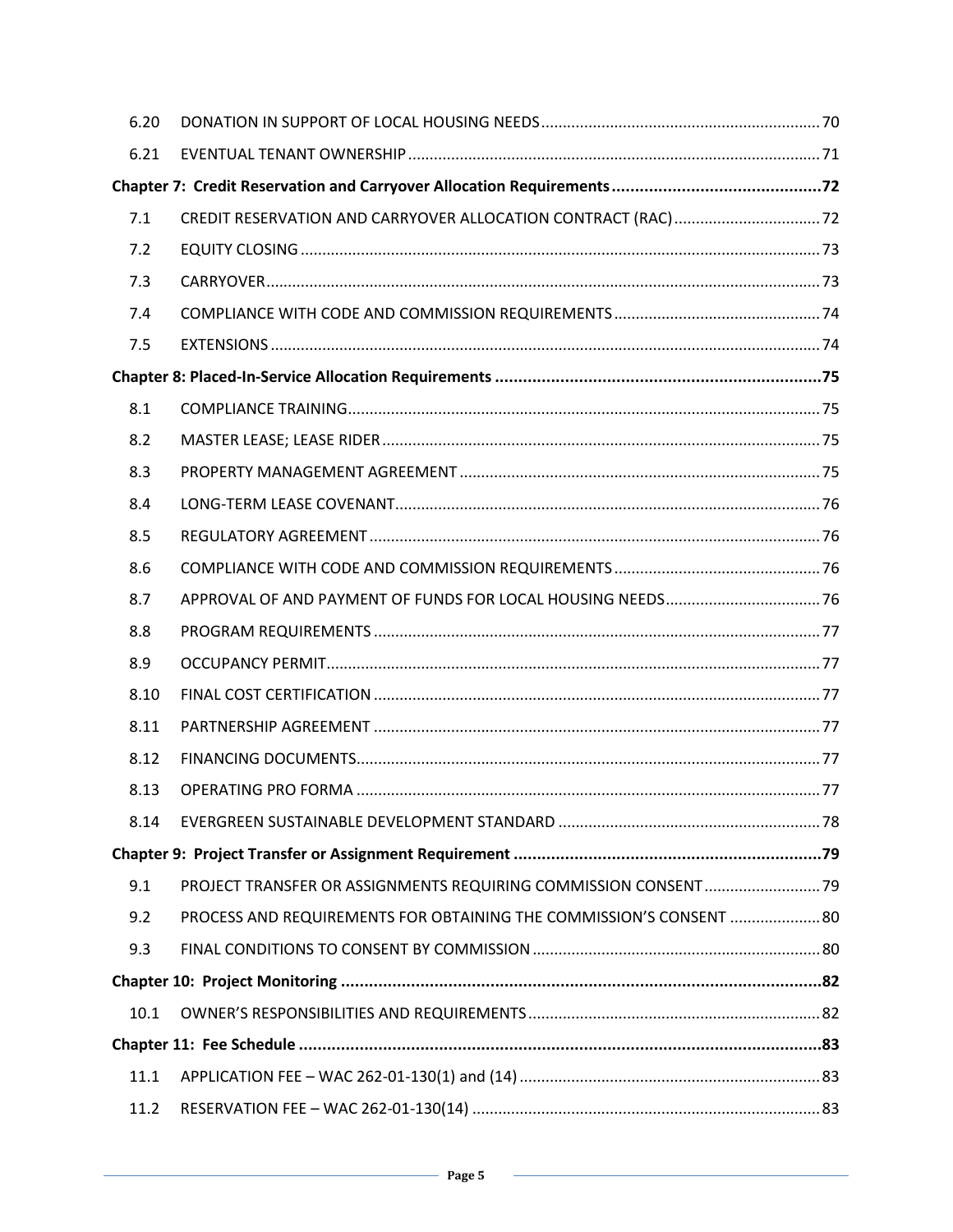| 11.5 | DISQUALIFICATION, CANCELLATION, NOTIFICATION TO IRS OF NONCOMPLIANCE, AND |  |
|------|---------------------------------------------------------------------------|--|
|      |                                                                           |  |
|      |                                                                           |  |
|      |                                                                           |  |
| 12.2 |                                                                           |  |
|      |                                                                           |  |
|      |                                                                           |  |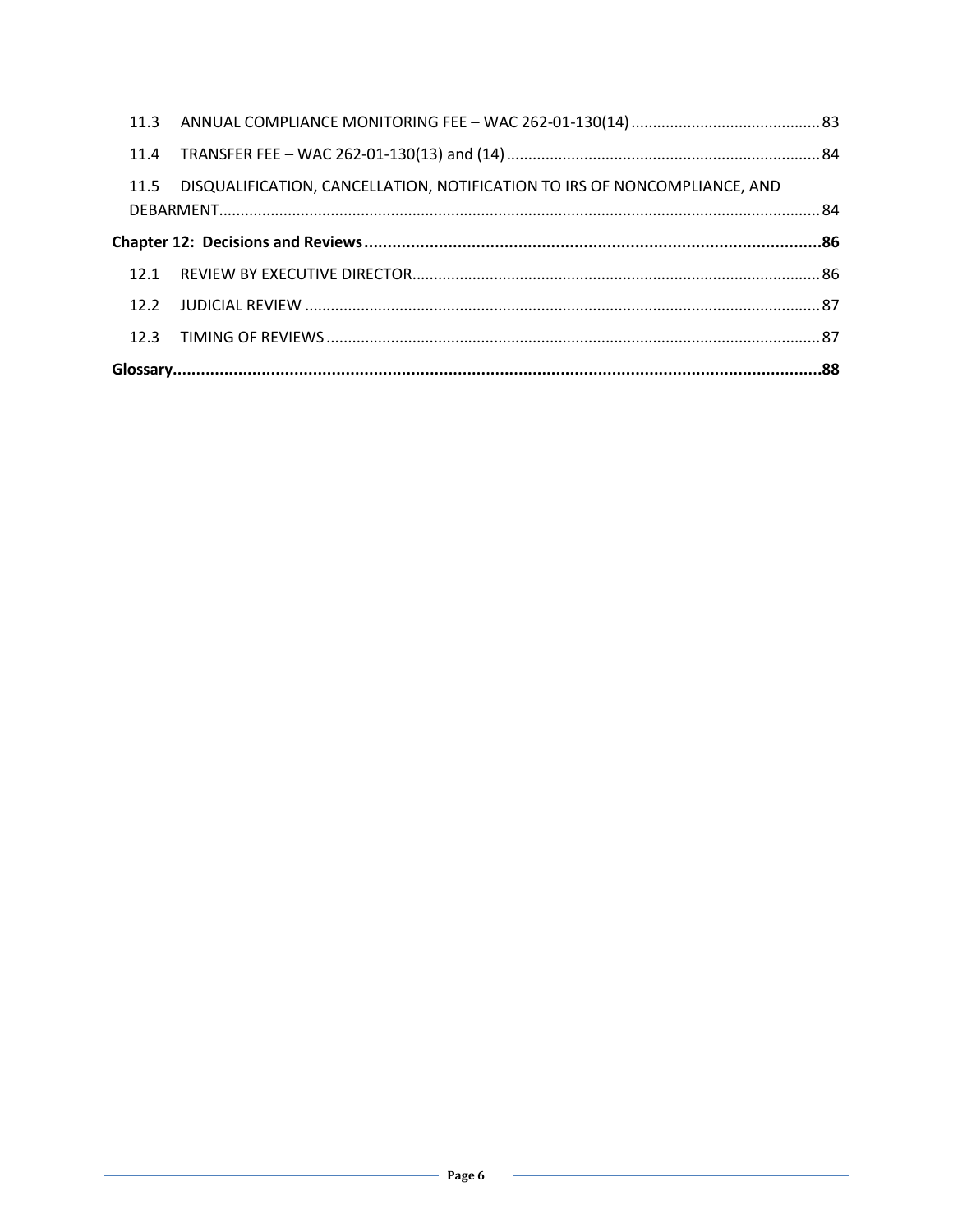# <span id="page-6-0"></span>Chapter 1: Overview

The 1986 Tax Reform Act created the federal low-income housing tax credit (the "Credit"), under Section 42 of the Internal Revenue Code, to assist in the development of low-income rental housing. The Tax Credit Program provides qualified owners with Credit to reduce their federal tax obligations. The Washington State Housing Finance Commission (the "Commission") is the authorized issuer of Credits for residential rental property located in the state of Washington. The Credit is available to owners of qualified buildings and projects that meet certain low-income occupancy and rent restrictions.

#### **1.1 PURPOSE OF THE POLICIES**

The Tax Credit Program is described in three separate documents: the *Qualified Allocation Plan*, the *Rules*, and the *Policies*. All of these documents are available online a[t http://www.wshfc.org/tax-credits.](http://www.wshfc.org/tax-credits)

Pursuant to the requirements of the Internal Revenue code Section 42(m)(1)(B), the Commission has adopted a Qualified Allocation Plan that sets forth: (i) the preferences of the Commission in allocating Credit; (ii) the selection criteria used to determine the Commission's housing priorities; and (iii) the procedures the Commission will follow in monitoring for Noncompliance, including noncompliance with habitability standards, and notifying the Internal Revenue Service of such Noncompliance.

The Commission has also adopted rules governing the Tax Credit Program (the "Rules"). The *Rules* are codified in Washington Administrative Code 262-01-130. The *Rules* set forth the principles by which the Commission administers the Tax Credit Program and to which all Applicants to the Tax Credit Program will be bound.

In addition, the Commission has published these *Policies*. RCW 34.05.230(1) provides that "an Agency is encouraged to advise the public of its current opinions, approaches, and likely courses of action by means of interpretive or policy statements." The *Policies* are intended to be these interpretive or policy statements. The *Policies* are intended to provide guidance to Applicants and to Commission staff, but they are not binding on the Commission and do not have the force of a Rule.

The *Policies* describe the process and criteria that will be used by Commission staff to evaluate and rank projects for recommendations for Credit reservations and allocations.

The *Policies* also describe the conditions, limitations, and requirements that must be satisfied in order for a project to be eligible for a Credit reservation, carryover allocation and final allocation.

If there is a conflict between any requirement, condition, definition, or restriction of the *Qualified Allocation Plan*, the *Rules*, or the *Policies* and the requirements of the Code, the more restrictive one will apply, as determined by the Commission.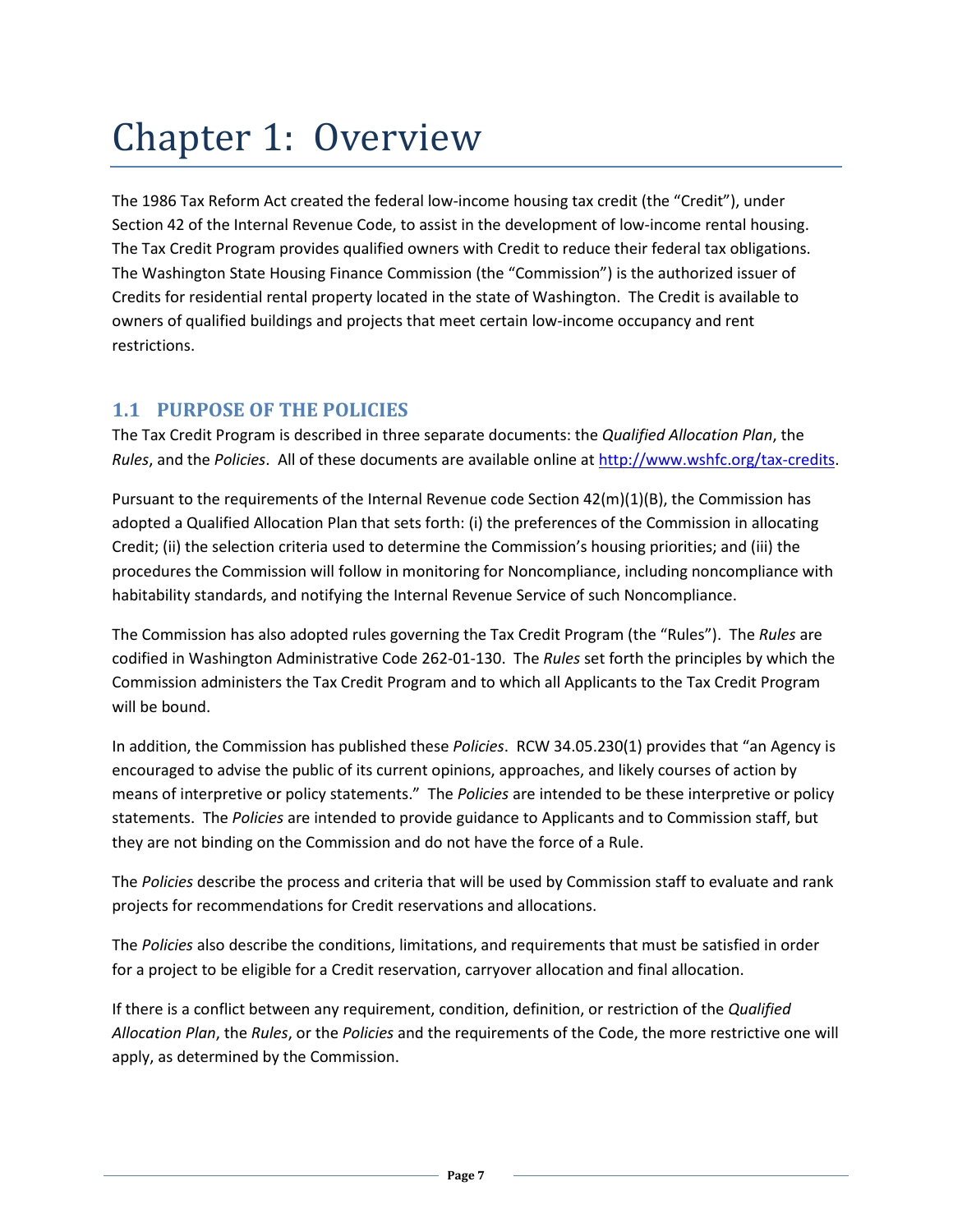# <span id="page-7-0"></span>**1.2 APPROVAL AND EFFECTIVE DATE OF THE** *POLICIES*

The *Policies* were approved by resolution at a special meeting of the Commission on September 27, 2012. The effective date of these *Policies* is January 1, 2013. The *Policies* will remain effective until they are amended, revoked, or superseded by action of the Commission, which will ordinarily take the form of a resolution approved at a special meeting of the Commission. The *Policies* will apply in their entirety to all Applications submitted on or after their effective date. In addition, the *Policies* apply to all projects for which the Commission has executed a Credit Reservation and Carryover Allocation Contract ("RAC"), or Regulatory Agreement, or issued an IRS Form 8609, as determined by the Commission. Please contact the Multifamily Housing and Community Facilities Director ("MHCF Director") for clarification regarding the application of the *Policies* to a project. The MHCF Director will determine the applicability of the *Policies* to projects.

# <span id="page-7-1"></span>**1.3 ADMINISTRATION AND INTERPRETATION OF THE** *POLICIES*

Commission staff is authorized to administer, interpret, and clarify the *Policies*. In addition, staff has authority to administer and interpret the Code and the treasury regulations, subject to any formal written guidance, rulings or precedent received from the IRS or from court decisions.

The decisions to reserve and to allocate Credit to a project rest solely with the Commission. All projects receiving reservations or allocations must comply with the Code, specifically Section 42 of the Code, together with the restrictions, conditions, and requirements of the Tax Credit Program, which may be more restrictive than Section 42 of the Code.

The *Policies* should not be construed as impairing or limiting the rights of the Commission, or act to release a Tax Credit Program participant from any of the covenants, terms, obligations, duties, or conditions that apply to the participant as a result of entering into any agreement or contract. The Commission may bring a legal action against the participant as it may deem necessary or prudent if the participant fails to perform any obligation or provision, or term under any document, agreement, contract, or under any provision of law.

The *Policies* are subject to change by the Commission, based on, among other things, developments in federal or state law. The Commission may modify the *Policies*, as well as the forms, legal documents, and other material used by the Tax Credit Program, at any time determined by the Commission to be necessary and appropriate. It is necessary to stay informed of the actions of the Commission that may amend the *Policies*. A participant may ask Commission staff for specific information or assistance.

The Commission maintains a list of interested parties to whom certain notices and other information are mailed, including any new *Policies* issued by the Commission. To be included on this list, a request may be emailed to [askusTC@wshfc.org.](mailto:askusTC@wshfc.org)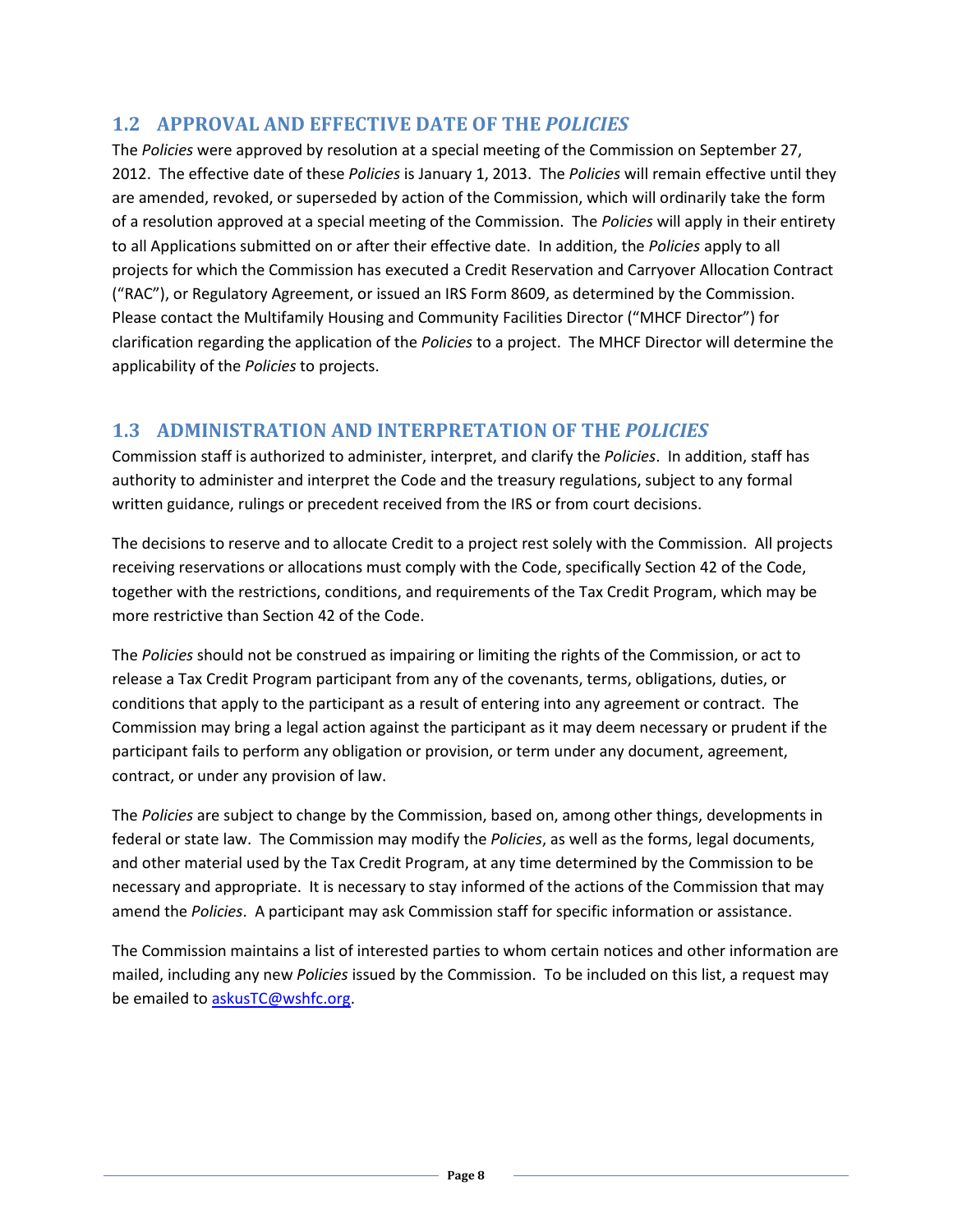#### <span id="page-8-0"></span>**1.4 DEFINITION OF TERMS**

The definitions of capitalized terms used throughout the *Policies* can be found in the Glossary. All chapter, section, and page references refer to the *Policies*, unless otherwise specified. In addition, the *Policies*, the RAC and the Regulatory Agreement use terms that are defined or used in Section 42 of the Code.

#### <span id="page-8-1"></span>**1.5 PROGRAM DOCUMENTS AND FORMS**

The application packet for Credits, the *Qualified Allocation Plan*, the *Rules*, and the *Policies* are available online at [http://www.wshfc.org/tax-credits.](http://www.wshfc.org/tax-credits) Likewise, sample copies of primary legal documents such as the RAC and the Regulatory Agreement are available upon request. Keep in mind that the legal documents that a participant is required to execute to participate in the Tax Credit Program may vary from the sample documents.

#### <span id="page-8-2"></span>**1.6 APPLICATION SCHEDULE AND DEADLINES**

The Commission will announce deadlines for receiving Applications by public notice to all interested parties registered on the Tax Credit Program's public information list kept by the Commission. Application materials may be obtained from the Commission's website at [www.wshfc.org/tax-credits.](http://www.wshfc.org/tax-credits)

#### <span id="page-8-3"></span>**1.7 CORRESPONDENCE**

All of the Commission's correspondence will be sent to the contact person identified in the Application. Be sure to notify the Commission in writing of any changes of the contact person or address.

#### <span id="page-8-4"></span>**1.8 PUBLIC RECORDS ACT NOTICE**

Materials and information submitted to the Commission are subject to public disclosure unless otherwise exempt from disclosure under the Washington Public Records Disclosure Act (RCW 42.17 et seq.). No assurances can be given that any materials provided can be protected from public review and copying.

#### <span id="page-8-5"></span>**1.9 WAIVERS**

If the Commission fails to take action in accordance with the *Policies*, that should not be considered a waiver by the Commission of a project, person, or entity's compliance with the terms and provisions in the *Policies*, or establish a precedent for any other project, person or entity. In any event, no waiver, modification, or change in the *Policies* will be binding unless it is in writing and signed by an agent of the Commission.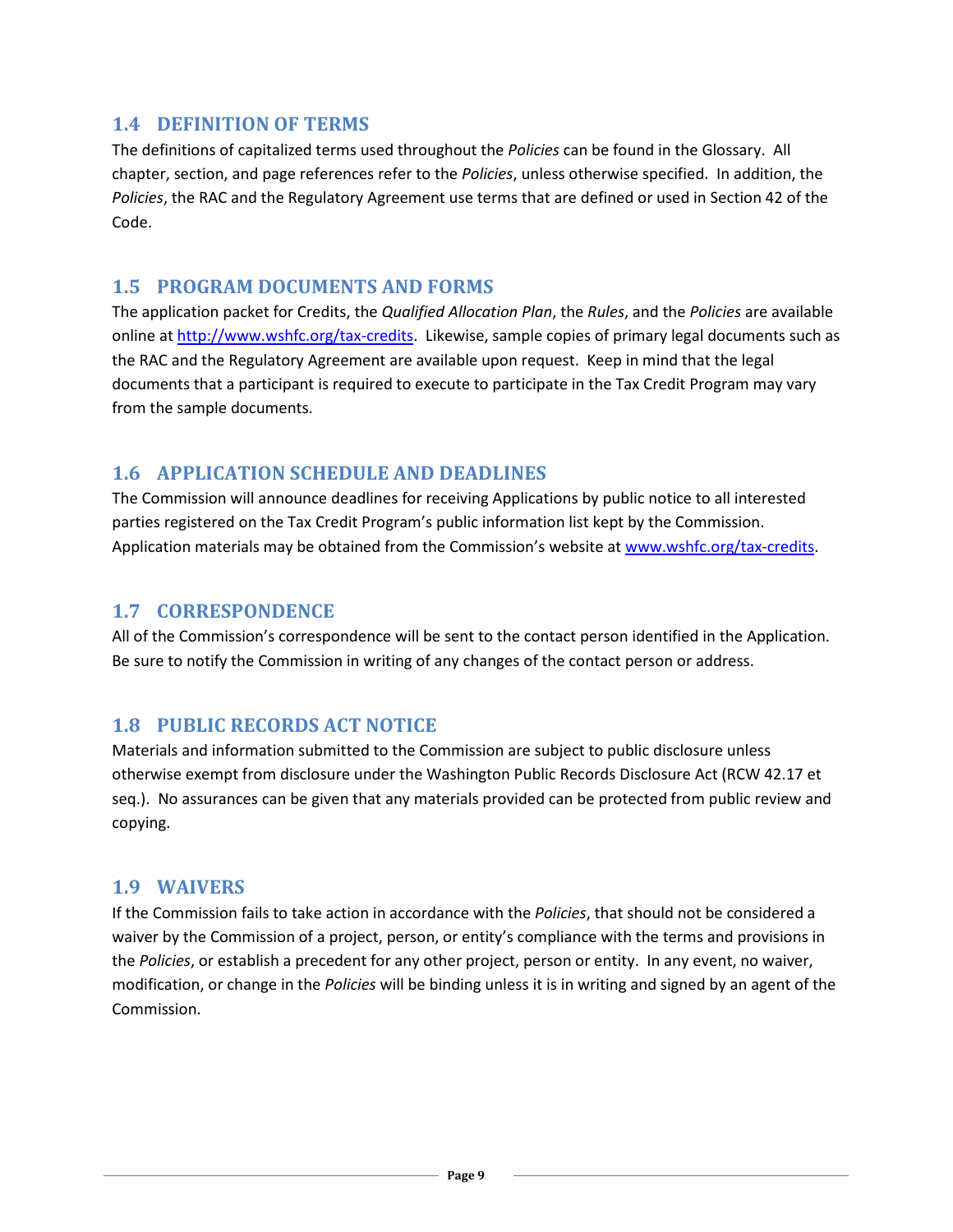# <span id="page-9-0"></span>Chapter 2: General Requirements

The Commission has established the following requirements and disclosures with respect to selecting projects for Credit reservations and allocations. These requirements and disclosures, in addition to the other conditions and requirements described in these Policies and the Commission's legal documents, must be satisfied in order to obtain and maintain Credit reservations and allocations.

#### <span id="page-9-1"></span>**2.1 IDENTITY OF INTEREST**

The Applicant will be required to disclose to the Commission whether certain financial, familial, business or similar relationships exist between or among the parties participating in the development and operation of the project (i.e. whether an "Identity of Interest" exists). This disclosure shall be made when the Application is filed and at such other times during the development and operation of the project as determined by the Commission.

#### <span id="page-9-2"></span>**2.2 MISREPRESENTATION AND FRAUD**

The Commission may disqualify an Application and project and cancel a Credit reservation and carryover allocation, if the Applicant, a Principal, or any participant makes a material misstatement, omission, or misrepresentation to the Commission, or has been convicted of fraud, theft, or other criminal activity involving the misappropriation of funds, false certifications, financial improprieties, or the like.

# <span id="page-9-3"></span>**2.3 FINANCIAL SOLVENCY AND LITIGATION STATUS**

As part of the Application and at such other times as required by the Commission, the Applicant must provide a certification with respect to the financial solvency of the Applicant, the project and certain project participants in the form required by the Commission.

If the certification discloses any financial difficulties, risks or similar matters that the Commission believes might substantially impair or harm the successful development and operation of the project as a qualified low-income housing project, the Commission may:

- refuse to allow the Applicant to participate in the Tax Credit Program;
- reject or disqualify an Application and cancel any Credit reservation and carryover allocation; or
- demand additional assurances that the development, ownership, operation, or management of the project will not be impaired or harmed (such as, performance bonds, pledging unencumbered assets as security, opinions of financial solvency by an independent certified public accountant, or such other assurances as determined by the Commission).

The Applicant must also disclose throughout the development and operation of the project if there is a material change in the matters addressed in the certification.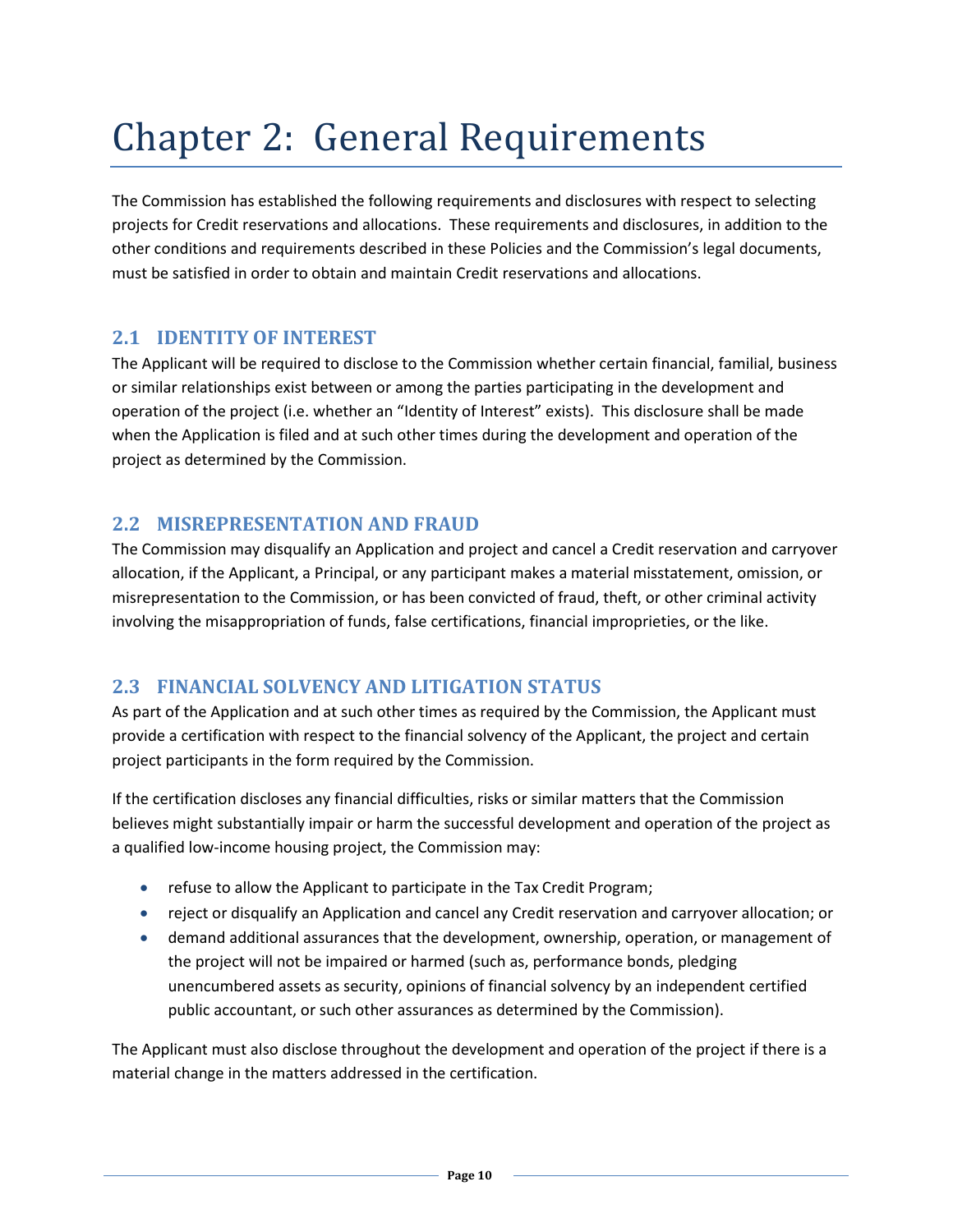#### <span id="page-10-0"></span>**2.4 LEGAL COUNSEL AND PROFESSIONAL REPRESENTATIVES**

The Applicant may not engage or use the Commission's legal counsel in any matters related to the Application or project, including but not limited to representing the Applicant in regard to:

- the acquisition or lease of any land or buildings intended to be part of the project;
- the organization of the ownership entity;
- the preparation of any tax opinion;
- participation in the financing or syndication process;
- the Commission's administrative rules and policies;
- project evaluation, review, recommendation, selection, monitoring, and/or cancellation; and
- establishment, administration, or enforcement of the Commission's Contracts.

In addition, the Applicant must provide the names of the Applicant's developer, project management consultant, property management consultant, architect, legal counsel, tax advisor, accountant, and syndicator. The Commission may require the Applicant to retain legal counsel or other representatives that are in addition to, or different than, the above parties. For example, an Applicant may be required to change a consultant if the Commission believes that the proposed consultant lacks sufficient experience with the Tax Credit Program. It may also happen if the proposed party has made misrepresentations or misstatements to the Commission or has violated or breached any of the specific provisions or intent of the Tax Credit Program (such as furthering themselves or their clients by taking excessive fees or advocating positions that are insupportable given the terms, conditions, and requirements in the Policies and in the Code).

#### <span id="page-10-1"></span>**2.5 PROJECT CHANGES**

An Applicant must notify the Commission of any change in a project. An Applicant must notify the Commission in writing at least 30 days in advance of any material change in a project and must obtain the Commission's written consent to the proposed change. A "material change" includes, but is not limited to, a change in:

- the number of buildings or units
- the project contact person
- the Identity of Interest disclosure
- the Development Team
- legal counsel or other professional representatives information
- the project's Total Project Costs
- a financing source (whether debt or equity)
- operating revenue or expenses for the project of more than 10%
- anything that would result in a loss of Allocation Criteria points

The MHCF Director will decide whether a change in a project is material.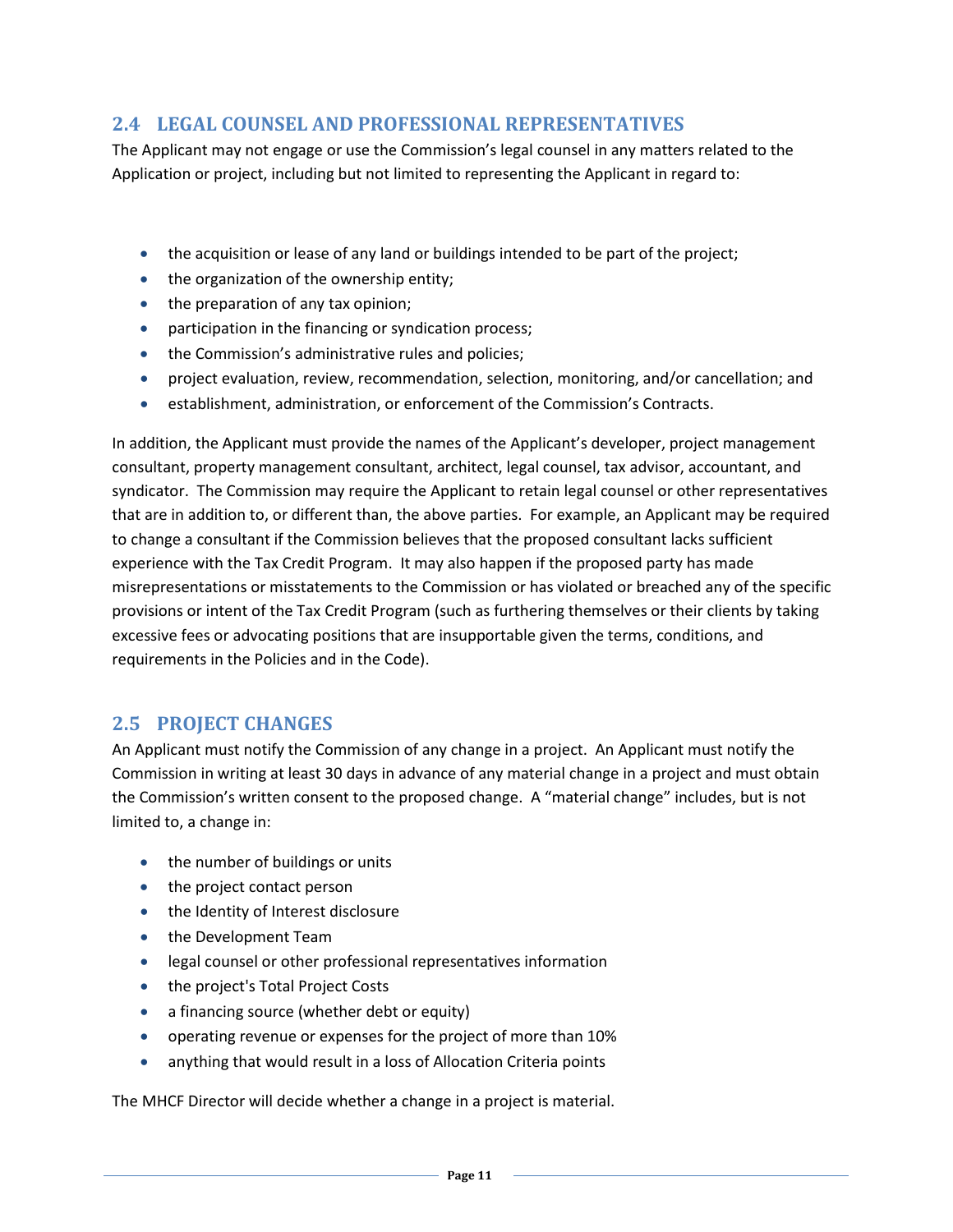The Commission will consider and may approve a material change to a project, if the change is consistent with the Code and the Tax Credit Program, and does not decrease the total number of Allocation Criteria points for the project. The Commission will not approve a material change in the project's location or site.

The request for approval of a material change in a project must be submitted in writing and include a narrative description and other supporting documentation, plus the applicable revised pages of the Application. If the Commission grants the request, it may reduce the Credit allocation to the project to the extent that the change results in a decrease in the equity gap or in the adjusted basis, eligible basis, or qualified basis of the project.

The Commission will consider a change in the actual Allocation Criteria for which a project has received Allocation Criteria points only if (i) the project or Applicant qualified for the Allocation Criterion when the Application was submitted; (ii) the Allocation Criterion is no longer feasible through no fault of the Applicant; and (iii) the Applicant can substitute another Allocation Criterion that results in an equal or greater number of Allocation Criteria points. Aside from this exception, the Commission will not consider a project change after the original submission of an Application if it affects project eligibility for Credit, Allocation Criteria points, or project rankings.

Generally, all direct or indirect project transfers or assignments require the prior written consent of the Commission, as set forth in Chapter 9 of the Policies.

# <span id="page-11-0"></span>**2.6 SELECTION OF TAX CREDIT FACTOR**

The Applicant is responsible for providing the Commission with the Tax Credit Factor that the Applicant believes will be achieved when the Credit is sold. The Commission will establish a minimum Tax Credit Factor based on its evaluation of the equity market.

The Tax Credit Factor represents, on a percentage basis, the value of the Credit dollar amount available for the Total Project Costs (i.e., the amount paid by the investor for each one dollar of Credit). The Applicant's selection of the Tax Credit Factor in the Application establishes the absolute minimum Tax Credit Factor. Once selected, the Commission will use the Tax Credit Factor from then on when it calculates the Credit reservation and allocation to any building in a project, except as noted below. Consequently, the Applicant should be sure to research the market to determine an appropriate Tax Credit Factor.

If the proceeds from the sale of the Credit are more than projected in the Application, then, as provided in WAC 262-01-130(7), the Commission will reduce the Credit amount to the minimum amount necessary for the project to be financially feasible and viable as a qualified low-income housing project. In calculating the amount of Credit, if the actual Tax Credit Factor is higher, the Commission will use the actual Tax Credit Factor achieved from the sale of the Credit rather than the Tax Credit Factor in the Application. Consequently, the amount of Credit actually allocated to a building may be reduced below the amount initially reserved.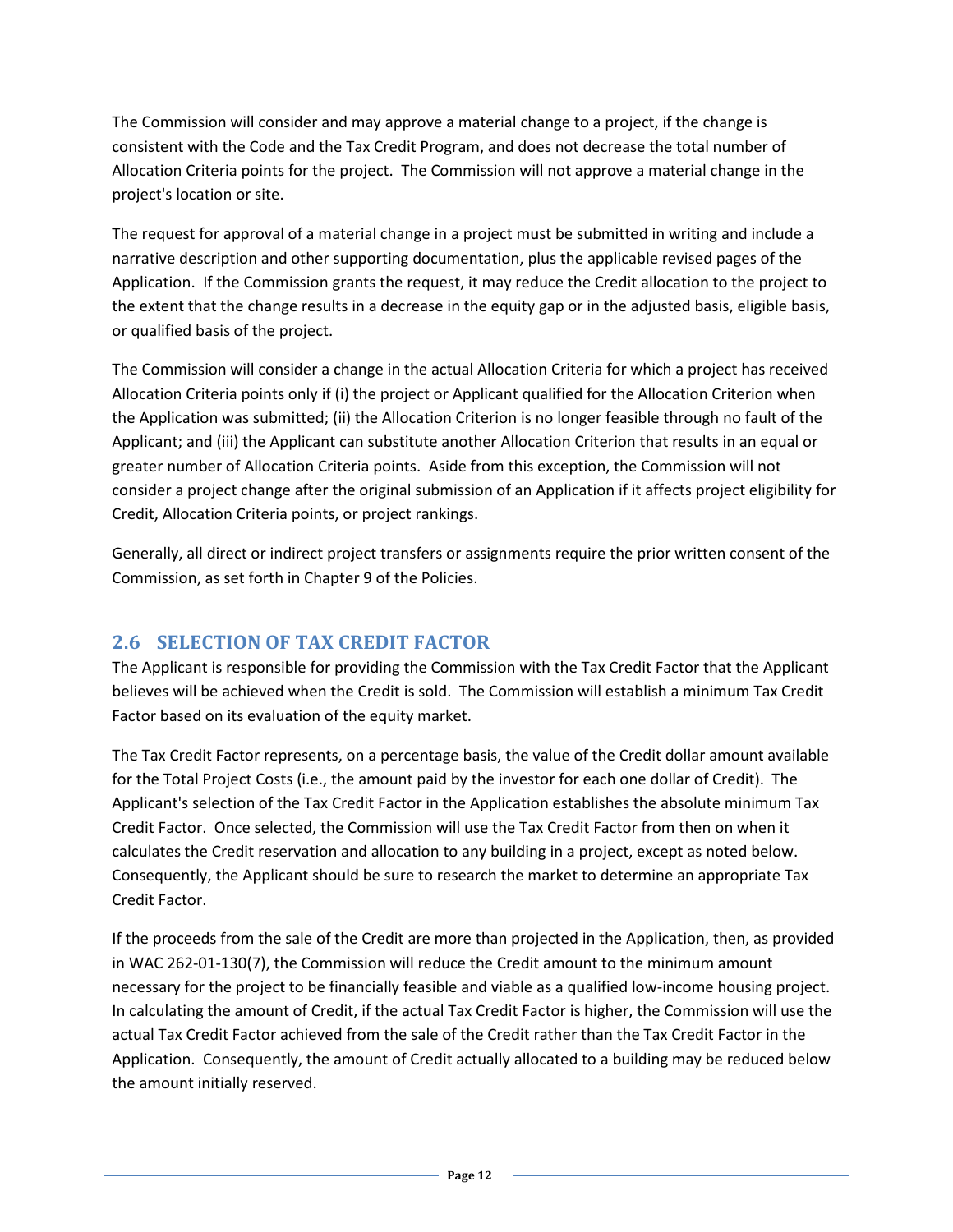The Applicant should be aware that a final Tax Credit Factor that is lower than the figure included in the Application might result in a loss of Credit for the project. In that case, the Applicant must demonstrate that the project is both financially feasible and viable with the reduced amount of Credit. The Commission may disqualify the Project/Application and cancel the Credit reservation or allocation if the Applicant cannot do this. For example, the Applicant may have to provide evidence that it has secured other sources of funds to fill the remaining equity gap. Such alternative sources could also result in a decrease of Credit.

In characterizing the anticipated tax credit proceeds and the corresponding Tax Credit Factor listed in the application, Applicants may be asked to substantiate, to the satisfaction of the Commission, the projected tax credit pricing. If required, Applicants must provide evidence that the Tax Credit Factor listed in the Application has a reasonable likelihood of being achieved given the known conditions of the current equity market.

# <span id="page-12-0"></span>**2.7 HOUSING CREDIT PERCENTAGE - New for 2013 and going forward**

Under the federal Housing and Economic Recovery Act of 2008 (HERA) the Housing Credit percentage was locked at 9% for buildings placing in service before December 31, 2013. Absent Congressional action to either extend or make this "flat rate" permanent, both of the credit percentages will once again become monthly "floating rates."

Historically, the Commission has underwritten credit allocation using a fixed 9% and 4% for the credit percentage. The Commission wishes to acknowledgement of disparity of 9% and 4% compared to current credit percentages and its impact on underwriting. Therefore, absent the legislative changes mentioned above, going forward the Commission will use the credit percentages averaged over the 6 months prior to annual publishing of the Program Policies. Therefore the credit percentages for the 2013 Allocation Round will be:

• 7.38% for the 70% Present Value Credit (9% credit)

#### **For more information GO TO:** [2013 9% LIHTC Program Advisor](http://www.wshfc.org/tax-credits/application/2013ProgramAdvisories_1.pdf)y

• 3.16% for the 30% Present Value Credit (4% credit)

A Project will be underwritten using the 9% "locked rate" only if it can demonstrate the ability to place in service before December 31, 2013.

#### <span id="page-12-1"></span>**2.8 FEASIBILITY AND VIABILITY ANALYSIS**

The Commission is required to limit Credit allocated to a project to the amount it determines is necessary for the financial feasibility and viability of the project. The Commission is required to perform this analysis at each of the following times:

- when the Applicant submits an Application for Credit;
- when the Commission makes a carryover allocation by entering into the RAC; and
- when each building in the project is placed-in-service.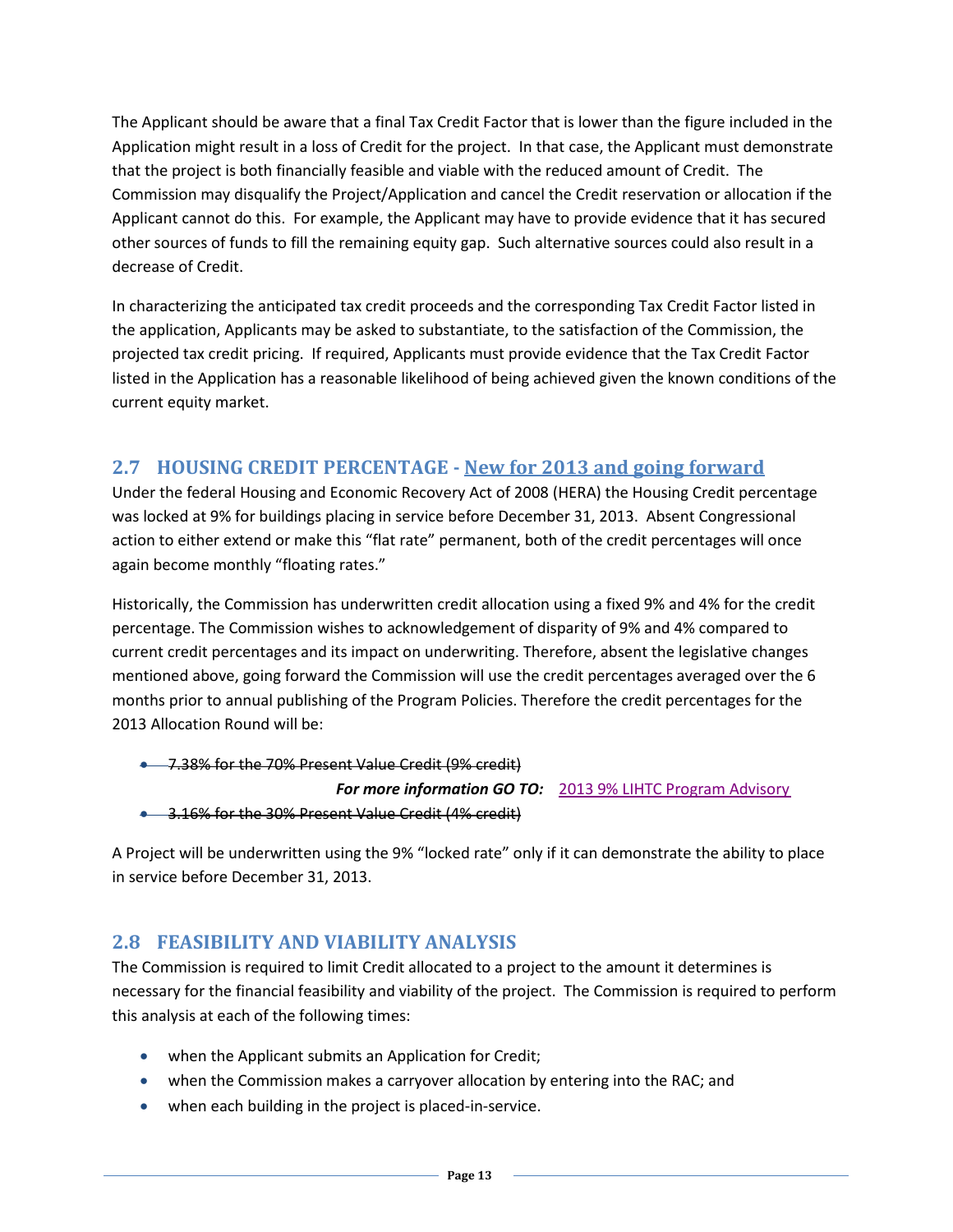In order to allow the Commission to perform these analyses, the Applicant is required to submit, among other things, (i) a comprehensive development budget showing all sources and uses of funds and the total financing plan for the project and (ii) a fifteen-year operating pro forma for the project. The form and detail of each of the budgets must be satisfactory to the Commission and must be consistent with provisions of Treasury Regulation 1.42-17.

The Commission will review the reasonableness of the development and operating budgets submitted by the Applicant. It may require that the Applicant submit documentation to substantiate that any or all of a project's revenue or costs are reasonable and appropriate. In addition, the Applicant may be required to submit a copy of an appraisal with an effective date within 6 months of the Application to establish the value of the land for a project. Even if the land cost is adequately supported by an appraisal, all or a portion thereof may be treated as Developer Fee (which could have the effect of reducing eligible basis). Further, the maximum amount of Credit allowable to a project is subject to the other limitations of the Tax Credit Program, such as the Tax Credit Program Limits set forth in Chapter 3.

Based on the feasibility and viability analyses performed by the Commission, the amount of the Credit reservation and carryover allocation may be less than the amount set forth in the Commission's initial project approval, and the amount of the final Credit allocation reflected in Form 8609 may be less than the amount of the Credit reservation and/or carryover allocation.

# <span id="page-13-0"></span>**2.9 CREDIT RESERVATION AND CARRYOVER ALLOCATION**

All projects that receive an allocation of credit will receive a carryover allocation. To receive a carryover allocation, the Applicant must meet all the Credit reservation and carryover allocation requirements in Chapter 7 of the Policies. If any building in the project will be placed-in-service in the same year as the Application, that building does not need a carryover allocation but the Applicant will be required to comply with all of the placed-in-service allocation requirements before the end of the calendar year, in addition to meeting other requirements.

All Credit carryover allocations will be made on a "project" basis. The Credit reserved or allocated is the lump sum amount available to each qualified building in the project. The actual amount of Credit available for any specific building will be apportioned from the lump sum carryover allocation of credit and determined when that building satisfies the placed-in-service allocation requirements.

#### <span id="page-13-1"></span>**2.10 EQUITY CLOSING**

The Applicant is required to give the Commission at least 30 days' notice of the scheduled Equity Closing. At least 10 days prior to the scheduled Equity Closing but after the general contractor bids have been received, the Applicant must submit the Project's final development budget, final sources of funds, and documentation to substantiate the final Credit pricing. Using the final budget, Commission staff will evaluate the balance of sources and uses and set the final Developer Fee (see Section 3.7 and 3.8).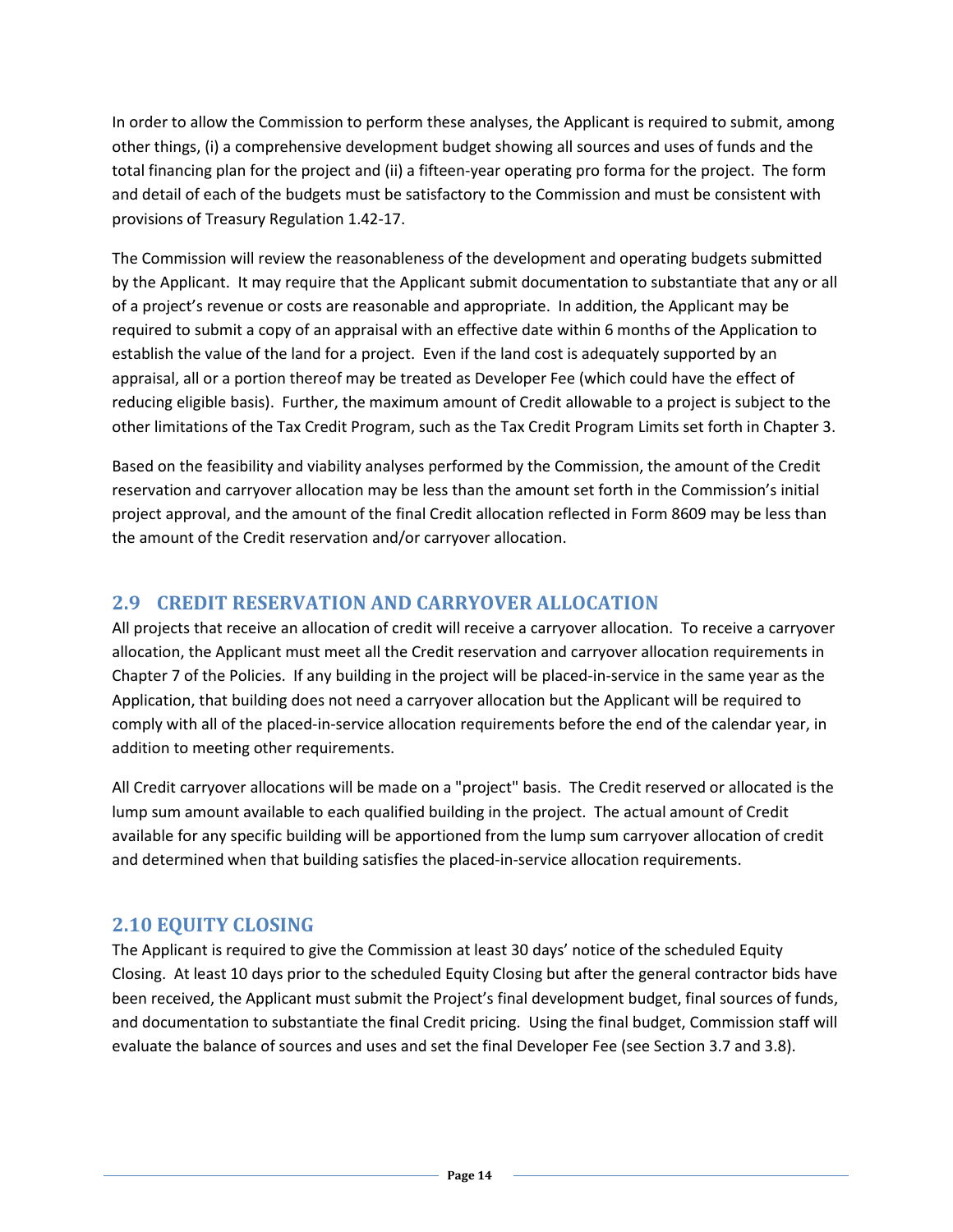#### <span id="page-14-0"></span>**2.11 REGULATORY AGREEMENT**

As a condition of receiving an allocation from the Commission, the Applicant must enter into a Regulatory Agreement that applies to each building in the project. The Regulatory Agreement addresses, among other things, the requirements of Section 42 of the Code, federal and state law, the Tax Credit Program and the Commitments made in the Application and the RAC.

Generally, the provisions of the Regulatory Agreement will apply for a period of 30 years from the date the project is placed-in-service (the 15-year compliance period and an additional 15-year period, referred to as the "extended low-income use period"). However, if the Applicant makes a commitment for an Additional Low-Income Housing Use Period, the duration of the Regulatory Agreement will extend for a period of up to an additional 22 years beyond the 15-year compliance period. Termination of the Regulatory Agreement will occur prior to the expiration of the extended low-income use period or Additional Low-Income Use Period only under very limited circumstances. In this respect, and many others, the requirements of the Regulatory Agreement are stricter than the provisions of Section 42 of the Code.

The Regulatory Agreement must be recorded as part of the Equity Closing. It must be recorded in first lien position as a restrictive covenant running with the land and binding upon the Applicant's successors in interest. To ensure the Commission's Regulatory Agreement is in first lien position, the Applicant must prepare and record a Priority Agreement at the Project's expense in a form acceptable to the Commission, and executed by the Applicant, the Commission, and all lienholders on the Project. The Priority Agreement must specify that the lienholders' security interests are subordinate to the interests of the Commission as shown in the Regulatory Agreement.

If liens are recorded prior to the Regulatory Agreement, those liens must be subordinated to the interests of the Commission as shown in the Regulatory Agreement.

If the Applicant has established a long-term lease in lieu of ownership, the owner of the land and holders of any liens and encumbrances that are secured by a recorded mortgage or deed of trust against the land and the improvements on it before the Regulatory Agreement is recorded must execute and record a subordination agreement in a form approved by the Commission. The subordination agreement shall specify that the owner's interest is subject to, and any other parties' security interest is subordinate to, the interests of the Commission as shown in the Regulatory Agreement.

#### <span id="page-14-1"></span>**2.12 FINAL ALLOCATION AND FORM 8609**

For projects receiving a carryover allocation, the Applicant will have until the deadline(s) set forth in the RAC to ensure that each building in the project is placed-in-service and meets all the placed-in-service allocation requirements in Chapter 8 of the Policies. If the Applicant complies with the terms and conditions of the RAC and all other requirements of the Tax Credit Program, the Commission will make a final allocation of Credit for each qualified building by issuing IRS Form 8609.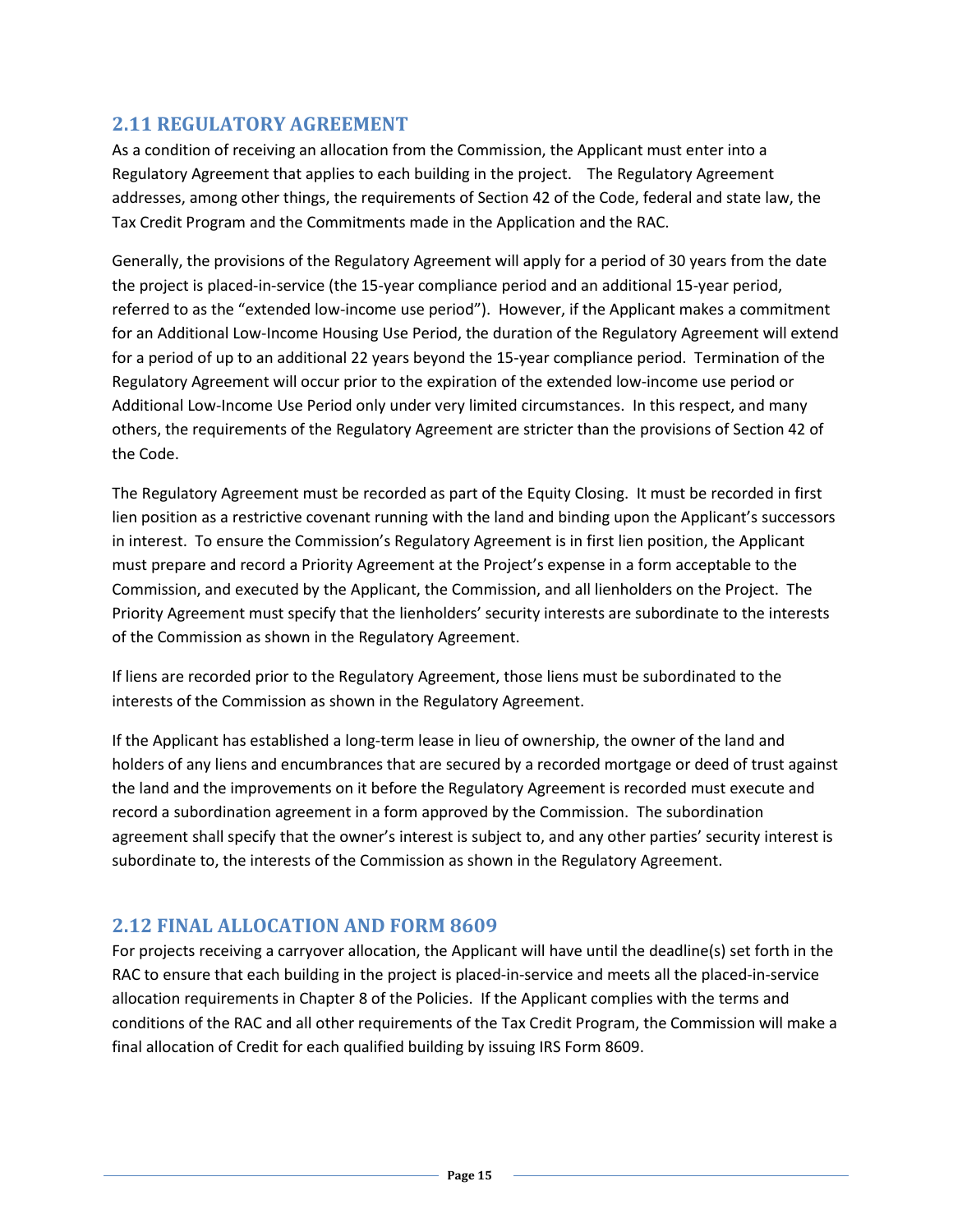# <span id="page-15-0"></span>**2.13 MINIMUM AND ADDITIONAL LOW-INCOME HOUSING COMMITMENTS**

The Tax Credit Program includes two low-income housing Commitments: (i) the minimum low-income housing commitment required by Section 42 of the Code and (ii) the Additional Low-Income Housing Commitment, a voluntary election under the Commission's Allocation Criterion. Both of these Commitments are made when the Application is submitted and are irrevocable and binding upon the Applicant and the Applicant's successors in interest.

The Applicant must choose one of the following minimum low-income housing commitments:

- at least 40% of the total housing units in a project must be rented to residents with incomes at or below 60% of the AMI adjusted for household size; or
- at least 20% of the total housing units in a project must be rented to residents with incomes at or below 50% of the AMI adjusted for household size.

The income limits for the selected minimum low-income housing commitment apply to any low-income housing unit in the project. Each low-income housing unit must be rent-restricted, with the maximum gross rent not to exceed 30% of the applicable AMI.

In addition, if the Applicant voluntarily selects an Additional Low-Income Housing Commitment, the Applicant is making a Commitment that may involve a lower percentage of AMI for all or a selected portion of the total low-income housing units in the project. These housing units must be rented for no more than 30% of the applicable AMI.

If the Applicant makes a Commitment to have an applicable fraction of 100%, then 100% of the total housing units in the project will be rent-restricted and rented to qualified low-income residents at the applicable AMI of the minimum low-income housing commitment.

EXAMPLE: The Applicant chooses a minimum low-income housing Commitment of 40/60:

- at least 40% of the total housing units (low-income units plus market rate units) in the project will be rent-restricted and rented to qualified low-income residents with incomes at or below 60% of AMI; and
- all of the low-income housing units in the project will be rent-restricted and rented to qualified low-income residents with incomes at or below 60% of the AMI.

In order for this Application to score Allocation Criteria points for the Additional Low-Income Housing Commitment, an Applicant must commit certain percentages of the total low-income housing units to income levels below the minimum low-income housing commitment. Continuing with the example above, the Applicant may commit to 40% of the total low-income housing units for households at or below 30% of the AMI and 30% of the total low-income housing units for households at or below 40% of the AMI.

Thus, the Applicant will qualify for 58 Allocation Criteria points (60 points in a lower income county, see Section 6.2) and the Applicant's combined Commitments will have the following effect: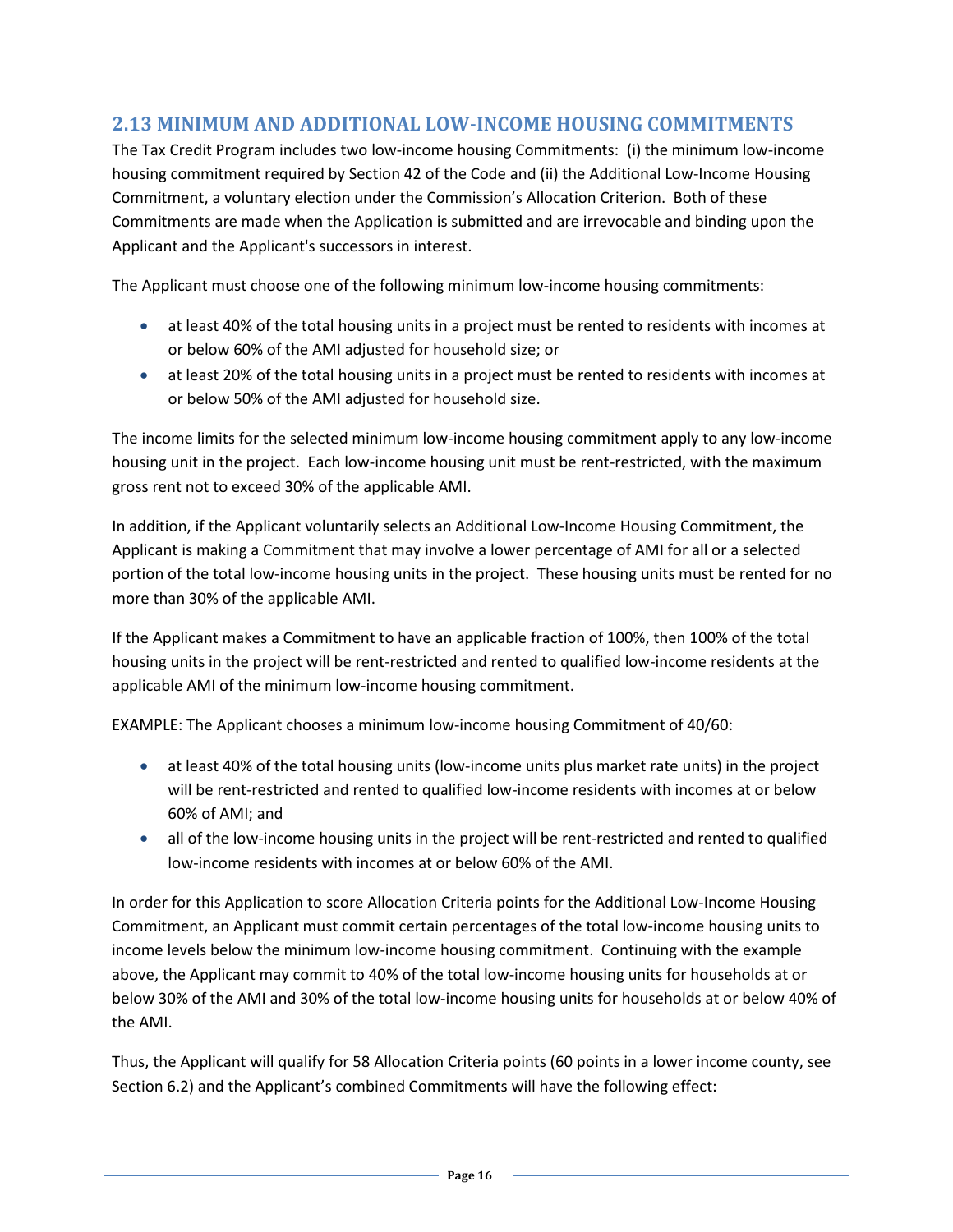- 40% of the total low-income housing units will be rent-restricted and rented to residents with incomes at or below 30% of the AMI;
- 30% will be rent-restricted and rented to residents with incomes at or below 40% of the AMI; and
- the remaining 30% of the low-income units will be restricted at 60% of the AMI.

During the Project Compliance Period, the Applicant may only rent low-income housing units to residents who are income-eligible at initial occupancy in the project. More specifically, a low-income housing unit must remain vacant until the Applicant can rent it to a resident that meets the income eligibility criteria of the minimum low-income housing commitment and/or the Additional Low-Income Housing Commitment, as applicable.

In determining the maximum gross rent for a low-income housing unit, the Applicant must include the utility allowance. The actual rent cannot be greater than the maximum applicable gross rent less the utility allowance. However, gross rent does not include HUD Section 8 or any comparable rental assistance payments.

If any of the low-income housing units are receiving rental assistance at the time of Application or if the Applicant has a commitment for rental assistance on any housing units in the project, the Applicant must provide a copy of the applicable rental assistance documentation or the commitment specifying the number of housing units, dollar amount, length of time, and any other significant details.

#### <span id="page-16-0"></span>**2.14 DEVELOPER FEE AND ELIGIBLE BASIS LIMITATIONS**

Generally, that portion of the developer fee related to the construction or rehabilitation of a low-income building is capitalized as part of the building's basis and, therefore, is eligible for Credit. The portion of the developer fee that is attributable to the acquisition of the land is ineligible for credit.

In the case of an acquisition/rehabilitation project, the developer fee must be allocated among the various project components. For example, the portion of the developer fee that is earned with respect to the acquisition of the land is ineligible for Credit. The portion of the developer fee earned for the acquisition of the existing building may be eligible for the 4% credit.

Generally, expenses for activities occurring prior to the start of construction must be allocated to land and are excluded from eligible basis, unless a written explanation justifying an alternative treatment is included with the Application and with the Independent CPA's certification regarding the project's eligible basis and the qualified basis as well as the sources and uses of funds. Specifically, amounts incurred for legal and professional fees, real estate transfer taxes, closing costs, title insurance, loan origination fees and points, are ineligible. Similarly, land surveys, appraisals, demolition of existing structures, abatement of environmental hazards, escrow fees, filing fees, pre-construction period interest expense capitalized in accordance with Section 263A of the Code, Partnership organizational fees, and the like are also ineligible for Credit.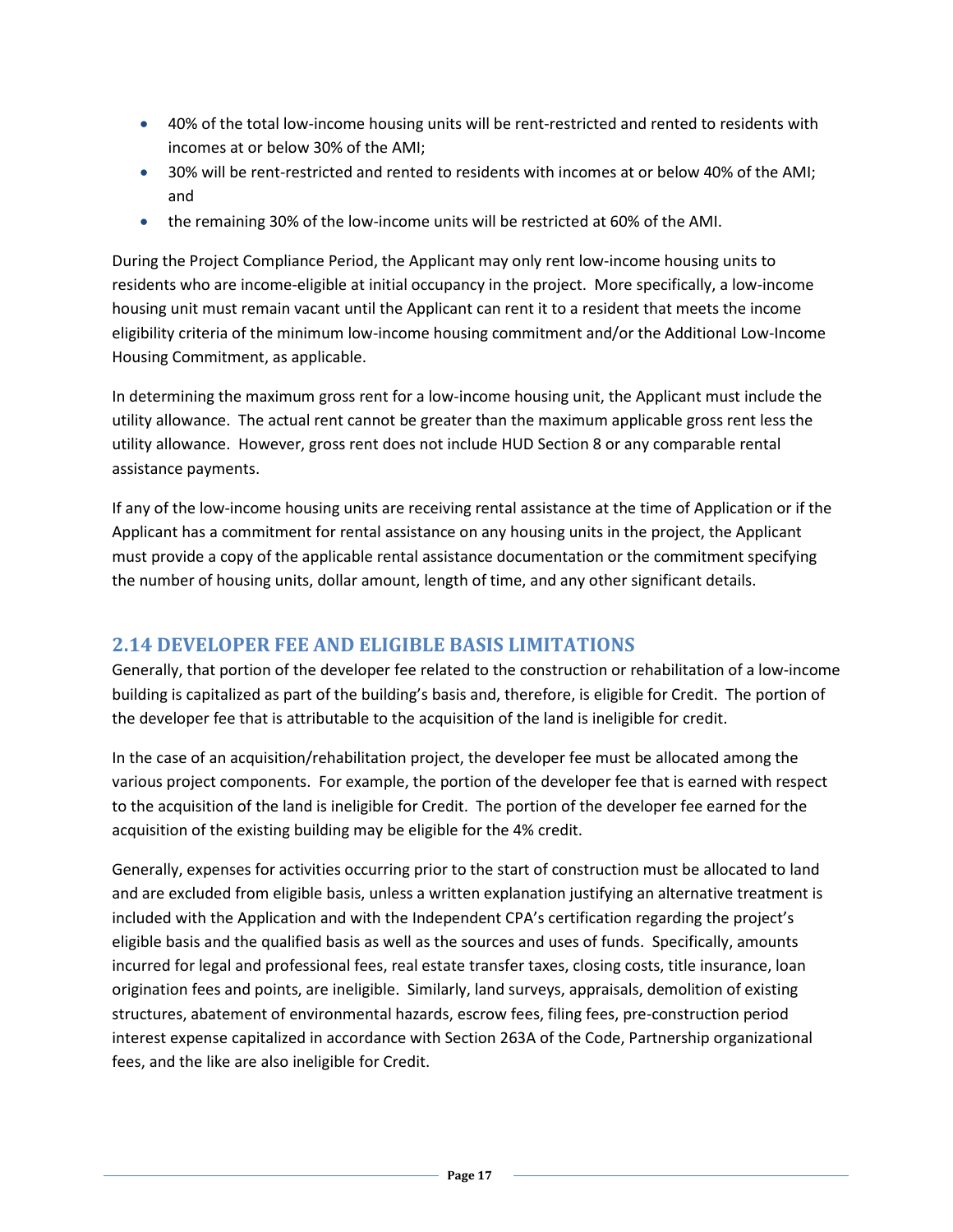#### <span id="page-17-0"></span>**2.15 COMPLIANCE WITH LAW AND COMMITMENTS**

The Applicant must agree that each building in the project will be owned, managed, and operated as a residential rental property consistent with Section 42 of the Code, federal law, the laws of the state of Washington, and the Commitments. The RAC and the Regulatory Agreement will set forth specific covenants, representations, and warranties of the Applicant with regard to these and other undertakings.

#### <span id="page-17-1"></span>**2.16 INVESTOR LENDER NOTICE**

Within the time limits established by the Commission, the Applicant must provide a copy of the "Investor and Lender Notice" (in the form provided by the Commission) to each project lender and investor.

# <span id="page-17-2"></span>**2.17 USE OF COMMISSION'S CONTRACTS, AGREEMENTS, AND OTHER LEGAL DOCUMENTS**

As provided in WAC 262-01-130(9), an Applicant must use the Commission's forms of legal documents, forms, and other materials.

The Commission's documents are not subject to negotiation. However, the Commission is willing to consider revisions that improve the accuracy and clarity of the material.

An Applicant or other participant in the Tax Credit Program may ask to revise or amend the language of the RAC, the Regulatory Agreement, or other documents of the Tax Credit Program if it finds an error, contradiction, or similar problem in the data or language of the documents. The request must be in writing and include any relevant documentation or support for the requested amendment.

#### <span id="page-17-3"></span>**2.18 PROJECT DISQUALIFICATION/CANCELLATION**

The Commission may disqualify the project and Application as well as cancel the Credit reservation and carryover allocation for the project if:

- The Applicant fails to comply with the requirements and policies of the Commission, including these Policies; or
- The Applicant fails to comply with the terms, conditions, obligations, and restrictions in the Application, the RAC, or other legal documents for the project.

The Commission will have no duty or obligation to the Applicant, the lender, or investor upon termination of the project, Credit reservation, or carryover allocation and will bear no liability for the consequences of such termination or decrease of Credit. Furthermore, if the Applicant defaults, the Commission may bring an action to enforce the terms of its agreements or contracts, or seek recovery for damages.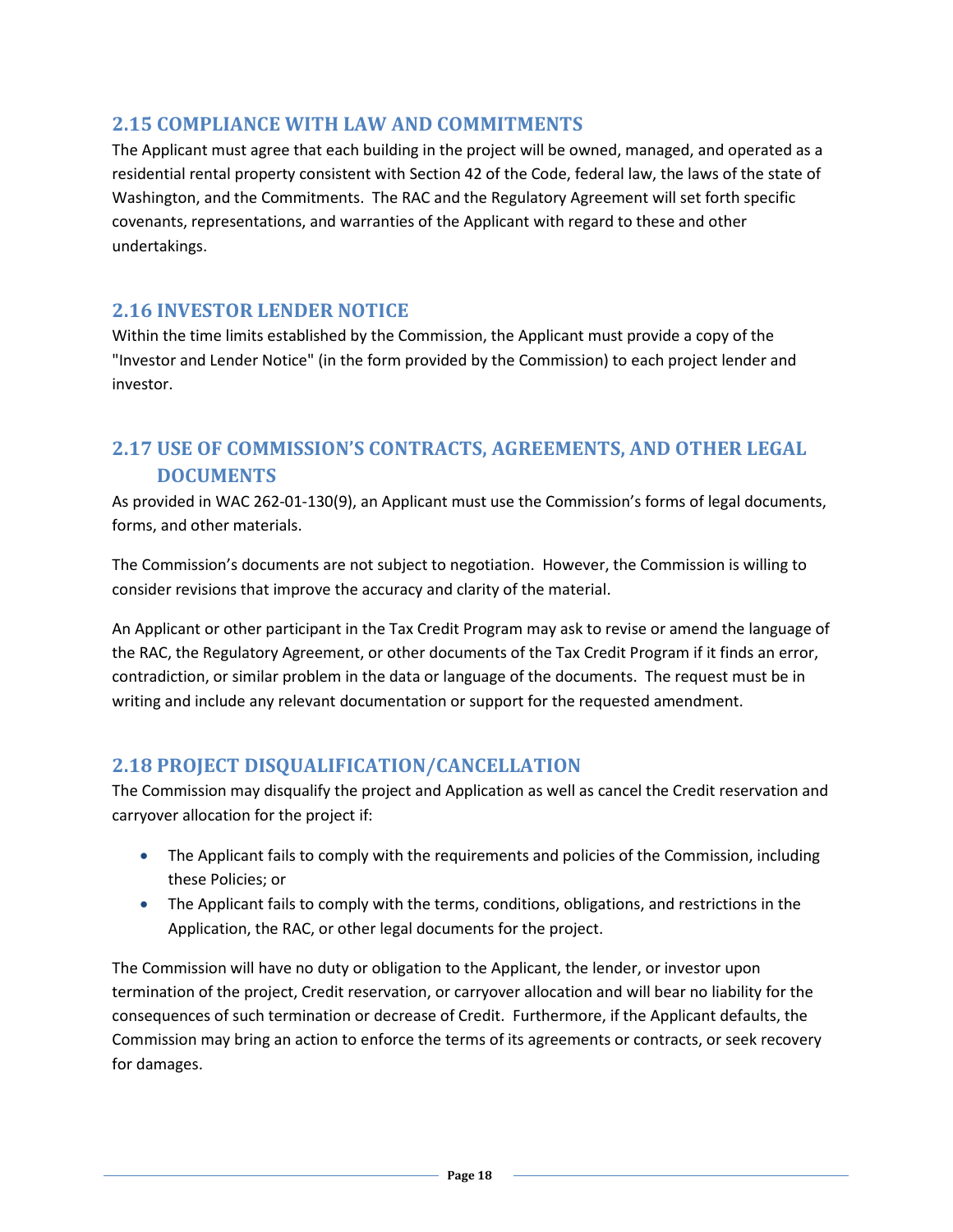#### <span id="page-18-0"></span>**2.19 ENFORCEMENT**

If an Applicant or project owner fails to comply with the QAP, the Policies, the RAC or the Regulatory Agreement, such Noncompliance will be considered an event of default and the Commission will be entitled to exercise any of the rights and remedies it may have under the Tax Credit Program. In addition, the Commission will be entitled to the rights and remedies it has the authority to exercise by law.

The Commission may prosecute any proceeding of law to seek recovery of monetary damages for the Applicant's failure to carry out and fulfill any contract entered into in connection with the Tax Credit Program. The Commission, if it prevails, will be entitled to its reasonable costs, disbursements, and attorneys' fees, together with all expenses it may have reasonably incurred.

In addition, the Applicant should understand that the Commission is required to report events of Noncompliance to the IRS regardless of whether the Noncompliance is corrected.

In addition, any resident or potential resident who meets the income limitations for the minimum lowincome housing commitment or the Additional Low-Income Housing Commitment for the project, and/or meets the qualifications or restrictions for a Special Needs Housing Commitment, may bring suit to enforce the terms, conditions, obligations, restrictions, covenants, representations, and warranties in the Regulatory Agreement. These persons may be a former, present, or a prospective resident of the project. These persons' rights are more explicitly set forth in the Regulatory Agreement.

Nothing in the Policies, the RAC or the Regulatory Agreement is intended, or should be construed, to create a duty or obligation of the Commission to enforce any term or provision of the Policies, the RAC, Regulatory Agreement, or any other Tax Credit Program document on behalf of, at the request of, or for the benefit of, any former, present, or prospective resident. The Commission assumes no direct or indirect obligation to any former, present, or prospective resident for violations by the owner or any other party.

#### <span id="page-18-1"></span>**2.20 DEBARMENT**

Under certain circumstances, the Applicant or other parties associated with the Project may be barred from participating in the Commission's Tax Credit Program. The debarment rules and procedures are set forth in WAC 262-03-040. The rights and remedies of the Commission under the Tax Credit Program, the Policies, the RAC, the Regulatory Agreement, and other Tax Credit Program documents for breach and/or Noncompliance are in addition to, and not in lieu of, the rights and remedies the Commission has authority to exercise by statute, rule, or regulation, including, but not limited to, the debarment rules.

#### <span id="page-18-2"></span>**2.21 INDEMNIFICATION**

As a condition of submitting an Application, the Applicant agrees to at all times defend (with counsel reasonably acceptable to the Commission), indemnify and hold harmless and release the Commission, its successors and assigns, including their respective members, officers, employees, agents and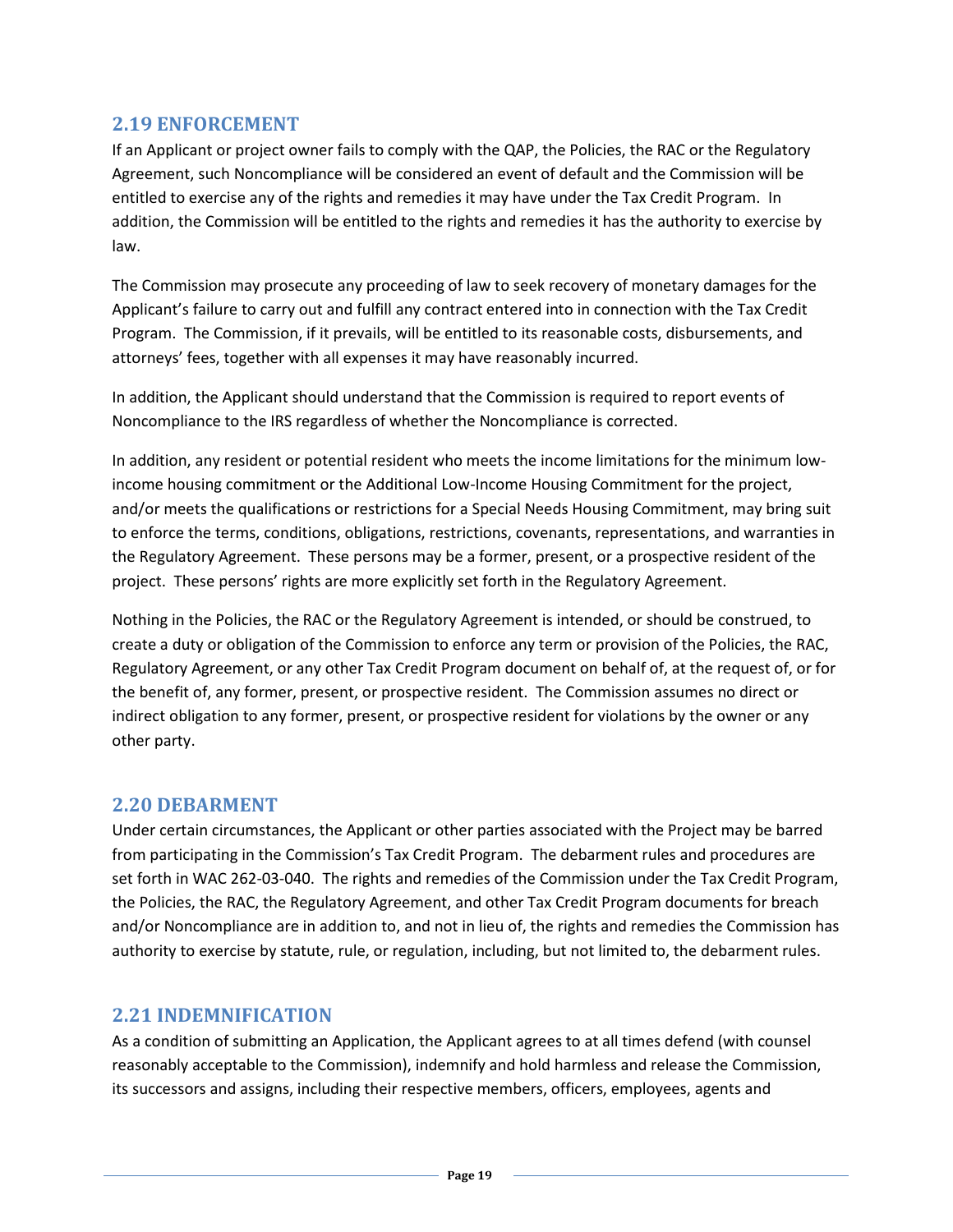attorneys, from and against any and all claims, suits, losses, damages, costs, expenses and liabilities of whatsoever nature or kind (including but not limited to attorneys' fees, litigation and court costs, amounts paid in settlement, amounts paid to discharge judgment(s), and any disallowance of tax benefits) directly or indirectly resulting from, arising out of, or related to:

- the financing, acquisition, construction and/or rehabilitation, syndication, sale, management or operation of the project;
- any Noncompliance or failure to perform any covenant under the Application, the RAC, the Regulatory Agreement or any other Tax Credit Program document (collectively "Tax Credit Program Documents") (whether or not cured);
- any breach of a representation, warranty or covenant in a Tax Credit Program Document;
- any other act or omission (whether or not cured) constituting a default under a Tax Credit Program Document; or
- the enforcement by the Commission, its successors and assigns of the Commission's rights and remedies under a Tax Credit Program Document or any Tax Credit Program Document.

An indemnified party may monitor and participate in the defense of any claim or suit and may select any law firm to do so. This may include any level of participation the indemnified party wants. The Applicant will promptly reimburse the indemnified party for all attorneys' fees, litigation and court costs, amounts paid in settlement, and other sums as described above that are incurred by the indemnified party.

Furthermore, as a condition of submitting an Application, the Applicant waives any right to bring legal action, on the Applicant's own behalf or on behalf of any other party, against the Commission for any matter for which the Applicant agrees to indemnify and hold harmless the Commission.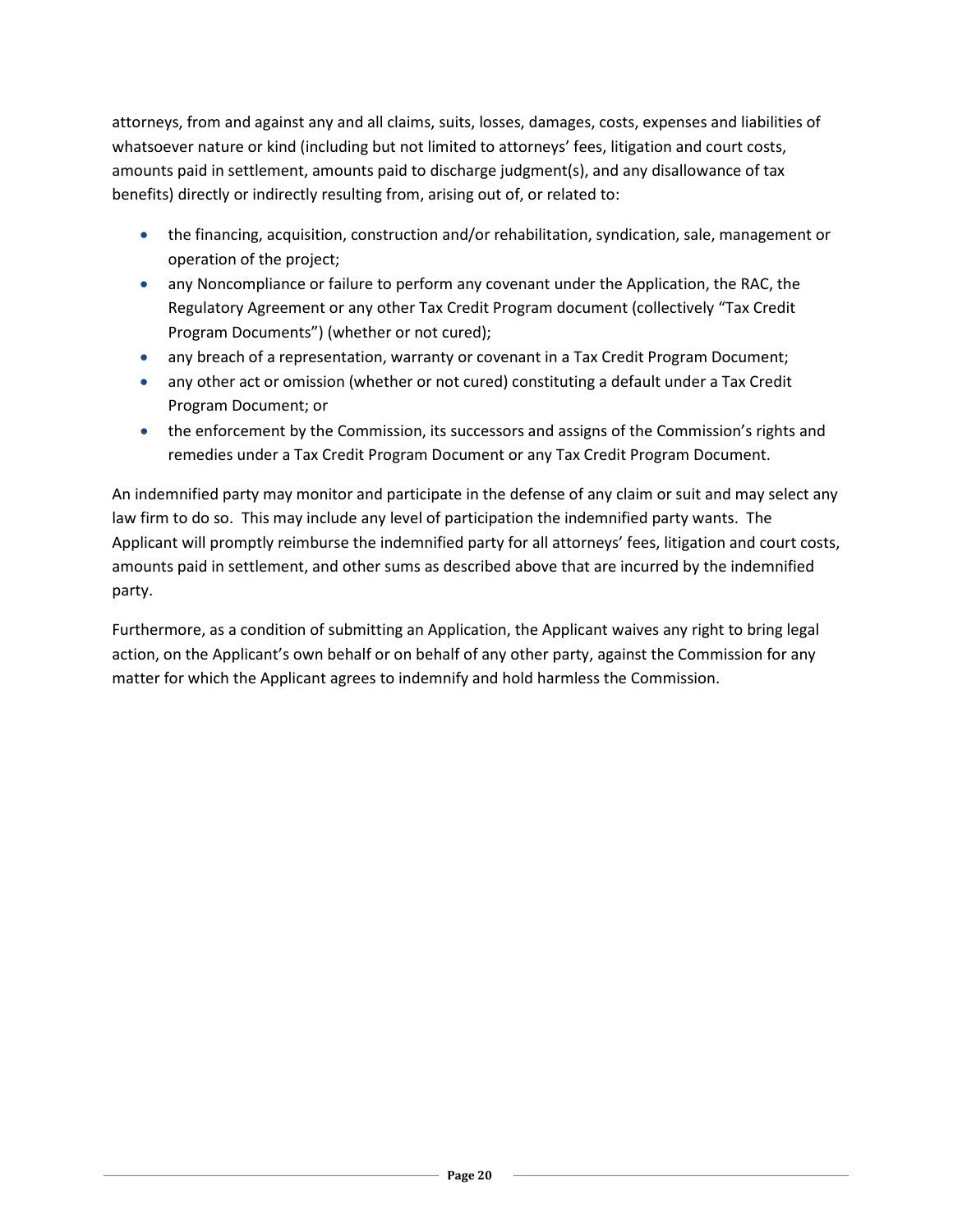# <span id="page-20-0"></span>Chapter 3: Program Limits

The Commission has established the following program limits (the "Program Limits") for selecting projects for Credit reservations and allocations. The Applicant should demonstrate in the Application compliance with all the Program Limits. In determining the amount of Credit to allocate, the Commission may reduce the budget and/or Credit to reflect the Program Limits listed below.

#### <span id="page-20-1"></span>**3.1 MAXIMUM CREDIT – WAC 262-01-130(7)**

As required by Section 42 of the Code, the Commission will allocate no more than the minimum amount of Credit needed to ensure that the project will be financially feasible and viable as a qualified lowincome housing project throughout the credit period.

As part of the Commission's Credit determination, the Commission will evaluate each project based upon the project's feasibility and viability which includes examining the development and operational costs of each project as well as the market need and demand.

# <span id="page-20-2"></span>**3.2 TOTAL DEVELOPMENT COST LIMIT – WAC 262-01-130(8)(a)**

Given the finite resource of the Housing Tax Credit, the primary objective of the Total Development Cost Limit policy ("TDC Limits") is to balance cost containment with promoting quality development. Meaningful cost containment policies are essential to the future success and continued credibility of the Housing Tax Credit program.

|                         | <b>Studio</b> | <b>One</b><br><b>Bedroom</b> | Two<br><b>Bedroom</b> | <b>Three</b><br><b>Bedroom</b> | Four <sup>+</sup><br><b>Bedroom</b> |
|-------------------------|---------------|------------------------------|-----------------------|--------------------------------|-------------------------------------|
| <b>King County</b>      | \$195,000     | \$220,000                    | \$260,000             | \$315,000                      | \$347,000                           |
| <b>Balance of State</b> | \$135,000     | \$152,000                    | \$184,000             | \$239,000                      | \$263,000                           |

#### **3.2.1 TDC per Unit Limit Schedule**

A Project's Total Development Cost Limit is the sum of the total number of units of each bedroom size multiplied by the cost limits of that bedroom size. Total Development Cost is defined as the Total Residential Project Cost minus the cost of land and minus capitalized reserves. All units (low-income, market-rate and common area units) are to be included in the calculation. The cost of land subtracted out is the value of the land per the appraisal. Additional costs associated with the land including, but not limited to, closing costs, infrastructure, site work or purchase and sale extensions must be included in the Total Development Cost for the purposes of determining whether a project exceeds the TDC limit. Capitalized Reserves include long-term reserves such as an operating reserve or a replacement reserve; they do not include reserves capitalized to cover the lease-up period.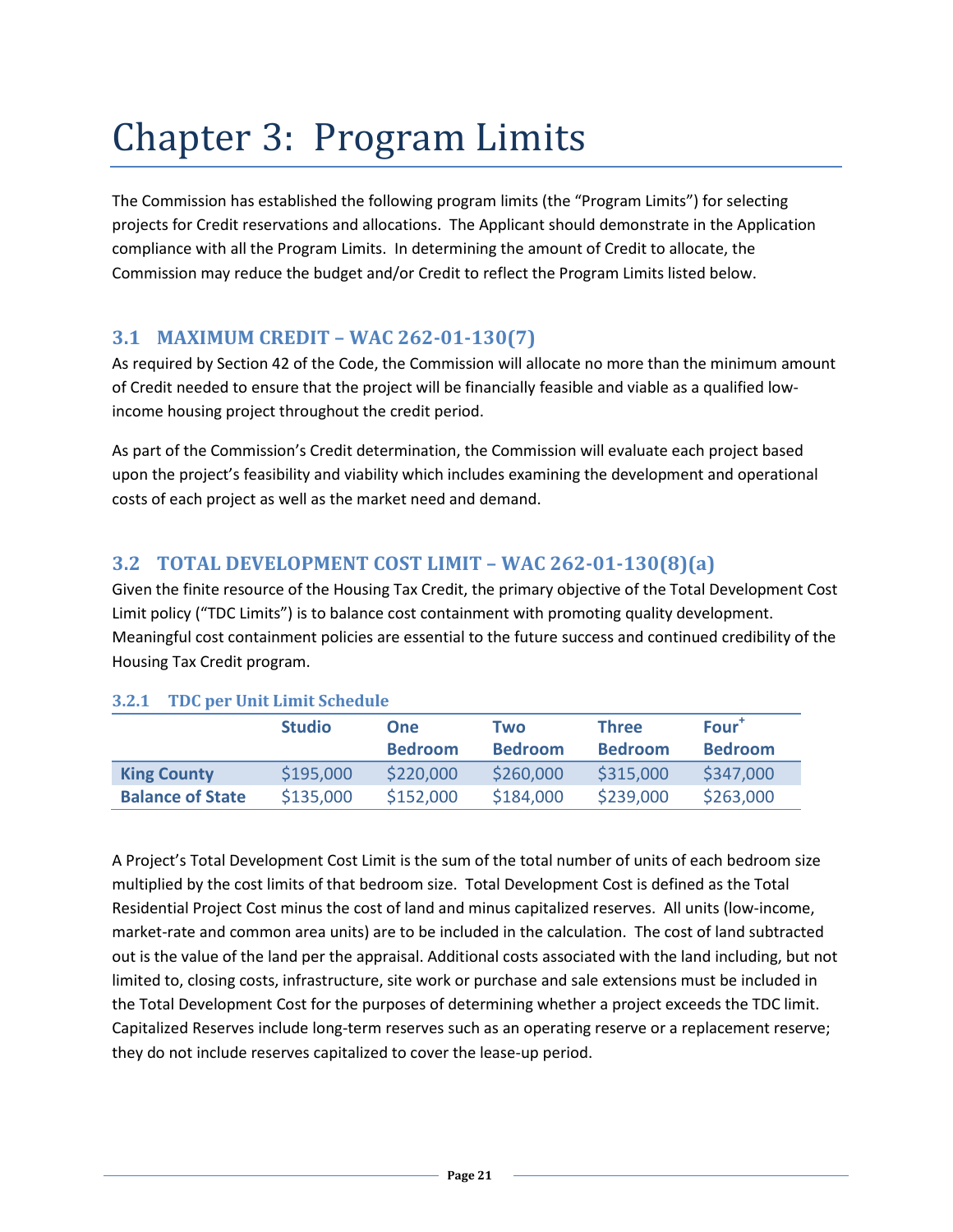Projects committing at least 75% of their units as Supportive Housing for the Homeless will use the King County limit schedule regardless of location.

Projects are subject to the Development Cost Limit Schedule in place at the time of application. As part of the Application, Projects must provide a detailed breakdown of anticipated Total Project Costs.

#### **3.2.2 Waiver of the Total Development Cost Limit**

In setting this policy, the Commission acknowledges that some projects will not fit within these limits despite best efforts to do so. However, it is imperative that the tax credit resource be allocated to projects demonstrating prudence when making their funding proposals. While the TDC Limit policy sets distinct limits, discretion is a critical component of this policy. Through the waiver process, the Commission may consider a number of potential project characteristics that can create cost levels above the published limits.

These cost influences may include, but are not limited to:

- Construction type (e.g. high-rise elevator construction, structured parking)
- Density (e.g. units per acre)
- Costs related to stated program priorities (e.g. supportive housing, large family units)
- Multi-phased projects and large scale redevelopments
- Funded initiatives promoting design or development innovation

Approval of the TDC waiver request is at the sole discretion of the Commission. The existence of the above factors should not to be construed as a guarantee of waiver approval.

Projects requesting a waiver of the Total Development Cost Limit must submit a TDC Limit Waiver Request Form with required attachments 60 days prior to submission of the Application. Applications submitted that exceed the Total Development Cost limit without an approved waiver will be disqualified and not considered further.

Waiver requests will be evaluated to determine whether additional costs are reasonable and justifiable under the circumstances, attributable to unique development characteristics, and consistent with the housing needs and priorities identified in the Policies.

If a Project exceeds the Total Development Cost Limit by 20% or less, the waiver is subject to the approval of the MHCF Director. If a Project exceeds the Limit by more than 20%, the waiver must be approved by the Executive Director prior to the submission of the Application.

#### **3.2.3 Changes in Total Development Costs**

The intent of this policy is to encourage the communication of any unanticipated changes in project costs. Any cost increases must be proactively communicated and approved by the Tax Credit Director. The Commission retains the right to disallow any future increased development cost.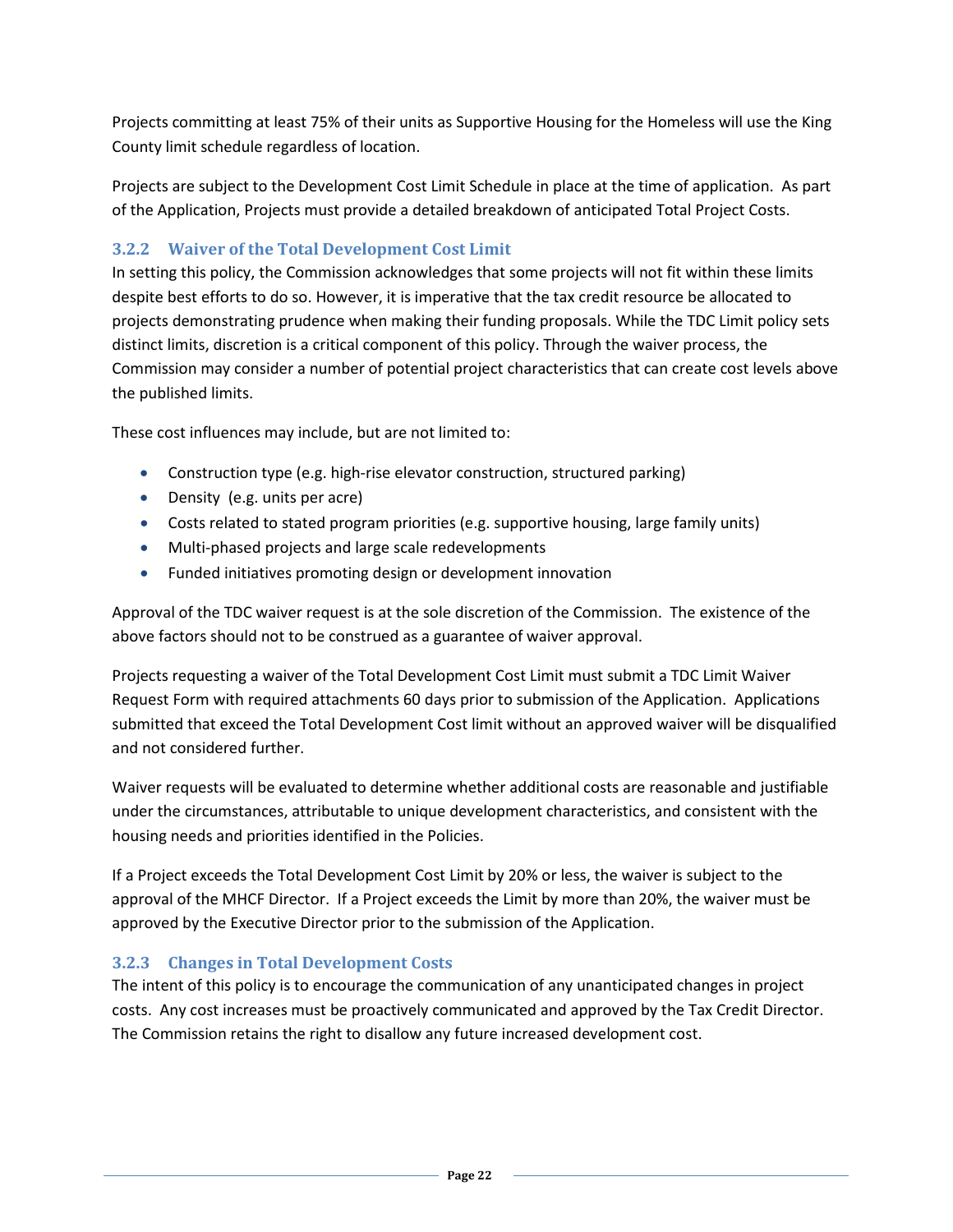#### <span id="page-22-0"></span>**3.3 MAXIMUM CONSTRUCTION CONTINGENCIES – WAC 262-01-130(8)(b)**

The maximum amount of Credit reserved or allocated to a project will be determined after limiting the rehabilitation contingency to 15% of the rehabilitation costs and the new construction contingency to 10% of new construction costs. Rehabilitation costs include rehabilitation hard costs, site work costs, and contractor profit & overhead. New construction costs include new construction hard costs, site work costs, and contractor profit & overhead.

# <span id="page-22-1"></span>**3.4 MAXIMUM ANNUAL CREDIT PER LOW-INCOME HOUSING UNIT – WAC 262-01-130(8)(c)**

The Tax Credit Program limits the amount of Credit that is allowed per Low-Income Housing Unit. This limit is applied at two levels:

The **Higher Credit per Unit Limit** is applicable to projects located in King County, a QCT, a DDA, or for any project deemed eligible for the State Designated Basis Boost.

The **Lower Credit per Unit Limit** applies to all other projects not listed above.

The dollar amounts of these limits are published as **Exhibit J** in th[e Application Packet](http://www.wshfc.org/tax-credits/application/index.htm) available on the website. A Project is subject to the limits in place at the time of application. The limits adjust annually in concert with and at the same rate as any adjustment made to the per capita authority rate as determined by the United States Department of Treasury.

#### <span id="page-22-2"></span>**3.5 MAXIMUM CREDIT PER APPLICANT – WAC 262-01-130(8)(d)**

When the Commission determines the amount of Credit to be reserved or allocated, it will limit the (i) Applicant, (ii) the Principals, (iii) the developer, and (iv) other parties directly or indirectly related to the Applicant or project (as determined by the Commission) to a maximum of 2 projects and 15% of the Per Capita Annual Authority Available in a given year.

The actual dollar amount of this limit is published in Exhibit J in the [Application Packet](http://www.wshfc.org/tax-credits/application/index.htm) available on the website. An Applicant is subject to the limit in place at the time of application. If the factors that determine the Per Capita Annual Authority are not known by the application deadline, the previous year's population or credit rate will be used to determine the Maximum Credit per Applicant for the current year. In these instances, the limit will not be updated when the current year's numbers are known.

#### <span id="page-22-3"></span>**3.6 MAXIMUM CREDIT PER PROJECT – WAC 262-01-130(8)(e)**

Credit reservations and allocations to a single project are limited to not more than 10% the Per Capita Annual Authority Available in a given year.

The actual dollar amount of this limit is published in Exhibit J in the [Application Packet](http://www.wshfc.org/tax-credits/application/index.htm) available on the website. A Project is subject to the limit in place at the time of application. If the factors that determine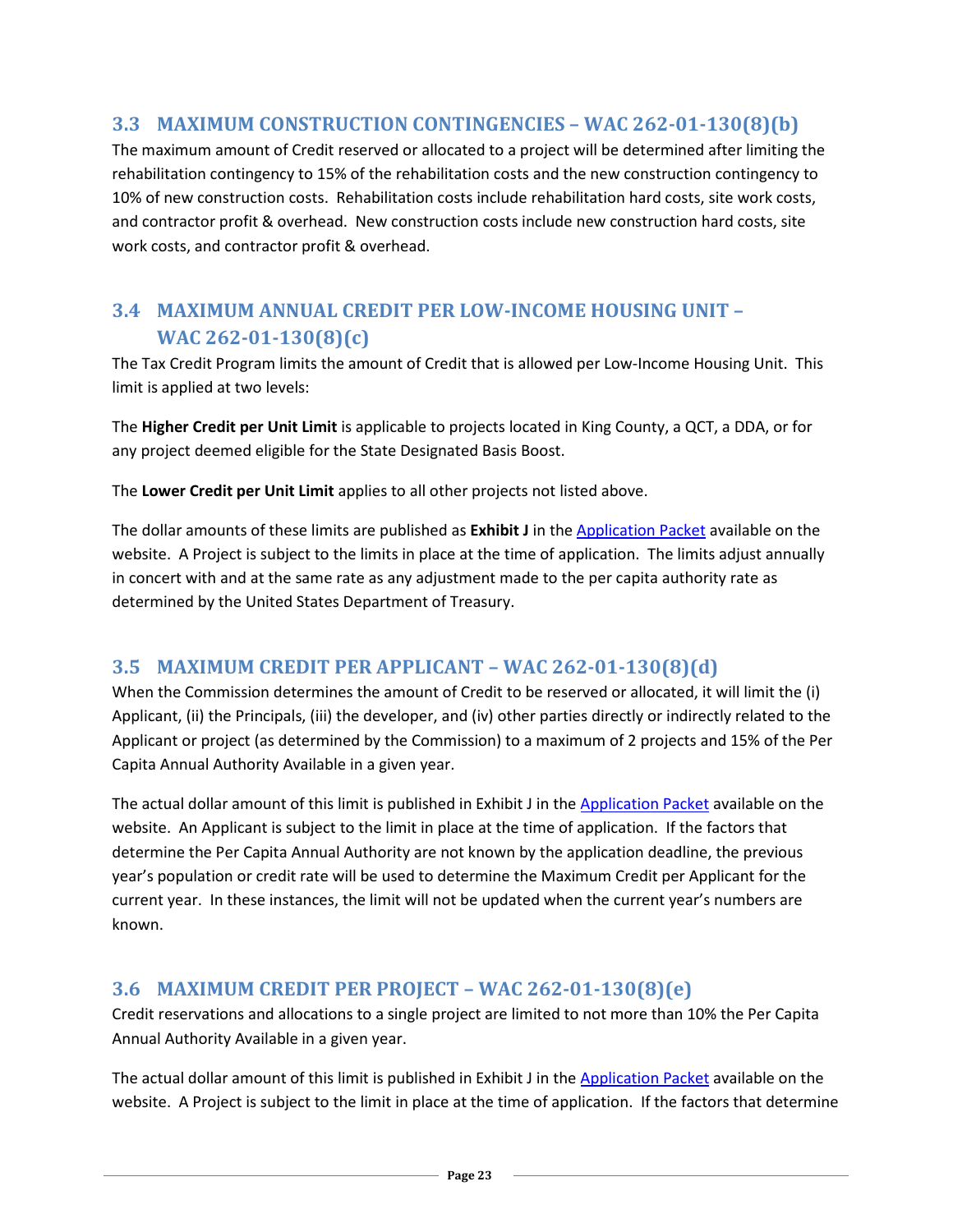the Per Capita Annual Authority are not known by the application deadline, the previous year's population or credit rate will be used to determine the Maximum Credit per Project for the current year. In these instances, the limit will not be updated when the current year's numbers are known.

For the purposes of this restriction, the MHCF Director may determine that it is appropriate to treat two or more otherwise separate projects, submitted by the same Applicant or by multiple Applicants, as a single project if the MHCF Director determines that the projects and/or buildings have substantially common characteristics or attributes.

In making this determination, the MHCF Director may consider, among other factors:

- location;
- plan and design;
- projected tenant base and set-asides; and
- the identity of the Applicants, owners, developers, lenders, contractors and/or other parties engaged in connection with each project

# <span id="page-23-0"></span>**3.7 MAXIMUM DEVELOPER FEES – WAC 262-01-130(8)(f)**

The Commission will only consider developer fees in the aggregate, up to 15% of Total Project Costs less reserves, Donation, Intermediary Costs, and less the requested developer fee amount. For this purpose, developer fees include all consultant fees (other than arm's length architectural, engineering, appraisal, market study and syndication costs) and all other fees paid in connection with the project for services that would ordinarily be performed by a developer, as determined by the Commission.

The Commission will set the developer fee at the time of the Equity Closing based on the project's final budget after construction bids have been accepted and final sources and uses have been balanced. The fee presented in the Placed in Service documentation may not exceed the amount finalized at closing. It is expected than a project with excess funds will return those funds to one or more of the public funders involved upon Project completion.

For acquisition/rehabilitation projects where the cost of rehabilitation is less than 25% of the reasonable "as-is value" of the building, the Commission will only allow in eligible basis developer fees up to 10% of Total Project Costs less reserves, Donation, Intermediary Costs, and less the requested developer fee amount. Total rehabilitation costs consist of the budget categories of site work, rehabilitation, contractor overhead and profit, and contingency. The Commission may require the Applicant to submit a copy of a current appraisal to establish the building's as-is value.

If there is an increase in land cost in a transaction between Related Parties or other parties with an Identity of Interest (a "Related Buyer and Seller"), the Commission may require the Applicant to submit a copy of a current appraisal to establish the land value. The Commission may limit the land costs included in the Total Project Costs. If any portion of the increased land cost in a transaction between a Related Buyer and Seller is accepted by the Commission, the amount of the increased land price will be deducted from the lesser of the developer fees listed in the Applicant's project budget or the maximum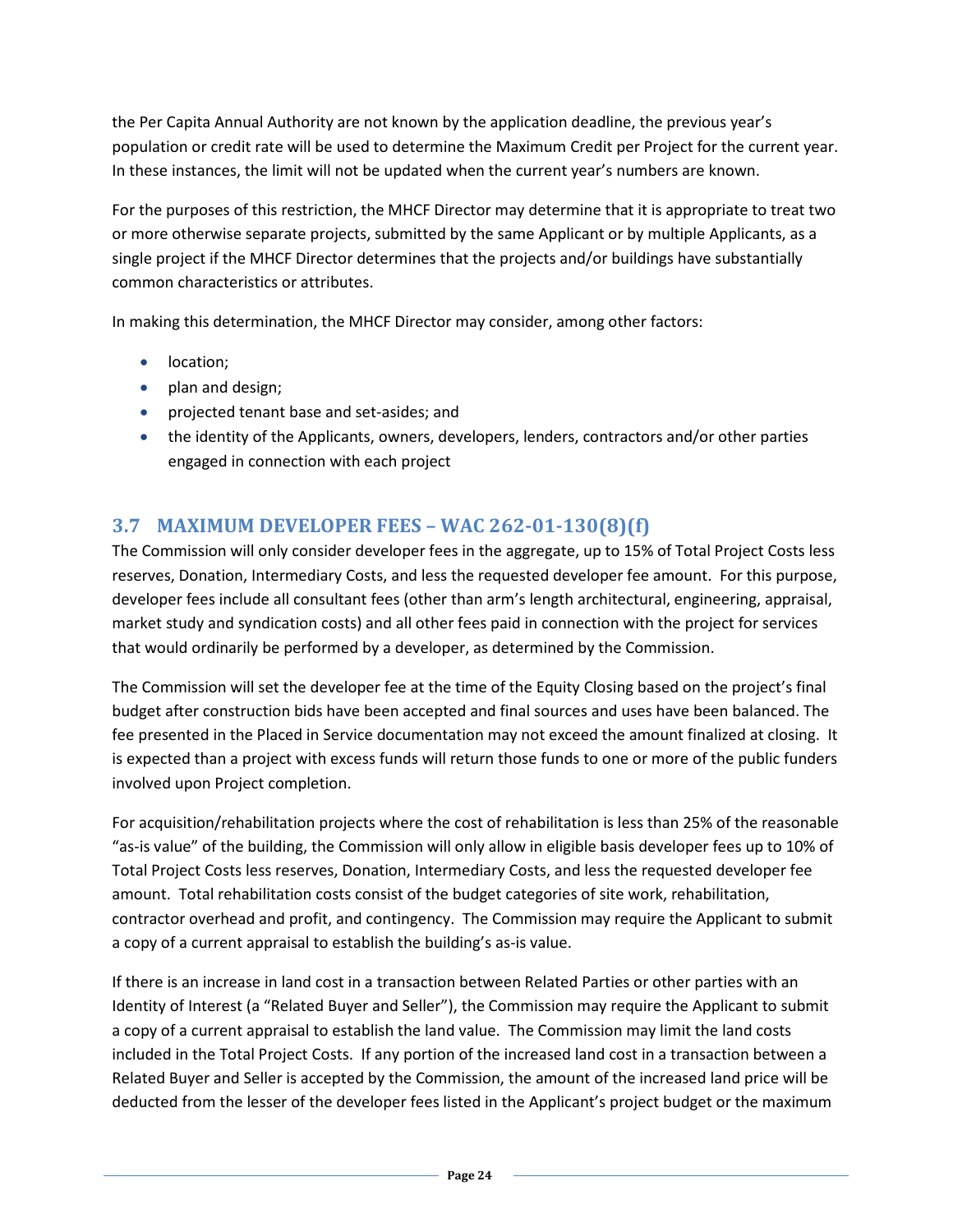developer fees applicable to the project. If land improvements have been completed by a Related Party or other person having an Identity of Interest to the Applicant, the work should be itemized on the project's budget and not included as an increased land cost.

For the purpose of this policy, Intermediary Costs, Reserves, Donation and any amounts attributed to commercial areas or other non-residential areas are not considered part of the Total Project Costs.

# <span id="page-24-0"></span>**3.8 MAXIMUM CONSULTANT FEES – WAC 262-01-130(8)(f)**

Consultant fees (other than arm's length architectural, engineering, property appraisal, market study, and syndication costs) must be included in the developer fees limit set forth above.

# <span id="page-24-1"></span>**3.9 MAXIMUM CONTRACTOR'S PROFIT AND OVERHEAD – WAC 262-01-130(8)(g)**

When the general contractor is a Principal, Related Party or otherwise has an Identity of Interest with the Applicant or project owner, the Commission will limit the contractor's combined profit and overhead to 10% of total rehabilitation/construction costs plus site work costs.

# <span id="page-24-2"></span>**3.10 STATE DESIGNATED ELIGIBLE BASIS BOOST**

The Housing and Economic Recovery Act of 2008 (H.R. 3221) authorized allocating agencies to extend the extra 130% eligible basis boost to buildings that the state designates as requiring an increase in the credit amount to be financially feasible, effective for buildings placed in service after the July 30, 2008 date of enactment. Prior to HERA, only HUD designated DDA's and QCT's were eligible for the 130% basis boost.

Buildings in DDAs or QCTs that already qualify for the "boost" in eligible basis do not qualify for an additional state designated increase.

#### **3.10.1 Rural Projects**

Projects located in Rural Areas automatically qualify for the State Designated 130% eligible basis boost. For the purposes of this policy, a Rural Area is defined as follows:

- Counties with a population of less than 90,000, except for those cities within these counties with a population of greater than 25,000. For example, Franklin County except the City of Pasco
- Counties with a population greater than 90,000 but less than 390,000 when more than an aggregated 25% of that county's population resides in one substantially contiguous metropolitan area. In this case, the county except such metropolitan area would be considered rural. For example, Yakima County except the City of Yakima

To qualify as a Rural Project, the entire project must be located in one or more of the following counties: Adams, Asotin, Benton (except Kennewick and Richland), Chelan (except Wenatchee), Clallam,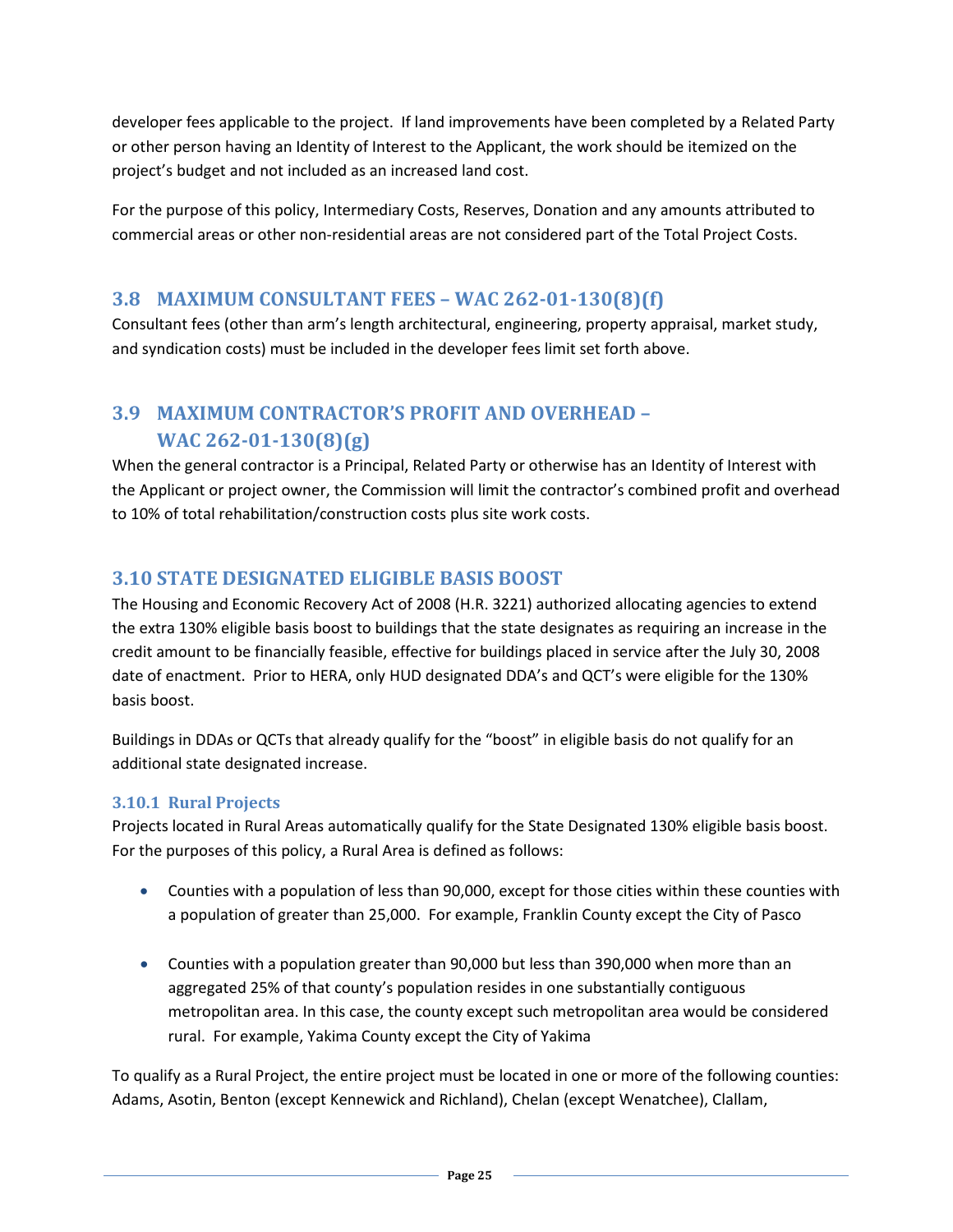Columbia, Cowlitz (except Longview), Douglas (except East Wenatchee), Ferry, Franklin (except Pasco), Garfield, Grant, Grays Harbor, Island (except Oak Harbor), Jefferson, Kittitas, Klickitat, Lewis, Lincoln, Mason, Okanogan, Pacific, Pend Oreille, San Juan, Skagit (except Mount Vernon), Skamania, Stevens, Thurston (except the cities of Olympia, Lacey, and Tumwater), Wahkiakum, Walla Walla (except the City of Walla Walla), Whatcom (except Bellingham), Whitman (except Pullman), Yakima (except the City of Yakima).

#### **3.10.2 Non-Rural Projects:**

Projects outside of Rural Areas may be eligible to receive the state designated 130% eligible basis increase. Approval of this increase will be made on a case by case basis at the sole discretion of the Commission. Such approval will be based upon conclusive findings made by the Commission that the basis boost is necessary for the Project to be financially feasible.

Non-Rural Projects seeking the State Designated Eligible Basis Boost must submit a Basis Boost Request Form at least 60 days in advance of the application deadline.

Examples justifying the need for a basis boost may include Projects located in areas where resources are scarce or infill projects with high land costs.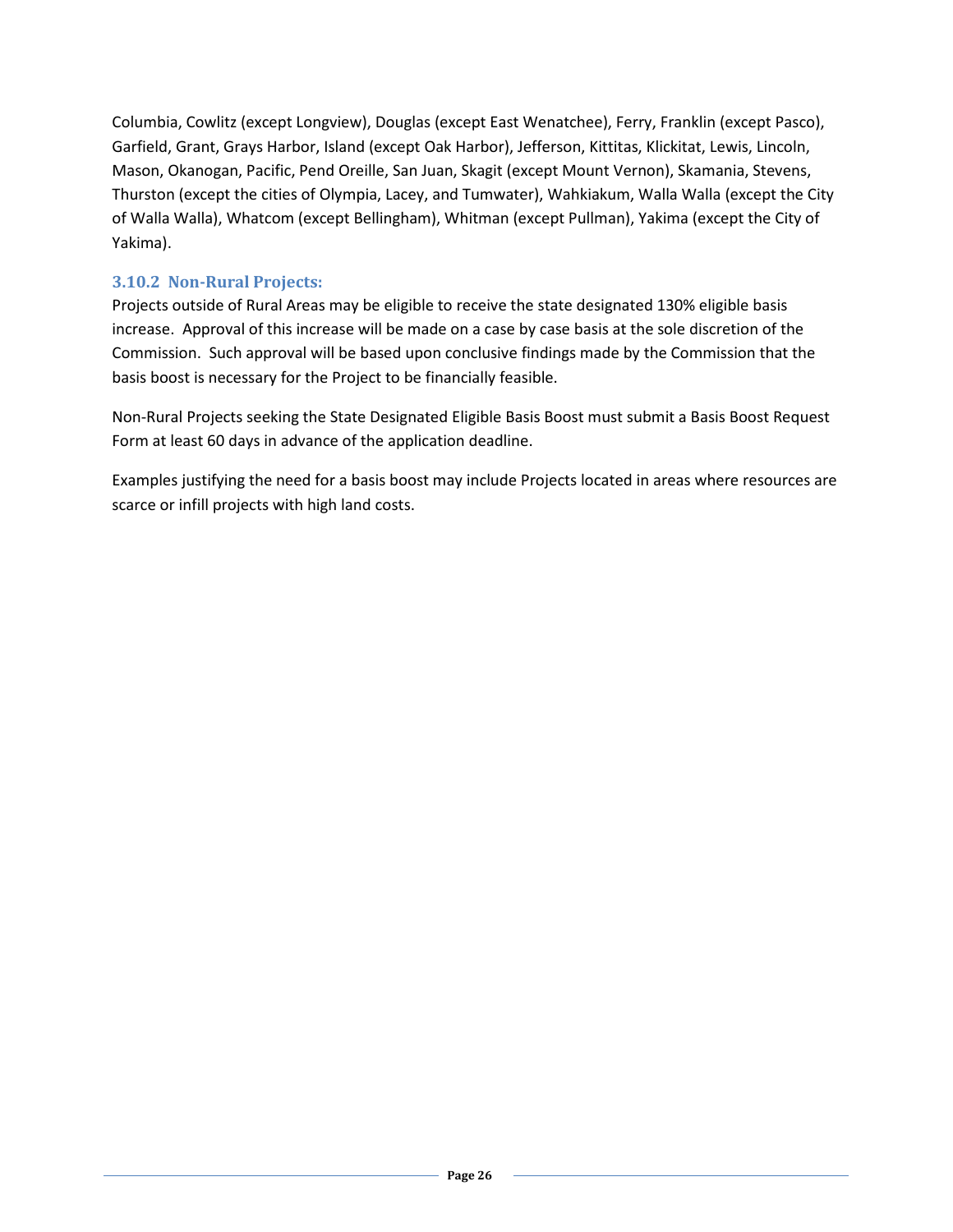# <span id="page-26-0"></span>Chapter 4: Minimum Threshold Requirements

All projects must meet the minimum threshold requirements listed below (the "Minimum Threshold Requirements") by the Application deadline in order to be considered for a Credit reservation and allocation.

The Applicant is responsible for demonstrating to the satisfaction of the MHCF Director that the project meets all of the Minimum Threshold Requirements. Projects that do not meet all of the Minimum Threshold Requirements will be disqualified and will not be eligible for a Credit reservation or allocation. The Applicant may be able to request a review of this determination by the Executive Director or his designee using the procedures described in Chapter 12: Decisions and Reviews.

# <span id="page-26-1"></span>**4.1 COMPLETE APPLICATION AND APPROPRIATE FEE – WAC 262-01-130(1)**

The Applicant must submit a complete, legible, and executed Application. The Applicant must include all required attachments and the appropriate Application fee by the deadlines established by the Commission. The Applicant must use the Commission's Application forms. Please see Chapter 11 for details on the Application fee.

The Application, attachments, and Application fee must be received by the Commission at its office no later than 5:00 p.m. Pacific Standard Time on the Application deadline. No late Applications will be accepted.

The Applicant may pay the fee with a business or personal check, a money order, or a cashier's check. Cash is not accepted. An Application submitted with a check that is returned for insufficient funds will be disqualified and not considered further. The check will be returned to the Applicant.

The Applicant should include all of the required attachments to show that the project meets the Minimum Threshold Requirements and all Allocation Criteria the Applicant has selected for the project.

Resolutions and/or consents demonstrating authority to sign must be provided for each entity that is a party to the Application. Sample authorizations are provided as Exhibit G2 and G3 to the [Application](http://www.wshfc.org/tax-credits/application/index.htm)  [Packet.](http://www.wshfc.org/tax-credits/application/index.htm)

Material changes to an Application will be permitted only at the discretion of the MHCF Director. If the Applicant desires to make a material change to the Application after it has been submitted and the MHCF Director refuses to permit the change, the Application must be canceled and a new Application and fee must be submitted before the Application deadlines referenced above. The MHCF Director will decide whether a change to the Application is material.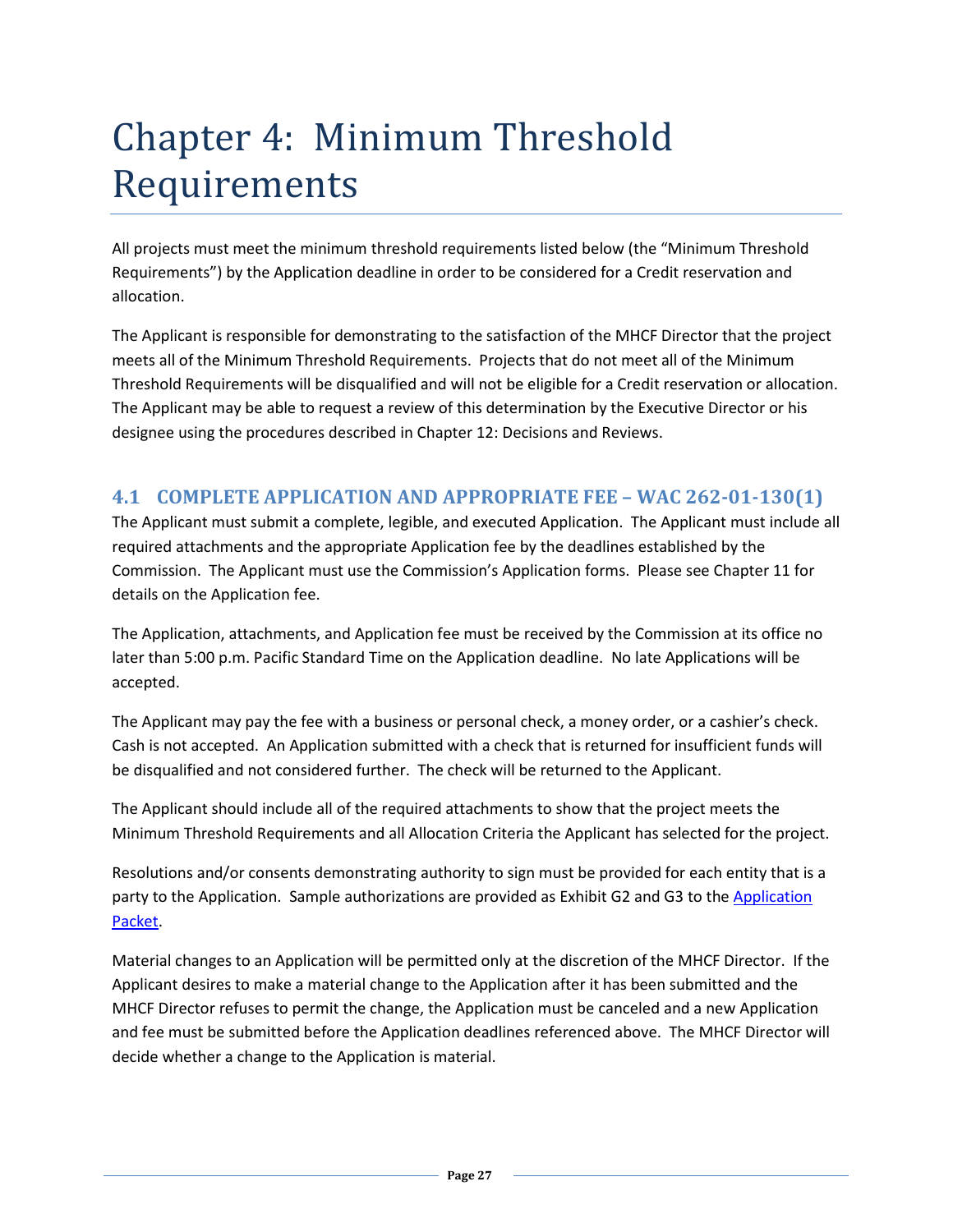For purposes of considering project eligibility for Credit, satisfaction of the Minimum Threshold Requirements, project Allocation Criteria points, and project rankings, the Commission will only consider the material and information that is included in the Application when it is first submitted, except for (i) changes permitted by the MHCF Director as described in the preceding paragraph and (ii) material accepted during a Correction Period (as described in Section B below).

# <span id="page-27-0"></span>**4.2 CORRECTION PERIOD**

If the MHCF Director determines that an Application is substantially complete but an item is missing, incorrect, or needs clarification, the Applicant will have five business days from receipt of written notice from the Commission to deliver the required information to the Commission. At the discretion of the Commission staff, additional time may be permitted to submit the required information. The written notice will be sent to the address of the contact person identified in the Application. If the Applicant fails to submit the required information within the required time period (including extensions), the MHCF Director may disqualify the Application.

The Correction Period does not apply to any Application that is determined to be substantially incomplete by the MHCF Director. The Correction Period provision may not be used to change the number of Allocation Criteria Points selected for a project.

# <span id="page-27-1"></span>**4.3 REQUIREMENTS, DISCLOSURES AND PROGRAM LIMITS**

The Applicant and the project must comply with all of the requirements and disclosures listed in Chapter 2 all of the Program Limits listed in Chapter 3.

#### <span id="page-27-2"></span>**4.4 SITE CONTROL – WAC 262-01-130(2)(b)**

The Applicant must have control of all land necessary for the project by the Application deadline and submit evidence of that control with the Application. Acceptable evidence of site control is a document that has a complete and accurate legal description and is either:

- a recorded deed or conveyance showing that the Applicant has ownership;
- a valid purchase and sale agreement;
- a valid option to purchase;
- a valid and recorded long-term lease;
- a valid option for a long-term lease; or
- other evidence approved in advance in writing by the Commission.

The Applicant should be sure that the name on the evidence of site control and the Application is exactly the same. The site control document should also identify the exact same area as the project site listed in the Application and the exact same cost for the land and/or existing buildings for the project referenced in the development budget provided with the Application. If the site described in the Application and the site control document are not exactly the same, the Applicant must provide a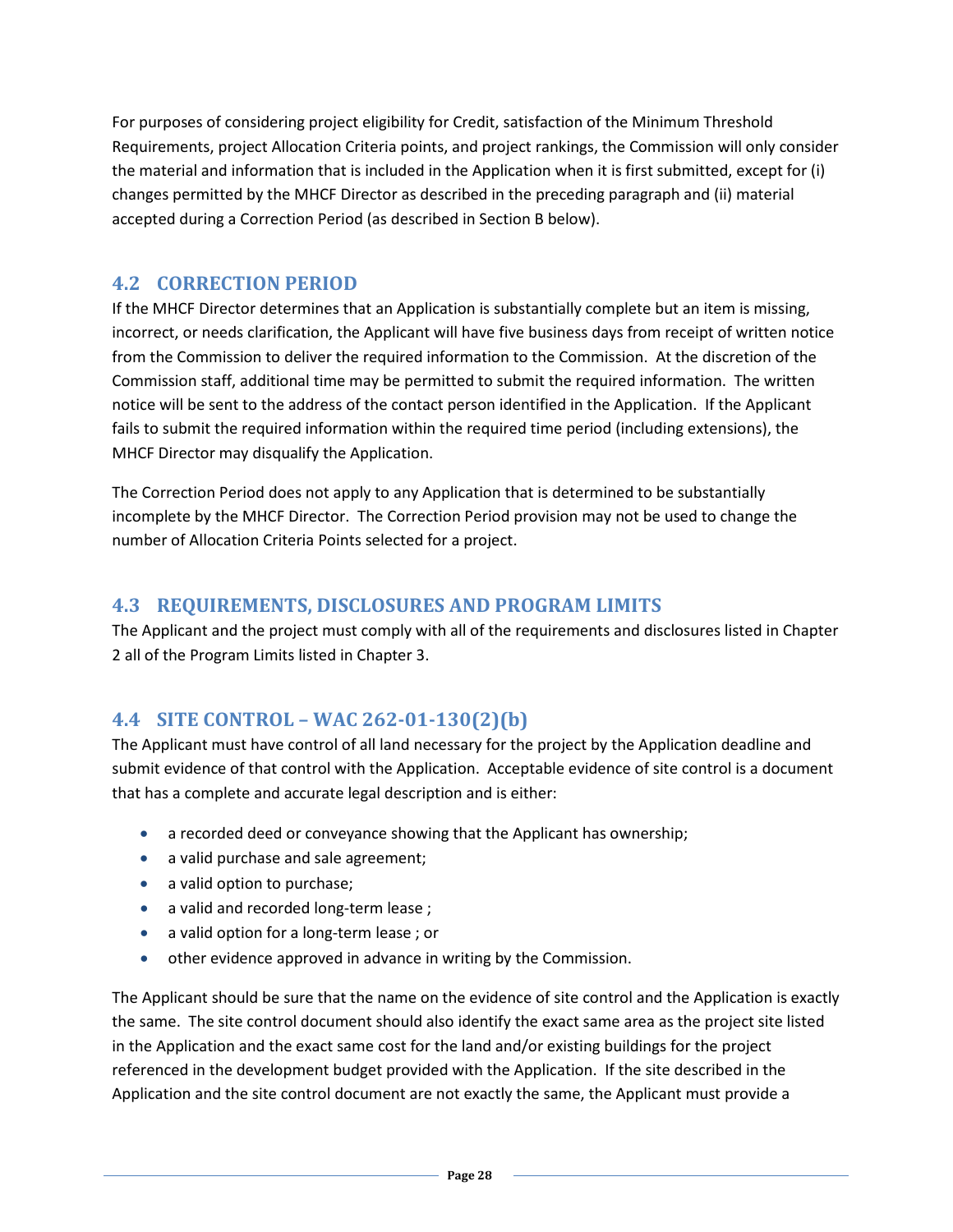narrative description and supporting documentation to clarify how the area and cost for the project were established.

The Commission will only accept one Application for a specific site or for any part of the same site, regardless of whether Applications are submitted by the same Applicant or by multiple Applicants. If there is more than one Application received for the same site, or any part of the same site, the Commission will immediately disqualify all of the Applications. The non-refundable Application fee for each Applicant will be retained by the Commission.

If the Commission questions the reasonableness or appropriateness of the land costs for a project, the Applicant may be required to submit a copy of an appraisal with an effective date within 6 months of the transaction and acceptable to the Commission to establish the value of the land. The Commission reserves the right to limit the land costs included in the Total Project Costs for a project when evaluating the Credit amount.

The Applicant should be aware that the Credit reservation and allocation of Credit for a project is sitespecific. The Applicant must identify in the Application any changes that are anticipated in the legal description for the project site, including a narrative description and drawings to explain the planned changes (e.g., a land survey, partition, subdivision, etc.). The final legal description must be consistent with the planned site changes identified in the Application.

# <span id="page-28-0"></span>**4.5 TITLE REPORT**

The Applicant must include a title report that is dated not more than 6 months prior to the Application date that shows that the ownership of the land containing each site is vested in the exact same name as either Ownership Entity or the person/entity with which the Applicant has executed an option to purchase, a purchase and sale agreement, a long-term lease option, a long-term lease, or other acceptable evidence of site control approved in advance in writing by the Commission.

The title report must identify all encumbrances and liens upon the land and include a complete and accurate legal description.

# <span id="page-28-1"></span>**4.6 RELOCATION PLAN – WAC 262-01-130(2)(d)**

If there are any tenants residing on the proposed project site, the Applicant must submit a relocation plan approved by the appropriate government authority. Be sure to review the Landlord/Tenant Act, RCW 59.18.010. The plan must be approved in writing by a local government that has jurisdiction over tenant relocation issues, such as a planning or community development department or housing authority.

In the absence of a local policy, Applicants are required to notify existing households of the proposed financing within 10 days following the real estate closing. It will be the responsibility of the Applicant to ensure proper notice is given to all existing residents and sufficiently posted in common areas of the property. Notice should include information regarding transfer of ownership and any and all potential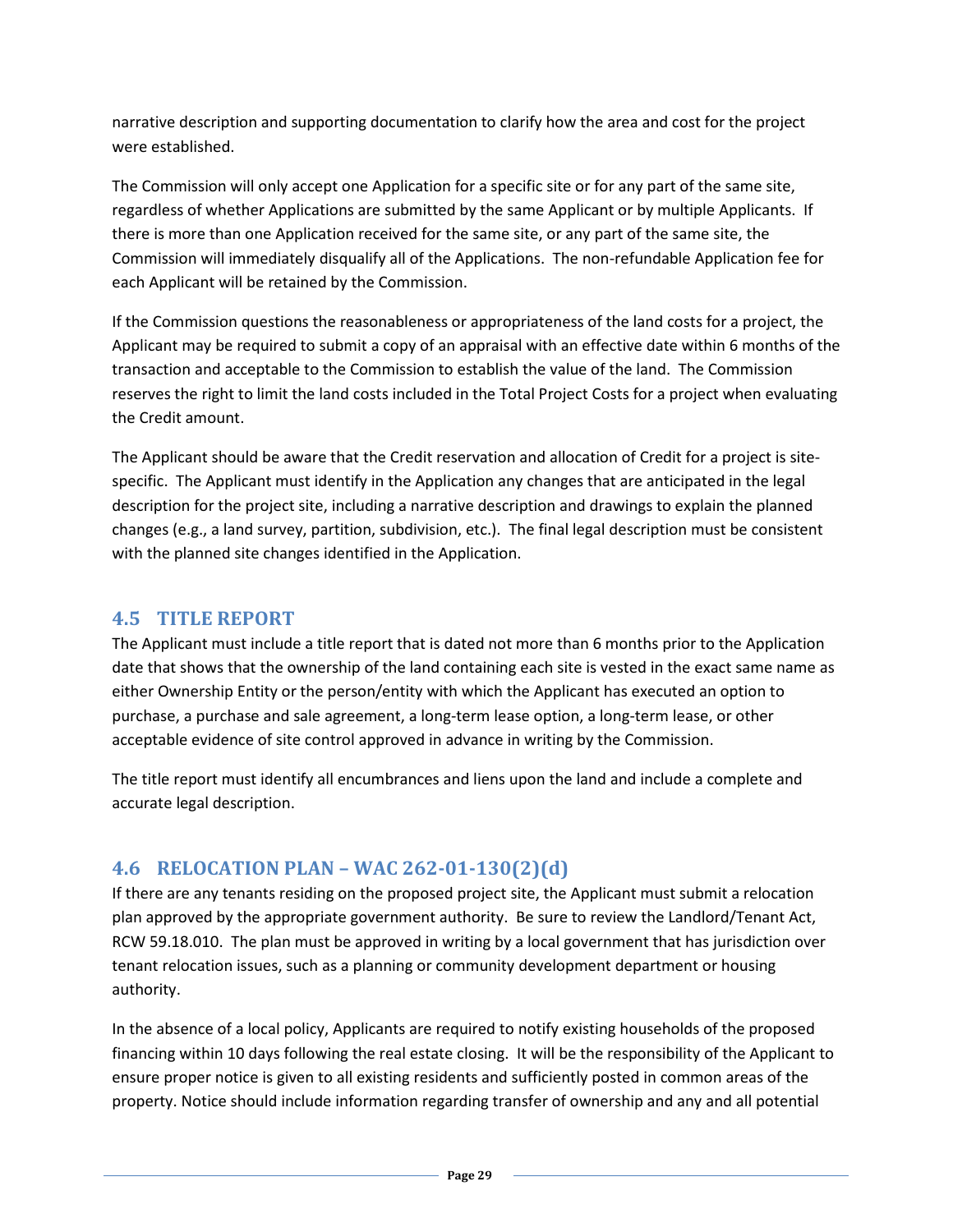restrictions on income, rent and/or populations served as a result of the proposed financing. Tenants must also be advised of where to obtain further information. Once notification has taken place, a copy of the notification must be submitted to the Commission.

To help minimize displacement, unit turnover will be allowed for units occupied by households with incomes at or below the 60% AMI, but above the income levels pledged in the Application. Once the Project places in service, all units must be rented at turnover to households meeting all program commitments, with the additional low-income set-asides being filled first.

# <span id="page-29-0"></span>**4.7 CONSISTENCY WITH STATE OR LOCAL CONSOLIDATED PLAN – WAC 262-01-130(2)(e)**

All projects must be consistent with the state or local consolidated plan at the time that the Application is submitted, and the Applicant must submit adequate evidence consistent with the Plan. Specifically,

For projects located in **communities covered by a local consolidated plan**, the Applicant must submit a letter from the local government planning or community development department or housing authority responsible for administering the consolidated plan. The letter must:

- identify the current consolidated plan;
- state that the project is consistent with the consolidated plan; and
- indicate that the project is responsive to local housing needs described in the consolidated plan.

For projects located in **communities not covered by a local consolidated plan**, the Applicant should submit a letter dated no later than 6 months prior to the Application date from the local government where the project is located which describes local housing needs and states that the project is responsive to those needs.

#### <span id="page-29-1"></span>**4.8 MARKET STUDY –WAC 262-01-130(2)(c)**

A complete market study must be submitted with the Application. The market study must satisfy the requirements of this chapter, the Application and Section 42 of the Code. An independent third party analyst, using generally accepted principles and theory, must prepare the market study. The analyst must be included on the Commission's list of approved providers. The analyst must have demonstrated experience in the proposed project's market area and with the rent-restricted market. The market study must have an effective date no more than 6 months prior to the date that the Application is submitted to the Commission. An update of a market study will be accepted, at the Commission's discretion, if the effective date of the original market study is within 12 months of the Application deadline.

The market study must demonstrate to the Commission that the project is creating, preserving, or renovating housing that current market forces are not addressing. In addition, the market study must address current market conditions and determine that the project is viable and provides units at below market rents or gives some other public benefit.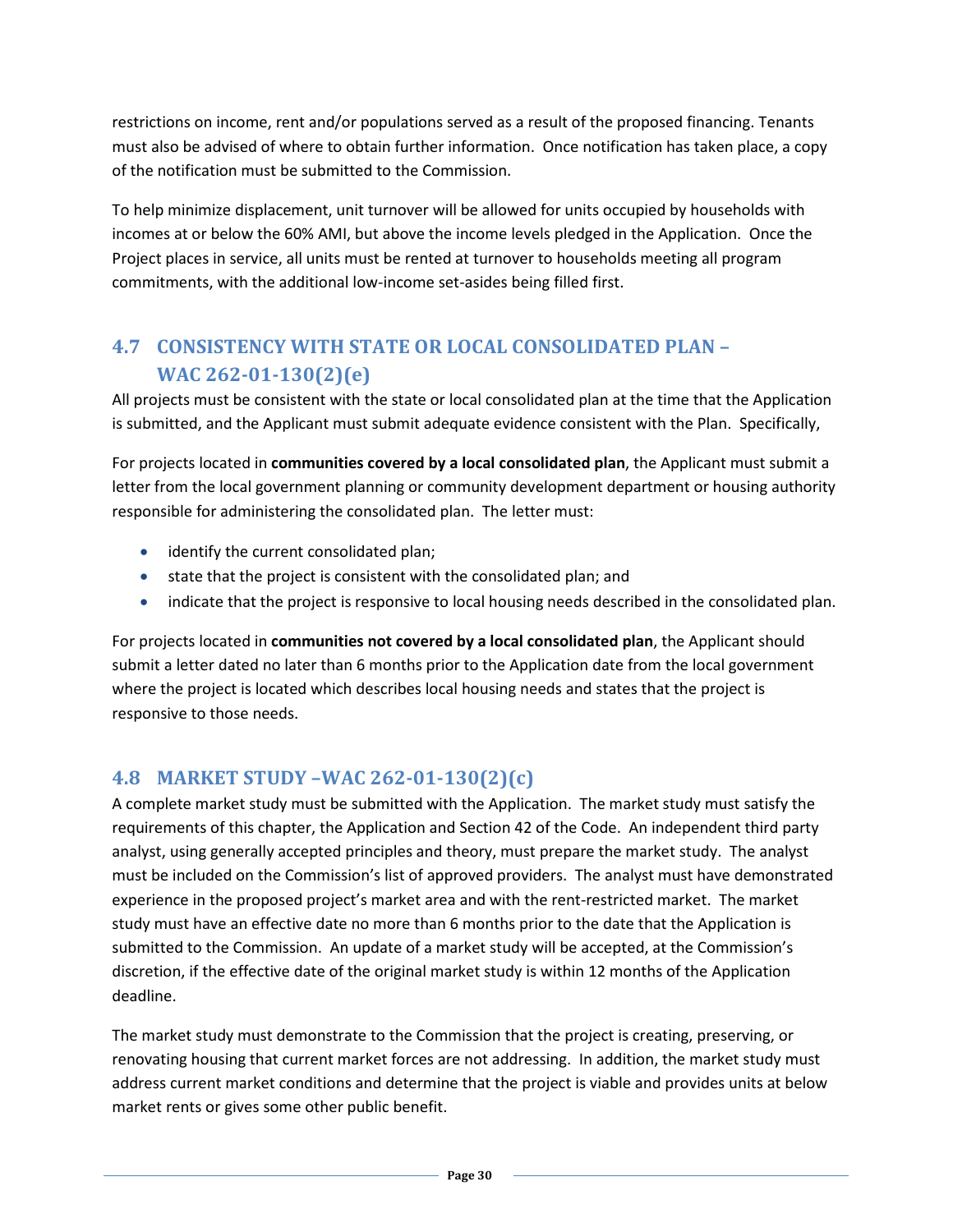The Commission will accept a current appraisal with an effective date no more than 6 months prior to the date that the Application is submitted in lieu of the required market study, provided that the market analysis and rent discussion sections include the information listed below. In addition, at the Commission's discretion, the Commission may require further market justification of the project, or accept a market study in a different format. Any deviation from the market study requirements must be approved in writing by the Commission prior to submission of the Application. The Commission reserves the right to contact the market analyst as needed.

The list of approved providers and instructions for being added to that list may be found on the Commission website at<http://www.wshfc.org/tax-credits/app.htm> or by contacting the MHCF Division.

#### **I. EXECUTIVE SUMMARY**

#### **II. PROJECT DESCRIPTION**

- a. Description of Market Area (general and specific)
- b. Site Amenities (include any unique characteristics)
- c. Description of Improvements (as available in the case of new construction)
	- i. Unit mix, unit amenities, common amenities
	- ii. Comparison to market rate projects (does project have typical finish, amenities found in local market)
	- iii. Comparison to other rent restricted projects

#### **III. MARKET AREA ECONOMY**

- a. Delineation of market area
- b. Population and household trends
- c. Housing trends, including proposed projects and other new developments
- d. Supply and Demand Analysis
	- i. Market Rate Supply
		- 1. Existing
		- 2. Potential/Developing
	- ii. Market Rate Demand
		- 1. Vacancy rates, incentives
		- 2. Rent Trends
		- 3. Absorption
	- iii. Rent-Restricted Supply (discuss HUD-assisted housing, TC projects, other subsidized projects, and public housing, as applicable)
		- 1. Existing
		- 2. Potential/Developing
	- iv. Rent-Restricted Demand
		- 1. Vacancy Rates
		- 2. Market Penetration Analysis (using income banding min. and max. income for project)
		- 3. Projected Absorption for project
	- v. Analysis of project's special needs set asides, if applicable.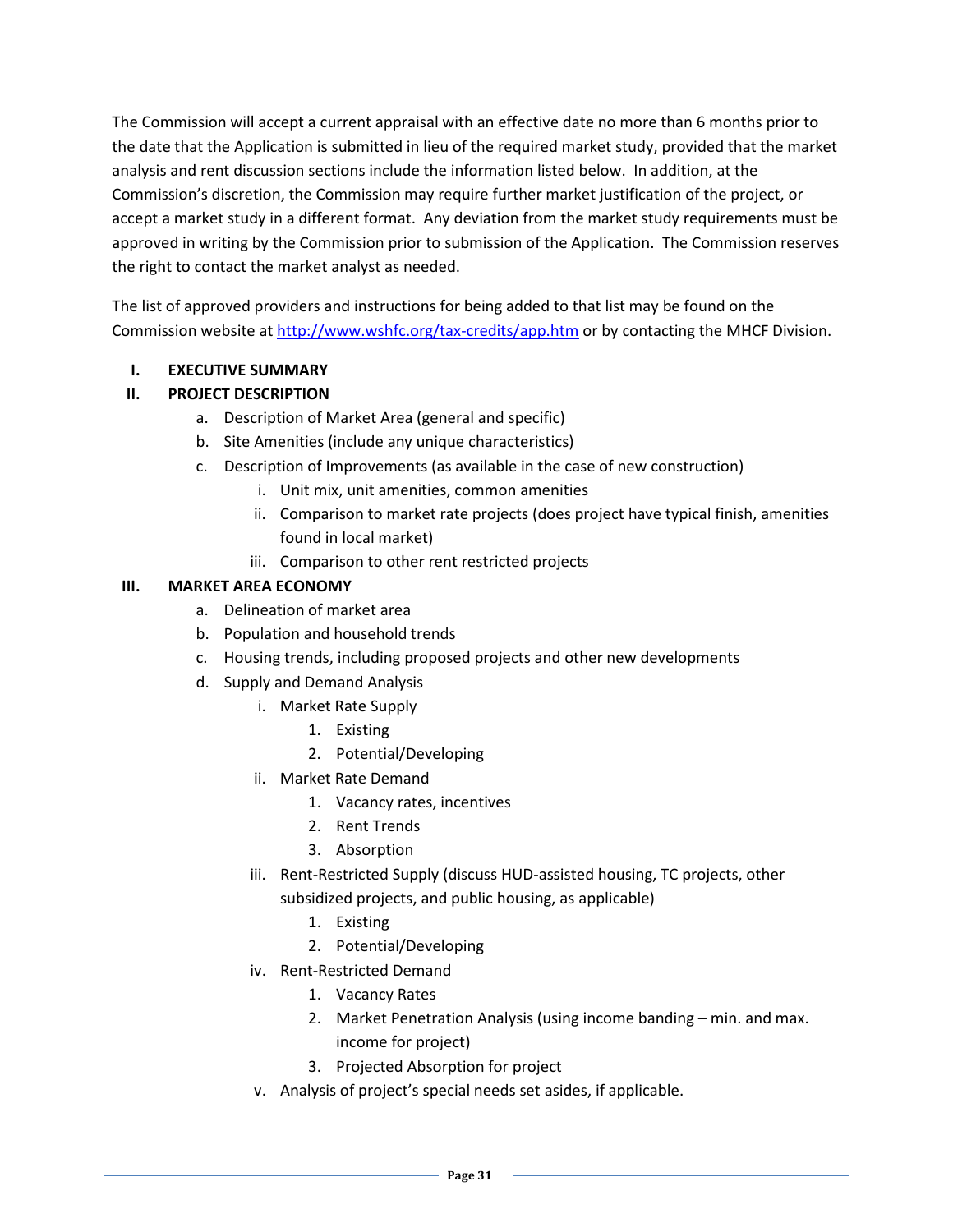- 1. Statistical and anecdotal information from appropriate social service agencies
- 2. Analysis of specific demand for special needs units.
- vi. Conclusion: Proposed project's competitive position

#### **IV. COMPETITIVE RENTAL MARKET**

- a. Description of Comparable Properties, both **market rate** and **rent-restricted**
	- i. Analysis of rents, including amenities and utilities
	- ii. Conclusion of Rents by unit type
- b. Analysis of Rent Gap (Gap between maximum restricted rents, projected restricted rents and market rents)
- c. Analysis of the project's effect on the market area, including the impact on Tax Credit and other existing affordable rental housing

#### **V. CONCLUSION**

- a. Specific Questions:
	- i. Is the project, as proposed, viable?
	- ii. Does the project meet a current or projected market need?
	- iii. Does the project supply units below market rate?
	- iv. If not, does the project provide some other public benefit? (i.e. Curing deferred maintenance or supplying better housing than currently available, holding rents stable in a market of increasing housing prices, or supplying reasonably-priced housing where there is a shortage?)
- b. Summary
	- i. Recap of project
	- ii. Conclusion and Recommendations

#### <span id="page-31-0"></span>**4.9 EVERGREEN SUSTAINABLE DEVELOPMENT STANDARD (ESDS V2.0)**

All Projects funded with Housing Tax Credits must comply with the Evergreen Sustainable Development criteria as developed under legislative mandate by the State of Washington Department of Commerce ("Commerce").

Specific information regarding ESDS can be found online at [http://www.wshfc.org/tax](http://www.wshfc.org/tax-credits/EvergreenStandard.htm)[credits/EvergreenStandard.htm.](http://www.wshfc.org/tax-credits/EvergreenStandard.htm)

Projects financed through Commerce are not required to submit any additional materials at application.

All Projects without Commerce funding must submit the Evergreen Sustainable Development Standard Checklist as well as the Evergreen Owner Certification along with their Application. The Evergreen Owner Certification attests that the Applicant has read and understands the Evergreen Sustainable Development Standard as posted on Commerce's website. Projects must meet all mandatory criteria and must score a minimum of 40 option points for substantial and moderate rehabilitation projects or 50 points for new construction projects.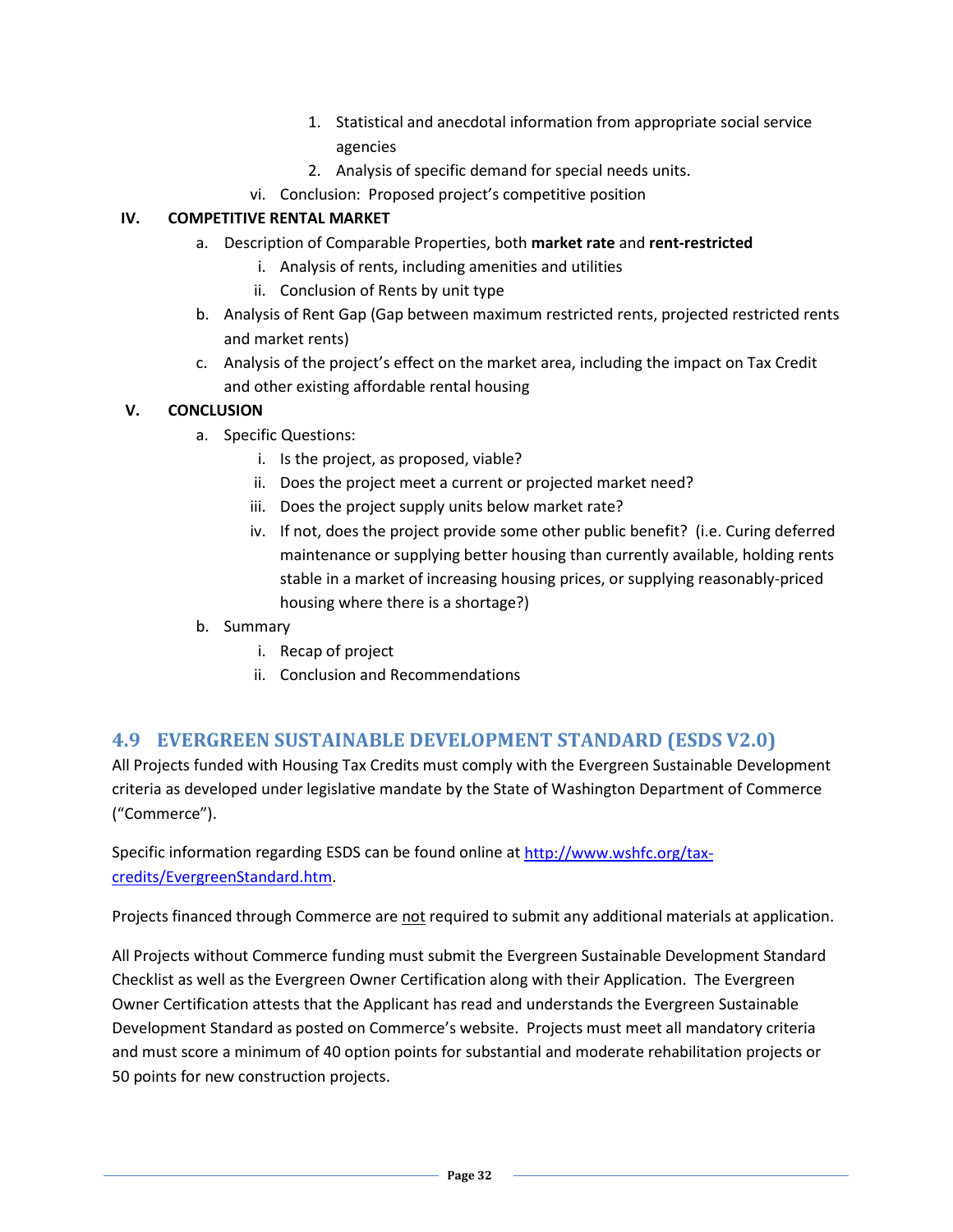As part of the placed-in-service package for these projects, the Applicant will submit a copy of the Evergreen Project Implementation Plan. This document will document exactly how the project met each of the criteria indicated in the Evergreen Sustainable Development Standard Checklist. It will be accompanied by an architect's certification attesting to the information supplied in the Plan and the Plan's implementation.

Failure to comply with this requirement may result in a temporary suspension from the program. Such action will be considered on a case-by-case basis.

**Substantial Rehab (or Gut Rehab):** a project that includes the replacement and/or improvement of all the major systems of the building, including its envelope. The building envelope is defined as the air barrier and thermal barrier separating exterior from interior space. For Substantial Rehab projects, this could include either removing materials down to the studs or structural masonry on one side of the exterior walls and subsequently improving the building envelope to meet the whole-building energy performance levels for the project type, or creating a new thermal and air barrier around the building

**Moderate rehabilitation:** a project that does not fully gut and expose the structure and air barrier of the building envelope or replace / improve all major systems of the building.

To maintain consistent definitions throughout the Policies, the Commission uses the Tax Credit Program's definition of Rural (See Section 3.10.1) on all Projects without Commerce funding. A **Rural Project** is one located in any of the following counties: Adams, Asotin, Benton (except Kennewick and Richland), Chelan (except Wenatchee), Clallam, Columbia, Cowlitz (except Longview), Douglas (except East Wenatchee), Ferry, Franklin (except Pasco), Garfield, Grant, Grays Harbor, Island (except Oak Harbor), Jefferson, Kittitas, Klickitat, Lewis, Lincoln, Mason, Okanogan, Pacific, Pend Oreille, San Juan, Skagit (except Mount Vernon), Skamania, Stevens, Thurston (except the cities of Olympia, Lacey, and Tumwater), Wahkiakum, Walla Walla (except the City of Walla Walla), Whatcom (except Bellingham), Whitman (except Pullman), Yakima (except the City of Yakima).

An **Urban project** is one located in any municipality with a population greater than 25,000 that does not fall under the definition of rural. Projects located within a municipality with a population <20,000, but which is adjacent to a city deemed "Urban" may be deemed functionally related to that city and therefore also deemed Urban; for example, Bier, population 6,361 (2003), which is functionally related to the City of Lynnwood.

# <span id="page-32-0"></span>**4.10 AFFIRMATIVE MARKETING PLAN (AMP)**

The Applicant must provide an AMP. The AMP should detail the Applicant's marketing activity to all communities in the area, including typically excluded groups, such as communities of color and special needs populations. This plan should include racial or ethnic organizations and referral agencies contacted, advertising in publications targeting specific racial or ethnic groups, if applicable, and other similar strategies. If a project proposal commits to serving any Special Needs population, the AMP must also identify marketing methods and referral agency contact information.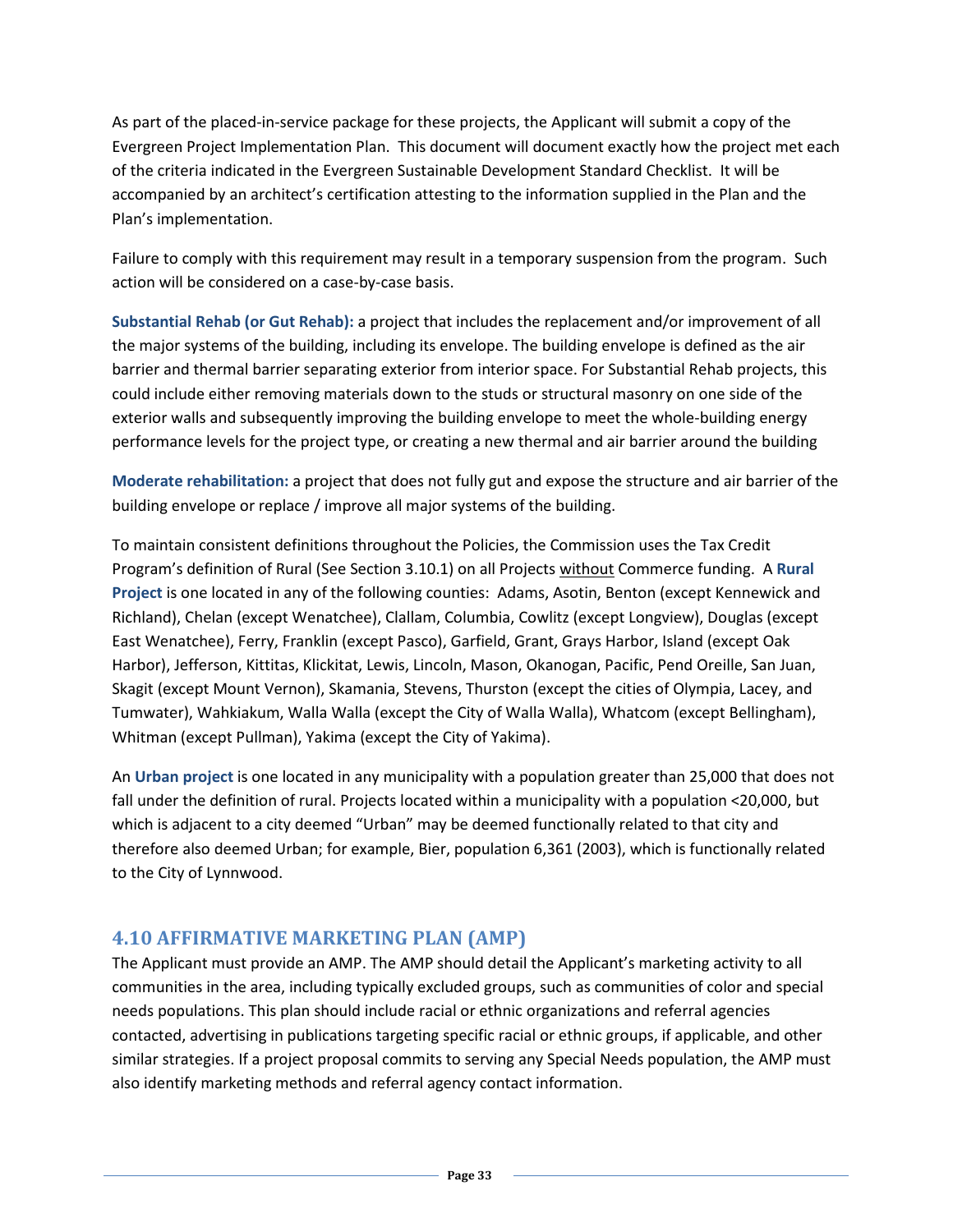If the project is currently occupied, the Applicant must provide the AMP with the Application, and in addition to the elements listed above, the AMP must outline the demographics of the current population being served.

New Construction Projects must provide the AMP 6 months prior to placing the first building in service.

# <span id="page-33-0"></span>**4.11 DEVELOPMENT TEAM CAPACITY –WAC 262-01-130(2)(g)**

The Project Sponsor must demonstrate to the satisfaction of the MHCF Director that the Project Sponsor, the developer, and/or the development consultant under contract:

- has successfully completed a multifamily housing project of a comparable number of housing units, of a similar complexity, and for a similar target population as the proposed project;
- has the necessary level of staffing and financial capacity to successfully manage development and operations of the current project portfolio, including but not limited to, all current and pending tax credit projects and applications; and
- has successfully completed previous Credit projects for which a Credit allocation was received in Washington or other states.

If the Applicant is using a development consultant to show this capacity, the Applicant must also submit a copy of the executed contract detailing terms, conditions, and responsibilities between the Applicant and the development consultant.

# <span id="page-33-1"></span>**4.12 PROPERTY MANAGEMENT CAPACITY – WAC 262-01-130(2)(h)**

If the Applicant is going to employ a property manager with respect to the project, the Applicant must provide a document detailing the experience level of the proposed property management firm that demonstrates that they have successfully managed:

- a multifamily housing project of a comparable number of housing units and/or of a similar complexity as the proposed project, and
- a multifamily assisted or subsidized housing project with local, state, and/or federal operating requirements comparable to those of the Tax Credit Program.

Additionally, the Applicant must provide the letter of intent or an executed property management agreement at the time of the application.

#### <span id="page-33-2"></span>**4.13 CONSULTANT CONTRACT**

If consultant services and corresponding fees are not detailed in the developer agreement, the Applicant must submit a copy of each consultant contract that itemizes the services to be performed by each consultant and the amount of the consultant fee for each service or group of services.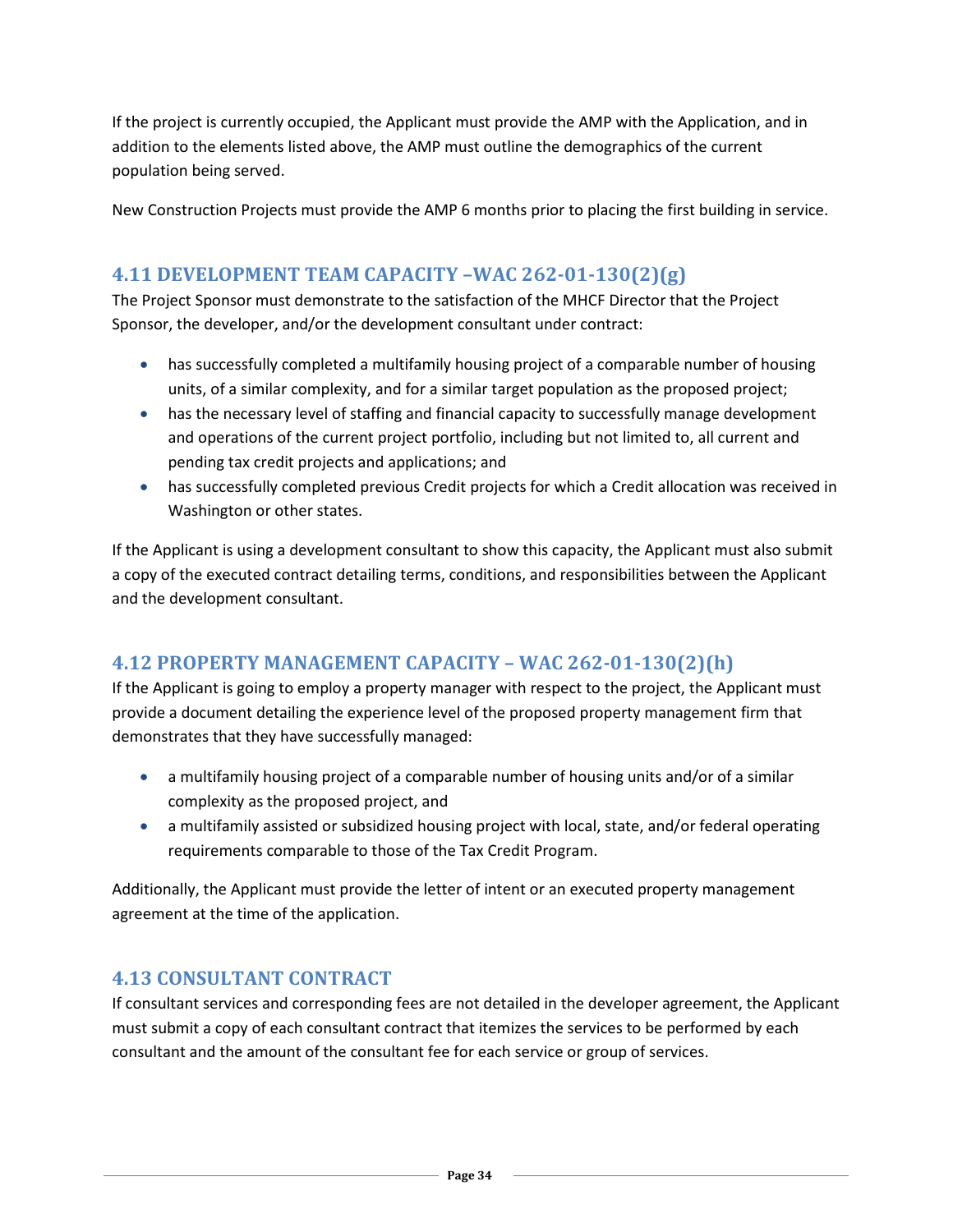# <span id="page-34-0"></span>**4.14 FINANCIAL FEASIBILITY – WAC 262-01-130(7)**

The Applicant must submit a 15-year operating pro forma for the project demonstrating financial feasibility and viability for the 15 year compliance period. The operating pro forma must list each of the 15 years separately and include assumptions, notes and explanations regarding the income and expense projections.

Absent a long-term commitment, projects with rental assistance must demonstrate financial feasibility excluding the rent subsidy.

If the project includes commercial and/or other non-residential space, the Applicant will need to submit the following information and supporting documentation in addition to the residential pro forma requested above:

- a breakdown of the total residential and commercial project costs;
- a list of the financing sources for the commercial areas;
- a 15 year operating pro forma for both the residential and commercial areas.

All of the forms an Applicant will need to submit for residential and commercial/non- residential Applications are incorporated into the Combined Funders Application provided on the Commission website at [http://www.wshfc.org/tax-credits/application/index.htm.](http://www.wshfc.org/tax-credits/application/index.htm)

# <span id="page-34-1"></span>**4.15 NOTIFICATION OF PUBLIC HOUSING AUTHORITIES – WAC 262-01- 130(2)(f)**

The Applicant must submit a copy of a written letter committing to notify the public housing authority of the availability of low-income units. The letter must be in the form described below, dated no earlier than 60 days before the date of the Application, and addressed to the relevant public housing authority or to such other agency authorized to act in lieu of a public housing authority where no public housing exists. If there is no public housing authority and no other agency authorized to act in lieu of a housing authority serving the community where the Project is located, this notification requirement is waived.

In the commitment letter, the Applicant must:

- **A.** identify the location, the planned number of low-income housing units, the target population and the expected placed-in-service date for the proposed project;
- **B.** agree to notify the public housing authority or other such agency, in writing, of the availability of low-income housing units at least 60 days before the placed-in-service date of each building in the project;
- **C.** agree to notify the public housing authority or other such agency, in writing and at least once a year, of the ongoing availability of low-income housing units; and
- **D.** encourage the public housing authority or such other agency to make the above notices available in any way it deems appropriate to those people on a waiting list for public housing programs.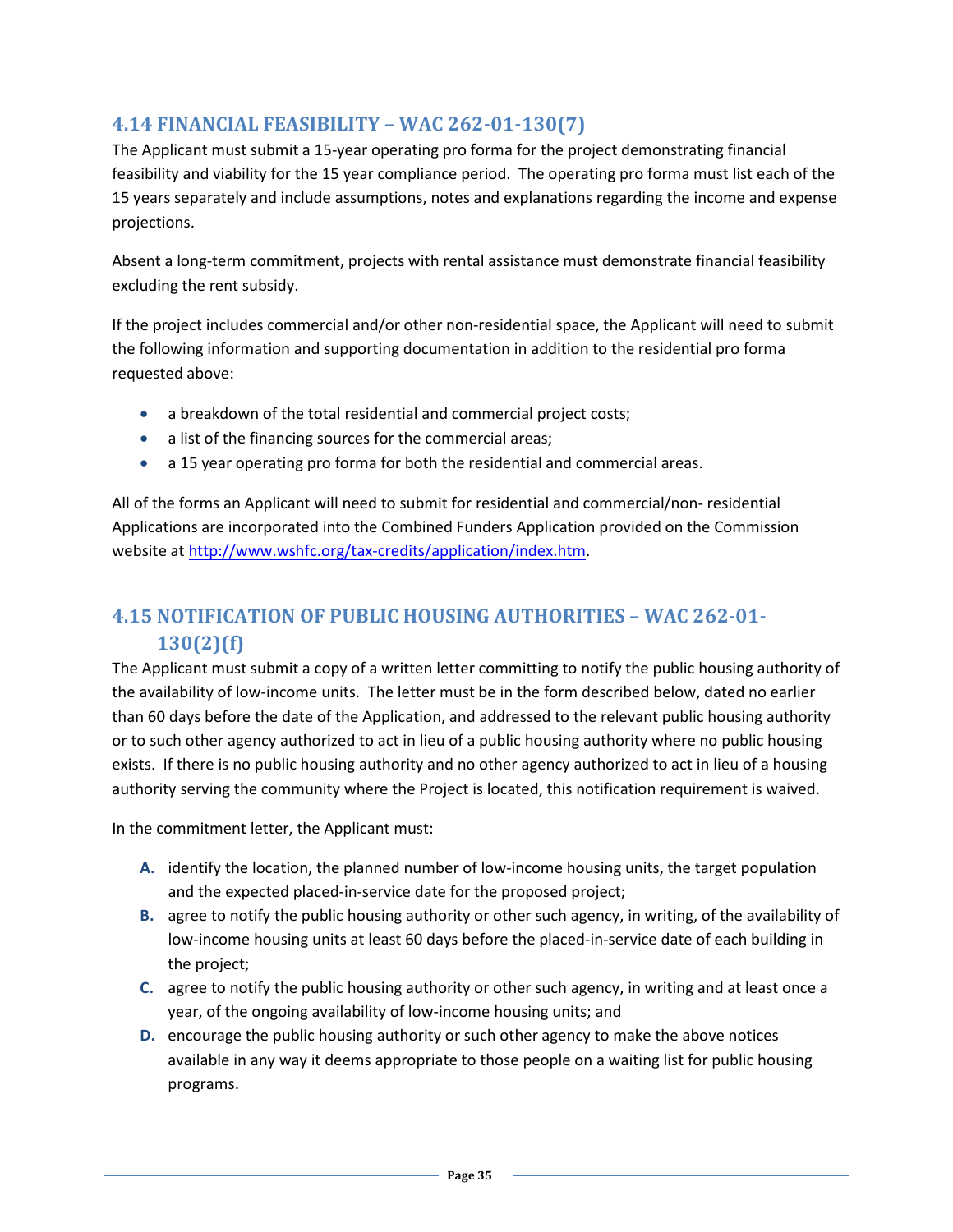This requirement does not apply if the housing authority is the project owner or its general partner.

#### <span id="page-35-0"></span>**4.16 ALLOCATION CRITERIA POINT MINIMUM – WAC 262-01-130(3)(a)**

The Applicant must select Allocation Criteria in the Application that total a minimum number of Allocation Criteria points according to the county in which the project is located.

- King County: 139 points
- Metro Counties: 134 points
- Non-Metro Counties: 134 points

#### <span id="page-35-1"></span>**4.17 DOCUMENTATION OF OWNERSHIP ENTITY**

The Applicant must submit the required documentation below for the Ownership Entity of the Project. If the Ownership Entity has not been formed by the date of Application submission, the Applicant may subsequently satisfy these requirements and transfer the Applicant's rights, title, and interest in the project, the Application, the Credit reservation, and/or the carryover allocation, as applicable, to the entity; however, the Applicant may do so only if it satisfies the requirements established by the Commission to approve a project transfer or assignment (See Chapter 9).

The following items must be submitted with the Application:

- **A.** IRS notification of Ownership Entities federal identification number;
- **B.** An organizational chart or diagram that identifies each entity or individual with an ownership interest in the project and the Applicant, including the percentage of ownership;
- **C.** A Certificate of Existence/Authorization issued by the Washington Secretary of State dated within 6 months of the Application date; and
- **D.** In the case of a general partnership, the Applicant must submit a Certificate of Existence/Authorization issued by the Washington Secretary of State for each Limited Partnership, Limited Liability Company or corporate entity.

If any entity is incorporated or organized outside of Washington, the Applicant must submit a Certificate of Existence/Authorization from the state of incorporation or organization.

#### <span id="page-35-2"></span>**4.18 DISQUALIFICATION – WAC 262-01-130(3)(a)**

The Commission may disqualify any Application that does not meet the requirements and disclosures listed in Chapter 2, the Program Limits in Chapter 3, and the Minimum Threshold Requirements listed in Chapter 4 by the Application deadline. The Applicant may be able to request this determination be reviewed using the procedures described in Chapter 12: Decisions and Reviews.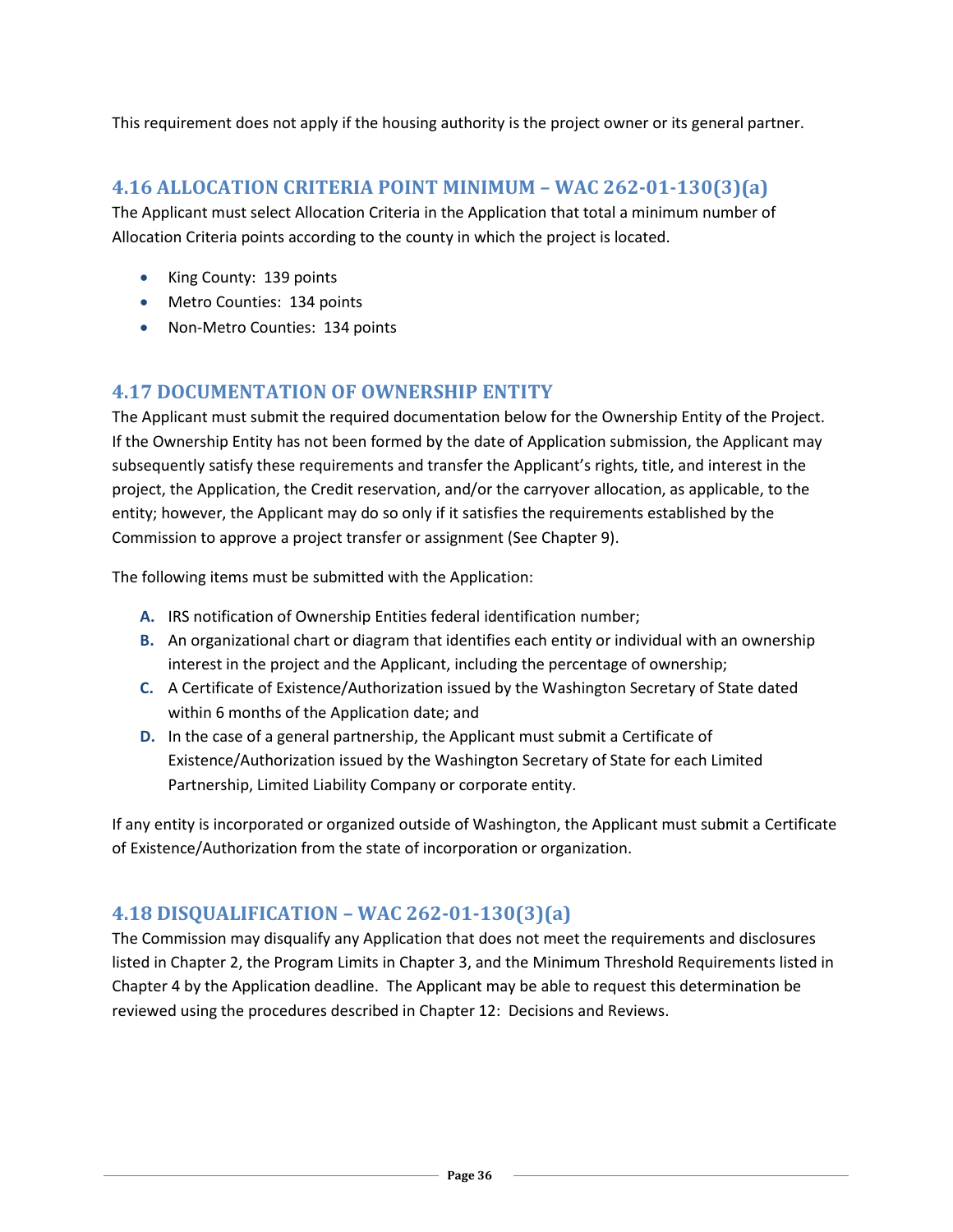# Chapter 5: Project Ranking Policies

This chapter explains the Commission's procedures for ranking projects and awarding Credit within the Geographic Credit Pools. The Allocation Criteria and point system used by the Commission are set forth in Chapter 6.

# **5.1 COMMISSION PRIORITIES – WAC 262-01-130(5)**

For the purposes of ranking projects and allocating credit dollar amounts, the Commission will give preference to fully funded projects that serve the lowest income tenants for the longest period of time, and that are located in qualified census tracts and the development of which will contribute to a concerted community revitalization plan. In determining housing priorities, the Commission will consider sponsor and project characteristics. The Commission will give weight to those projects which, among other things:

- Are located in areas of special need as demonstrated by location, population, income levels, availability of affordable housing and public housing waiting lists;
- Commit units to serving special needs populations such as large households, the elderly, the homeless and/or the disabled;
- Preserve federally assisted projects as low-income housing units;
- Rehabilitate buildings for residential use;
- Include the use of existing housing as part of a community revitalization plan;
- Have received written authorization to proceed as a United States Department of Agriculture Rural Housing Service multifamily new construction project approved by the Commission;
- Are historic properties;
- Are located in targeted areas;
- Leverage public resources;
- Maximize the use of credits;
- Demonstrate a readiness to proceed;
- Serve tenant populations of individuals with children; and
- Are intended for eventual tenant ownership.

The housing priorities above are integrated into in the policies and procedures described in this chapter and in the Allocation Criteria outlined in Chapter 6.

# **5.2 PROJECT RANKING POLICIES**

#### **5.2.1 FULLY FUNDED PROJECTS**

For purposes of ranking projects and allocating credit, the Commission will give top priority to Projects that qualify as Fully Funded. A Project will be considered Fully Funded if it has all of the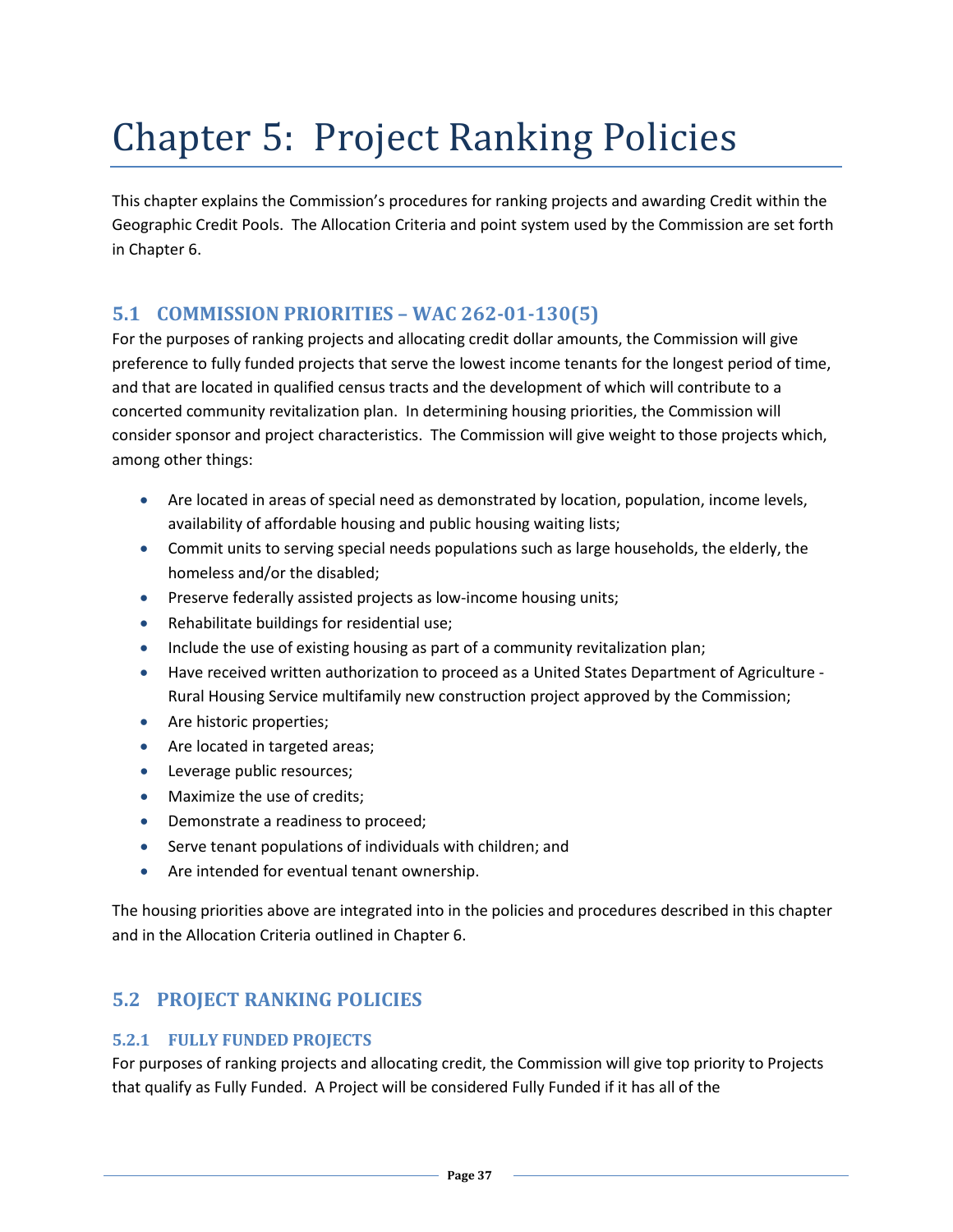permanent/takeout financing necessary to meet the Total Project Costs, except the anticipated Credit equity, committed at the time of Application. The permanent financing for any commercial component of the project must also be committed at the time of application.

To be considered Fully Funded, Applicants must demonstrate to the satisfaction of the Commission that all necessary funding commitments have been made at the time of Application:

- **Public funding and any source of funds that is allocated on a competitive basis** (e.g. FHLB-AHP funds): Applicants must provide evidence of a binding loan/grant commitment or other documentation that is deemed acceptable by the Commission to demonstrate commitment of funds for each source.
- **Funding from private sources**, the Applicant must provide a letter of interest from the expected lender dated no more than 60 days prior to the Application date for each source.
- **Rehabilitation projects using USDA Rural Development financing** must submit a letter from the State RD office indicating that a complete application has been submitted for each property. Within 120 days of executing the RAC, the Applicant will be required to submit evidence to the Commission that final financing approval has been received from the USDA National Office or the RAC will expire and the credit will be deemed returned.

Unless stated otherwise, projects that do not satisfy the Fully Funded Projects policy will not be considered over projects that have.

## **5.2.2 GEOGRAPHIC CREDIT POOLS**

Statewide geographic dispersion of the Housing Credit is a policy priority of the Commission. Pursuant to WAC 262-01-130(6), the Commission has established specific percentages of the Annual Authority for credit set-asides. The state has been divided into three geographies called Geographic Credit Pools: King County, Metro Counties and Non-Metro Counties. Similar counties have been grouped together as a way for like projects to compete against like projects using a number of data indicators at the county level: population size, population density, population living in Urbanized Areas, access to local housing funds, development capacity, and housing needs. As a result, the Geographic Credit Pools are made up of the following counties:

- **King County**
- **Metro Counties:** Clark, Pierce, Snohomish, Spokane, Whatcom
- **Non-Metro Counties:** Adams, Asotin, Benton, Chelan, Clallam, Columbia, Cowlitz, Douglas, Franklin, Ferry, Garfield, Grant, Grays Harbor, Island, Jefferson, Kitsap, Kittitas, Klickitat, Lewis, Lincoln, Mason, Okanogan, Pacific, Pend Oreille, San Juan, Skagit, Skamania, Stevens, Thurston, Wahkiakum, Walla Walla, Whitman, Yakima

Projects compete for credit allocations based upon the pool in which they are located. Eligibility for each pool is based solely on the location of the project.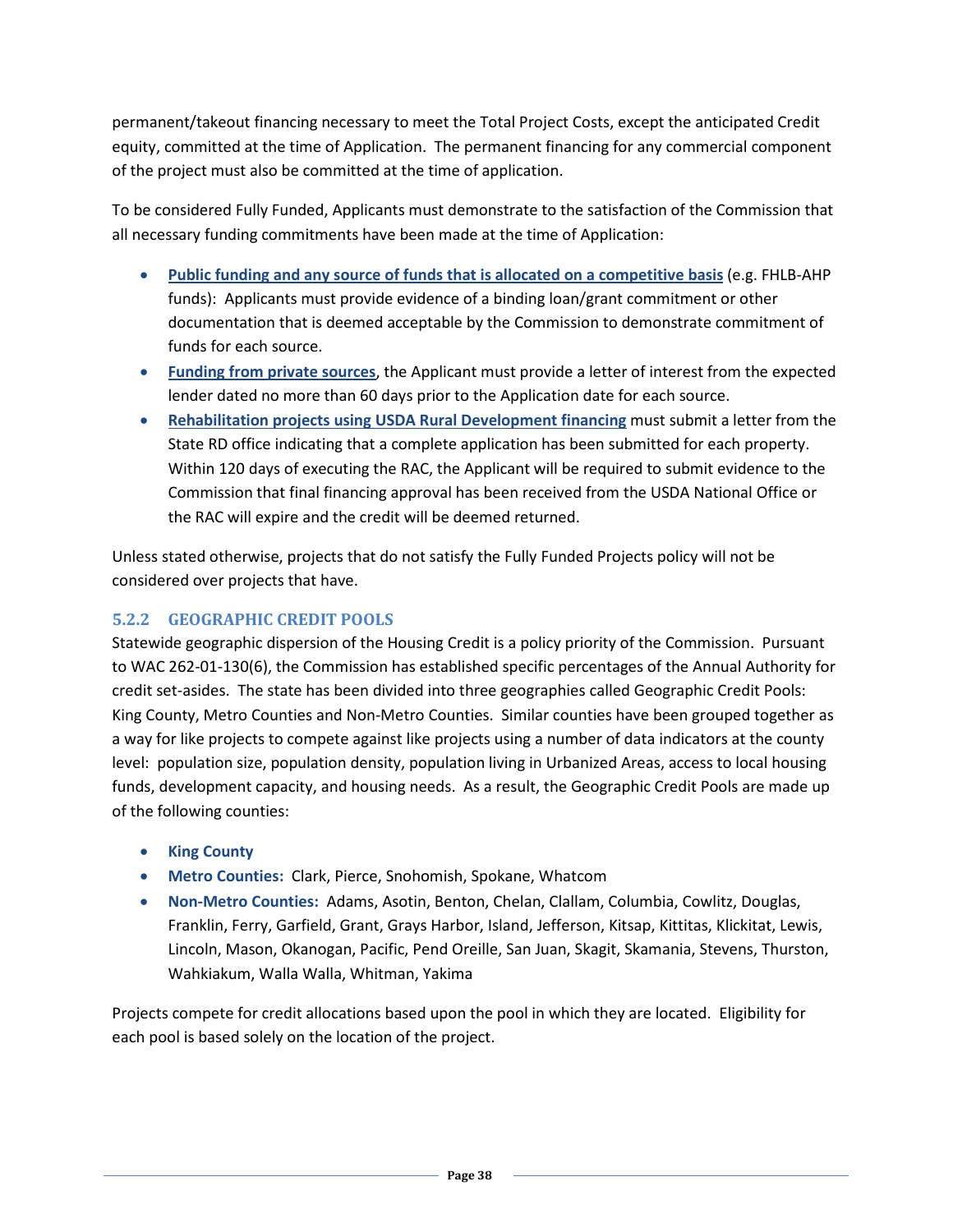#### *Scattered Site Proposals*

Projects consisting of multiple sites in different counties that cross between the Credit Pools will be treated as follows: Any proposal with one or more sites located in the Non-Metro Counties and one or more sites in the Metro Counties will be treated as a proposal in the Metro Pool. Likewise, any proposal with one or more sites located in the Non-Metro Counties and/or the Metro Counties but also having one or more sites in King County will be evaluated within the King County Pool.

#### *Geographic Sizing Methodology*

The number of Renter Households at or below 50% AMI with one or more Housing Problems has been used to determine the baseline for statewide housing needs. Housing Problems includes those living in substandard housing (lacking complete kitchen or plumbing facilities), those living in overcrowded conditions (more than 1 person per room), and those paying more than 30% of household income for housing costs.

| Renter Households at or below 50% AMI <sup>1</sup>                                       |         |        |  |  |  |
|------------------------------------------------------------------------------------------|---------|--------|--|--|--|
| % of State's<br><b>Number with</b><br><b>Housing Problems</b><br><b>Housing Problems</b> |         |        |  |  |  |
| <b>King County</b>                                                                       | 99,155  | 33.6%  |  |  |  |
| Metro $-5$ counties                                                                      | 111,615 | 38.2%  |  |  |  |
| 28.2%<br>82,270<br>Non-Metro                                                             |         |        |  |  |  |
| <b>Statewide</b>                                                                         | 292,040 | 100.0% |  |  |  |

The available data indicators are not as comprehensive as we would like. For example, the numbers above do not include the homeless population. They also do not account for other less tangible factors such as the locations of opportunity and transportation costs. As a result, the sizing of the King County and Metro County Pools has been agreed to through negotiation.

The allocation will be phased in over the 2013 and 2014 allocation rounds as follows:

| Annual Credit Authority by Geographic Pool |      |        |  |  |  |
|--------------------------------------------|------|--------|--|--|--|
| 2013<br>2014-2017                          |      |        |  |  |  |
| 37%<br>35%<br><b>King County</b>           |      |        |  |  |  |
| 35%<br>37%<br>Metro $-5$ counties          |      |        |  |  |  |
| 28%<br>28%<br>Non-Metro                    |      |        |  |  |  |
| <b>Statewide</b>                           | 100% | 100.0% |  |  |  |

l

<span id="page-38-0"></span> $<sup>1</sup>$  HUD CHAS Data 2005-2009</sup>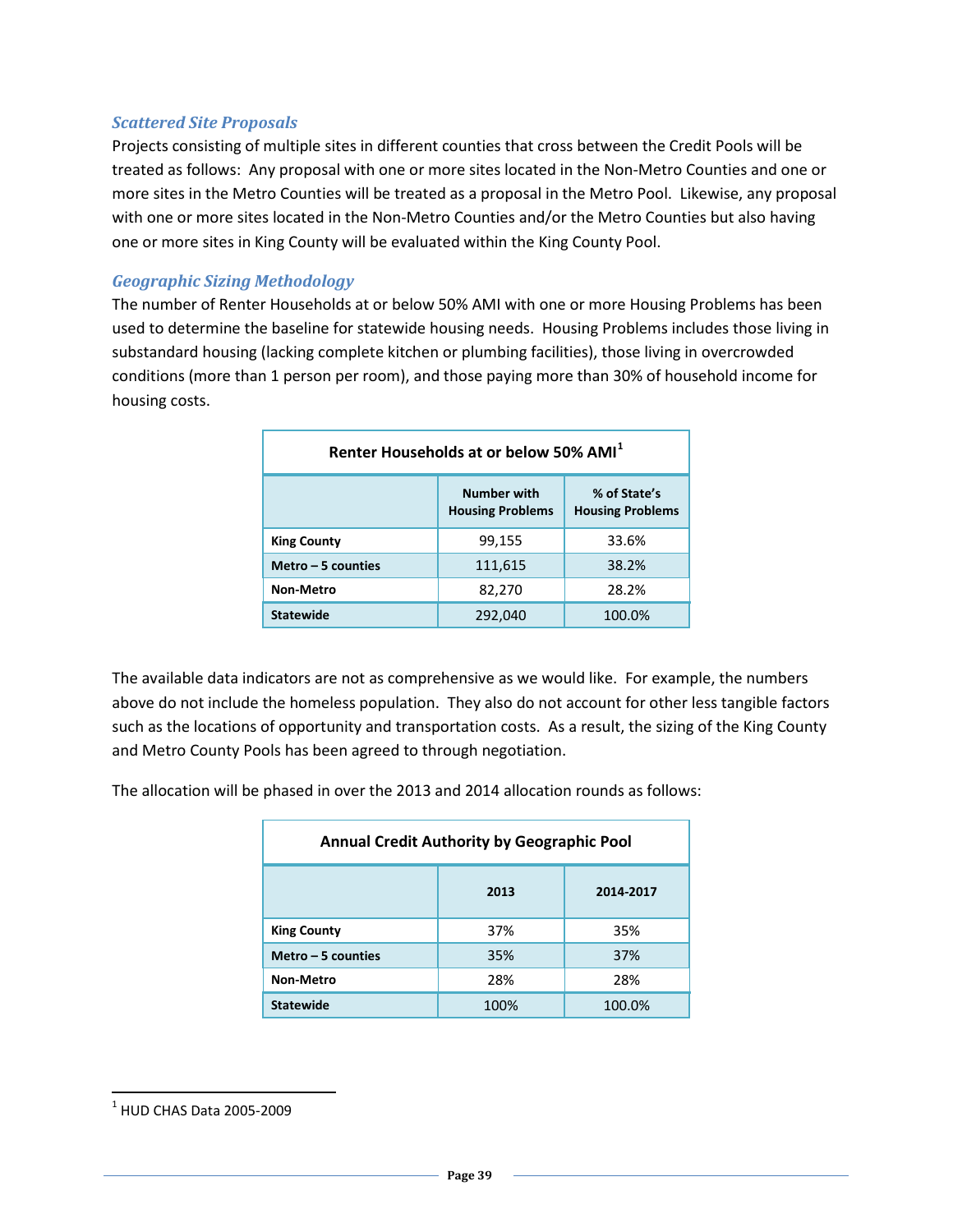The sizing of the Geographic Pools will be revisited as part of the annual policy review process for the 2018 allocation round.

## *Repayment of Credit from King County's 2010-2012 HOPE VI Credit Set-Aside*

Between 2010 and 2012, up to 10% of the per capita Annual Authority was set aside each year for HOPE VI Projects in King County. The Maximum Credit Based on Location policy at the time limited the amount of credit allocated to projects in King County to 40% of the annual authority (See Chapter 3, Section G of 2012 Policies). However, the HOPE VI set-aside policy effectively increased the amount of credit allocated to King County projects up to 50% of the Annual Authority each year from 2010 to 2012. The policy passed in 2010 required that any credit allocated over the 40% limit each year must be reduced from King County's share of credit in the 2013 round.

The 2013 Policies have amended this repayment requirement. The credit owed by King County to the balance of state will be split evenly between the 2013 and 2014 round. The credit reduced from King County's Geographic Credit Pool will be split proportionately between the Metro and Non-Metro Credit Pools according to the Geographic Sizing Methodology described above.

## *Administration of Geographic Credit Pools*

The credit will be tracked by Geographic Credit Pool. Returned Credit will be credited to the Geographic Pool from which it originated. Likewise, forward commitments of credit will be deducted from the Geographic Pool to which it was committed. National Pool credit will be split according to the geographic sizing methodology above.

However, under no circumstances will credit or the Commission's eligibility for National Pool credit be put at risk. If credit cannot be used within its designated Geographic Pool, the credit will be allocated to another Pool at the discretion of the Commission. An adjustment will be made in the following round to credit the original Geographic Pool and debit the receiving Pool.

The King County Pool will be a "hard" set-aside of credit. To be considered, the credit request of the last highest ranked project to be funded must fit into the credit available. The Pool will not be expanded unless there are no other Fully Funded projects seeking a credit allocation in the rest of the state. However, projects within King County will be allowed, at the Commission's discretion and in coordination with the local funders, to adjust their initial credit requests to fit the last project in or to consume the entire credit amount in the King County Pool. In order to allow the King County funders the most flexibility to allocate funding within the Pool, all projects located in King County will be allowed to use the higher Maximum Annual Credit per Low-Income Housing Unit Limit. King County Projects will remain subject to the 10% Maximum Credit per Project and 15% Maximum Credit per Applicant limits.

The Metro and Non-Metro Pools will be "soft" set-asides of credit. If the remaining portion of the credit in the Metro Pool equals at least 50% of the next highest ranked project's credit request in that Pool, the remaining credit amount will be made available to that project through a forward commitment of the following year's credit, as necessary. The same applies to the Non-Metro Pool. If the Metro Pool is undersubscribed, the Commission will look to the remaining Non-Metro projects first for funding. If the Non-Metro Pool is undersubscribed, the Commission will look to the remaining Metro projects first for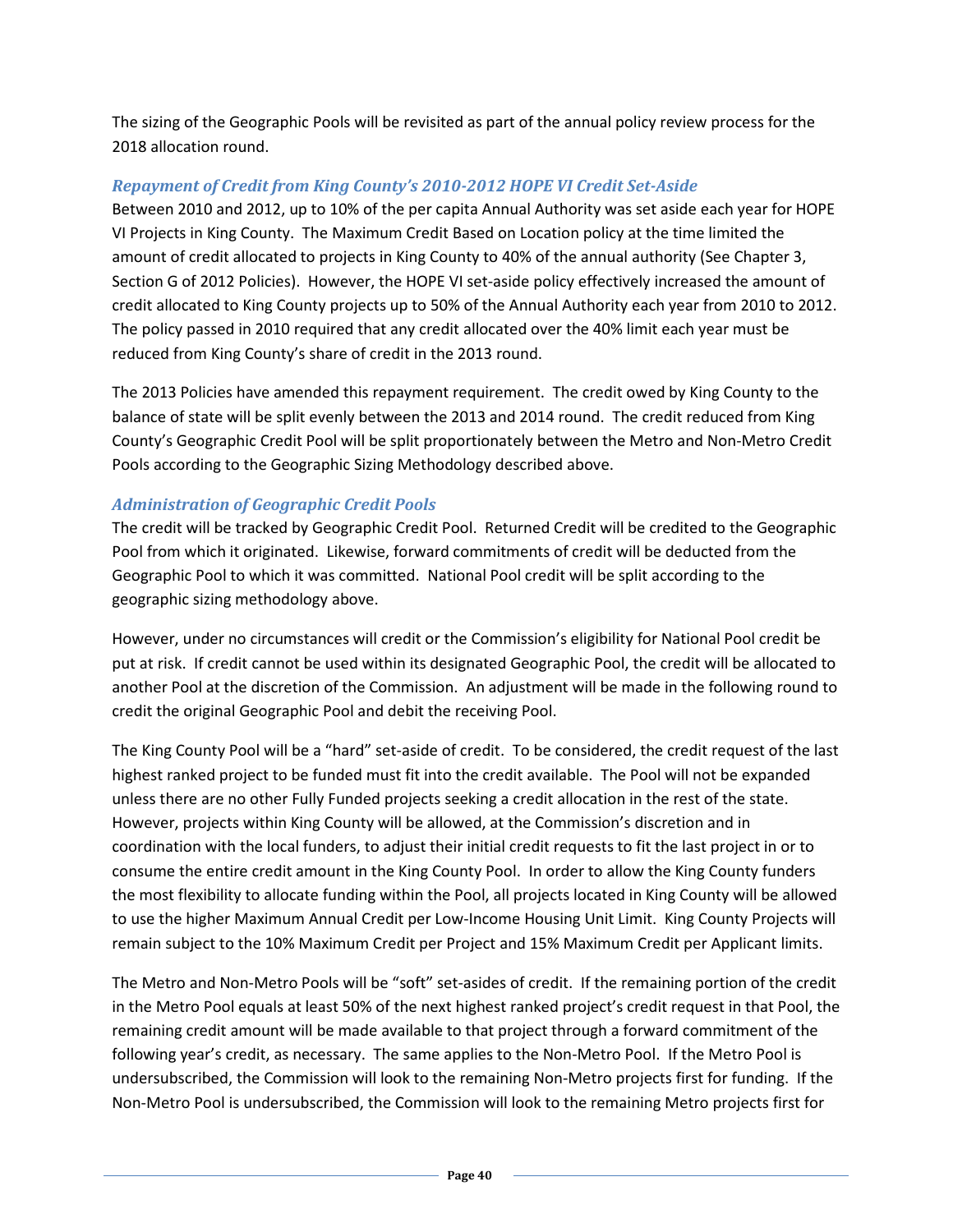funding. In the event that both the Metro and Non-Metro Pools are both undersubscribed, the Commission will look to projects located in King County to insure that all credit is allocated.

## *Qualified Non Profits (QNP)*

Section 42(h)(5) of the Code and WAC 262-01-130(6)(a) requires that ten percent of the total amount of Annual Authority be allocated to projects that will be owned directly or indirectly by an organization that is a Qualified Nonprofit Organization. To be considered a Qualified Nonprofit Organization, the organization must be described in Section 501(c)(3) or Section 501(c)(4) of the Code and have as one of its exempt purposes the "fostering of low-income housing." Furthermore, the organization must materially participate in the development and operation of the project throughout the compliance period. The organization must not be Affiliated With, or Controlled By, a for-profit organization, entity, or individual. For a partnership, all general partners must be QNPs. For a limited liability company, all members, other than the investor/member, and managers must be QNPs. Further, the investor/member must not actively participate in the day-to-day management of the Company.

Projects receiving an allocation of credit in the King County Credit Pool will be looked to first to satisfy this Code requirement, as this is where the requirement has historically been fulfilled. All applicants will be asked to identify whether they are a 501(c)3 or 501(c)4 nonprofit organization with the "fostering of low-income housing" as one of their tax-exempt purposes. The highest scoring projects in King County sponsored by a QNP will be used to fulfill the IRS requirement.

In the event no QNP is competitive in the KC Pool, we will look second to projects receiving an allocation of credit in the Metro Pool and then lastly to the Non-Metro Pool to be in compliance with the Code. In the event no QNP is competitive within the established Credit Pools, the Commission will consider a Forward Commitment of credit to the highest scoring QNP on the waiting list to ensure this requirement is met.

In order to document an Applicant's QNP status, the Applicant must submit the following:

- **A.** A copy of the QNP's IRS determination letter;
- **B.** A complete and current as amended copy of the QNP's articles of incorporation as filed with the Secretary of State. The articles of incorporation must have as one of its exempt purposes the "fostering of low-income housing;"
- **C.** Complete and current as amended copies of the bylaws and other governing instruments of the QNP;
- **D.** Evidence that the QNP has an ownership interest in the project, and that the QNP will materially participate in the development and operation of the project throughout the project compliance period;
- **E.** A certification by the QNP that it is not Affiliated With, or Controlled By, a for-profit organization, entity, or individual; and
- **F.** A current list of names of all board members and officers of the QNP and any affiliation (plus the nature of the affiliation) such board member or officer has with any for-profit entities or individuals.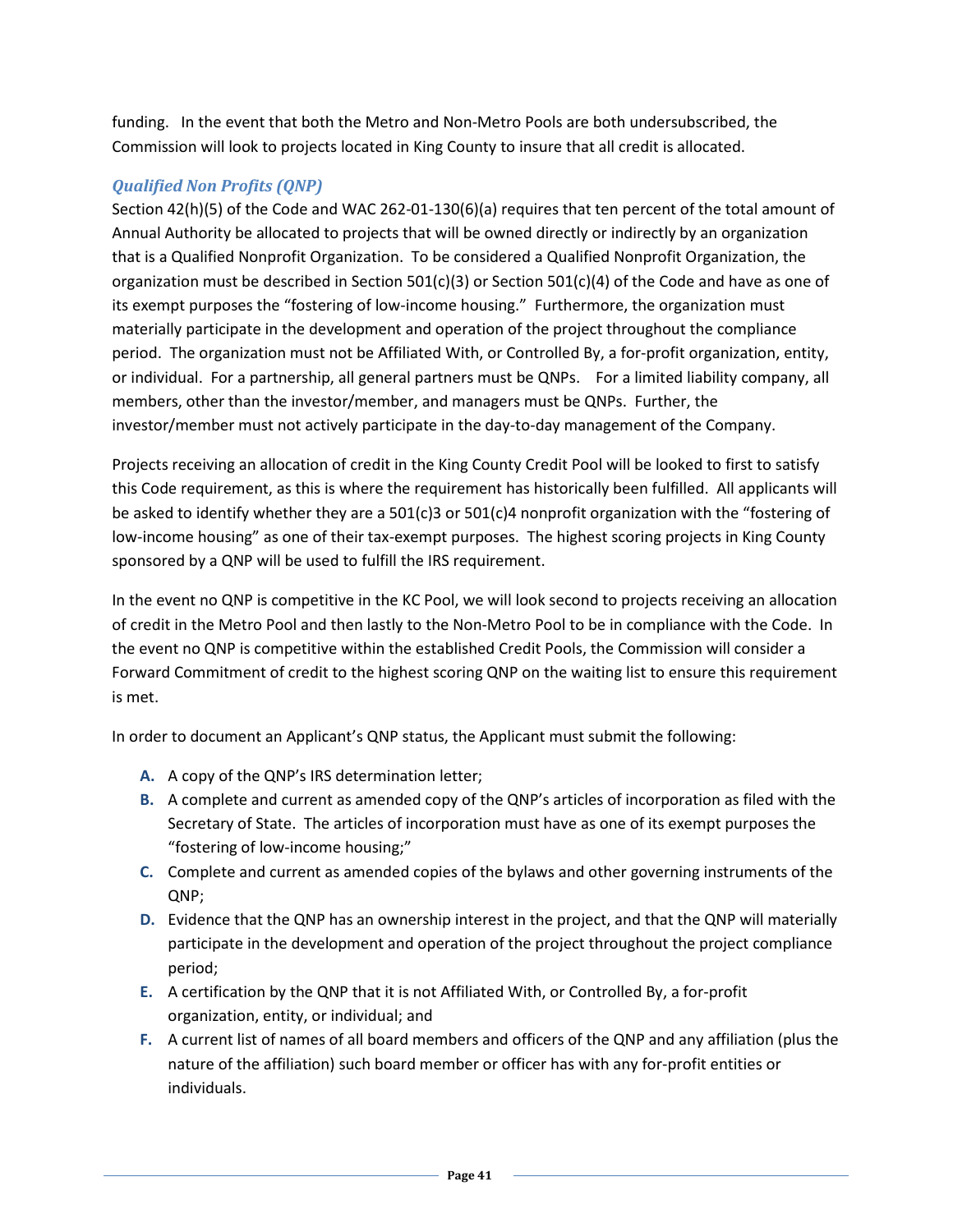#### **5.2.3 NIMBY EXEMPTION POLICY**

Projects funded with Tax Credits occasionally experience situations where neighborhood opposition groups have initiated multiple actions against the project included court challenges and legal appeals, usually challenging zoning and land use decisions. It is program policy to defer to the applicable local jurisdiction on matters concerning zoning and land use. However, Projects developed using Tax Credits must comply with firm development timelines set by the IRS. Even when the final rulings are in favor of the Project, delays of the sort described above may put a Project at risk of losing its credit allocation because the Project cannot progress in a timely enough manner to comply with the IRS tax credit program deadlines.

In an effort to stand behind projects that have received a tax credit allocation, this policy enables the Commission to give discretionary priority to projects that are allocated credit but forced to return that credit due to NIMBY related delays.

Under the NIMBY Exception Policy, the Commission may give the highest priority for a new allocation of tax credits to projects that satisfy the following conditions, regardless of the Application's total point score:

- The applicant must submit substantially the same project proposal;
- The applicant must satisfactorily demonstrate their case for consideration;
- The Applicant must demonstrate that the proposal has substantially prevailed against the issues causing delays; and
- The project must remain viable, feasible and fully funded.

Projects recognized under the NIMBY Exception policy must pay a new Application fee but may be credited any Credit Reservation Fee paid previously.

Credit returned or allocated under this policy will be credited to or deducted from the appropriate Geographic Credit Pool

## **5.2.4 GEOGRAPHIC DISPERSION POLICY**

If in any one year, projects in any one county are allocated 50% or more of the credit in that county's Geographic Credit Pool, then in the following year, the first 50% of the credit available in the Credit Pool must be awarded outside of that county, but inside the Geographic Credit Pool, before any projects proposed in that county will be considered. An exception will be made if there are not enough projects outside of that county to consume 50% of the credit. If that happens, projects in that county will be considered in rank order after the projects outside of that county regardless of the amount of credit awarded. The Geographic Dispersion policy does not apply to King County.

## **5.2.5 ALLOCATION CRITERIA**

Commission staff will use the Allocation Criteria as described in Chapter 6 and the points assigned to each Allocation Criterion to assess the degree to which the proposed projects promote the Commission's housing priorities. Projects will be ranked by staff according to the total number of Allocation Criteria points awarded. The Applicant is responsible for demonstrating in the Application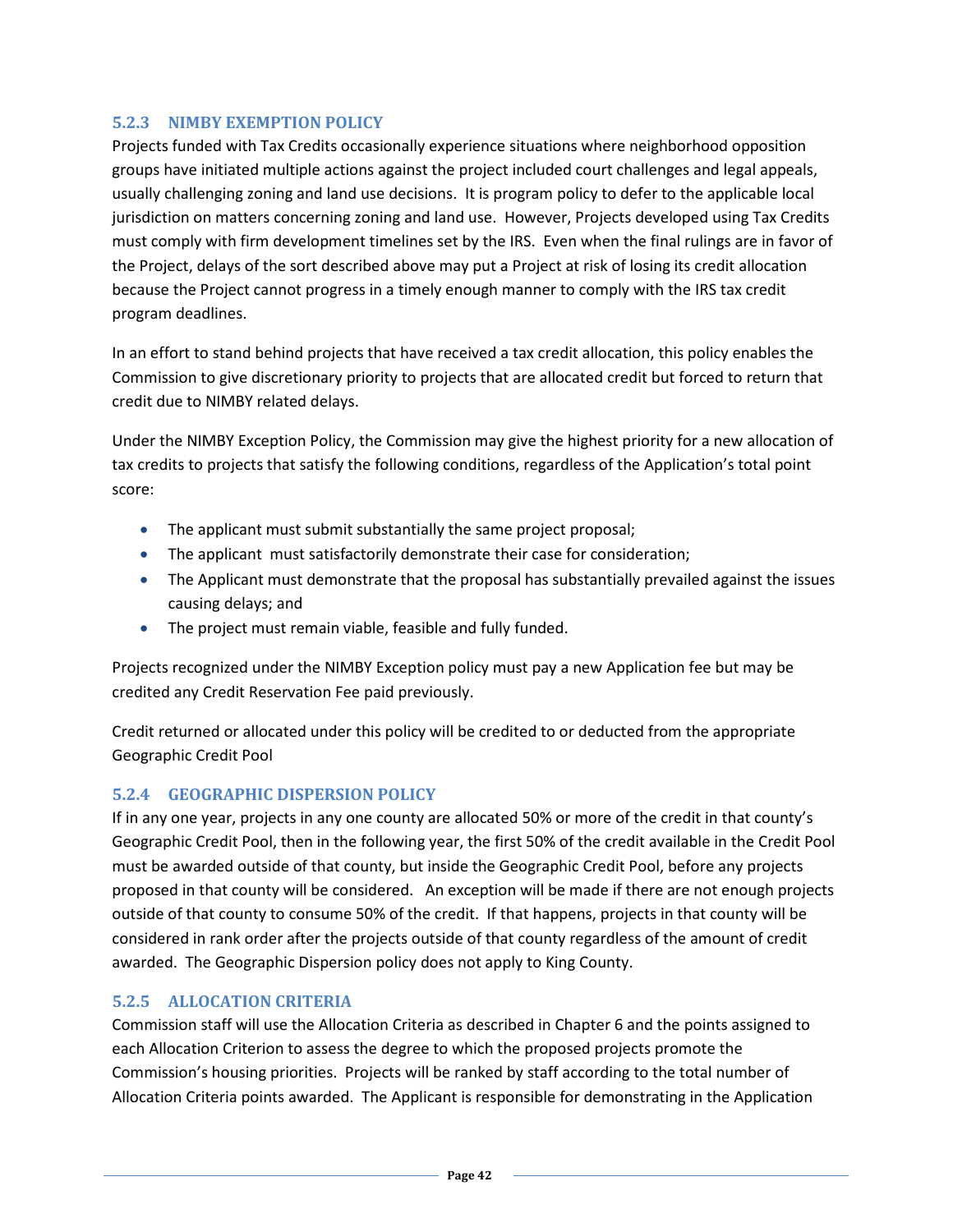that the project meets the requirements of the Allocation Criteria selected. However, it is the MHCF Director who will make the final determination as to whether a Project meets the requirements of a specific Allocation Criterion.

## **5.2.6 TIEBREAKERS**

If projects receive equal scores within the same Geographic Credit Pool, priority in the staff's recommendations for Credit reservations and allocations will be given to the project that requests the least amount of Credit per Low-Income Housing Unit. If projects receive equal scores and request the same amount of Credit per Low-Income Housing Unit, priority in the staff's recommendations will be given to the project that requests the least amount of Credit. If after applying these two tie breakers, two or more projects remain tied, staff will give priority to a project located in a Qualified Census Tract.

# **5.3 PRIORITIES FOR CREDIT ALLOCATIONS**

Staff will recommend projects meeting the Minimum Threshold Requirements and Program Limits (outlined in Chapters 3 and 4) to the Commission for an allocation of credit after applying the Project Ranking Policies in the following order of priority:

| <b>Priority</b> | <b>Project Ranking Policy</b>       |
|-----------------|-------------------------------------|
| 1 <sup>st</sup> | <b>Fully Funded</b>                 |
| 2 <sup>nd</sup> | <b>Geographic Credit Pool</b>       |
| 3 <sup>rd</sup> | <b>NIMBY Exemption Policy</b>       |
| 4 <sup>th</sup> | <b>Geographic Dispersion Policy</b> |
| 5 <sup>th</sup> | <b>Allocation Criteria</b>          |
| 6 <sup>th</sup> | <b>Tiebreakers</b>                  |

Commission staff will recommend that Credit reservations and allocations be awarded beginning with the highest ranked project to the lowest ranked project until the total available Annual Authority is consumed. All Credit reservations and allocations will be contingent upon the Applicant and the Project, as the case may be, meeting all applicable requirements. Projects will also be evaluated on their feasibility and viability as qualified low-income housing projects. This will include an examination of the development and operational costs of each project as well as the market need and demand.

As part of their recommendations, Commission staff may also present any anomalies or concerns regarding the project ranking; any market need or demand issues such as the appropriateness of the number of low-income housing units in a given area or the impact of the proposed project on existing rental housing; or other significant items which may be necessary for the Commissioners to consider along with the project ranking.

Although it will receive the staff's recommendations, the Commissioners alone will determine whether a project should receive a Credit reservation and allocation from the Annual Authority and the amount of the Credit. The staff's recommendation of projects to receive Credit reservations and allocations based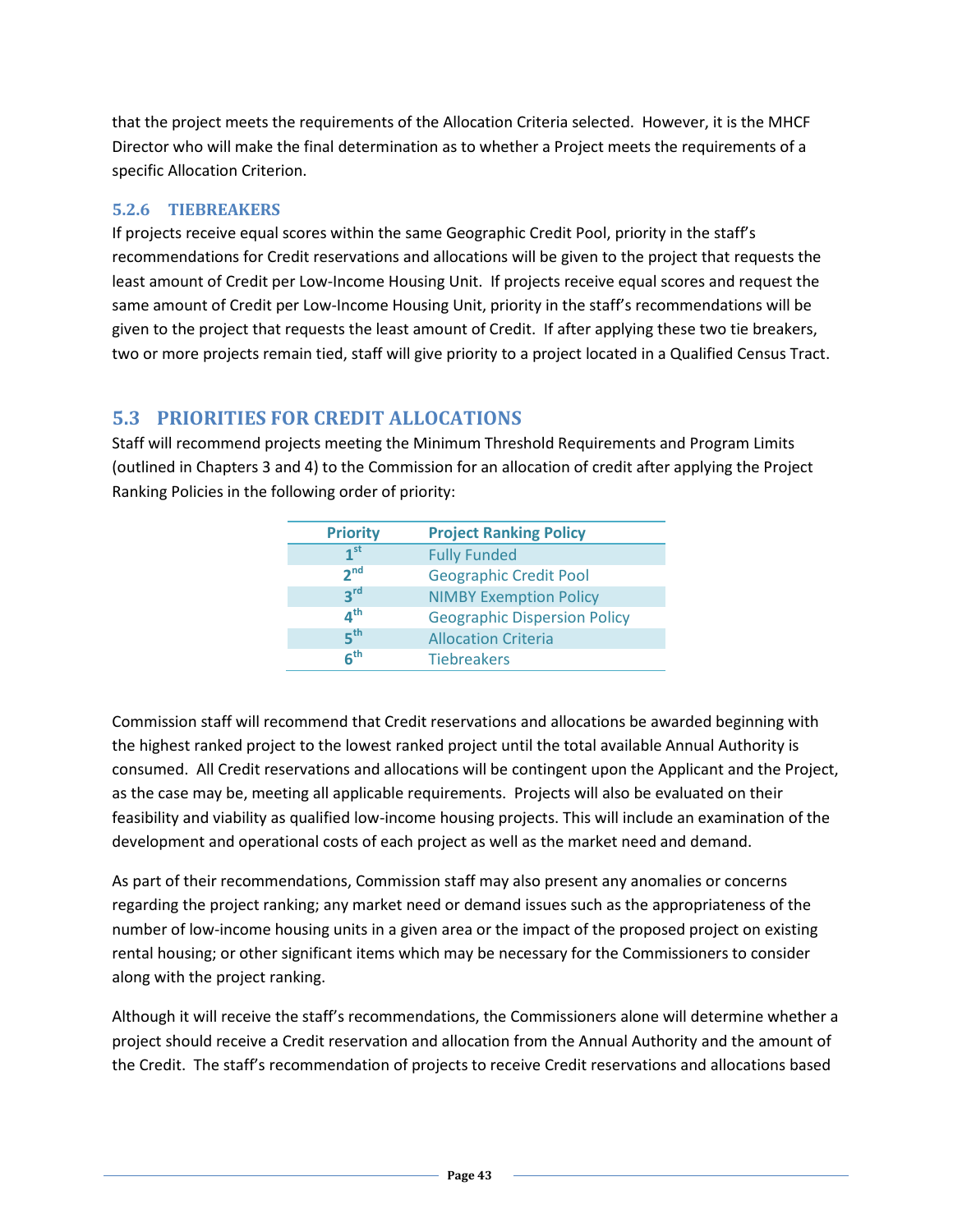on their Allocation Criteria points and their ranking is intended to be advisory only and is not binding on the Commissioners.

## **5.3.1 WAITING LISTS**

When the number of qualified projects exceeds the available Annual Authority, projects not awarded Credit will be placed on a waiting list. These projects will be listed in the order described under these Policies unless otherwise determined by the Commissioners. In the event a project being considered for a Credit reservation or allocation either withdraws or is cancelled, projects on the waiting list may move up from the waiting list and thereby contend for Credit.

## **5.3.2 FORWARD CREDIT COMMITMENT**

If due to insufficient Annual Authority, the last project to receive a Credit reservation or carryover allocation in any round receives a carryover allocation for only a portion of the Credit needed, the Commission may choose to provide the project a Forward Credit Commitment for the balance of Credit needed from the following year. The Forward Credit Commitment will be contingent upon having Annual Authority available in the following year. Thus, the Forward Credit Commitment contract may be executed even though it is uncertain whether there will be any available Annual Authority. The Applicant should be aware of the risks of proceeding with a project given this uncertainty.

The Commission may choose to provide a Forward Credit Commitment to one or more projects. The Commission may, in its discretion, commit up to 20% of the following year's anticipated Annual Authority for this purpose.

# **5.4 HOLD HARMLESS RESERVE – 2013 ROUND ONLY**

The Commission recognizes that significant changes to the allocation policies are being implemented for the 2013 year and that sponsors may have projects in the pipeline that they expected to be competitive based on the historic methods of allocation. In the 2013 allocation round only, the Commission, at its sole discretion, will allocate credit to up to 2 projects in the Metro and/or Non-Metro Pools that were displaced from the competition by the 2013 Policy changes. Only projects meeting the Fully Funded policy will be eligible to compete for the Hold Harmless credit. King County projects will not be eligible to compete for the Hold Harmless credit, nor will any credit be reduced from the King County Pool for the Hold Harmless Reserve.

Applications in the 2013 round will be ranked according to the 2013 credit allocation methodology. Before any information about the competition is released to the public, the Commission will notify the lowest ranked Fully Funded projects of their eligibility to compete for the Hold Harmless Reserve of credit. Lowest ranked projects will be those Fully Funded projects on the waiting list and the 2 projects above the cut off line in each of the Metro and Non-Metro Pools. Projects notified will be given a limited amount of time to make an argument in writing to the MHCF Director as to how their competitiveness has been harmed by the 2013 policy changes. Applicants will not be given any information about the competition nor will they know where they stand in the rankings.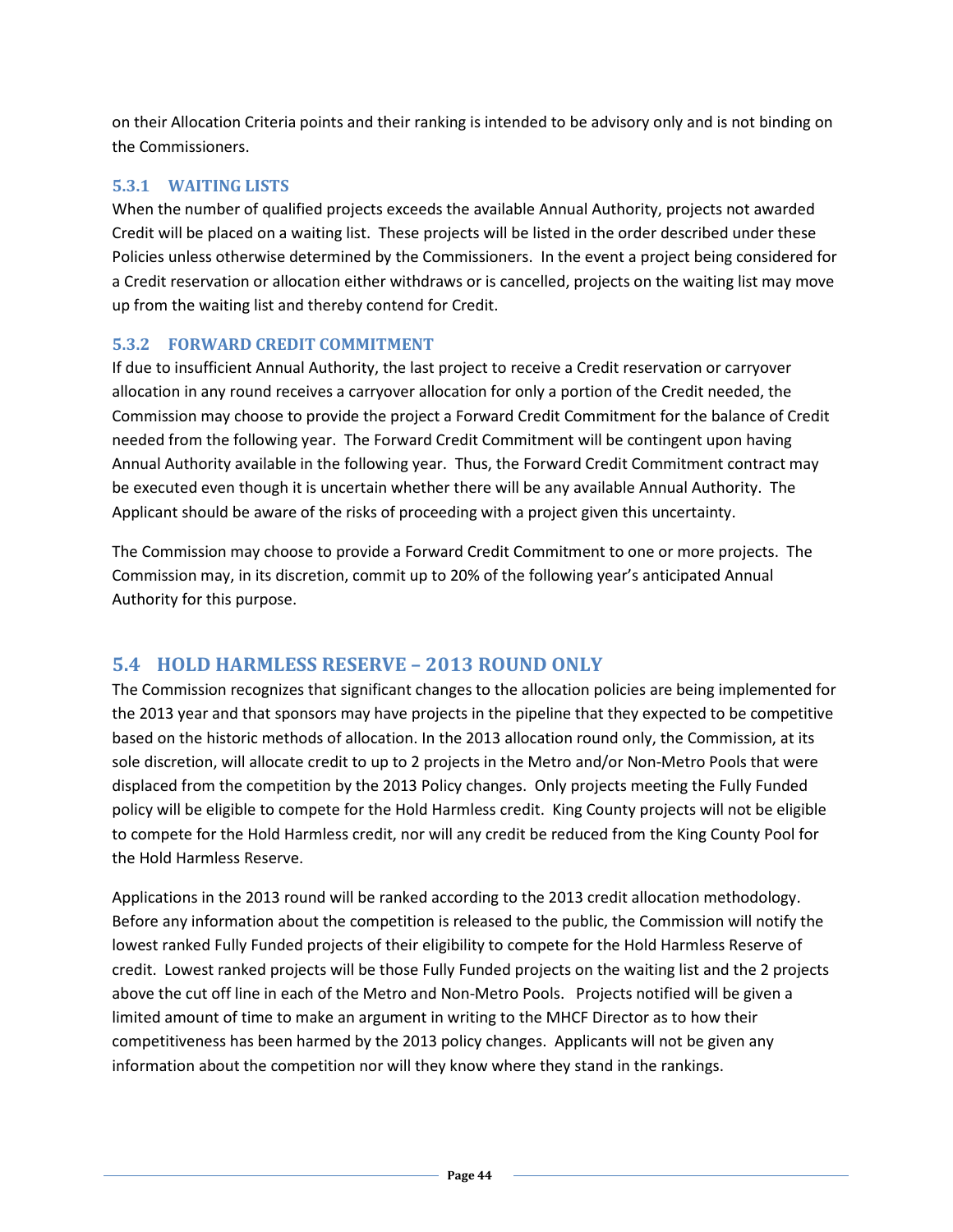Some ways in which a project might argue harm are as follows: A project located in a DDA lost 5 points as part of the 2013 policy changes. A project serving farmworkers lost 15 points in going from a 75% set-aside to a 20% set-aside. A project may have lost points as a result of the changes to the Additional Low-Income Set-Aside policy; however, this project would also have to demonstrate financial feasibility at the 2012 income set-asides for which the harm is based. A Project may have expected to be funded under the lower point minimum of the RD Set-aside; however, this project would also need to demonstrate that it would have been Fully Funded with the amount of credit available in that set-aside (i.e. the 5% limit on Credit Authority).

Staff will use the history of the past three allocation rounds to determine competitiveness of those seeking an allocation under this policy; in other words, a project scoring 165 points in the past three rounds would have been competitive and secured an allocation of credit in any round between 2010 and 2012. In determining whether a project would be competitive within one of the eliminated setasides, the project will be evaluated based on the competition for that set-aside within the 2013 round. Credit will be allocated to a maximum of two projects making the strongest case that they would have been competitive in the 2013 round under the 2012 policies will be allocated credit (subject to Commission approval). If no projects are deemed eligible for the Hold Harmless Reserve, or if sufficient harm is not demonstrated by two projects, the Commission may choose, at its sole discretion, to fund one or no projects under this policy.

An allocation through this policy will count against the Maximum Credit per Applicant limit.

An allocation under this policy will not count toward the county thresholds described under the Geographic Dispersion Policy in Section 5.2.4.

Once the amount of credit necessary to fund the Hold Harmless project(s) is determined, the credit will be deducted from the credit available to the Metro and Non-Metro regions; the credit will be split according to the Geographic Sizing Methodology; and then the allocation list will be run according to the 2013 allocation methodology. Projects applying for, but not receiving, an allocation under the Hold Harmless Reserve will return to their respective position on the 2013 waiting list. An allocation of credit under this policy is at the sole discretion of the Commission.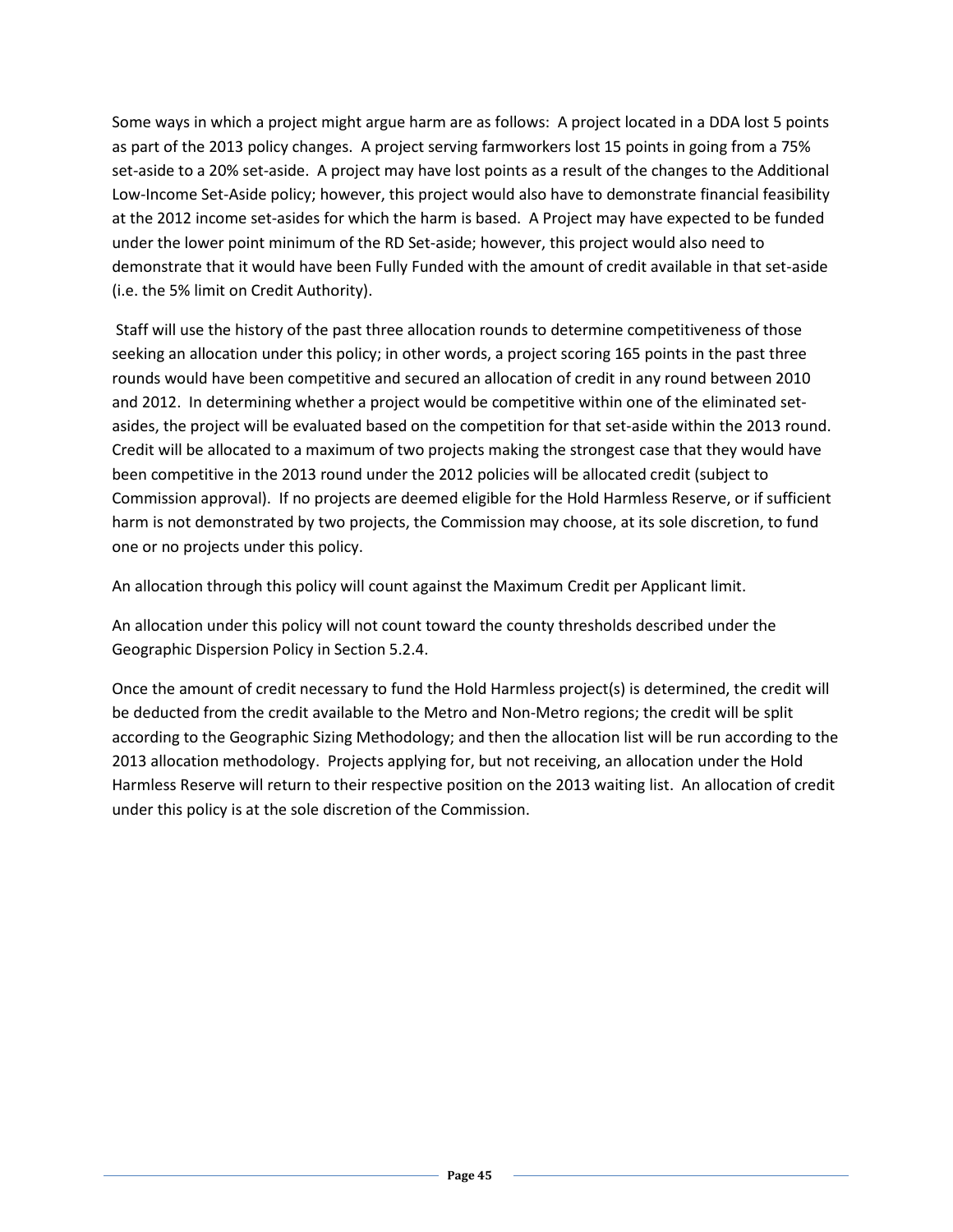# Chapter 6: Allocation Criteria

Commission staff will use the Allocation Criteria described below and the points assigned to each Allocation Criteria to assess the degree to which the proposed projects promote the Commission's housing priorities. The points associated with these Allocation Criteria, when satisfied, facilitate ranking of projects by the staff as described in Chapter 5.

Allocation Point Criteria have been tailored to meet the specific needs and priorities of each Geographic Credit Pool (described in Chapter 5). Not all Allocation Criteria are available in all locations, and some points are weighted differently depending on location. The summary chart on the following page outlines these differences.

The Applicant must select Allocation Criteria in the Application that total a minimum number of Allocation Criteria points according to Geographic Credit Pool in which the project is competing. The minimum points required are as follows:

- King County: 139 points
- Metro Counties: 134 points
- Non-Metro Counties: 134 points

Any Application that does not have the minimum number will be disqualified, and the Application fee will not be refunded.

The Applicant is responsible for demonstrating in the Application that the project meets the requirements for all of the Allocation Criteria selected. However, it is the MHCF Director who will make the final determination as to whether a Project meets the requirements of a specific Allocation Criterion.

The total possible number of Allocation Criteria points is 222. However, no one project can meet all the Allocation Criteria or, consequently, receive a total of 222 points. The number of points that a specific qualified project will need to be recommended by Commission staff for a Credit reservation and allocation will depend on, among other things:

- the number of qualified Applications the Commission receives;
- the number of points received by other projects;
- the total amount of Credit requested by Applicants;
- the amount of Annual Authority available;
- the number of other projects that qualify for the same Geographic Credit Pool; and
- the amount of Credit the Applicant is requesting for the project.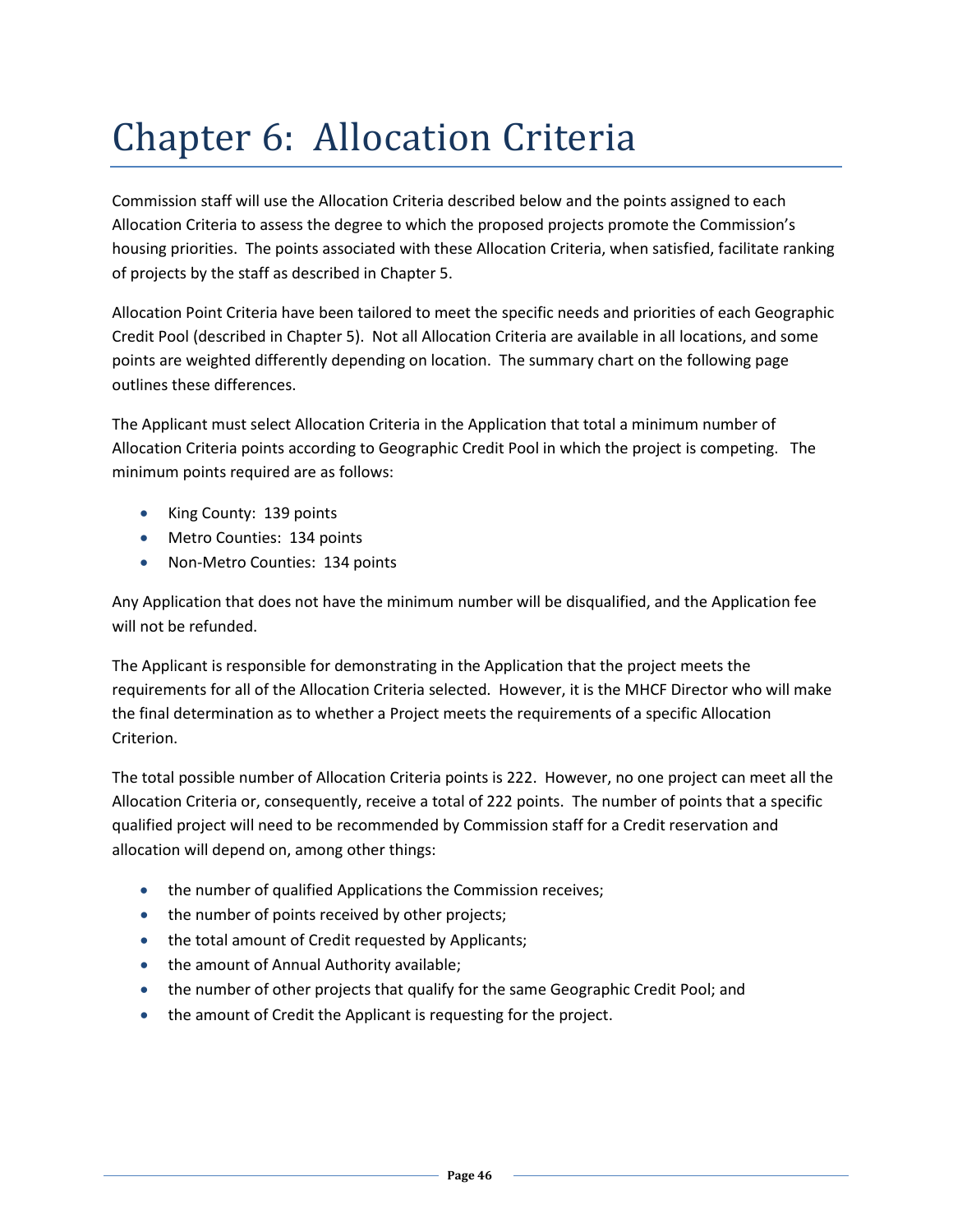| <b>Summary of Allocation Criteria</b>      | <b>King</b><br>County<br><b>Points</b> | <b>Metro</b><br>County<br><b>Points</b> | Non-<br><b>Metro</b><br>County<br><b>Points</b> |
|--------------------------------------------|----------------------------------------|-----------------------------------------|-------------------------------------------------|
| Additional Low-Income Set-Aside            | 50-60                                  | 50-60                                   | 50-60                                           |
| Additional Low-Income Housing Use Period   | $2 - 44$                               | $2 - 44$                                | $2 - 44$                                        |
| <b>Serving Special Needs Populations:</b>  |                                        |                                         |                                                 |
| 75% Homeless                               | 35                                     | 35                                      | 35                                              |
| Up to two of the following:                |                                        |                                         |                                                 |
| 20% Farmworker                             | 10                                     | 10                                      | 10                                              |
| 20% Large Households                       | 10                                     | 10                                      | 10                                              |
| 20% Disabled                               | 10                                     | 10                                      | 10                                              |
| 20% Homeless                               | 10                                     | 10                                      | 10                                              |
| 100% Elderly                               | 10                                     | 10                                      | 10                                              |
| Funding:                                   |                                        |                                         |                                                 |
| <b>Local Funding Commitment</b>            | 5                                      | 5                                       |                                                 |
| Federal Leverage - Capital Funds           | 3/5                                    | 3/5                                     | 3/5                                             |
| Federal Leverage - Rental Assistance       | 1/3                                    | 1/3                                     | 1/3                                             |
| <b>State Funding Coordination</b>          | $\overline{2}$                         | $\overline{2}$                          | $\overline{2}$                                  |
| <b>Development Costs:</b>                  |                                        |                                         |                                                 |
| <b>Efficient Use of Credit</b>             | 1/2/3                                  | 1/2/3                                   | 1/2/3                                           |
| <b>Developer Fees</b>                      | $2 - 10$                               | $2 - 10$                                | $2 - 10$                                        |
| Rehabilitation:                            |                                        |                                         |                                                 |
| Rehabilitation                             | 5                                      | 5                                       | 5                                               |
| <b>At-Risk Properties</b>                  | $7 - 10$                               | $7 - 10$                                | $7 - 10$                                        |
| <b>Historic Property</b>                   | 5                                      | 5                                       | 5                                               |
| <b>Targeted Areas:</b>                     |                                        |                                         |                                                 |
| Eligible Tribal Area                       | 6                                      | 5                                       | 3                                               |
| <b>Location Efficient Projects</b>         | $\overline{2}$                         | $\overline{2}$                          | $\overline{2}$                                  |
| Area Targeted by a Local Jurisdiction      | 2                                      | 2                                       | $\overline{\phantom{0}}$                        |
| <b>Community Revitalization Plan</b>       | $\mathbf{1}$                           | $\mathbf{1}$                            |                                                 |
| <b>Transit Oriented Development</b>        | $\mathbf{1}$                           |                                         |                                                 |
| <b>Job Centers</b>                         | $\overline{\phantom{0}}$               | $\mathbf{1}$                            | $\mathbf{1}$                                    |
| High/Very High Opportunity Areas (2014)    | $\mathbf{1}$                           | $\qquad \qquad \blacksquare$            | $\overline{\phantom{a}}$                        |
| Nonprofit Sponsor                          | 5                                      | 5                                       | 5                                               |
| Donation in Support of Local Housing Needs | 5                                      | 5                                       | 5                                               |
| <b>Eventual Tenant Ownership</b>           | $\overline{2}$                         | $\overline{2}$                          | $\overline{2}$                                  |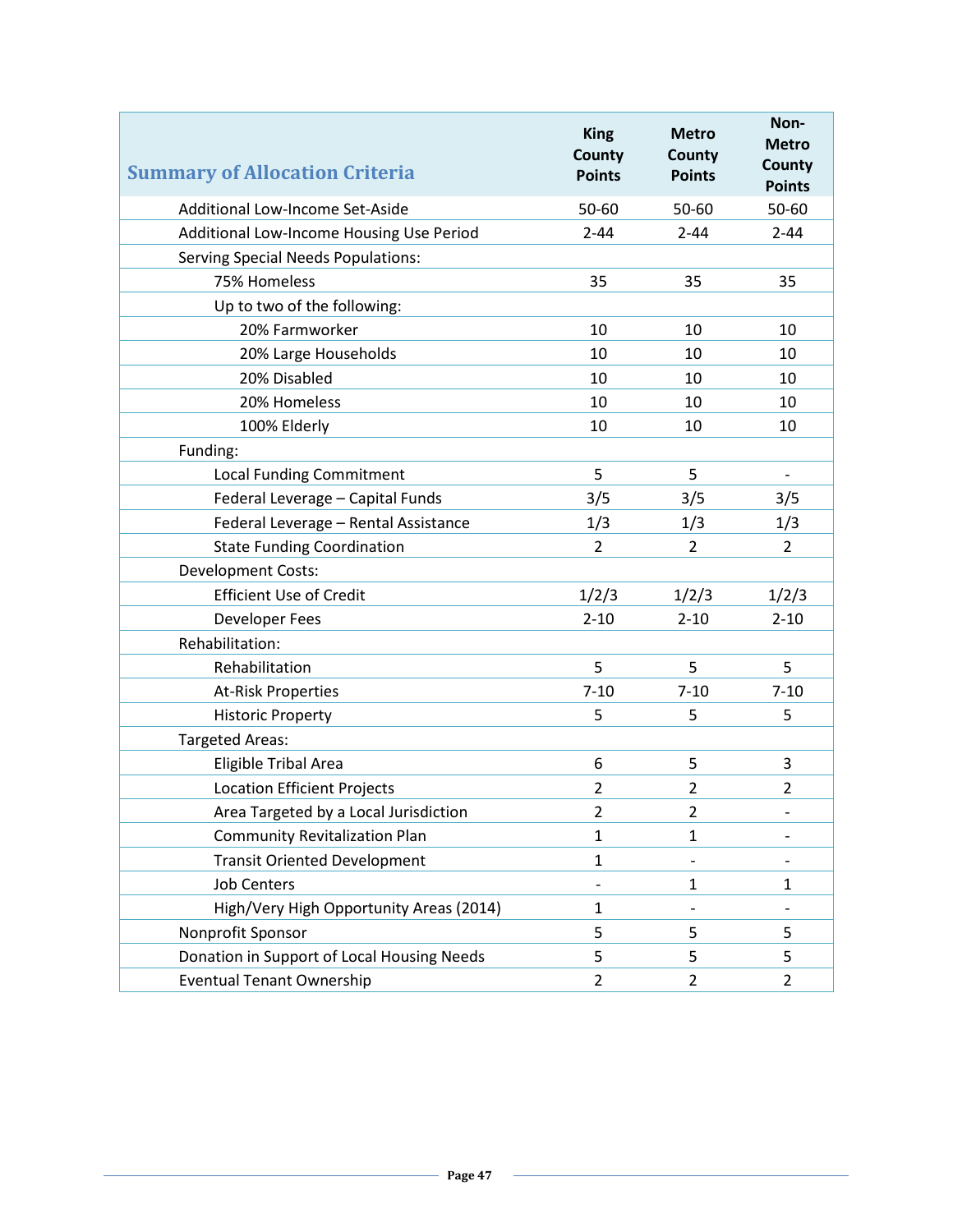# **6.1 ADDITIONAL LOW-INCOME HOUSING COMMITMENT 2-44 POINTS**

Points will be awarded to projects based on the Applicant's Commitment to provide selected percentages of the total low-income units for occupancy by households at or below selected area median income levels (the "Additional Low-Income Housing Commitment"). An Applicant may chose only one option listed in the table below. Units subject to the Additional Low-Income Housing Commitment are both rent and income restricted at the selected income levels.

Recognizing that the area median income (AMI) across the state varies greatly, counties are divided into Lower Income and Higher Income Counties, and the Additional Low-Income set-aside combinations have been specifically configured to take into consideration the differing levels of rents in the two groupings. The Lower Income Counties are those counties whose 50% AMI income for a four person household is \$32,000 or less as documented on the Commission's [Rent and Income Limits webpage.](http://www.wshfc.org/limits/map.aspx) Higher Income Counties are those whose 50% AMI income for a four person household is greater than \$32,000 per year.

**Lower Income Counties:** Adams, Asotin, Chelan, Clallam, Columbia, Cowlitz, Douglas, Ferry, Garfield, Grant, Grays Harbor, Jefferson, Kittitas, Klickitat, Lewis, Lincoln, Mason, Okanogan, Pacific, Pend Oreille, Spokane, Stevens, Wahkiakum, Walla Walla, Whitman, Yakima.

**Higher Income Counties:** Benton, Clark, Franklin, Island, King, Kitsap, Pierce, San Juan, Skagit, Skamania, Snohomish, Thurston, Whatcom.

Projects may select one of 20 different set-aside combinations valued between 50 and 60 points. The project's location in a Lower or Higher Income County determines the point value of a specific set-aside combination. Projects in Lower Income Counties receive a two point advantage over the Higher Income Counties when the same set-aside combination is chosen in recognition that the same income targets are more difficult to serve in Lower Income Counties where the allowable rents do not generate as much operating income.

Points have been assigned to the set-aside combinations according to the income generated at the Maximum Allowable Tax Credit rents. The lower the income generated, the deeper the income targeting; therefore, the higher the points. The set-aside combinations are grouped into point levels according to the average weighted AMI served.

In the Higher Income Counties, the Additional Low-Income Set-Aside options are based on the principle that all 9% tax credit projects in the Higher Income Counties should serve a significant number of households at 30% AMI. In the Lower Income Counties, the presumed percentage of units set aside at 30% AMI has been reduced. In the Lower Income Counties, combinations that have 40-50% of the units at 30% AMI cross-subsidized by a large number of units at 60% AMI are not allowed because 60% AMI rents are typically not achievable in those counties. In recognition that 60% AMI rents are not always achievable, there are options that use 50% AMI as the highest income served.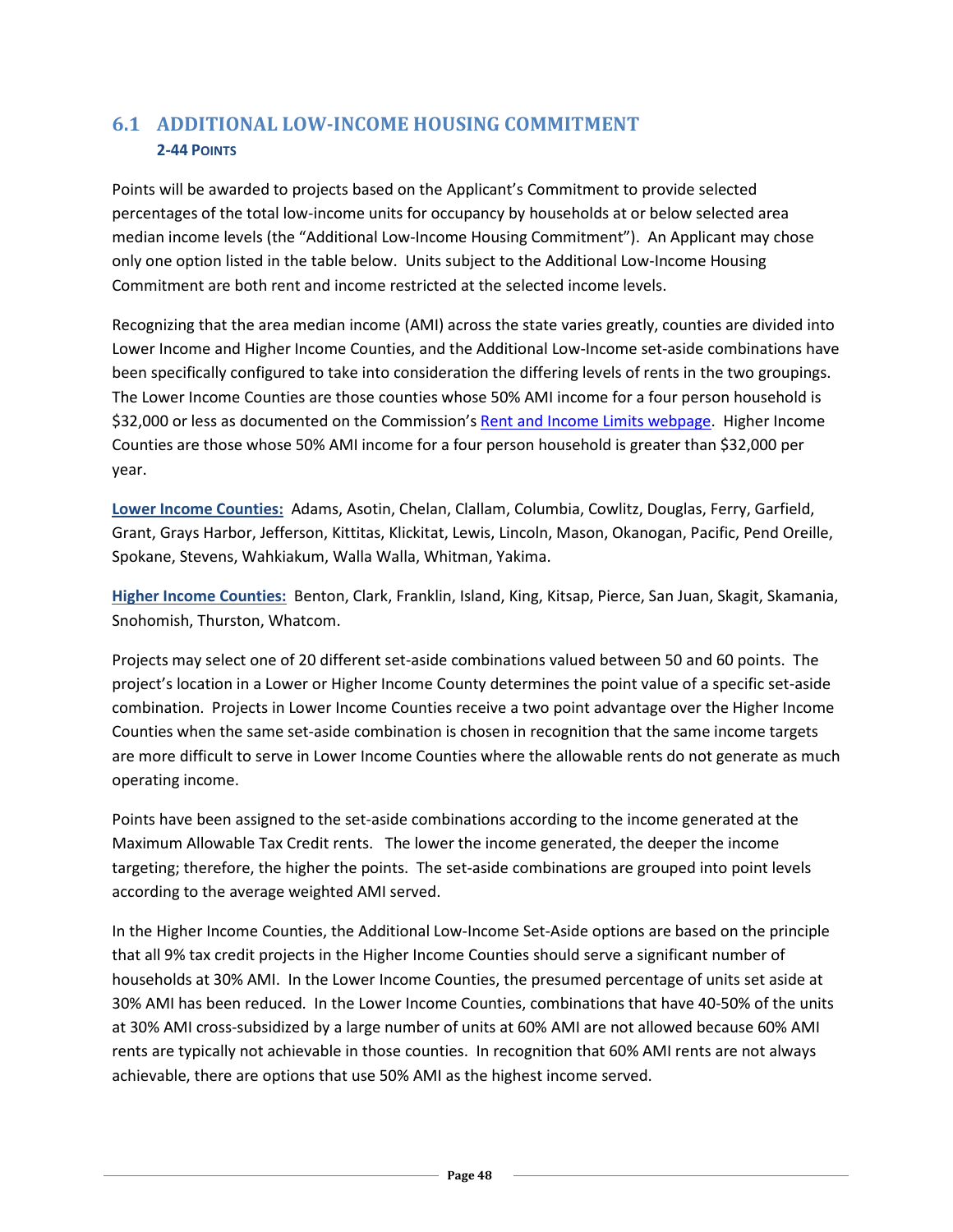| <b>Additional Low-Income Set-Aside Menu</b> |                |                |                |                                                                                        |                                                    |                                                   |
|---------------------------------------------|----------------|----------------|----------------|----------------------------------------------------------------------------------------|----------------------------------------------------|---------------------------------------------------|
| <b>Option</b>                               | <b>30% AMI</b> | <b>40% AMI</b> | <b>50% AMI</b> | 60% AMI                                                                                | <b>Higher</b><br>Income<br>County<br><b>Points</b> | Lower<br><b>Income</b><br>County<br><b>Points</b> |
| $\mathbf{1}$                                | 50@30          | 25@40          |                | 25@60                                                                                  | 60                                                 |                                                   |
| $\overline{2}$                              | 50@30          |                | 50@50          |                                                                                        | 60                                                 |                                                   |
| 3                                           | 50@30          |                | 30@50          | 20@60                                                                                  | 58                                                 |                                                   |
| 4                                           | 40@30          |                | 60@50          |                                                                                        | 58                                                 | 60                                                |
| 5                                           | 40@30          | 30@40          |                | 30@60                                                                                  | 58                                                 | 60                                                |
| 6                                           | 10@30          | 60@40          | 30@50          |                                                                                        |                                                    | 60                                                |
| $\overline{7}$                              | 25@30          | 25@40          | 50@50          |                                                                                        | 56                                                 | 58                                                |
| 8                                           | 25@30          | 50@40          |                | 25@60                                                                                  | 56                                                 | 58                                                |
| 9                                           | 50@30          |                | 25@50          | 25@60                                                                                  | 56                                                 | $\overline{\phantom{0}}$                          |
| 10                                          | 50@30          | 10@40          |                | 40@60                                                                                  | 54                                                 |                                                   |
| 11                                          | 40@30          |                | 50@50          | 10@60                                                                                  | 54                                                 | 56                                                |
| 12                                          | 10@30          | 50@40          | 40@50          |                                                                                        |                                                    | 56                                                |
| 13                                          | 40@30          |                | 40@50          | 20@60                                                                                  | 52                                                 | 54                                                |
| 14                                          | 40@30          | 20@40          |                | 40@60                                                                                  | 52                                                 | 54                                                |
| 15                                          | 50@30          |                |                | 50@60                                                                                  | 50                                                 |                                                   |
| 16                                          | 25@30          |                | 75@50          |                                                                                        | 50                                                 | 52                                                |
| 17                                          | 40@30          |                | 30@50          | 30@60                                                                                  | 50                                                 | 52                                                |
| 18                                          | 10@30          | 60@40          |                | 30@60                                                                                  |                                                    | 52                                                |
| 19                                          |                | 50@40          | 50@50          |                                                                                        |                                                    | 52                                                |
| 20                                          |                | 40@40          | 60@50          |                                                                                        |                                                    | 50                                                |
| location.                                   |                |                |                | *A dash (-) in the points column indicates a combination that is not available in that |                                                    |                                                   |

## **6.1.1 Rounding Rule**

For instances where the respective percentage of units that are subject to the commitment do not distribute evenly (i.e. 50% of 25 units = 12.5), start by rounding the lowest income targeting category up to the next unit, then round the 2nd lowest income set-aside category up to the next unit. The remaining number of units will then be assigned to the highest income set-aside category.

| Example A: 25 unit project selecting Option 20 above: |              |            |            |          |  |
|-------------------------------------------------------|--------------|------------|------------|----------|--|
| $\leq 40\%$<br>$\leq 50\%$<br>$\leq 60\%$             |              |            |            |          |  |
|                                                       | AMI          | AMI        | <b>AMI</b> |          |  |
| % of low-income units selected:                       | 50%          | 50%        | 0%         | 100%     |  |
| Actual units per % selected:                          | $12.5$ units | 12.5 units | 0          | 25 units |  |
| Units after rounding rule:                            | 13 units     | 12 units   | 0          | 25 units |  |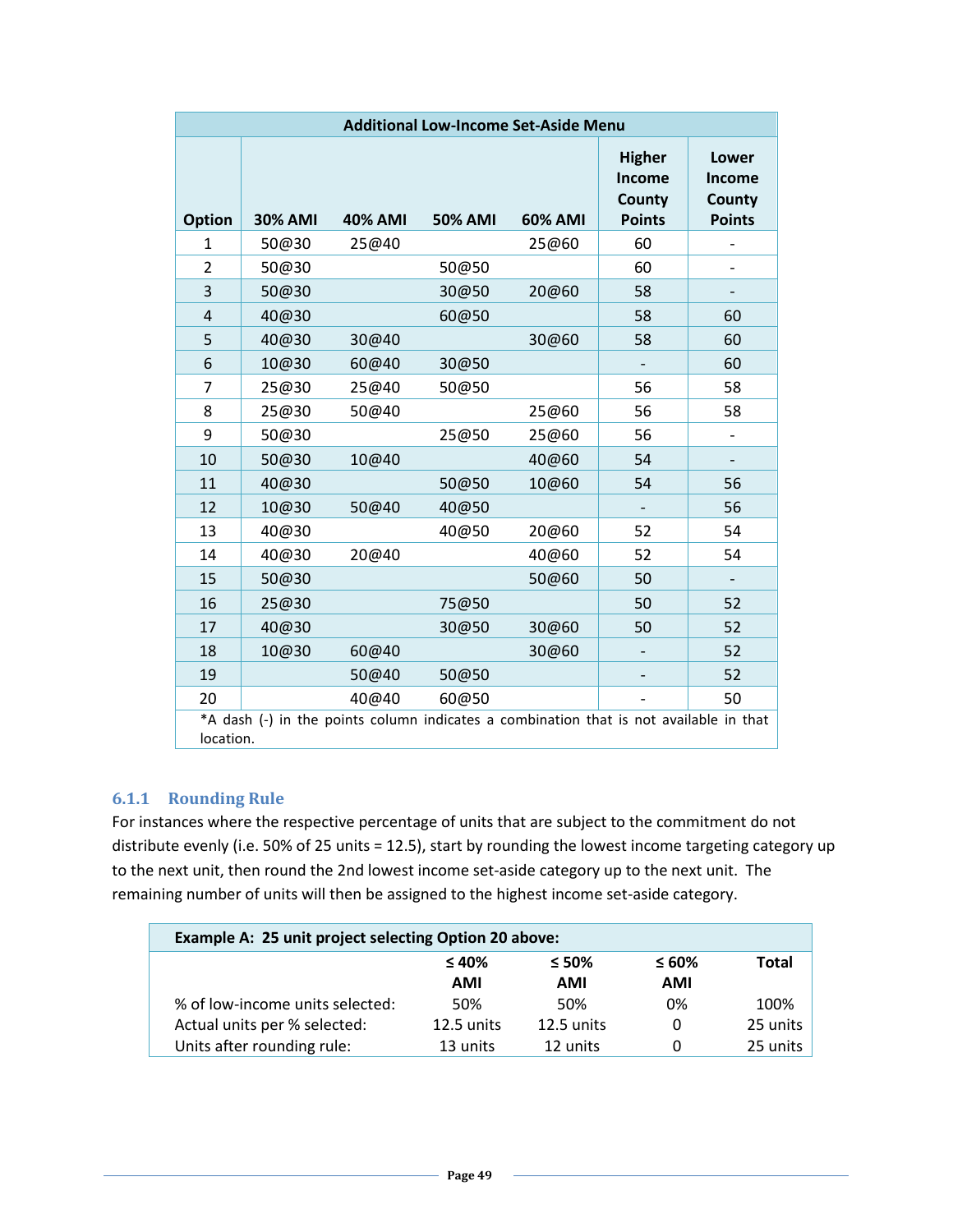| Example B: 47 unit project selecting Option 5 above: |              |              |          |  |  |
|------------------------------------------------------|--------------|--------------|----------|--|--|
| $\leq 30\%$                                          | $\leq 40\%$  | $\leq 60\%$  | Total    |  |  |
| <b>AMI</b>                                           | <b>AMI</b>   | <b>AMI</b>   |          |  |  |
| 40%                                                  | 30%          | 30%          | 100%     |  |  |
| 18.8 units                                           | $14.1$ units | $14.1$ units | 47 units |  |  |
| 19 units                                             | 15 units     | 13 units     | 47 units |  |  |
|                                                      |              |              |          |  |  |

# **6.2 ADDITIONAL LOW-INCOME HOUSING USE PERIOD 2-44 POINTS**

Two points will be awarded (up to a maximum of 44 points) for every year of the additional low-income housing use period selected by the Applicant in the Application, up to a maximum of 22 years (the "Additional Low-Income Housing Use Period"). The Additional Low-Income Housing Use Period commences upon the close of the compliance period. If the Applicant makes this Commitment, the Applicant agrees to maintain the low-income housing units and all applicable Commitments made by the Applicant in the Application to receive Allocation Criteria points for the duration of the Project Compliance Period.

# **6.3 SPECIAL NEEDS HOUSING COMMITMENTS 10-35 POINTS**

Points will be awarded based upon the Applicant's Commitment in the Application to provide housing units for the populations listed below in the following manner:

**A.** A Special Needs Housing Commitment providing a minimum of 75% of the total housing units as Supportive Housing for the Homeless is worth **35 allocation points**.

#### **OR**

- **B.** The following Special Needs Housing Commitments are worth **10 allocation points each**. A maximum of two options may be selected for a total of 20 points.
	- Provide a minimum of 20% of the total housing units as Housing for Farmworkers
	- Provide a minimum of 20% of the total housing units as Housing for Large Households
	- Provide a minimum 20% of the total housing units as Housing for Persons with **Disabilities**
	- Provide a minimum of 20% of the total housing units as Housing for the Homeless
	- Provide an Elderly Housing Project

Applicants may not combine the 75% Supportive Housing for the Homeless Commitment with any of the other options. Under #2 above, Applicants may select no more than two special needs populations for a maximum score of 20 points. The selection under #2 cannot be for the same special needs category; for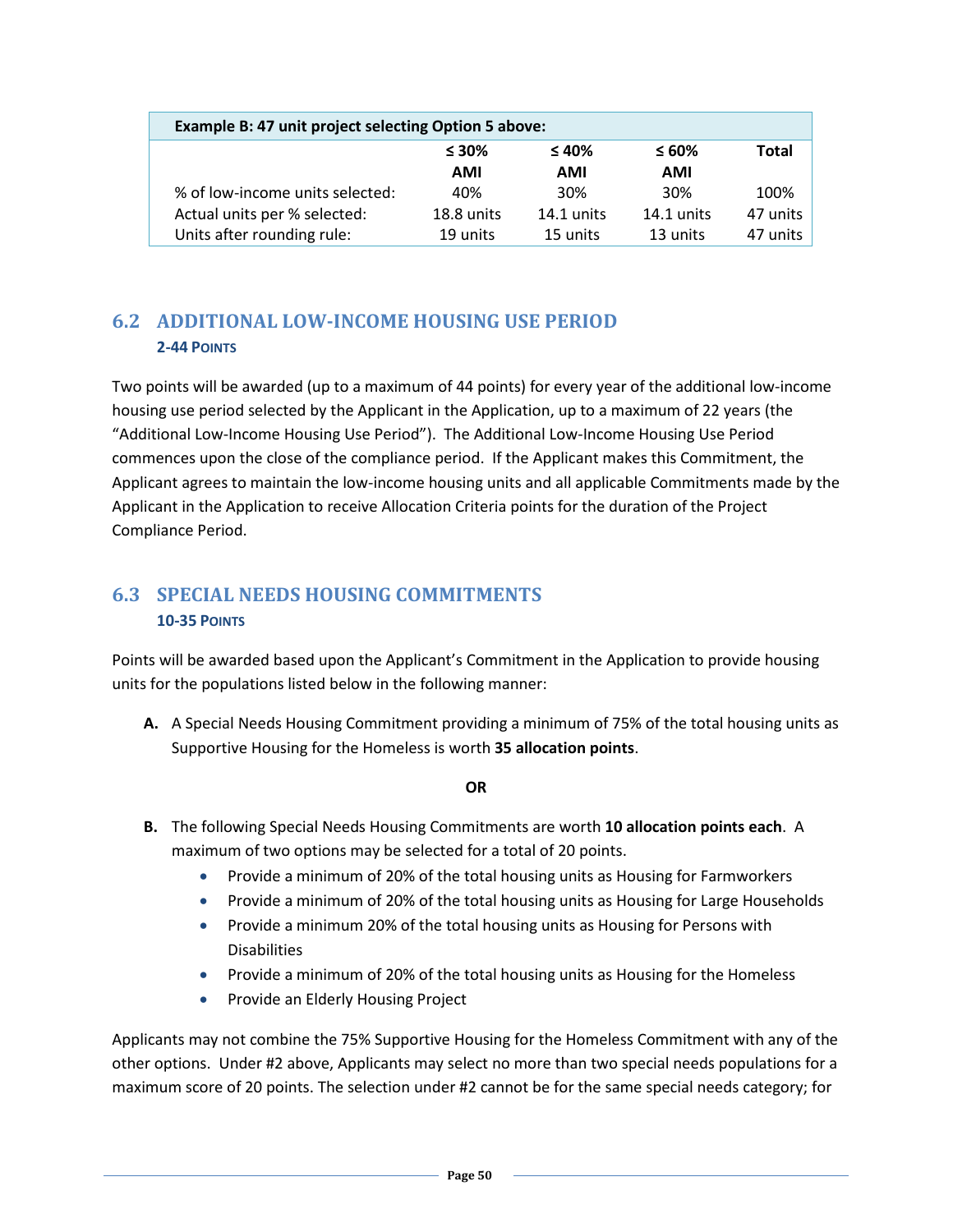example, an Applicant may not select 20% Large Household twice to achieve 20 points for a 40% Large Household set-aside.

In order to receive points for Special Needs Housing Commitments, the Applicant must agree to comply with all the requirements and conditions described in this section, as applicable.

#### **6.3.1 HOUSING FOR THE HOMELESS**

Points will be awarded based on the Applicant's Commitment to provide low-income housing units for Homeless households (the "Housing for the Homeless Commitment").

In providing Housing for the Homeless, the Applicant may select only one of these options:

- Permanent Supportive Housing for the Homeless 35 Points
- 20% Permanent Housing for the Homeless 10 Points
- 20% Transitional Housing for the Homeless 10 Points

Each unit must be set-aside to serve Homeless households as defined under the Stewart B. McKinney Homeless Assistance Act or under RCW 43.185c010(3) and must provide supportive services designed to promote self-sufficiency, meeting the needs of the target population. Any Household initially qualifying as Homeless counts toward the Homeless Set-Aside Commitment for as long as the household remains in the project.

#### *Permanent Supportive Housing for the Homeless*

Projects providing a minimum of 75% of the total housing units in the project as Supportive Housing for the Homeless will be awarded 35 points.

Supportive Housing for the Homeless projects located outside of King County require preapproval in order to be eligible for these points. A request for preapproval should be submitted no less than 60 days before the application deadline. Applicants failing to obtain preapproval from the Commission as described above will not be eligible for the 35 allocation points.

The preapproval process is intended to provide an opportunity for sponsors to demonstrate to the satisfaction of the Commission that they have a financially feasible project and a successful track record for serving this population and operating this type of housing. Preapproval will be based upon demonstration of each of the following:

- Development and operational capacity and experience with this type of service intensive supportive housing;
- A comprehensive service plan
- A comprehensive funding strategy;
- A comprehensive operating subsidy strategy; and
- A description of the target population, including a marketing plan and screening criteria.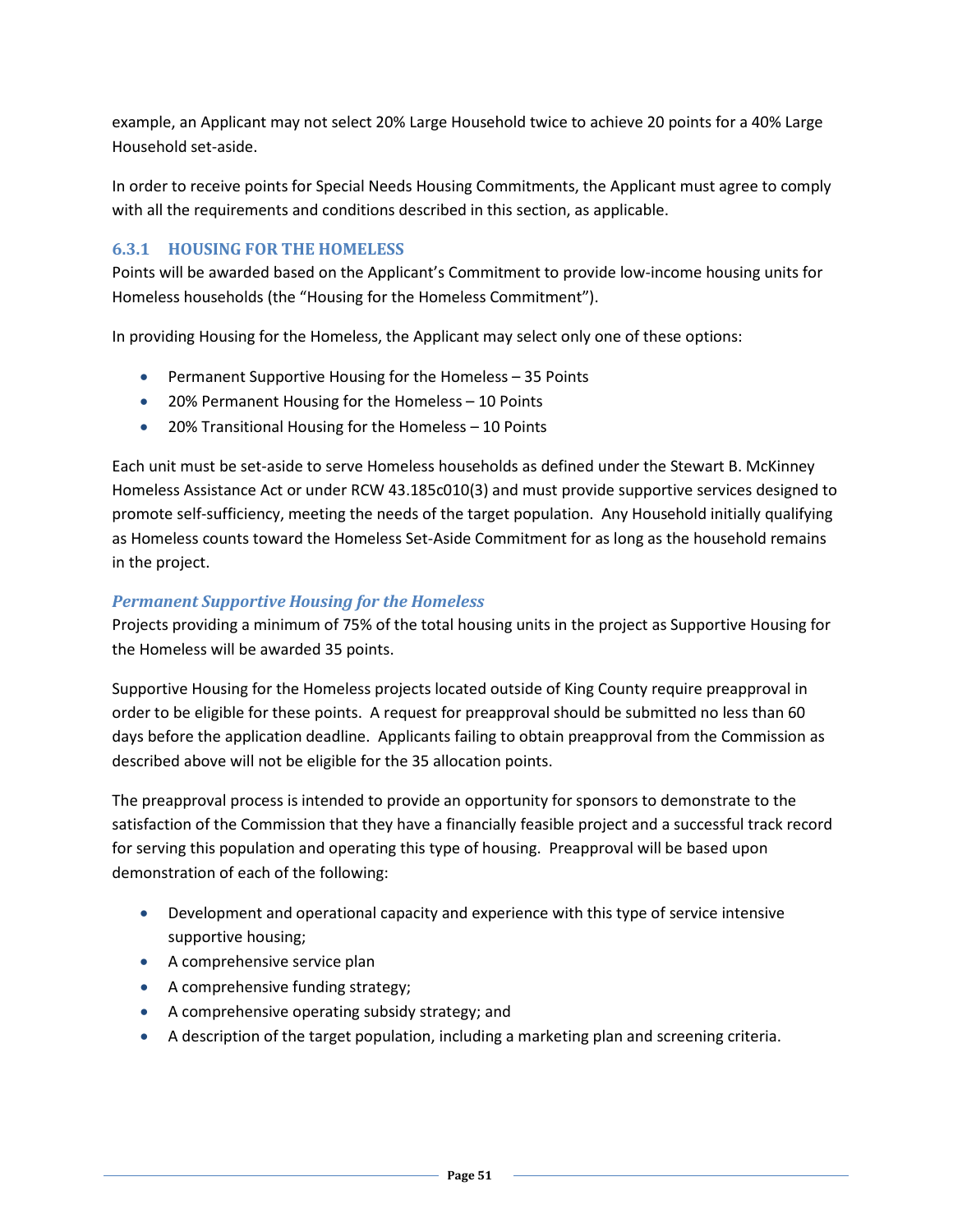#### *20% Permanent Housing for the Homeless*

Projects providing a minimum of 20% of the total housing units in the project as housing for the homeless will be awarded 10 points.

#### *20% Transitional Housing for the Homeless*

Projects providing a minimum of 20% of the total housing units in the project as transitional housing for the homeless as prescribed under the Code will be awarded 10 points.

Each housing unit in a building used for transitional housing for the Homeless must contain sleeping accommodations as well as kitchen and bathroom facilities. The building must be used exclusively to ease the transition of homeless persons to independent living within 24 months. A building must be 100% transitional housing if any housing unit in the building is used for transitional housing.

Applicants selecting Transitional Housing for the Homeless must provide evidence in their application that a governmental body or Qualified Nonprofit Organization (QNP) will provide Homeless individuals with temporary housing and supportive services designed to assist them in locating and retaining permanent housing. For a governmental body, the Applicant must submit a resolution authorizing the governmental body to provide temporary housing and supportive services for the project. For a Qualified Nonprofit Organization, the Applicant must submit all documentation required of a QNP outlined in Section 5.2.2.5.

#### *Requirements for all Projects electing the Housing for the Homeless Commitment* Applicants must complete **Section 10 of the Combined Funders Application** which includes:

- A comprehensive service plan including both an assessment and identification of the service needs of the targeted population and a specific strategy for service delivery (i.e., what services, who will provide them, how and where they will be provided).
- A detailed funding strategy for the provision of services, including annual budget, proposed funding sources, and respective funding cycles with letters of interest from each service provider and funder.

All Homeless projects must be **consistent with the Ten-Year Plan to End Homelessness** at the time the Application is submitted and must submit a certification that is dated no more than 6 months prior to the Application date.

- A copy of the Certification of Consistency with the Ten-Year Plan to End Homelessness is located in Exhibit H. If a project is located in the City of Seattle or King County, the applicant must use the jurisdiction's Certification of Consistency with the Ten-Year Plan to End Homelessness.
- If a project is located in a community covered by a Ten-Year Plan to End Homelessness, the Certification of Consistency with the Ten-Year Plan to End Homelessness must be signed by the contact person for the Plan at the local jurisdiction.
- If a project is located in a community that has opted out of the Ten-Year Plan to End Homelessness, the Certification of Consistency with the Ten-Year Plan to End Homelessness must be signed by the Washington State Department of Commerce.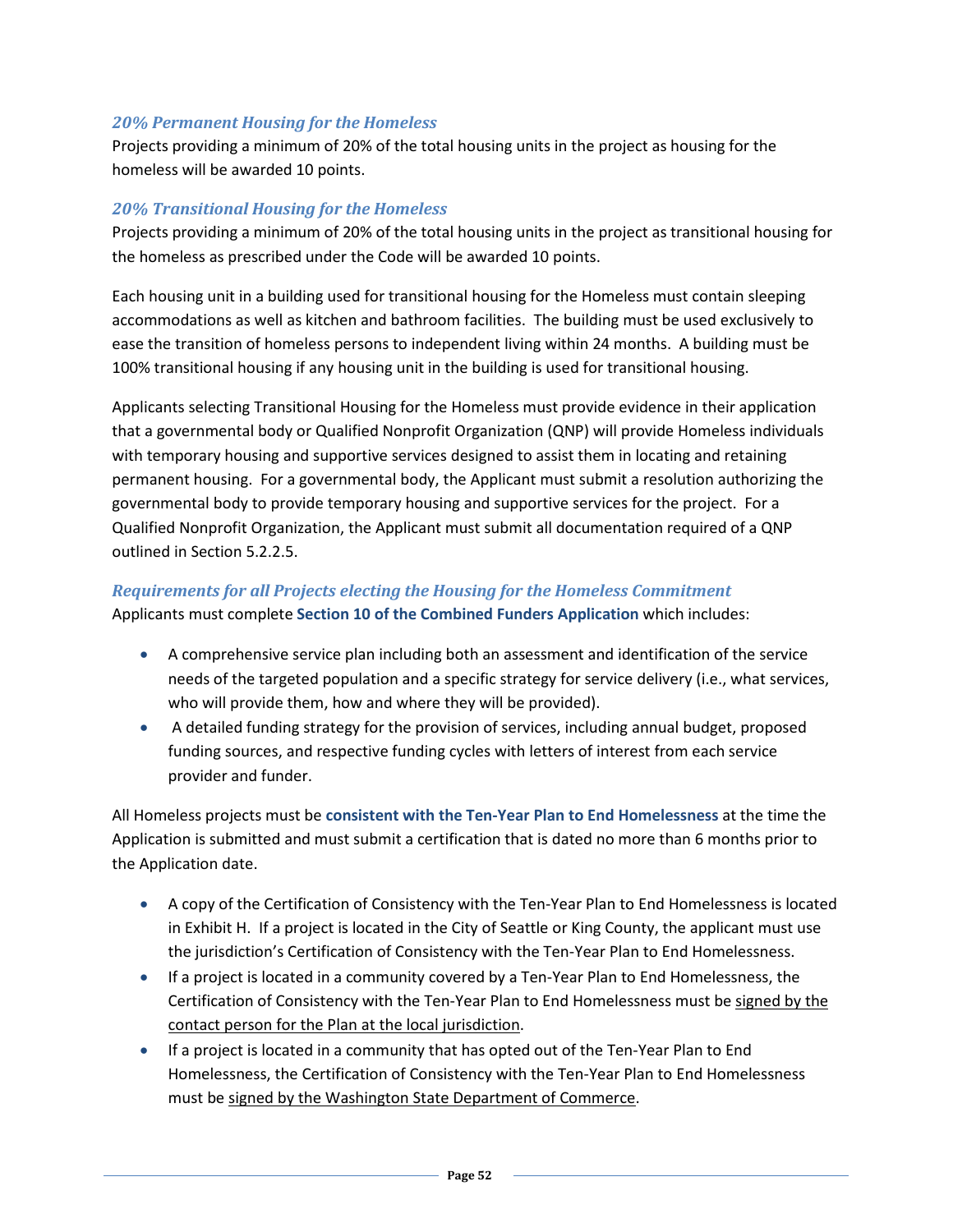• The State contact and a list of county contacts are provided on the Department of Commerce's [Homelessness Housing and Assistance Act website.](http://www.commerce.wa.gov/Programs/housing/Homeless/Pages/default.aspx)

**Memorandum of Understanding:** If primary support services for the Homeless are provided by an agency or organization that is different from the Project Sponsor, then a Memorandum of Understanding (MOU) must be submitted that defines the roles and responsibilities of each entity, including the nature and scope of duties for each. The MOU must also include how costs will be covered.

## **6.3.2 FARMWORKER HOUSING**

Farmworker means a household whose Income is derived from farmwork in an amount not less than \$3,000 per year and which, at the time of initial occupancy at the project, has an Income at or below 50% of the area median gross income. See Glossary for a complete definition of "farmwork." All Farmworker units must be rent and income restricted at or below 50% AMI.

All housing units subject to the Farmworker Housing Commitment must be rented to qualifying Farmworker households at initial project occupancy.

## **6.3.3 HOUSING FOR LARGE HOUSEHOLDS**

Points will be awarded based on the Applicant's Commitment to provide a minimum of 20% of the total housing units in the project as low-income housing units with three bedrooms or more that are reserved for Large Households (the "Housing for Large Households Commitment"). A Large Household consists of four or more persons who are not necessarily related.

#### **6.3.4 ELDERLY HOUSING**

Points will be awarded on the Applicant's Commitment to maintain the project as an Elderly Housing Project (the "Elderly Housing Commitment").

At Application, the Owner must commit to one of the following elderly options:

- 62 or over: A Project in which all Housing Units are intended for, and solely occupied by, Residents who are 62 or older.
- 55 or older: A Project in which all Housing Units are intended and operated for occupancy by at least one Resident who is 55 or older, where at least 80% of the Total Housing Units in the Project are in fact occupied by at least one Resident who is 55 or older.
- RD 515 or HUD: A Project subject to either the Rural Development (RD) Section 515 program for elderly persons or a HUD elderly program.

The Elderly Housing Commitment is for 100% of the Housing Units in the project, regardless of the elderly option chosen.

## **6.3.5 HOUSING FOR PERSONS WITH DISABILITIES**

Points will be awarded based on the Applicant's Commitment to provide a minimum of 20% of the total housing units in the project for persons with Disabilities (the "Housing for Persons with Disabilities Commitment").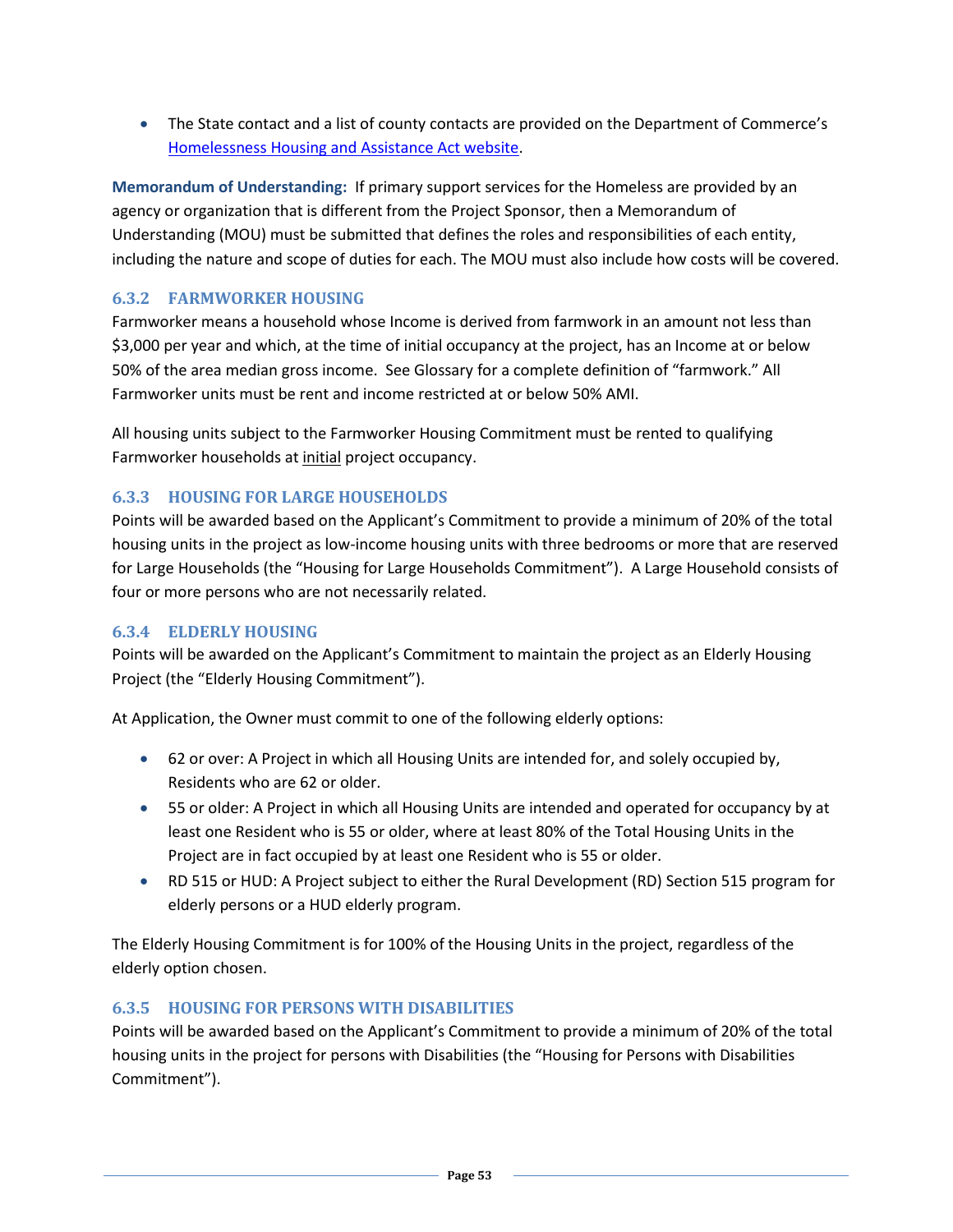#### **6.3.6 REQUIREMENTS OF ALL SPECIAL NEEDS HOUSING COMMITMENTS**

All Applicants who select one or more Special Needs Housing Commitments must comply with all the following requirements:

- **A.** The Applicant must address the special needs population in the Affirmative Marketing Plan. See Section 4.10 for the specific requirement for the Affirmative Marketing Plan.
- **B.** The Applicant must address the need for housing for the special needs population in the Market Study. See Section 4.8 for the specific requirements of the Market Study.
- **C.** The Applicant agrees that any Special Needs Housing Commitment will be established, implemented, and kept in compliance with the Fair Housing Act, as amended; the Architectural Barriers Act of 1968; the Americans with Disabilities Act; and any other local, state, and Federal nondiscrimination or accessibility laws, regulations, or requirements.
- **D.** All housing units subject to the Housing for Large Households Commitment, the Housing for the Homeless Commitment, or the Farmworker Housing Commitment must be rent-restricted lowincome housing units.
- **E.** With respect to the Housing for Persons with Disabilities Commitment and the Elderly Housing Commitment, the Applicant may reserve a combination of the low-income housing units and the market-rate housing units for the given Commitment if a project includes both low-income housing units and market-rate housing units. The Applicant agrees that the gross rent for the low-income housing units must be rent-restricted.
- **F.** With the exception of the 100% Elderly Housing Commitment, the same housing unit cannot be used for more than one Special Needs Housing Commitment, regardless of whether a resident is eligible for more than one. Further, the Applicant must provide a minimum of 20% of the total housing units in the project for each Special Needs Housing Commitments selected. For example, if the Applicant selects the 20% Housing for Large Households Commitment and the 20% Housing for Persons with Disabilities Commitment, the Applicant must provide a minimum of 40% of the total housing units in the project, including specifically a minimum of 20% of the total housing units for Large Households and a minimum of 20% of the total housing units for Persons with Disabilities.
- **G.** When a project with any Special Needs Housing Commitment is placed-in-service and ready for initial occupancy, each housing unit subject to such a Commitment must first be rented to and occupied by a resident who qualifies for the commitment (e.g., in the case of the Farmworker Housing Commitment, by a Farmworker household), or else the unit must be held unoccupied. Upon taking possession of an acquisition/rehabilitation project, the project owner may satisfy all Commitments, beyond any Federal minimums, through attrition.
- **H.** If, after initial occupancy by a qualified resident, a housing unit subject to a Special Needs Housing Commitment (other than Elderly Housing Commitment and the Housing for the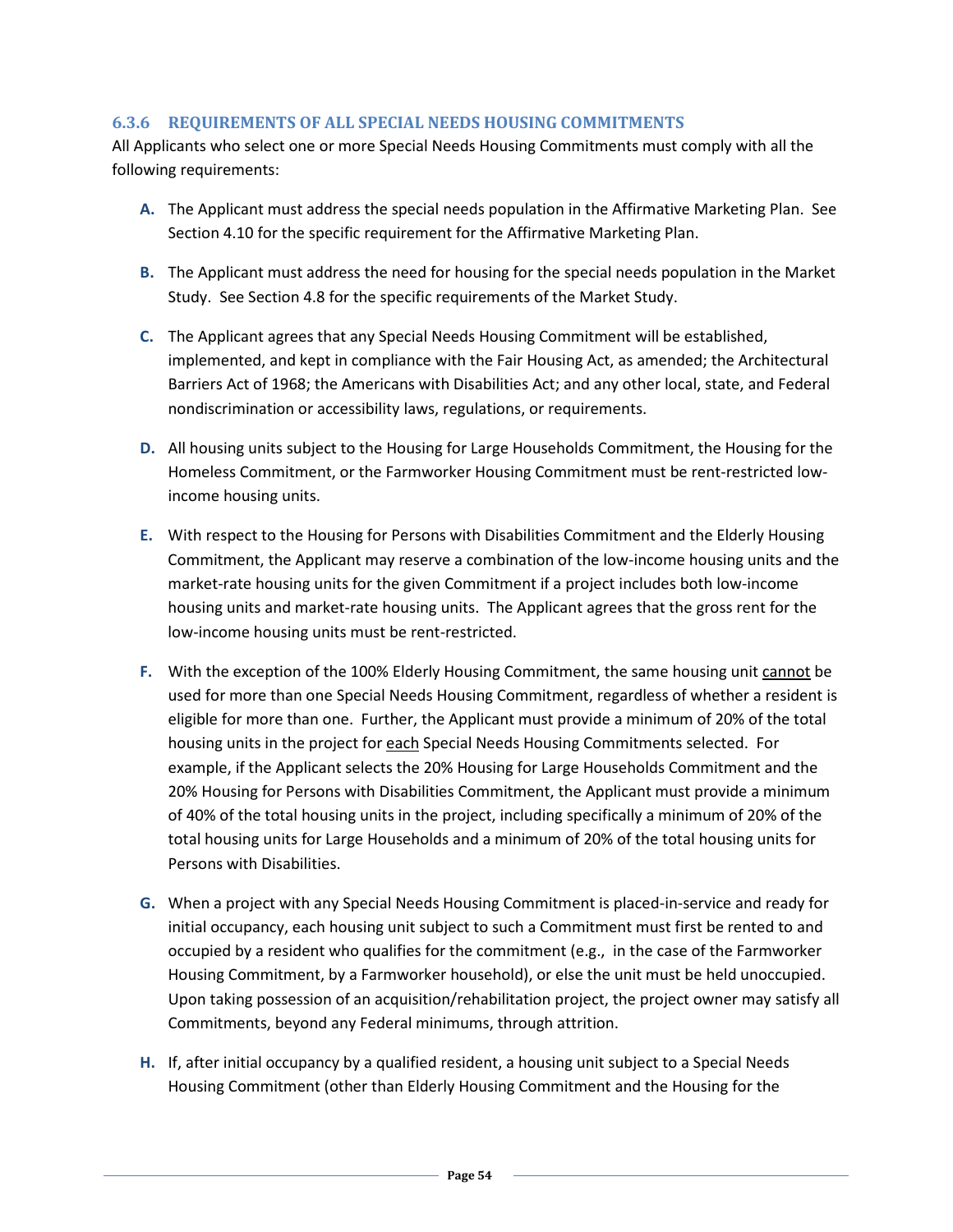Homeless Commitment) is subsequently vacated, the project owner shall actively market any vacant housing units that are necessary to comply with the applicable Commitment(s) for a minimum of 30 days. The owner shall not rent such units to anyone who is not eligible for the selected Commitment(s) during this 30-day period. More specifically, a housing unit in this Special Needs Housing Commitment must remain vacant during this 30-day recruitment period until the Applicant can rent it to a person or household who meets the eligibility criteria for the Special Needs Housing Commitment.

The minimum 30-day recruitment period begins when the housing unit becomes vacant and ready for occupancy and the Applicant begins to actively market the housing unit. The Applicant must document recruitment efforts (e.g., the active use of the project's referral and marketing agreements).

The Applicant cannot rent the housing units to a person or household who does not meet the eligibility criteria for the specific Commitment(s) during the minimum 30-day recruitment period. If the Applicant is unable to secure an individual or household who meets the eligibility criteria after 30 days of active marketing, the Applicant may rent the housing unit to another resident as applicable.

If the Applicant rents a housing unit to an individual or household who does not meet the eligibility criteria after completing the minimum 30 day recruitment period, the Applicant must actively market the next available housing units of comparable size and type, following the same recruitment procedures, until all the Commitment(s) are achieved and maintained.

The recruitment requirements described in this subsection apply to all housing units in the Farmworker Housing Commitment, the Housing for Large Households Commitment, and the Housing for Persons with Disabilities Commitment, including both low-income housing units and market rate housing units.

For the Elderly Housing Commitment or the Housing for the Homeless Commitment, the Applicant must actively market and exclusively rent all the housing units for the duration of the Project Compliance Period to persons who meet the eligibility criteria of the applicable Special Needs Housing Commitment.

In the event of reasonably unforeseen circumstances that prevent a project from fully meeting its Commitments, the project owner may seek a waiver or modification to any such Commitments. This request must be made in writing and approval is at the sole discretion of the Commission.

#### **6.4 LOCAL FUNDING COMMITMENT**

5 POINTS IN KING COUNTY AND METRO COUNTIES ONLY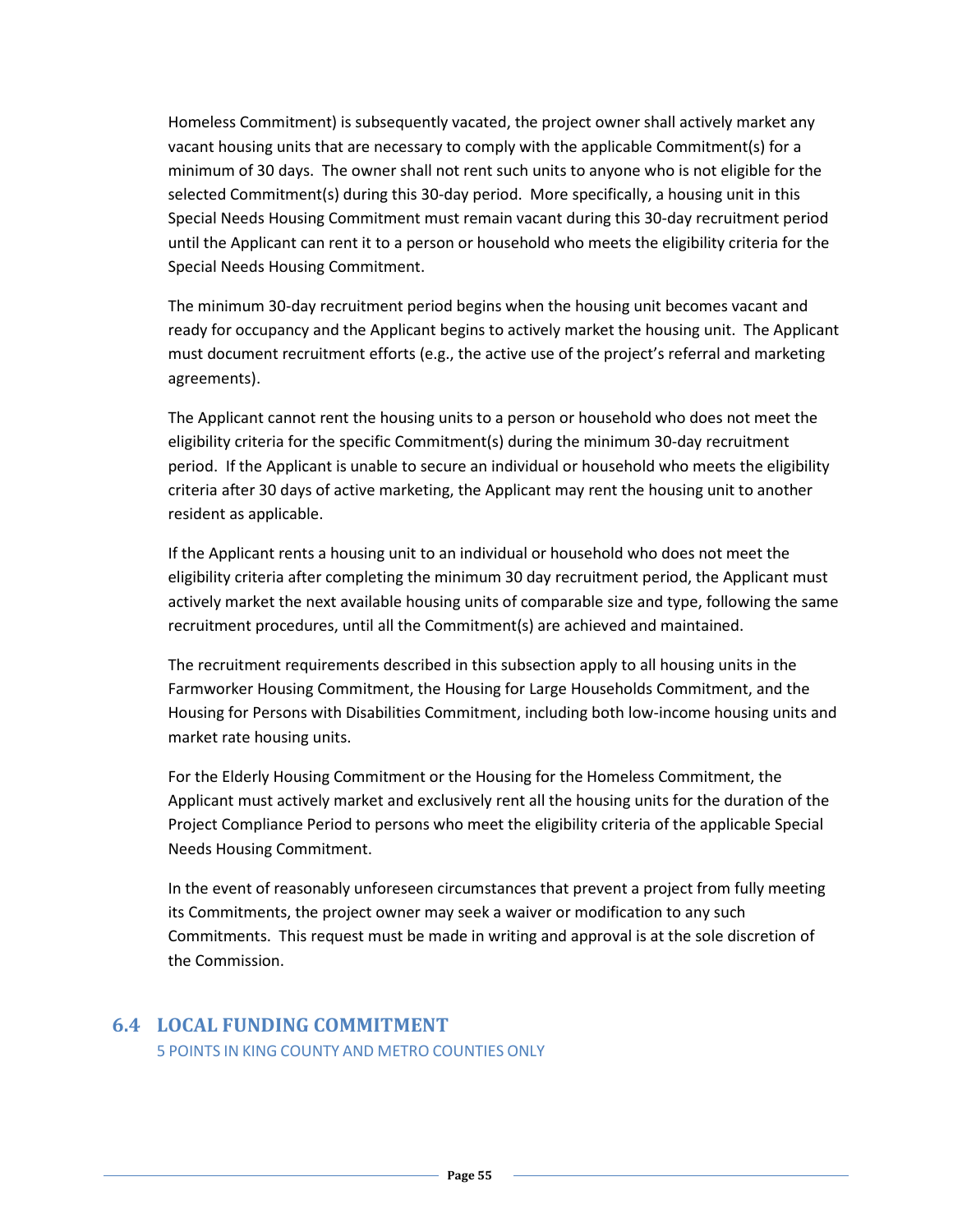In an effort to advance those projects that have been prioritized by the local jurisdiction, five points will be awarded to projects that have a significant funding commitment from the local or county government.

There is the potential for unequal access to these points in the Non-Metro counties where there are only a few Participating Jurisdictions with HOME allocations. The majority of Non-Metro counties have very little local funding for housing. Therefore, Local Funding Commitment points will only be available to projects in the King County and Metro Credit Pools, locations where local funding exists in meaningful amounts.

For the purposes of this allocation criterion, Public Housing Authorities (PHAs) are considered a local government. PHAs are a municipal corporation organized pursuant to Revised Code of Washington Chapter 35.82 and a political subdivision of the state of Washington. They have the express statutory authority and power to exercise all public and essential government functions necessary to fulfill their purposes (RCW 35.82.070). The powers of the PHA are vested in the commissioners who are appointed by the governing body of the applicable City or County.

Likewise, federally recognized Indian tribes or their tribally designated housing entity (TDHE) are also considered local government for the purposes of this policy.

A list of eligible funding sources and types has been provided below. For any source or type of funds not listed, preapproval must be requested at least 60 days before the application deadline. If an eligible source is being used in a way that is not listed on the Eligible Types of Financing list, preapproval is also required (e.g., Local housing levy funds used as construction financing). Public Housing Authority Funds are eligible sources, but preapproval is required to demonstrate how the funds are providing a direct subsidy to the project.

**Eligible Sources:** HOME, CDBG, 2060, 2163, land donation, local housing levy funds, local housing trust funds, HOPWA, McKinney-Vento Homeless Assistance Grants, NAHASDA Indian Housing Block Grant funds.

**Eligible Types of Financing:** Permanent Financing, Capital Grants, Land Donation, Project-Based Rental Assistance, Operating and Maintenance Subsidies.

**Required Funding Commitment Levels:** The minimum funding thresholds below may be met using a combination of local funding sources or types.

- King County = 15% of Total Project Cost
- Snohomish County
	- $\circ$  Funding from the City of Everett alone = \$200,000
	- o Funding from Snohomish County (with or without the City of Everett) = \$600,000
- Pierce County
	- o Funding from the City of Tacoma or Pierce County = \$300,000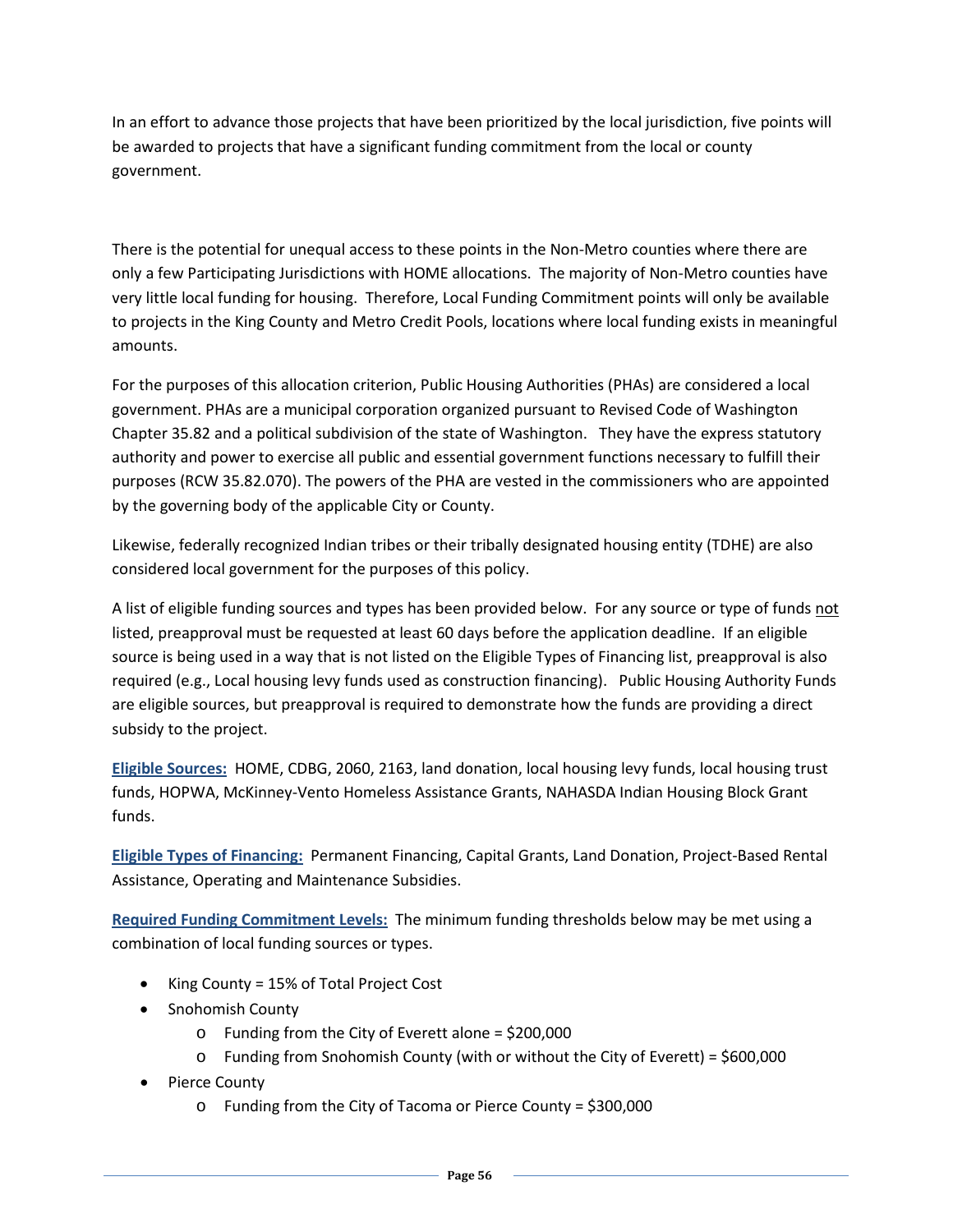- o Funding from Tacoma Housing Authority = \$600,000 (preapproval required)
- Spokane County = \$300,000
- Whatcom County = \$100,000
- Clark County
	- o Funding from either Vancouver or the county = \$100,000
	- o Funding from both Vancouver and the county = \$200,000
	- o Funding from Vancouver Housing Authority = \$600,000 (preapproval required)
- Indian Tribes or Tribally Designated Housing Entities = a commitment of funds in an amount equal to 50% or more of the most recent year's allocation of NAHASDA Indian Housing Block Grant funds.

**Rental Assistance:** The value of project-based rental assistance allocated by the PHA or the local jurisdiction will be calculated taking the difference between the current Fair Market Rents (FMR) as published by HUD and the maximum tax credit rents at 30% AMI multiplied by the number of units multiplied by the term of the rental assistance contract. A link to the FMR is provided in Exhibit L of the Application Packet. Documentation of this calculation must be provided with the Application.

For example, if a project in Spokane County has 25 studios with a 5 year commitment for project-based rental Assistance, the formula to compute the Development Capital Equivalent would be as follows:

FMR of \$489 minus 30% AMI Tax Credit rent of \$336 = a rent subsidy of \$153 per unit per month \$153 x 12 months x 25 units x 5 years = \$229,500

**Ineligible Financing:** The following are not considered local funding for the purposes of this Policy: federal resources not allocated through the local/county jurisdiction, State Housing Trust Fund monies, taxable or tax-exempt bond financing, in-kind contributions of goods and services, or any funding awarded as pre-development capital or acquisition bridge loans/grants.

All sources must be committed at the time of Application to be eligible for Local Funding Commitment points. Evidence of the Local Funding Commitment(s) must be submitted with the Application. If the Local Funding Commitment is in the form of land donation, the Applicant must also submit a copy of a current appraisal to establish the value of the contributed land and provide a legal description of the land being contributed.

# **6.5 FEDERAL LEVERAGE 1-8 POINTS**

Points will be awarded to projects that leverage federal resources. For the purposes of this policy, Federal Funds must be awarded through a national competition, a direct congressional appropriation, or through the assumption of an existing federally subsidized loan or rental assistance contract. Both federal capital funds and federal rental assistance are eligible. Federal funds administered by the local, county or state jurisdictions are not eligible for the points in this category. The funds must be committed to the project at the time of application.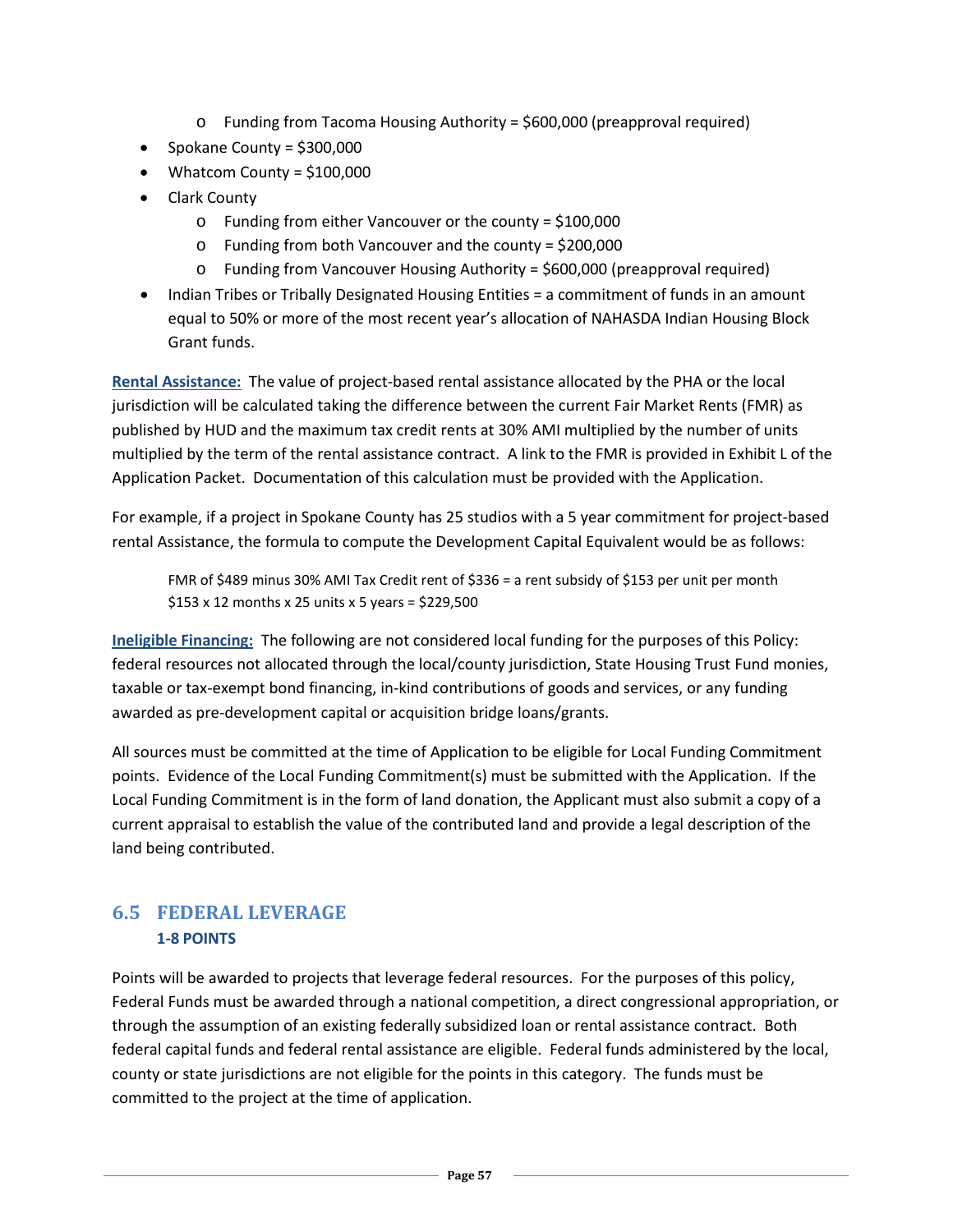Examples of eligible sources include HUD 202 and 811 capital advances and rental assistance, USDA RD 514 and 515 loans and rental assistance. Other federal sources may be eligible with preapproval at least 60 days before the application deadline. A commitment is not necessary at the time of preapproval, but must be in place by the application deadline in order to maintain eligibility.

NAHASDA funds will qualify as Federal Funds for the purposes of this policy only in the Non-Metro Credit Pool. In the King County and Metro Credit Pools, NAHASDA funds are recognized under the Local Funding Commitment policy and are may not be used to generate points under this policy.

#### **Capital Funds**

- 5 points for projects where Federal Funds equal 25% or more of the Total Project Cost
- 3 points for projects where Federal Funds equal between 15% and 24% of the Total Project Cost

#### **Rental Assistance**

- 3 points for projects with federal rental assistance on 75% or more of the Low-Income units
- 1 point for projects with federal rental assistance on 50% to 74% of the Low-Income units.

Projects may claim points under both the Capital and Rental Assistance Categories. However, projects claiming points for Rental Assistance under the Federal Leverage criterion may not also select points for Rental Assistance under the At Risk Properties Criterion (See Section J below).

All sources must be committed at the time of Application to be eligible for Federal Leverage points. Evidence of the Federal Funds commitment(s) must be submitted with the Application.

# **6.6 STATE FUNDING COORDINATION 2 POINTS**

The Commission and the State Department of Commerce, as administrator of the Housing Trust Fund, are Washington's two statewide agencies with low-income housing as a fundamental part of their missions. Financing support from both agencies is often necessary to serve the State's lower income and special needs populations. Strategic coordination of the two agencies when setting policy ensures successful collaboration in funding decisions to meet the housing needs of Washington's low-income and special needs households.

In recognition of the intrinsic partnership between Washington's two statewide housing agencies, 2 points will be awarded Applicants holding a commitment of funds from the Department of Commerce in the amount of \$750,000 or more.

Department of Commerce funds must be committed at the time of Application to be eligible for State Funding Coordination points. Evidence of the HTF commitment must be submitted with the Application.

**King County Projects:** A project located in King County may not claim the State Funding Coordination points unless it is also eligible for the Local Funding Commitment points (see D above).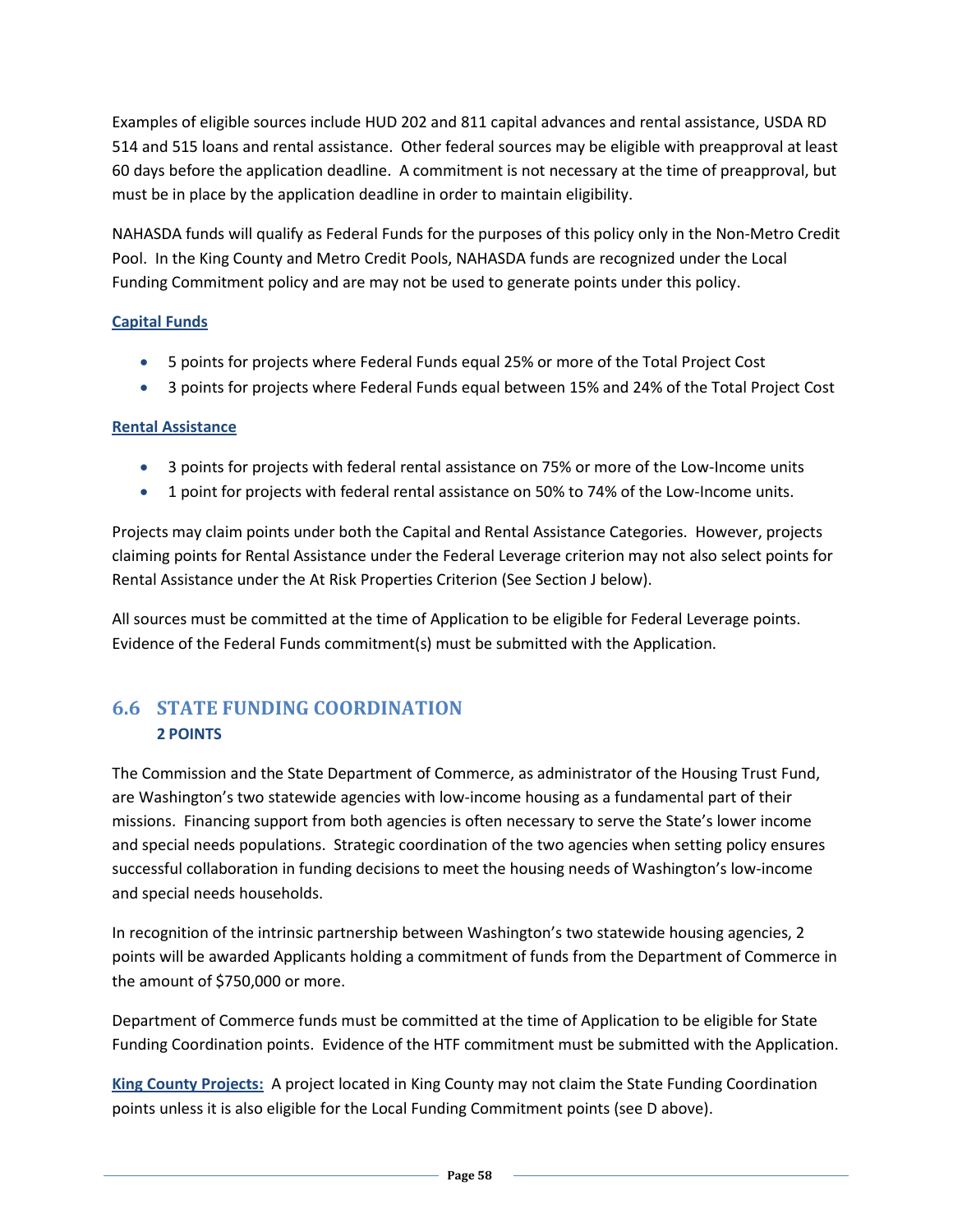# **6.7 EFFICIENT USE OF CREDIT 1-3 POINTS**

Projects will be awarded points based on how far a Project's requested Credit per Low-Income Housing Unit is below the applicable Credit per Low-Income Unit Limit (See Section 3.4 and Exhibit J of the Application Packet). Projects that are using the 130% basis boost and Projects located in King County will compare their credit per unit to the higher credit per unit limit. A project without the boost will use the lower credit per unit limit. As with the Credit per Unit Limit policy, only Low-Income Housing Units will be recognized in this calculation.

| <b>Efficient Use of Credit Point Scale</b> |                                                                                       |               |  |  |  |
|--------------------------------------------|---------------------------------------------------------------------------------------|---------------|--|--|--|
|                                            | Per unit reduction<br>Per unit reduction<br>in the Higher Limit<br>in the Lower Limit |               |  |  |  |
| 1 point                                    |                                                                                       | \$750-\$999   |  |  |  |
| 2 points                                   | \$575-\$749                                                                           | \$1000-\$1249 |  |  |  |
| 3 points                                   | $>$ \$750                                                                             | > \$1250      |  |  |  |

Points will be awarded according to the following scale:

For example, a project subject to the Lower Credit per Unit Limit that is requesting \$14,440 (\$684 below a limit of \$15,124) would be awarded 2 points. A project requesting more than \$14,549 (less than \$575 below a limit of \$15,124) would get zero points.

The points assigned above are scaled to recognize that it is more difficult to reduce the credit per unit in a project that is subject to the lower limit.

## **6.8 DEVELOPER FEES 2-10 POINTS**

Points will be awarded based on the Applicant's Commitment in the Application to limit the maximum developer fees, in the aggregate, for the project to:

| % of Total Project Cost* | <b>Points</b> |  |
|--------------------------|---------------|--|
| 10%                      | 10 Points     |  |
| 11%                      | 8 Points      |  |
| 12%                      | 6 Points      |  |
| 13%                      | 4 Points      |  |
| 14%                      | 2 Points      |  |
| 15%                      | 0 Points      |  |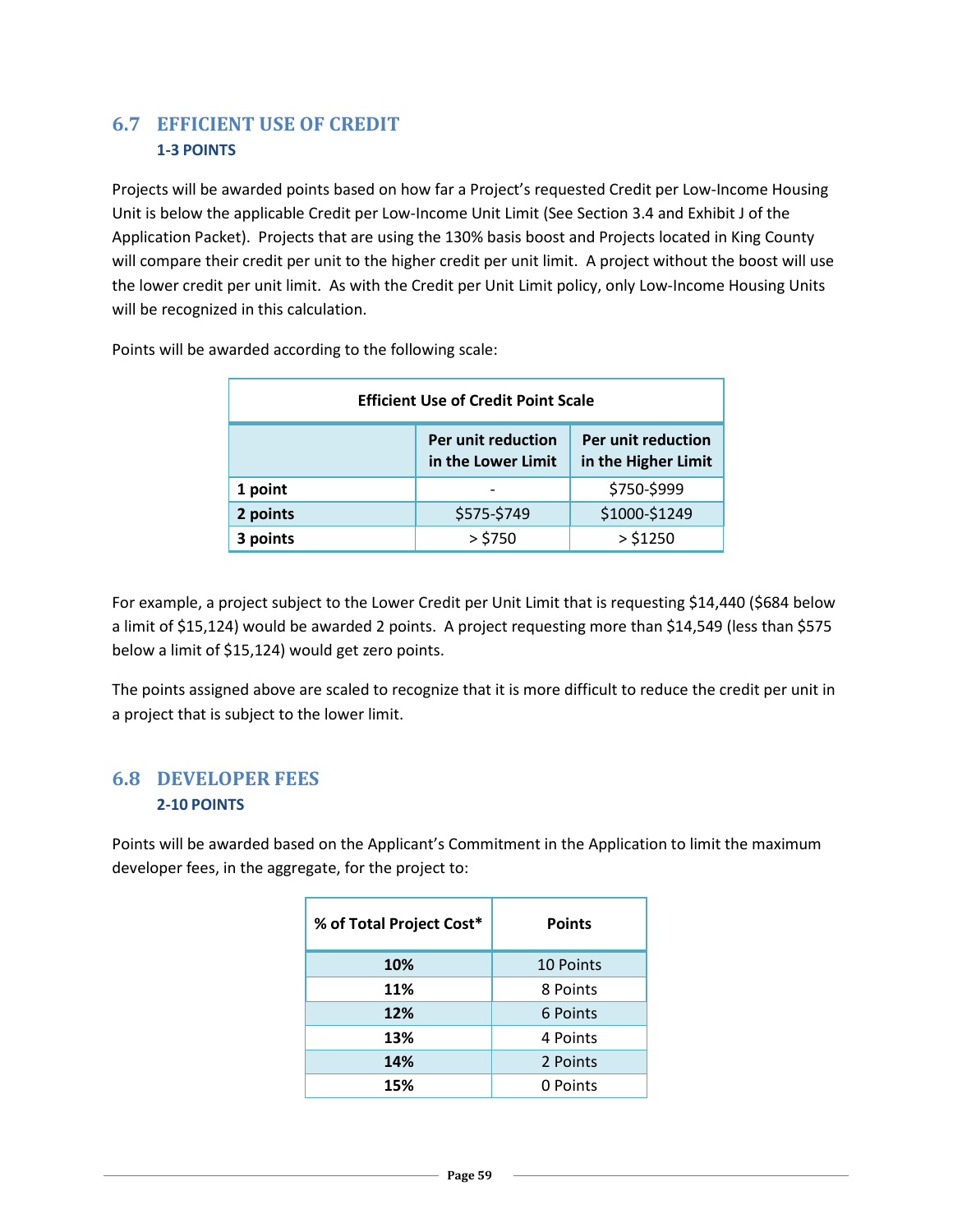\*For a discussion of how and when the developer fee is calculated with respect to a Project, see Section 3.7 and 3.8.

# **6.9 REHABILITATION PROJECTS 5 POINTS**

Five points will be awarded to the Applicant's project if it consists of one or more buildings which will be rehabilitated and returned to, or converted to, residential use as follows:

- **A.** The Project consists of the rehabilitation of 80% or more of the housing units that exist in the Project prior to rehabilitation. The number of rehabilitated units must be 50% or more of the total units in the project; or
- **B.** The Project consists of a building use conversion where 50% or more of the total residential units in the Project will be included in the converted building(s).

## **6.10 AT RISK PROPERTIES 7-10 POINTS**

#### **6.10.1 Expiring Federal Use Agreement**

Seven points will be awarded to Applications that meet each of the following criteria:

- The project has one or more Federally Assisted Building(s);
- At least 50% of the total Housing Units in the project are low-income;
- The Applicant agrees to maintain the low-income housing units included in the project for a minimum of 30 years (i.e., make an additional low-income housing use period Commitment of at least 12 years);
- The Federal agency regulating the low-income use certifies that the owner may be released from all low-income use restrictions within five years of the date of the Application. Examples include a prepayment option, cancellation, or expiration of a project-based Section 8 rental assistance contract or other comparable project-based Federal rental assistance contract, or other factors approved by the Commission; and
- The market study clearly demonstrates that (1) market rate rents are significantly greater than current rents being charged and (2) that those market rate rents are achievable, creating the likelihood that existing residents will be displaced as a result of increasing rents.

Note: One or more years of eligibility for renewal of rental assistance alone does not qualify the project for these points. Only on a case by case basis will expiring/expired projects that are passed from one nonprofit to another nonprofit to be considered at risk for the purposes of these points.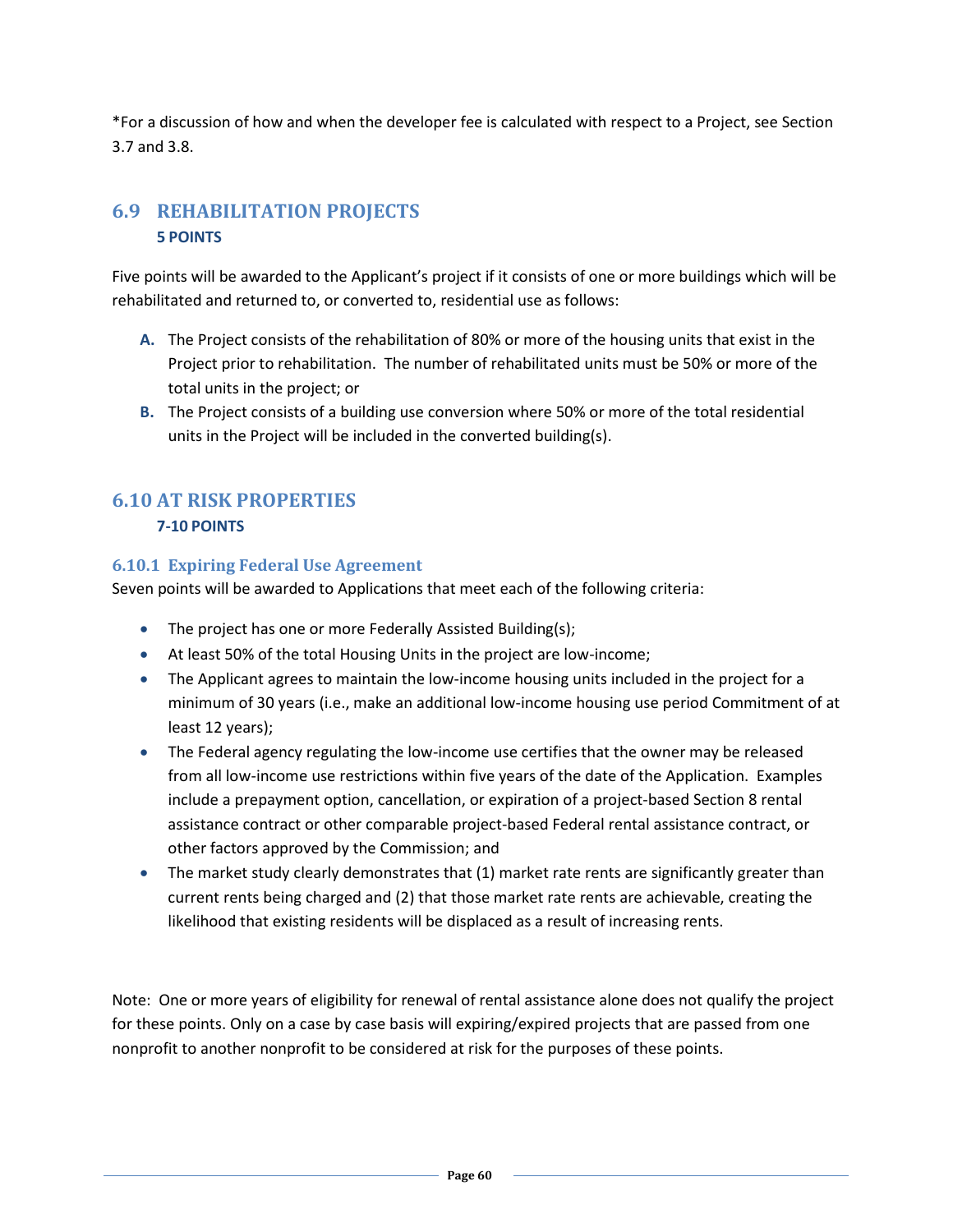#### **6.10.2 Rental Assistance**

Projects eligible for the Expiring Federal Use Restriction points will be awarded additional points for units with project-based rental assistance as follows:

- 3 points for projects with rental assistance on 75% or more of the Low-Income units
- 1 point for projects with rental assistance on 50% to 74% of the Low-Income units

Projects selecting points for rental assistance under this Allocation Criterion are not eligible for Rental Assistance Points under the Federal Leverage Criterion.

If the project has project-based Section 8 rental assistance or other comparable project-based Federal rental assistance, the Applicant must agree to renew such subsidy for as long as the rental assistance is available.

In the event that rental assistance is eliminated, rents charged to the residents may not exceed 30% of their gross income at that time. The Applicant may request that the Commission waive or modify this requirement if the rental income is insufficient to support the economic viability of the project.

## **6.11 HISTORIC BUILDINGS 5 POINTS**

Points will be awarded to Projects using the federal Historic Tax Credit (RTC) as part of the project financing and that are:

- **A.** Listed, or have been determined eligible for listing, in the National Register of Historic Places administered by the U.S. Department of the Interior in accordance with the National Historic Preservation Act of 1996; or
- **B.** Located in a registered historic district and certified by the Secretary of the U.S. Department of the Interior as being of historic significance to that district.

To receive points, 50% or more of the total housing units in the project must be located in the building(s) designated as historic property. Projects must submit evidence of the historic designation with the Application. Applicants must also complete the Historic Tax Credit tab of the LIHTC addendum as well as show Historic Tax Credits as part of the Project financing.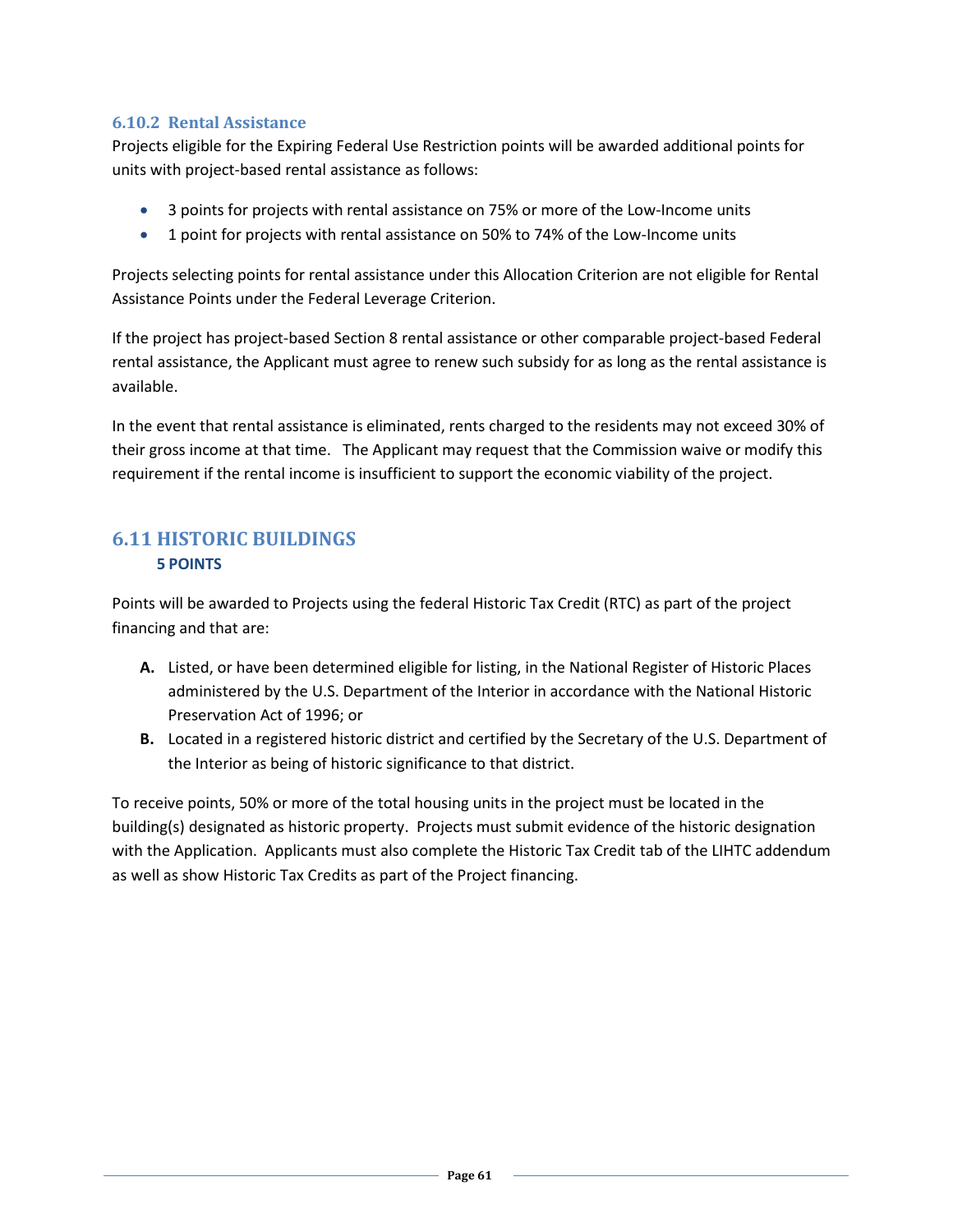## **6.12 ELIGIBLE TRIBAL AREA 6 POINTS IN KING COUNTY / 5 POINTS IN METRO / 3 POINTS IN NON-METRO**

Points will be awarded to Projects located within the boundaries of an eligible Indian Reservation or within the service area of an eligible tribe provided that the project is sponsored by the Indian tribe or tribally designated housing entity. Indian Tribes eligible for these points are those where the percentage of households living below the poverty level is 20% or more of the total tribal households.

| <b>Eligible Tribes</b> | <b>Poverty Rate</b> |
|------------------------|---------------------|
| <b>Chehalis</b>        | 20%                 |
| Colville               | 21%                 |
| Hoh                    | 35%                 |
| Kalispel               | 30%                 |
| Lower Elwha            | 26%                 |
| Makah                  | 27%                 |
| Nooksack               | 30%                 |
| Quileute               | 37%                 |
| Quinault               | 27%                 |
| Skokomish              | 24%                 |
| Spokane                | 24%                 |
| Squaxin Island         | 24%                 |
| <b>Upper Skagit</b>    | 47%                 |
| Yakama                 | 24%                 |

Tribal eligibility is based upon poverty rate levels as determined by the U.S. Census. For tribes not listed as eligible, on a case by case basis, the Commission will consider supplemental demographic data provided by the Applicant that demonstrates that 20% or more of the total Indian households are living below the poverty level. To be considered for these points using supplemental data, the Applicant must present their data to the Commission for preapproval at least 30 days prior to the application deadline.

The Applicant must provide a site map identifying the project location and the boundaries of the Indian Reservation or the Service Area of the Tribe. If a project consists of multiple sites, all sites must be located within the Eligible Tribal Area.

**Note: If a Project selects points under this Allocation Criterion, it is not eligible to select points under the other allocation criteria that target specific locations**: Location Efficient Projects, Area Targeted by a Local Jurisdiction, Community Revitalization Plan, Transit Oriented Development, Job Centers, and High Opportunity Areas as outlined in Sections 6.13 to 6.18 below.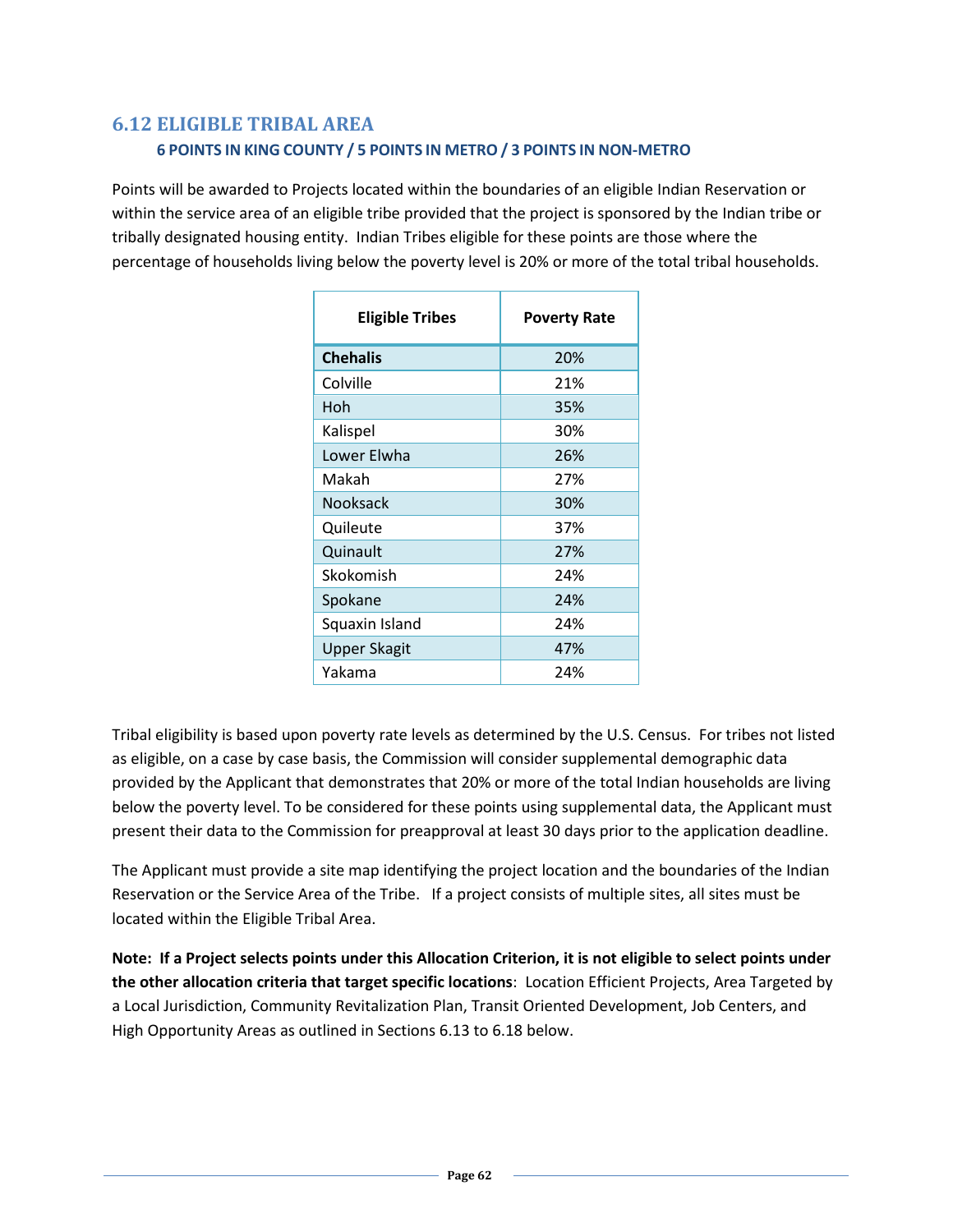# **6.13 LOCATION EFFICIENT PROJECTS 2 POINTS**

Points will be awarded to Projects that provide nearby access to food and go beyond the minimum Access to Services criterion of the Evergreen Sustainable Development Standard (ESDS). Under ESDS Criterion 2.5, urban projects should be located within  $\frac{1}{4}$  mile walking distance of at least two or a  $\frac{1}{2}$  mile of at least 4 community, retail or service facilities. Rural projects should be located within 2 miles of at least 2 facilities. For the purposes of this Allocation Criterion, urban and rural hold the same definitions as under ESDS (See Section 4.9) and the same distance measurement, from the center of the site to the entrance of the facility, will be used.

Two points will be awarded to **Urban Projects** that are:

- located within ¼ mile walking distance of at least 3 community, retail or service facilities or within a  $\frac{1}{2}$  mile walking distance of 5 facilities from the list below; AND
- located within  $\frac{1}{2}$  mile walking distance of a supermarket, a grocery store with produce or a farmers' market. This does not count as one of the 3 or 5 facilities referenced in number 1 above.

Two points will be awarded to **Rural Projects** that are:

- located within a 2 mile driving distance of 4 or more facilities from the list below; AND
- one of the 4 facilities must be a supermarket, a grocery store with produce or a farmers' market supermarket, a grocery store with produce or a farmers' market.

|                                                                                                                                                                                                                                                                                                                                                                               | <b>CIVIC &amp; COMMUNITY FACILITIES</b>                                                                                                                                               | <b>SERVICES</b>                                                                                             | <b>RETAIL</b>                                                                                                                                     |
|-------------------------------------------------------------------------------------------------------------------------------------------------------------------------------------------------------------------------------------------------------------------------------------------------------------------------------------------------------------------------------|---------------------------------------------------------------------------------------------------------------------------------------------------------------------------------------|-------------------------------------------------------------------------------------------------------------|---------------------------------------------------------------------------------------------------------------------------------------------------|
| • Medical clinic or office<br>• Licensed Adult or senior<br>care<br>• Licensed Childcare<br>• Community or recreation<br>center<br>• Entertainment venue<br>(theater, sports)<br>• Educational facility<br>(including k-12 school,<br>university, adult<br>education, vocational<br>school, community<br>college)<br>• Cultural arts facility<br>(museum, performing<br>arts) | • Police or fire station<br>• Public Library<br>• Public park<br>• Post office<br>• Place of worship<br>• Government office that<br>serves public on-site<br>• Social services center | $\bullet$ Bank<br>Restaurant, café, diner<br>Laundry, dry cleaner<br>• Gym, health club,<br>exercise studio | • Supermarket<br>• Other food store with<br>produce<br>• Farmers' market<br>• Hardware store<br>• Pharmacy<br>• Clothing retail<br>• Other retail |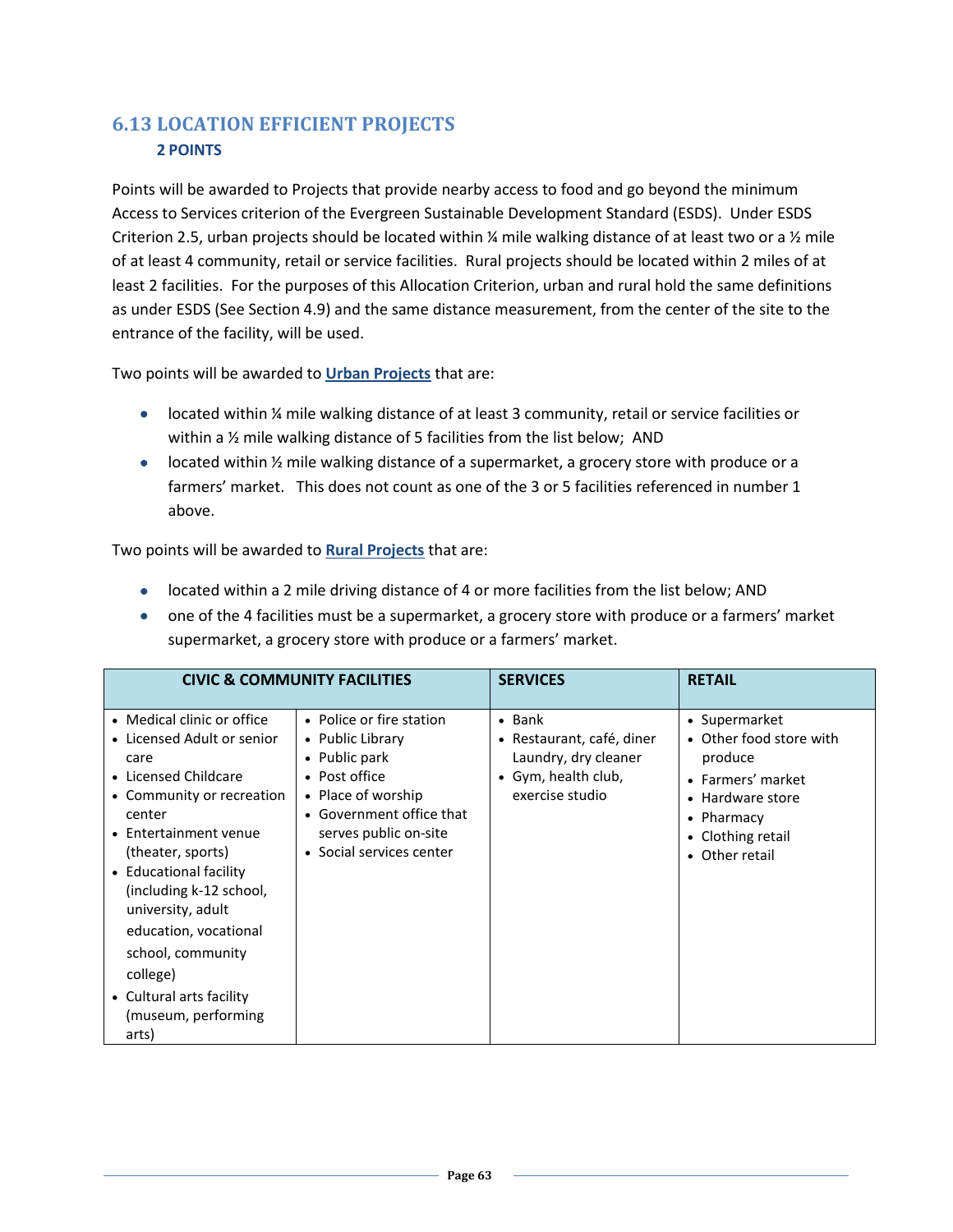The facilities used to meet this criterion must be built at the time of application. Facilities that are planned, but not built, may be eligible with preapproval.

A Farmer's Market must operate at least once a week for at least 5 months of the year.

Each establishment must be a separate and distinct business and may only count as one facility. Separate and distinct businesses under one roof will each count as a facility. For example, a Safeway that also houses a Wells Fargo Bank and a Starbucks will count as 3 facilities.

If a project includes multiple sites, each of the sites must be with the required distance of the specified number of facilities.

The Applicant is responsible for explaining and demonstrating how the listed facilities meet the intent of this policy; however, it is the Commission, in its sole discretion, who will determine whether the specific facilities, services and/or retail presented qualify.

Applicants must attach (1) a list of the required number of services, facilities, and/or retail establishments including the name, type of facility and address; and (2) a context map demonstrating that the **center of the Project site** is within the required walking or driving distances of the required number of services. Google Maps offers a function to demonstrate walking or driving distance. On Google Maps, go to "Get Directions" and then click on the image of a pedestrian or a car. The Commission will, in its sole discretion, determine whether the specific facilities, services and/or retail presented meet the intent of this policy.

# **6.14 AREA TARGETED BY A LOCAL JURISDICTION 2 POINTS IN KING COUNTY AND METRO COUNTIES**

Points will be awarded to a Project that is located within the defined geographic boundaries of a planning document approved by the governing body of the local jurisdiction. The planned targeted area must provide for a mix of housing, retail and services and have zoning provisions to accommodate new growth in the area. The plan must include policies addressing the creation or preservation of affordable housing serving households at 80% AMI or below. The targeted area cannot be an entire local jurisdiction, nor can it be a site level designation.

The Applicant must submit documentation of the targeted area designation by the local jurisdiction and a site map showing the Project's location within the designated area. If a project includes multiple sites, each of the sites must each be located within an area targeted by a local jurisdiction.

# **6.15 COMMUNITY REVITALIZATION PLAN (CRP) 1 POINT IN KING COUNTY AND METRO COUNTIES ONLY**

One point will be awarded to a Project that is located within the defined geographic boundaries of a Community Revitalization Plan.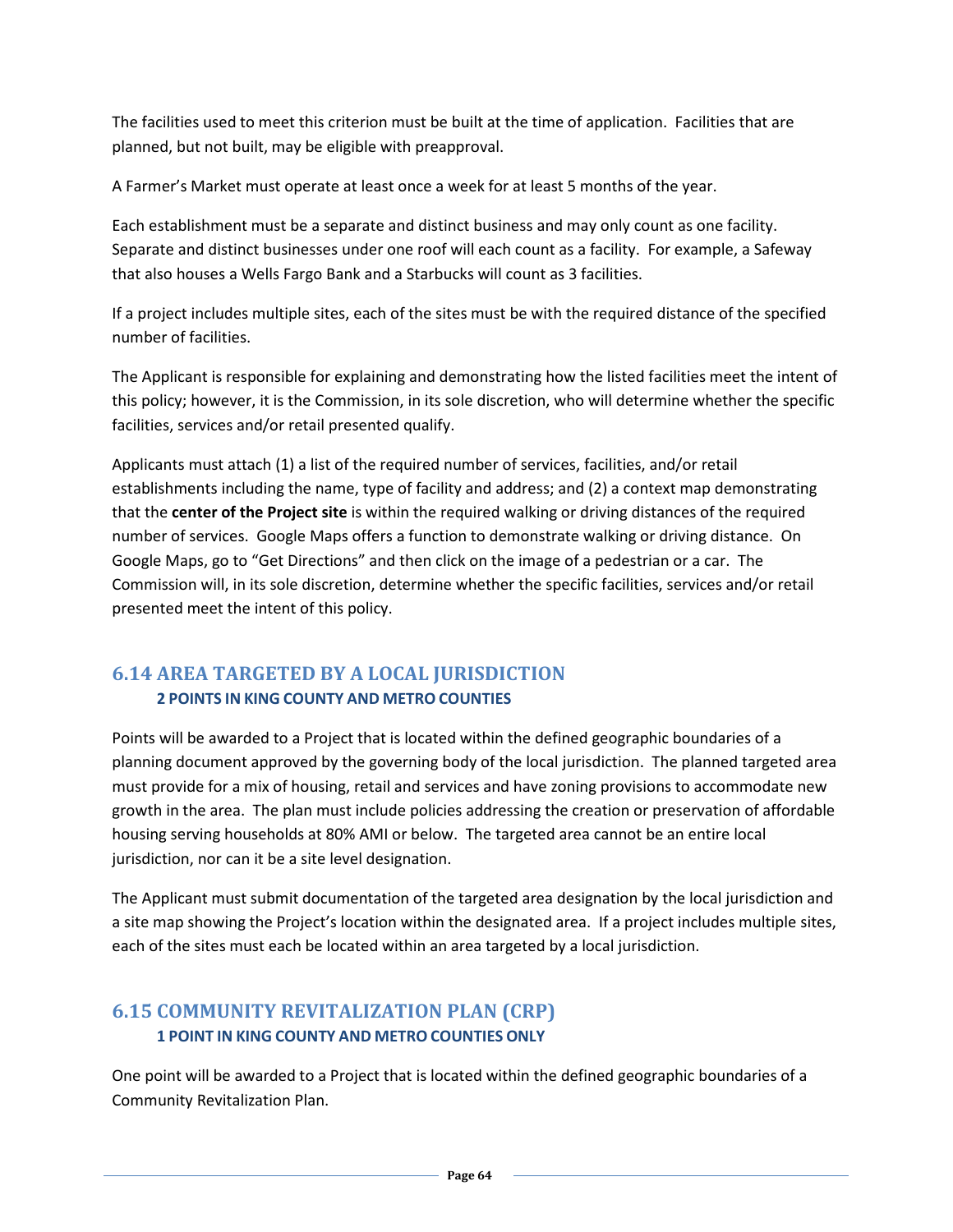A Community Revitalization Plan must:

- Be a published document, approved and adopted by a governing body, by ordinance, resolution, or other legal action; and
- Target funds or tax incentives to specific geographic areas for either:
	- o economic development, including economic related initiatives
	- o commercial/retail development, including infrastructure and community facility improvement.

Community Revitalization Plan points require preapproval. Applicants must submit the CRP Preapproval Form at least 60 days prior to the Application deadline. If a project includes multiple sites, each of the sites must each be located within an area covered by a Community Revitalization Plan.

## **6.16 TRANSIT ORIENTED DEVELOPMENT (TOD) 1 POINT IN KING COUNTY ONLY**

Projects will be awarded 1 point if they are located within a 10-minute walkshed of Fixed Transit Infrastructure and located in an area zoned for high-capacity transit-supported density. TOD points are only available to Projects in King County. Puget Sound Regional Council (PSRC) has generously developed a map to locate properties to fit the TOD definition outlined below. The map is available on our [website.](http://www.wshfc.org/tax-credits/KingCountyTODmap.pdf) If a property meets the intent of the policy but fails to appear on the map, a location that meets the intent of the policy may still be eligible for the TOD point with preapproval.

"**Fixed Transit Infrastructure**" is defined as Light Rail Stations, Commuter Rail Stations, Ferry Terminals, Bus Rapid Transit Stations, Streetcar Stops, and Major Bus Transit Centers.

The major bus transit centers in King County are Auburn Transit Center, Aurora Village Transit Center, Bellevue Transit Center, Burien Transit Center, Federal Way Transit Center, Issaquah Transit Center, Kent Transit Center, Kirkland Transit Center, Mount Baker Transit Center, Northgate Transit Center, Overlake Transit Center, Redmond Transit Center, Renton Transit Center, and Totem Lake Transit Center.

Metro has certain Rapid Ride stops designated as "stations" that will receive higher levels of improvement and will always be served. Rapid Ride stops that are not designated as "stations" are not eligible TOD locations.

If the Fixed Transit Infrastructure does not yet exist, the transit investment must be planned, approved, and funded at the time of Application. Transit investments that have been funded, but not yet been sited, will not be considered.

A "**10-minute walkshed**" is defined as the area surrounding the Fixed Transit Infrastructure that is comfortably walkable within 10 minutes, typically an area that is within  $\frac{1}{2}$  mile of the transit. The size and shape of a walkshed takes into account the existence of freeways, the street grid, topography and other obstacles that might impede access to the transit site. The 10-minute Walkshed around each of the eligible TOD locations is shown on th[e TOD map.](http://www.wshfc.org/tax-credits/KingCountyTODmap.pdf)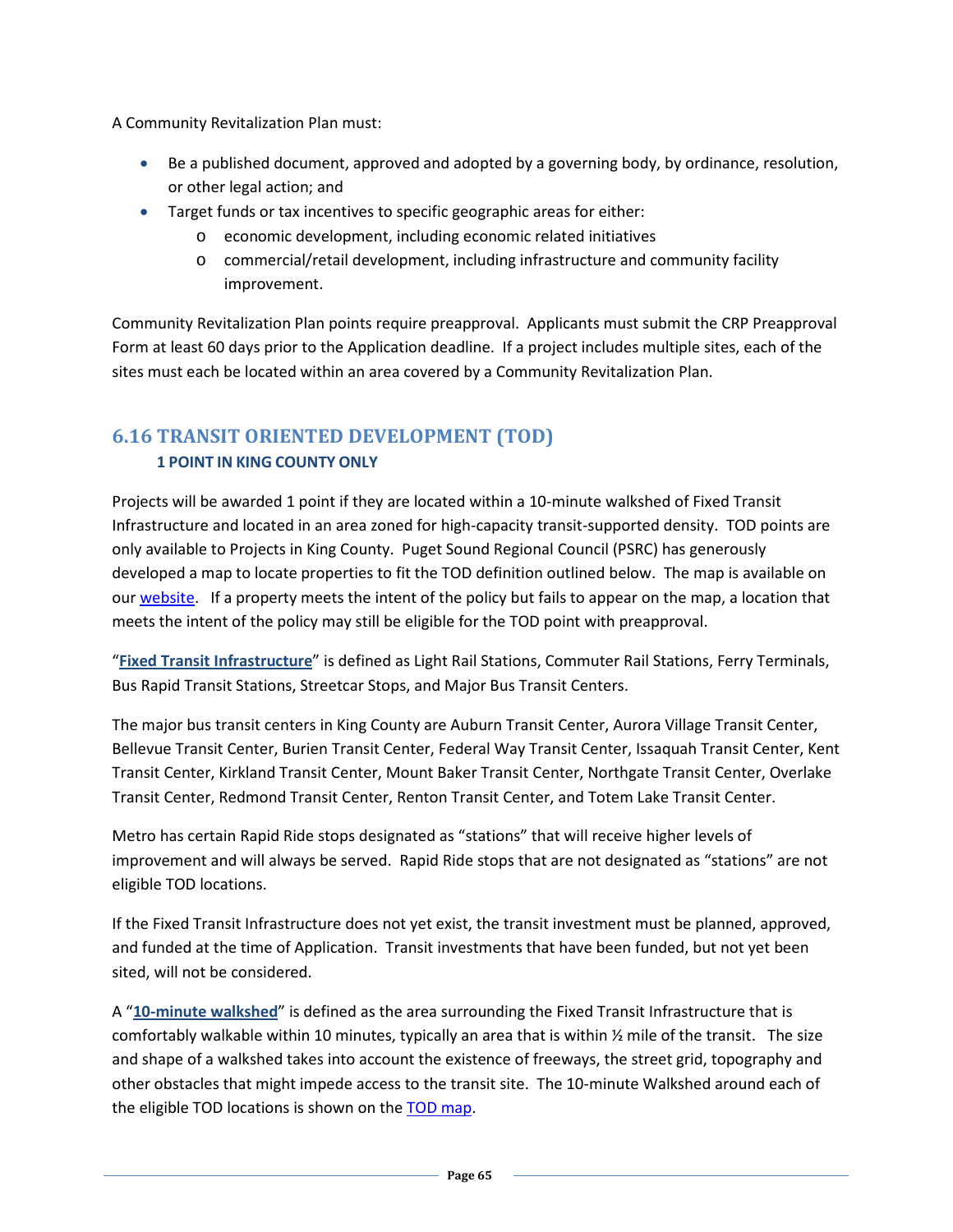An area is considered to be zoned for "**high-capacity-transit-supportive density**" when the overall zoning for the area within the walkshed of the Fixed Transit Infrastructure allows for at least 20 dwelling units per gross acre.

The Applicant must submit a site map with the application demonstrating that the Project's location is within the boundaries of an eligible TOD's 10-minute walkshed. If a project includes multiple sites, each of the sites must each be located within a TOD walkshed to be eligible for the TOD point.

# **6.17 JOB CENTERS**

## **1 POINT IN METRO AND NON-METRO COUNTIES**

One point will be awarded to Projects located in or near the top 25 cities and Census Designated Places (CDP) within each of the Metro and Non-Metro Credit Pools that have experienced the highest absolute job growth over the five year period from 2005 to 2010.

Projects must be located within a 5 mile radius of the top growth places in the Metro Credit Pool and within a 10 mile radius of the places in the Non-Metro Credit Pool.

The list of Top Job Growth Cities and Places will remain constant for a five year period. Updates will occur one year prior to implementation of the updated list to take development pipeline into account. For example, the proposed list will remain in place for the allocation years of 2013 to 2017. The list will be updated and published in 2016, but will not take effect until 2018.

If the Project's address clearly demonstrates that the Project is located in a Job Growth Place, no documentation needs to be submitted with the Application. If the Project's address shows the project is not located in a Job Growth Place, the Applicant must submit a site map demonstrating that the Project is located within the required distance of a Job Growth Place.

If a project includes multiple sites, each of the sites must demonstrate eligibility in order for points to be awarded under the Job Center criterion.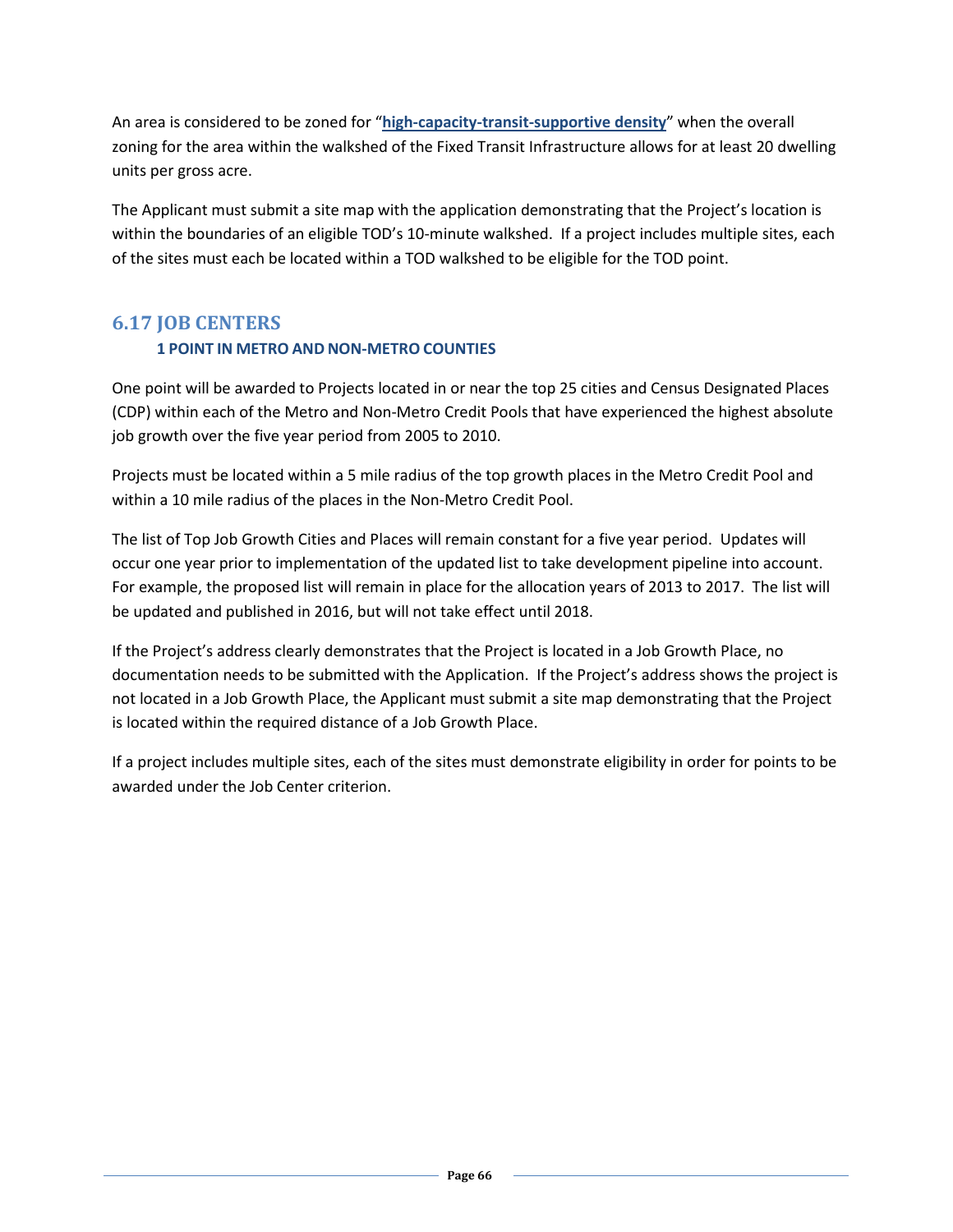| <b>Top 25 Job Growth Places in Metro Counties</b> |               |                  |                  |                   |                |
|---------------------------------------------------|---------------|------------------|------------------|-------------------|----------------|
|                                                   |               |                  |                  | 2005-2010         |                |
| <b>City or CDP</b>                                | <b>County</b> | <b>2010 Jobs</b> | <b>2005 Jobs</b> | <b>Job Growth</b> | <b>Rank</b>    |
| Everett                                           | Snohomish     | 82,643           | 75,211           | 7,432             | $\mathbf{1}$   |
| Vancouver                                         | Clark         | 77,603           | 71,511           | 6,092             | $\overline{2}$ |
| Spokane                                           | Spokane       | 119,405          | 113,364          | 6,041             | $\overline{3}$ |
| Mount Vista CDP                                   | Clark         | 3,616            | 1,879            | 1,737             | 4              |
| Lakewood                                          | Pierce        | 25,409           | 23,797           | 1,612             | 5              |
| Airway Heights                                    | Spokane       | 3,700            | 2,425            | 1,275             | 6              |
| <b>Battle Ground</b>                              | <b>Clark</b>  | 4,556            | 3,283            | 1,273             | $\overline{7}$ |
| Blaine                                            | Whatcom       | 3,151            | 1,954            | 1,197             | 8              |
| <b>Bothell (Partial)</b>                          | Snohomish     | 11,432           | 10,318           | 1,114             | 9              |
| Fife                                              | Pierce        | 14,887           | 13,792           | 1,095             | 10             |
| North Lynnwood CDP                                | Snohomish     | 2,478            | 1,458            | 1,020             | 11             |
| Mukilteo                                          | Snohomish     | 7,852            | 6,843            | 1,009             | 12             |
| Fairwood                                          | Spokane       | 2,176            | 1,308            | 868               | 13             |
| Spokane Valley                                    | Spokane       | 49,060           | 48,208           | 852               | 14             |
| <b>Bonney Lake</b>                                | Pierce        | 2,593            | 1,743            | 850               | 15             |
| Hazel Dell CDP                                    | Clark         | 6,664            | 5,824            | 840               | 16             |
| South Hill                                        | Pierce        | 6,330            | 5,705            | 625               | 17             |
| Sumner                                            | Pierce        | 9,290            | 8,750            | 540               | 18             |
| <b>Five Corners</b>                               | <b>Clark</b>  | 2,847            | 2,314            | 533               | 19             |
| Fort Lewis                                        | Pierce        | 2,567            | 2,063            | 504               | 20             |
| <b>Mill Creek</b>                                 | Snohomish     | 3,915            | 3,440            | 475               | 21             |
| Ferndale                                          | Whatcom       | 5,029            | 4,575            | 454               | 22             |
| Cheney                                            | Spokane       | 3,938            | 3,497            | 441               | 23             |
| Salmon Creek CDP                                  | Clark         | 4,862            | 4,460            | 402               | 24             |
| <b>Parkland CDP</b>                               | Pierce        | 7,091            | 6,721            | 370               | 25             |

\*Places must have at least 2,000 jobs in 2010 to be considered as a Top Job Growth Location.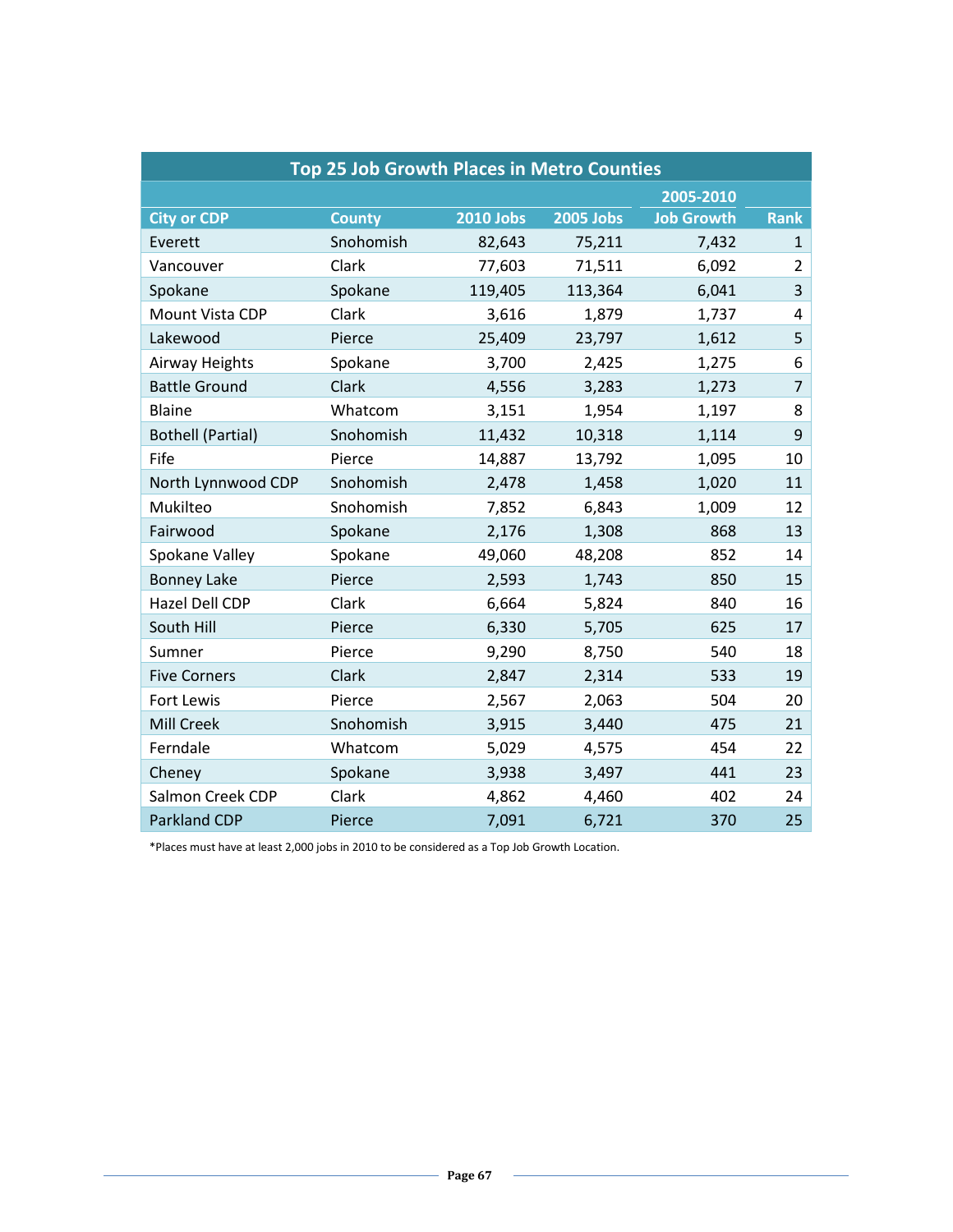| <b>Top 25 Job Growth Places in Non-Metro Counties</b> |                     |                  |                  |                   |                |
|-------------------------------------------------------|---------------------|------------------|------------------|-------------------|----------------|
|                                                       |                     |                  |                  | 2005-2010         |                |
| <b>City or CDP</b>                                    | <b>County</b>       | <b>2010 Jobs</b> | <b>2005 Jobs</b> | <b>Job Growth</b> | <b>Rank</b>    |
| Kennewick                                             | Benton              | 31,260           | 27,032           | 4,228             | $\mathbf{1}$   |
| Lacey                                                 | Thurston            | 17,433           | 14,034           | 3,399             | $\overline{2}$ |
| Pasco                                                 | Franklin            | 18,634           | 15,624           | 3,010             | $\overline{3}$ |
| Grandview                                             | Yakima              | 3,354            | 507              | 2,847             | 4              |
| Richland                                              | Benton              | 35,816           | 33,065           | 2,751             | 5              |
| Hoquiam                                               | <b>Grays Harbor</b> | 2,927            | 338              | 2,589             | 6              |
| <b>East Port Orchard CDP</b>                          | Kitsap              | 2,507            | 202              | 2,305             | $\overline{7}$ |
| Wenatchee                                             | Chelan              | 18,451           | 16,567           | 1,884             | 8              |
| Olympia                                               | Thurston            | 49,968           | 48,381           | 1,587             | 9              |
| <b>Terrace Heights CDP</b>                            | Yakima              | 3,078            | 1,566            | 1,512             | 10             |
| Pullman                                               | Whitman             | 13,084           | 11,751           | 1,333             | 11             |
| Tumwater                                              | Thurston            | 13,259           | 11,955           | 1,304             | 12             |
| Yelm                                                  | Thurston            | 2,180            | 1,177            | 1,003             | 13             |
| Ellensburg                                            | Kittitas            | 8,024            | 7,238            | 786               | 14             |
| Sunnyslope CDP                                        | Chelan              | 3,863            | 3,112            | 751               | 15             |
| Port Angeles                                          | Clallam             | 9,133            | 8,540            | 593               | 16             |
| Clarkston                                             | Asotin              | 4,236            | 3,707            | 529               | 17             |
| Walla Walla                                           | Walla Walla         | 15,327           | 14,835           | 492               | 18             |
| Moses Lake                                            | Grant               | 10,258           | 9,795            | 463               | 19             |
| Longview                                              | Cowlitz             | 19,477           | 19,051           | 426               | 20             |
| Ephrata                                               | Grant               | 3,607            | 3,215            | 392               | 21             |
| Sequim                                                | Clallam             | 3,889            | 3,498            | 391               | 22             |
| Bainbridge Island                                     | Kitsap              | 5,889            | 5,516            | 373               | 23             |
| Sunnyside                                             | Yakima              | 5,902            | 5,554            | 348               | 24             |
| Chehalis                                              | Lewis               | 6,317            | 5,976            | 341               | 25             |

\*Places must have at least 2,000 jobs in 2010 to be considered as a Top Job Growth Location.

# **6.18 High and Very High Opportunity Areas**

## **1 POINT IN KING COUNTY ONLY**

Projects located in a census tract that is rated High or Very High on the Comprehensive Opportunity Index as defined by the Puget Sound Regional Council will be awarded 1 point. This Allocation Criterion will be implemented in the 2014 Allocation Round. More information on Opportunity Mapping is available on PSRC's website: [http://www.psrc.org/growth/growing-transit-communities/oppmap.](http://www.psrc.org/growth/growing-transit-communities/oppmap)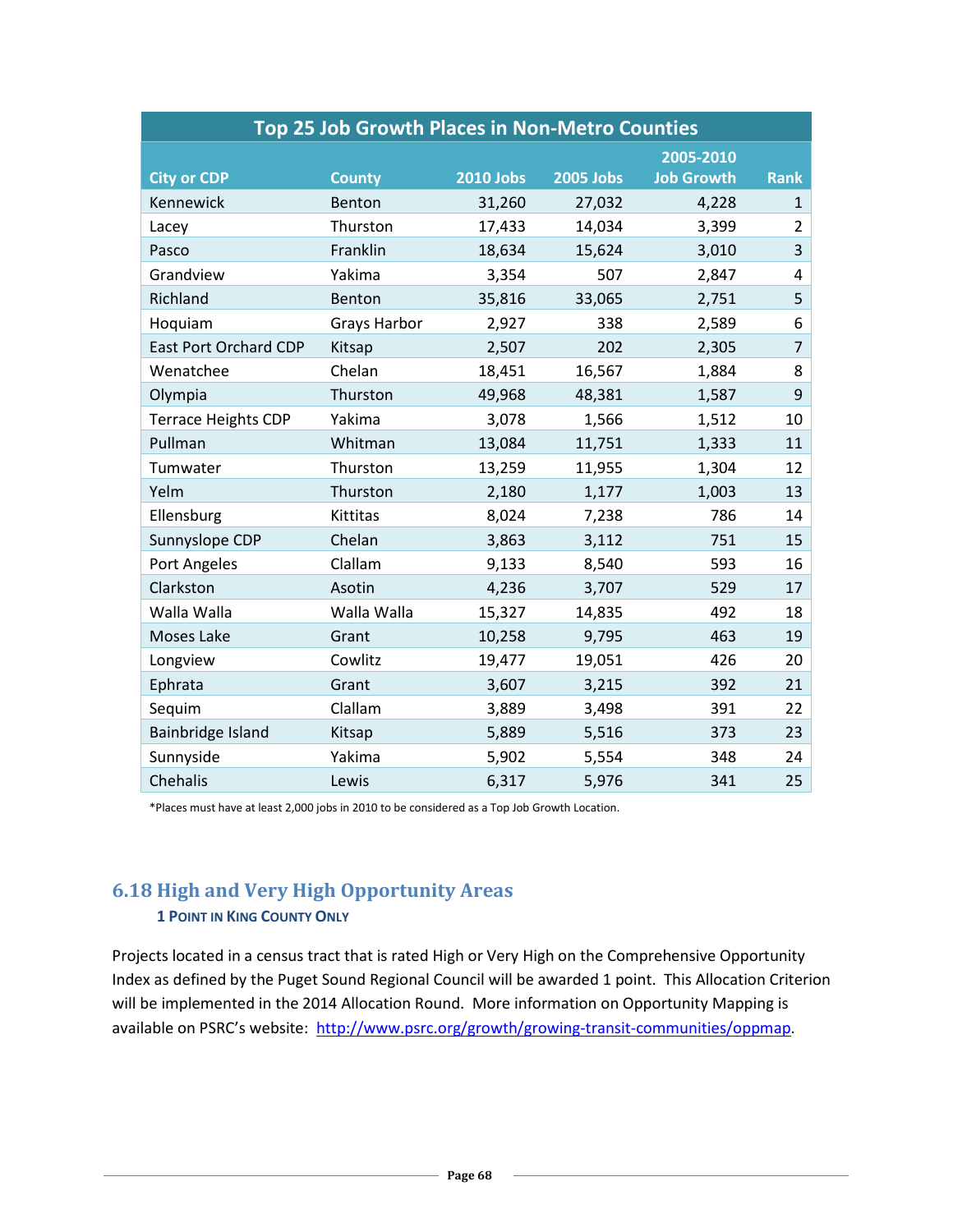# **6.19 NONPROFIT SPONSOR 5 POINTS**

Nonprofit Organizations are critical to the delivery of affordable housing for low-income households in Washington. Nonprofit housing developers are mission driven entities that do not need to produce economic profits for investors and thus are able to place a very high priority on the needs and interests of residents most in need. They have a vested and long-term interest in developing, maintaining and preserving safe, quality and affordable housing options for low-income individuals and families.

Across our state, the organizational capacity and housing development experience of Nonprofit Organizations is uneven. In certain areas of the state, especially in rural areas, the existing capacity of Nonprofit Organizations is not sufficient to meet the affordable housing needs.

For-profit entities also provide an important vehicle for the provision of affordable housing. In certain parts of the state they are the only developers of such housing and they often bring equity and expertise to transactions that would not otherwise be available to Nonprofit Organizations. Because of their need to produce returns on investment and their sensitivity to the tax treatment of investments, for-profit entities as a group may not provide the sustained development capacity needed to meet the long term affordable housing needs of low-income individuals and families.

It is the primary intent of this policy to increase the capacity of Nonprofit Organizations to provide affordable housing and thereby increase the number of affordable housing projects developed and owned by Nonprofit organizations now and in the future. The secondary objective is to encourage partnerships between Nonprofits Organizations and for-profit entities, thereby expanding the capacity of Nonprofit Organizations and recognizing the important contribution that for-profit entities can provide to meet our housing needs. The third objective is to recognize situations where there is simply insufficient Nonprofit Organization capacity or other unique circumstances and provide incentives to for-profit entities to develop affordable housing.

For the purposes of this policy, a Nonprofit Organization is defined as an organization organized and operated exclusively for Charitable Purposes and that is tax-exempt under Section 501(a) of the Code. Examples of these are organizations described in Sections  $501(c)(3)$  and  $501(c)(4)$  of the Code. A Nonprofit Organization also includes public housing authorities, public development corporations, Tribes, and Tribally Designated Housing Entities.

In order to be considered for the five Nonprofit Sponsor points, Applicants must qualify under one of the following three scenarios:

- **A. Nonprofit only:** Developed, owned and operated solely by a credible and viable Nonprofit Organization, recognizing that there may be for-profit partners or participants to provide taxcredit equity.
- **B. For-Profit Nonprofit Partnership:** Developed owned and operated by a partnership between a for-profit entity and a Nonprofit Organization as co-owners (FP and NP Partnership). For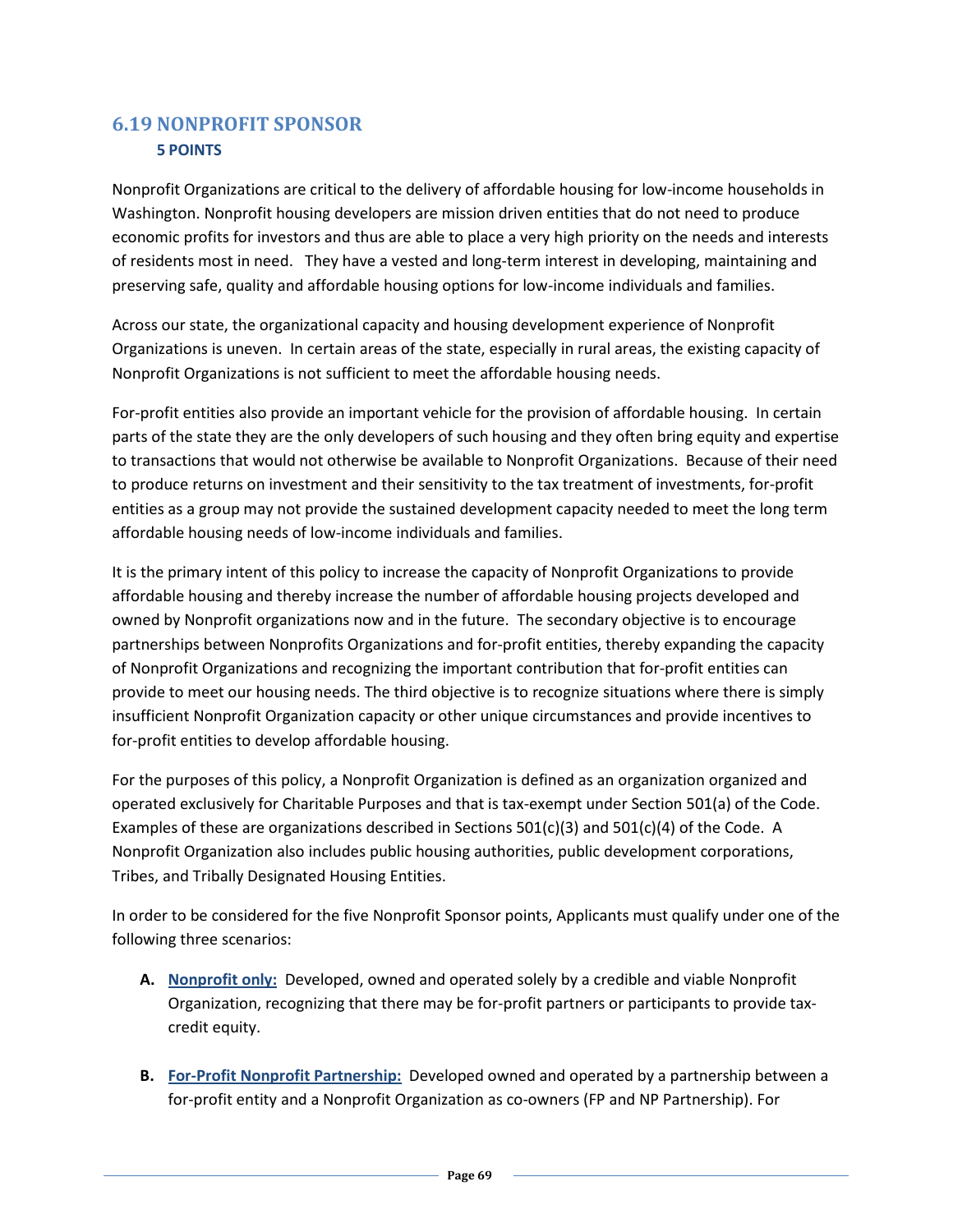example, a Limited Partnership may have a for-profit and a Nonprofit Organization as co-general partners or in the case of a Limited Liability Company, co-managing members. Also projects may be co-developed by partnerships between for-profit entities and Nonprofit Organizations. The Nonprofit Organization should have a material role in the development or management of the project, provide services or otherwise contribute to the project.

**C. Nonprofit Sponsor Waiver:** Under certain circumstances and only after making specific findings, the MHCF Director may waive the required Nonprofit Organization involvement. The findings must demonstrate that either no credible and viable Nonprofit Organization is willing and/or able to participate in the project development and ownership, or that unique conditions exist such that only a for-profit entity can complete the project. Approval for such waiver requests must be granted in advance of the published application deadline. Waiver requests must be made in writing at least 60 days in advance of application submittal deadline.

All Applicants selecting the Nonprofit points must submit the following (as applicable) with their Application:

- **A.** A copy of the Nonprofit Organization's IRS determination letter;
- **B.** A complete and current as amended copy of the Nonprofit Organization's articles of incorporation as filed with the Secretary of State;
- **C.** Complete and current as amended copies of the bylaws and other governing instruments of the Nonprofit Organization;
- **D.** Evidence that the Nonprofit Organization has an ownership interest in the project and that the Nonprofit Organization will materially participate in the development and operation of the project throughout the project compliance period;
- **E.** A certification by the Nonprofit Organization that it is not Affiliated With, or Controlled By, a forprofit organization, entity, or individual; and
- **F.** A current list of names of all board members and officers of the Nonprofit Organization and any affiliation (plus the nature of the affiliation) such board member or officer has with any forprofit entities or individuals.

# **6.20 DONATION IN SUPPORT OF LOCAL HOUSING NEEDS 5 POINTS**

Points will be awarded to projects based on the Applicant's Commitment to contribute funds to a local Nonprofit Organization in an amount equal to the greater of either 25 basis points (0.0025) of Total Project Costs; or \$10,000. The local Nonprofit Organization must not be Affiliated With or Controlled by the Applicant. The contribution must be in support of a low-income housing program that provides housing or housing-related services in the same county where the Project is located.

The Applicant does not need to identify the proposed recipient or use of the donation funds at the time of the Application. If the Applicant selects this Allocation Criterion, the Applicant will need to submit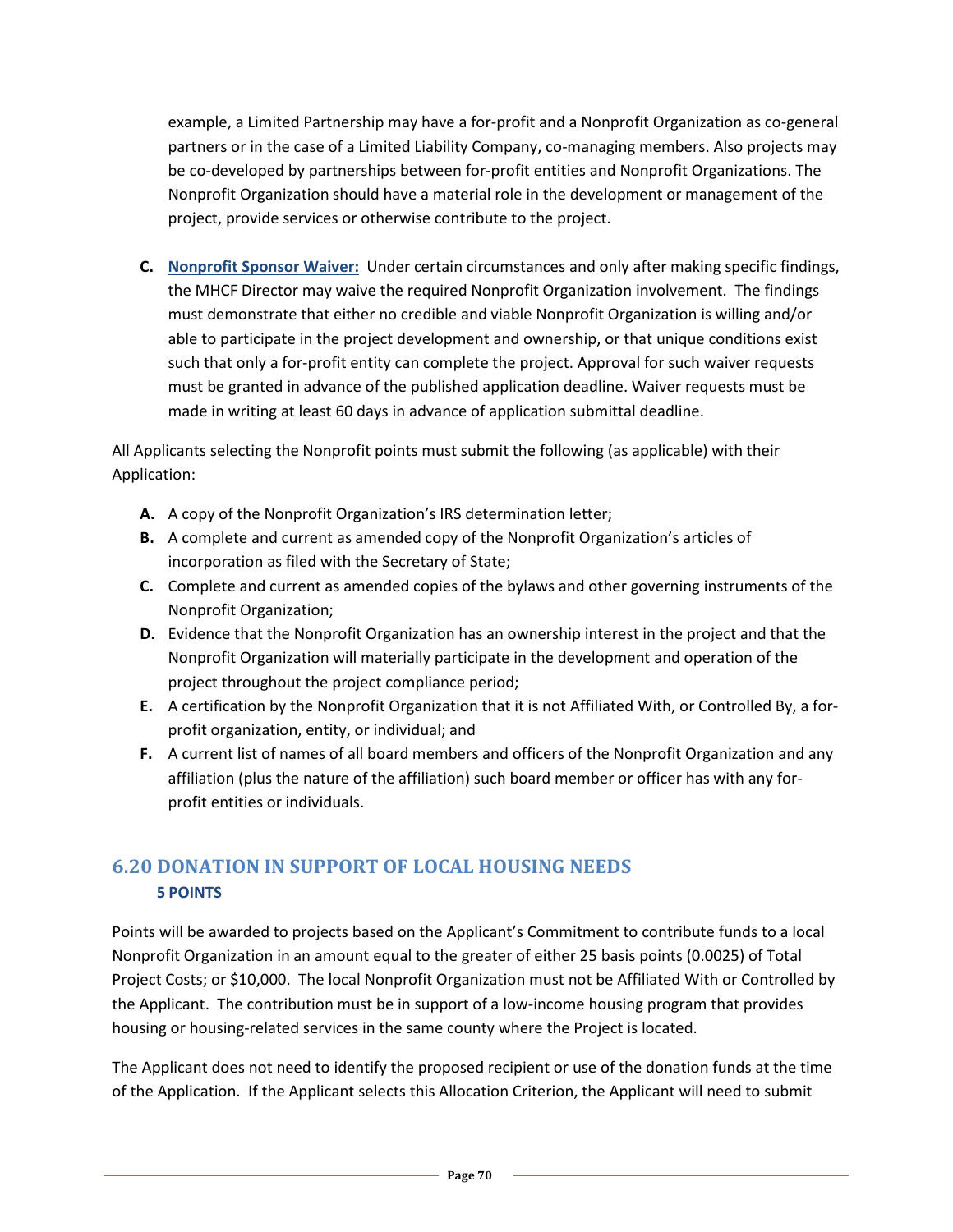this information for review and approval by the Commission as a placed-in-service allocation requirement.

At Placed-in-Service, the Applicant must provide the Commission with certifications from both the Applicant/donor and the proposed recipient of the contribution confirming that the contribution was made or received, respectively, without any benefit given or expected in return for such contribution. The Applicant must provide a letter from the Nonprofit Organization acknowledging receipt of the contribution amount as well as a copy of the cancelled check from the donation.

**Clarification:** The method of calculating the donation changed in 2011. Projects applying before 2011 calculate the donation by (1) subtracting out the Intermediary Costs and Capitalized Reserves from the Total Project Cost and then (2) multiplying by 0.25%. Projects applying in 2011 and later, multiply Total Project Cost by 0.25% without removing Intermediary Costs or Capitalized Reserves.

# **6.21 EVENTUAL TENANT OWNERSHIP 2 POINTS**

Two points will be awarded to Projects that are intended for eventual tenant ownership after the initial 15-year compliance period. Intent to convert must be expressed in a clear and comprehensive plan at the time of the Application in a manner satisfactory to the Commission. This plan must address financial and programmatic structure; timing of ownership transfer; eligibility and selection process for potential owners; and all lienholder interests. The project development team must also demonstrate capacity for designing, developing and managing the eventual ownership program.

Projects seeking these points are encouraged to discuss their proposal with Commission staff prior to submitting an Application.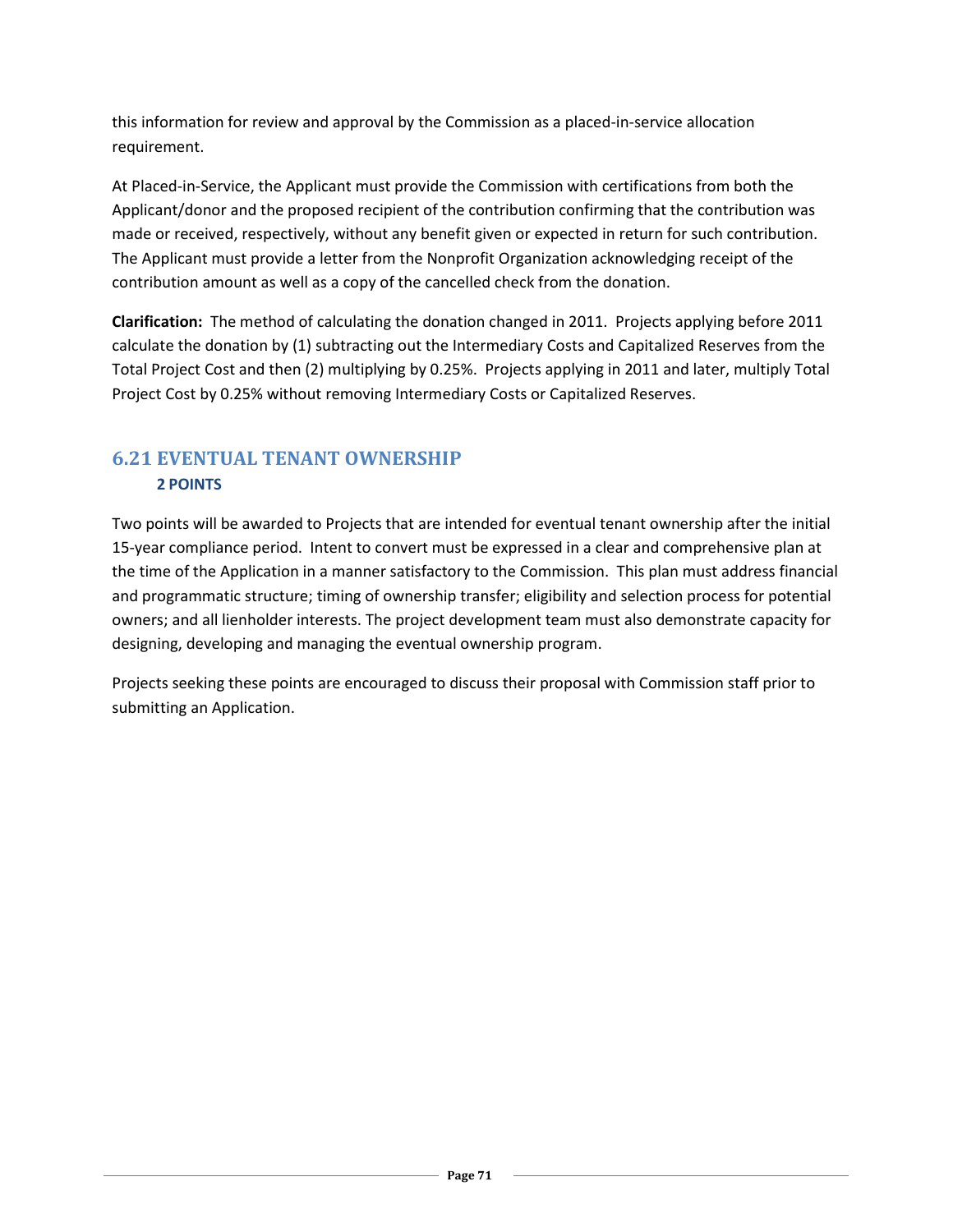# Chapter 7: Credit Reservation and Carryover Allocation Requirements

Those projects selected by the Commission as eligible for Credit will be issued a Credit reservation and carryover allocation only if they meet the requirements set forth in this Chapter, the Application and the Program. The Credit reservation and carryover allocation is made pursuant to the terms of the Credit Reservation and Carryover Allocation Contract (RAC). The Commission will disqualify the Project/Application and cancel the Credit reservation and carryover allocation for any project if any of these requirements are not met by the deadlines set by the Commission.

## **7.1 CREDIT RESERVATION AND CARRYOVER ALLOCATION CONTRACT (RAC)**

The Applicant must execute the RAC in a timely manner. The Commission anticipates that the RAC will be mailed to Applicants no later than thirty days after the Commission's approval of the Project's Credit allocation. The Applicant must execute the RAC in the form provided by the Commission.

Before the Commission will execute a RAC for a project, an Applicant must satisfy each of the following requirements:

**A. Payment of Fifty Percent (50%) of the Reservation Fee:** The Applicant must pay at least fifty percent (50%) of the reservation fee for the project when the RAC is signed by the Applicant and submitted to the Commission. The reservation fee is nonrefundable and nontransferable.

The Applicant must pay the reservation fee with a business or personal check, a money order, or a cashier's check. Cash is not accepted. A RAC submitted with a check that is returned for insufficient funds will not be executed, and the project may be disqualified.

**B. Feasibility and Viability Analysis:** At the time of the carryover allocation and before signing the RAC, the Commission will perform a financial feasibility and viability analysis for each project (as described in Section 2.8 of these Policies). The Commission will advise the Applicant of documentation that must be submitted in order to allow the Commission to perform this analysis.

The Commission may issue a carryover allocation to a project for an amount of Credit that is less than the amount requested in the Application (and set forth in the Commission's initial project approval), if the project does not qualify for such Credit amount based on the Commission's feasibility and viability analysis or for other reasons. Under no circumstances will the amount of the carryover allocation exceed the amount requested in the Application. The excess credit amount will be deemed automatically returned to the Commission and the Applicant will have no further right to the Credit. The Credit will be available, at the discretion of the Commission, for reservation and/or allocation to other qualified projects.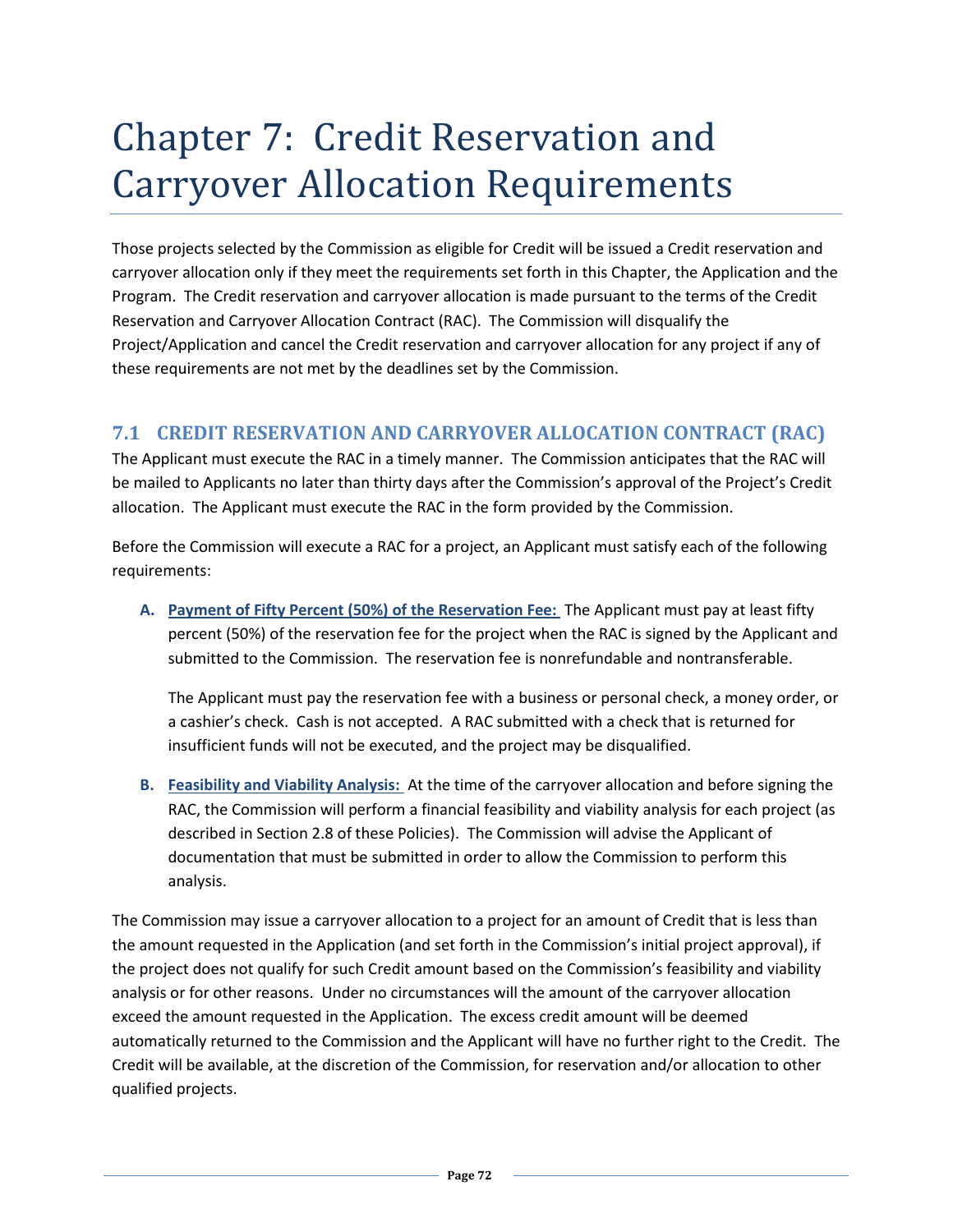## **7.2 EQUITY CLOSING**

The Applicant is required to give the Commission at least 30 days' notice of the scheduled Equity Closing. At least 10 days prior to the scheduled Equity Closing but after the general contractor bids have been received, the Applicant must submit the Project's final development budget, final sources of funds, and documentation to substantiate the final Credit pricing. Using the final budget, Commission staff will evaluate the balance of sources and uses and set the final Developer Fee (See Section 3.7 and 3.8).

The Applicant must enter into a Regulatory Agreement that applies to each building in the project (See Section 2.11). The Applicant is responsible for the drafting of a Priority Agreement that ensures the Commission's Regulatory Agreement is in first lien position as a restrictive covenant on the land and all improvements thereon. Both the Regulatory Agreement and Priority Agreement must be executed and recorded as part of the Equity Closing.

Once the Equity Closing is completed, the Applicant is responsible for ensuring that the Commission receives a copy of the final title report and the executed Limited Partnership or Limited Liability Company Agreement.

#### **7.3 CARRYOVER**

The Applicant must meet each of the following requirements within 12 months of the date of the RAC. The Commission will endeavor to complete its review within 60 days of receipt of all requirements.

#### **7.3.1 Ten Percent (10%) Carryover Test**

The Applicant must demonstrate to the satisfaction of the Commission that it has incurred more than ten percent (10%) of the reasonably expected basis of the project, as required by Section 42(h)(1)(E) of the Code and Treasury Regulation 42.6. Specifically, the Applicant must certify to the Commission that it has fulfilled this requirement and must also submit a CPA's certification that satisfies the requirements of Treasury Regulation 42-6(c)(2).

The CPA's certification should itemize all of the costs that have been incurred to satisfy the 10% requirement. If the Applicant is itemizing any portion of the developer fee or consultant fees for purposes of satisfying the 10% requirement, the certification must contain a detailed breakdown of the services performed by the developer and each consultant and the amount of the fees apportioned to each service. The Applicant must also submit a copy of all developer and consultant contracts as well as an itemized statement apportioning the fees earned to each service provided.

The Commission may require the Applicant to submit additional documentation of the costs reflected in the certifications and the Commission may limit or exclude certain costs if it cannot determine that they are reasonable and appropriate.

#### **7.3.2 Payment of Balance of Reservation Fee**

The Applicant must pay the balance of the reservation fee by the deadline in the RAC.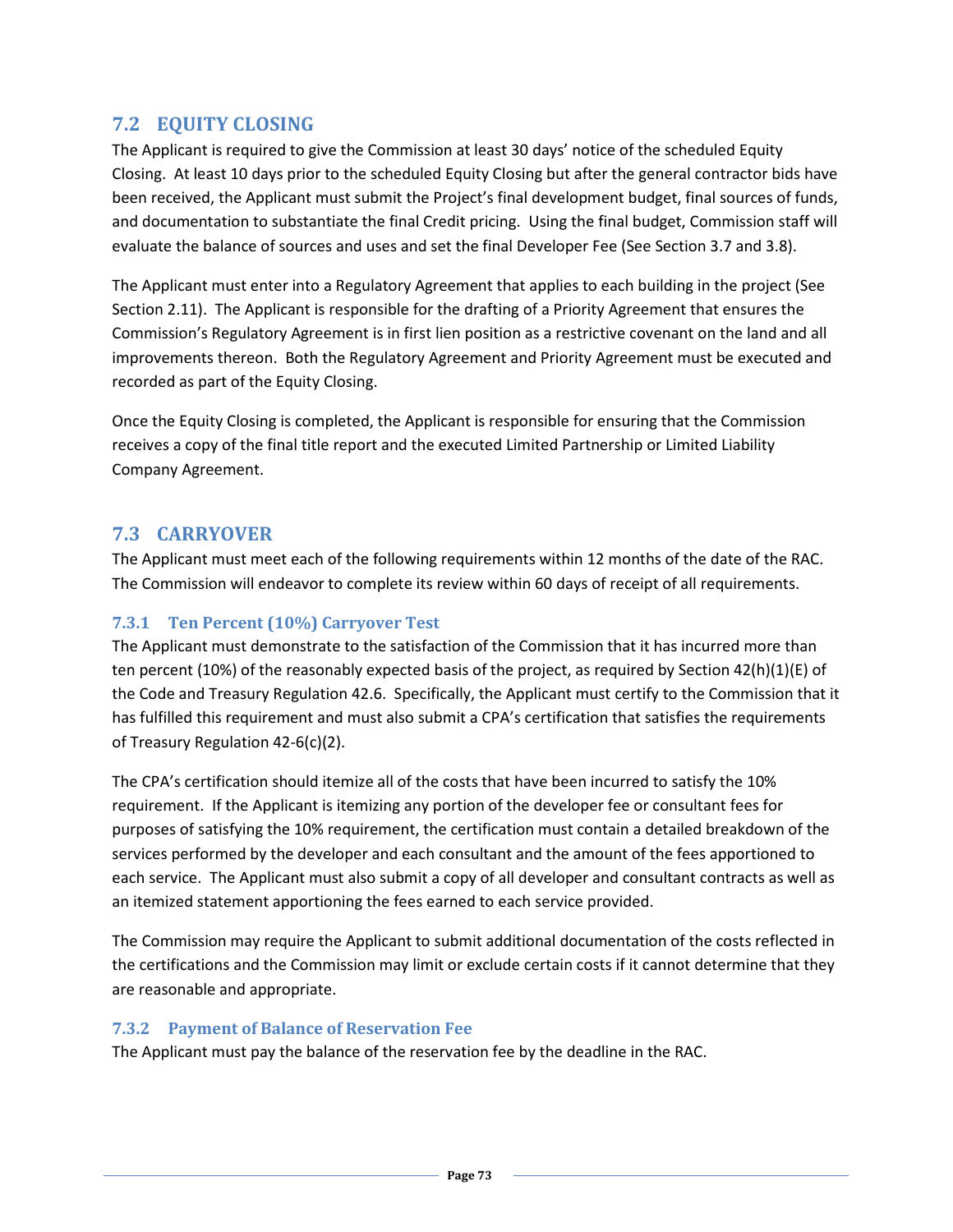#### **7.3.3 Election Regarding Calculation of Gross Rent Floor**

If the Applicant desires to use the placed-in-service date of the building for purposes of calculating the gross rent floor under Section  $42(g)(2)$ A of the Code and the Applicant did not make an effective election to do so as part of the RAC, the Applicant must affirmatively elect to use the placed-in-service date by giving written notice to the Commission. This notice should be received by the Commission no later than the date that the building is placed-in-service. Otherwise the IRS will treat the gross rent floor as taking effect the date the Commission initially allocated Credit to the project.

#### **7.4 COMPLIANCE WITH CODE AND COMMISSION REQUIREMENTS**

The Applicant, each Principal, each member of the Development Team, each Related Party to the project owner, and the Project must be in compliance with any requirements of the Code and any terms, conditions, or obligations of the Tax Credit Program with respect to the project before being issued a RAC. Further, the Commission may choose not to issue a RAC if the Applicant, a Principal or any member of the Development Team is in Noncompliance with any requirements under the Code and/or any terms, conditions, or obligations of the Tax Credit Program for any project. If the Commission decides to disqualify the project/Application and cancel the Credit reservation and carryover allocation, any Credit reserved to the project will be automatically returned to the Commission without further action of the parties and the Applicant will have no further right to such Credit. The Credit will be available for reservation and allocation to other qualified projects.

## **7.5 EXTENSIONS**

The requirement for a Project to incur more than ten percent of the reasonably expected basis of the project, as required by Section 42(h)(1)(E) of the Code and Treasury Regulation 42.6, within 12 months of the execution of the RAC cannot be extended.

However, if the Applicant anticipates that it will be unable to submit all of the Credit reservation and carryover allocation requirements on time, the Applicant may ask for an extension in writing no less than thirty (30) days in advance of the specified dates in the RAC.

The Applicant's request will only be considered if it has demonstrated a strong probability that documentation of the credit reservation and carryover allocation requirements will be fulfilled within the additional requested time. The Commission may or may not grant the Applicant's request for an extension.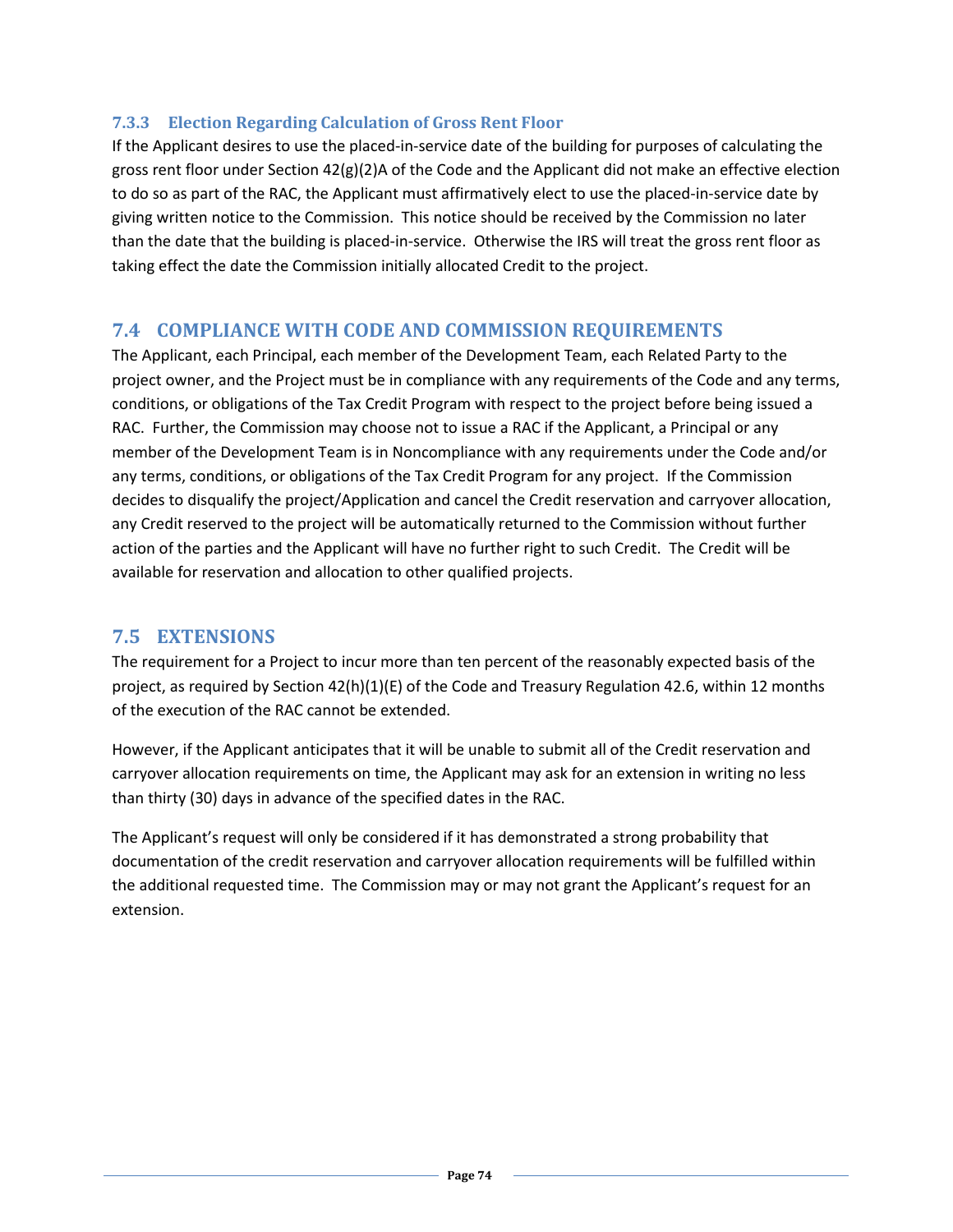# Chapter 8: Placed-In-Service Allocation Requirements

The Commission will accept and process Placed-In-Service documents and issue IRS Form 8609(s) throughout the year. However, a project owner must submit all Placed-In-Service documentation, including the Independent Certified Public Accountants Report ("Cost Certification") and the certificates of occupancy for each building in the project at least 60 days prior to when they expect to receive the IRS Form 8609(s).

## **8.1 COMPLIANCE TRAINING**

The Applicant and the Applicant's property management representative must attend a Commission Tax Credit compliance workshop or receive equivalent training by a Commission compliance officer by the earlier of:

- at least 120 days before the first building is placed-in-service; or
- prior to commencement of initial rent-up activities for the project.

Certificates cannot be more than 18 months old by placed-in-service date.

If the Applicant's property management representative has attended a Commission Tax Credit compliance workshop within the 12 months previous to the placed-in-service date, the representative is not required to attend another workshop prior to commencement of the property's initial rent-up activities. "Property management representative" is defined as someone who will be working directly with the project on a regular basis from the point of initial rent-up onward. In an effort to keep staff trained on the latest compliance issues, owners should also send new staff to the first available tax credit compliance workshop and senior staff every three years.

## **8.2 MASTER LEASE; LEASE RIDER**

The Applicant must provide a copy of the master form of resident lease or rental agreement in a form acceptable to the Commission at least 60 days before the first building in the project is placed-in-service. The Lease Rider must be attached to the master lease or rental agreement.

#### **8.3 PROPERTY MANAGEMENT AGREEMENT**

The Applicant must provide an executed copy of the property management agreement or related documents. The agreement must include specific terms, conditions, and responsibilities. If the Applicant has previously submitted a property management agreement and amended it, the Applicant must provide a copy of the agreement.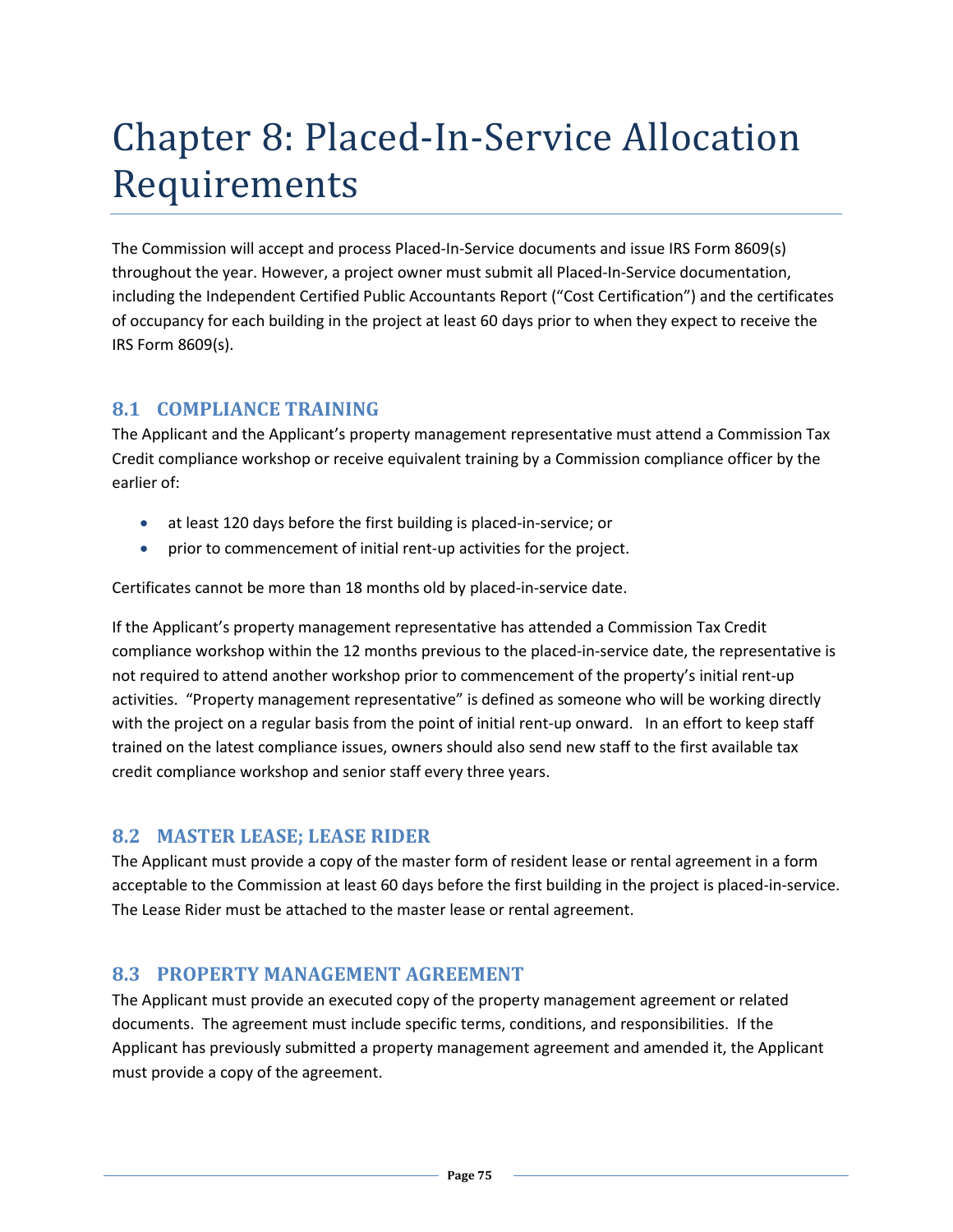## **8.4 LONG-TERM LEASE COVENANT**

If the Applicant has established a long-term lease in lieu of ownership, the Applicant must execute, notarize, and record an agreement between the Applicant and the owner of the land. The owner must agree to allow the Applicant to record the Regulatory Agreement as a restrictive covenant on the land and all improvements on it that is binding upon the current owner and any successors in interest to the owner.

#### **8.5 REGULATORY AGREEMENT**

The Applicant must confirm that all project specific information in the Regulatory Agreement accurately reflects the project as completed. If the project has changed, an amendment to the Regulatory Agreement must be executed, notarized and recorded in each county where the Regulatory Agreement was originally recorded.

#### **8.6 COMPLIANCE WITH CODE AND COMMISSION REQUIREMENTS**

Before the Commission will issue IRS Form 8609 to any building in a project, the project owner, each of the Principals, each member of the Development Team, all Related Parties to the project owner and the project must be in compliance with any requirements the Code and the terms, conditions, or obligations of the Tax Credit Program with respect to the project. Further, the Commission may choose not to issue IRS Form 8609 for a building if the project owner, a Principal, a member of the Development Team, or a Related Party to the Tax Credit project owner is in Noncompliance with respect to any project subject to the Tax Credit Program. In addition, the Commission may cancel any Credit reservation and carryover allocation for any Noncompliance, for example, the failure to pay any fee assessed by the Commission with respect to the project.

If the Commission decides to disqualify the project/Application and cancel the Credit reservation and/or the carryover allocation, the Credit will be available, at the discretion of the Commission, for reservation and/or allocation to other qualified projects.

## **8.7 APPROVAL OF AND PAYMENT OF FUNDS FOR LOCAL HOUSING NEEDS**

If the Applicant represented that it would provide funds for local housing needs, the Applicant must provide the Commission with a written request to approve a donation to a specific Nonprofit Organization that provides housing or housing-related services in the county where the project is located.

The Applicant must provide the Commission with certifications (in a form acceptable to the Commission) from both the Applicant/donor and the recipient confirming that the contribution will be made or received, respectively, without any favor, benefit, gift, or other consideration. The Applicant must provide a letter from the approved Nonprofit Organization acknowledging receipt of the proper contribution amount as well as a copy of the cancelled check from the transaction. The letter must show receipt of the proper contribution amount, identify the low-income housing program, and specify how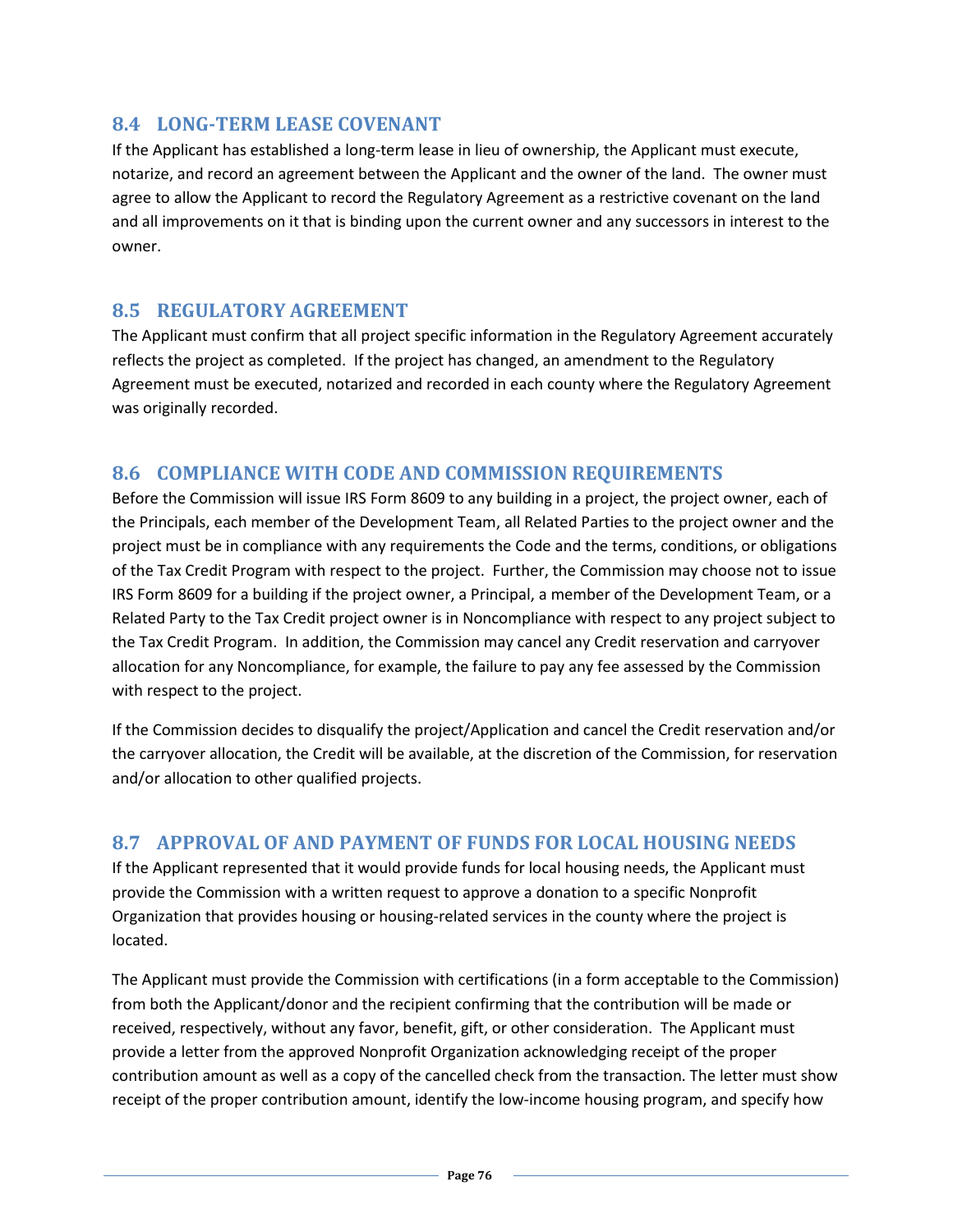the funds will be used. The amount of the donation cannot be included in the Project's Total Project Costs.

## **8.8 PROGRAM REQUIREMENTS**

All applicable Program requirements and disclosures set forth in Chapter 2 and the RAC and all applicable Program Limits must be met. All Allocation Criteria Commitments must be satisfied.

#### **8.9 OCCUPANCY PERMIT**

The Applicant must get a certificate of occupancy or temporary certificate of occupancy for each building and provide a copy of each certificate to the Commission. The Applicant must place each building in service by the deadlines set by the Commission. Generally, a building will be deemed to be Placed-In-Service when it is issued a certificate of occupancy by a governmental permitting agency or as otherwise defined by the Code.

#### **8.10 FINAL COST CERTIFICATION**

The Applicant must provide a certification, addressed to the Commission and prepared by an independent CPA, of the eligible basis of each building and, based on the Applicant sworn representations about the low-income use of each building, its qualified basis. The certifications must also list sources and uses of all funds for the project, for example, the proceeds from the sale of the Credit. The independent CPA's certification must be accompanied by executed copies of the developer agreement, each consultant contract, and an itemized statement earmarking the developer's fees and/or consultant fees earned for the services provided.

#### **8.11 PARTNERSHIP AGREEMENT**

If the Applicant is a partnership or a limited liability company, the Applicant must provide the most current Partnership Agreement.

#### **8.12 FINANCING DOCUMENTS**

The Applicant must provide financing documents, not previously submitted, for all loans or grants made to the project. For loans, a copy of the promissory note will fulfill this requirement.

#### **8.13 OPERATING PRO FORMA**

The Applicant must provide a copy of a current 15-year operating pro forma for the project.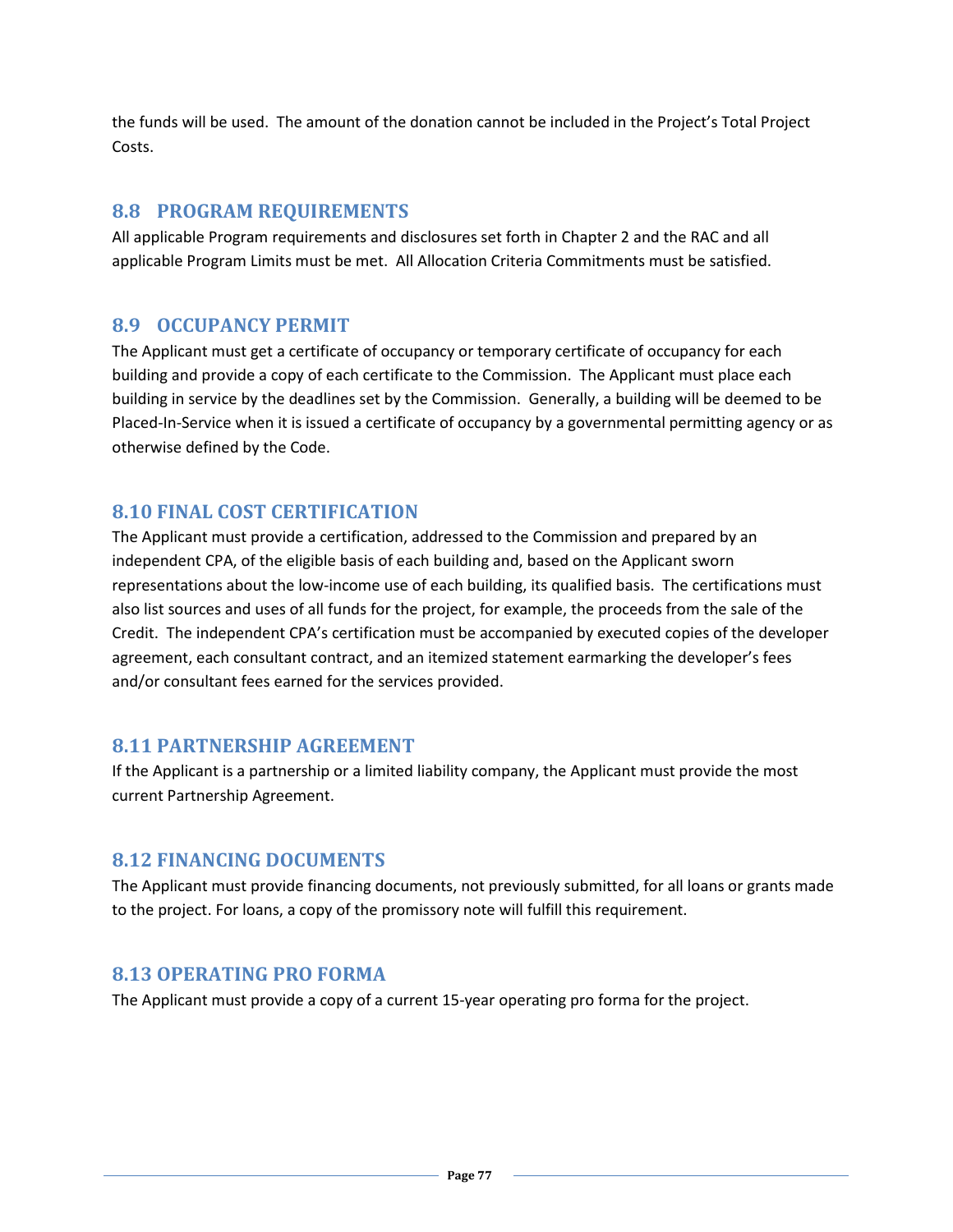## **8.14 EVERGREEN SUSTAINABLE DEVELOPMENT STANDARD**

The Applicant must provide a copy of the Evergreen Final Architect Certification, the Evergreen Project Implementation Plan, and all required backup documentation. As much of the backup documentation as possible should be submitted in digital format on a compact disc. Emailed documentation will not be accepted.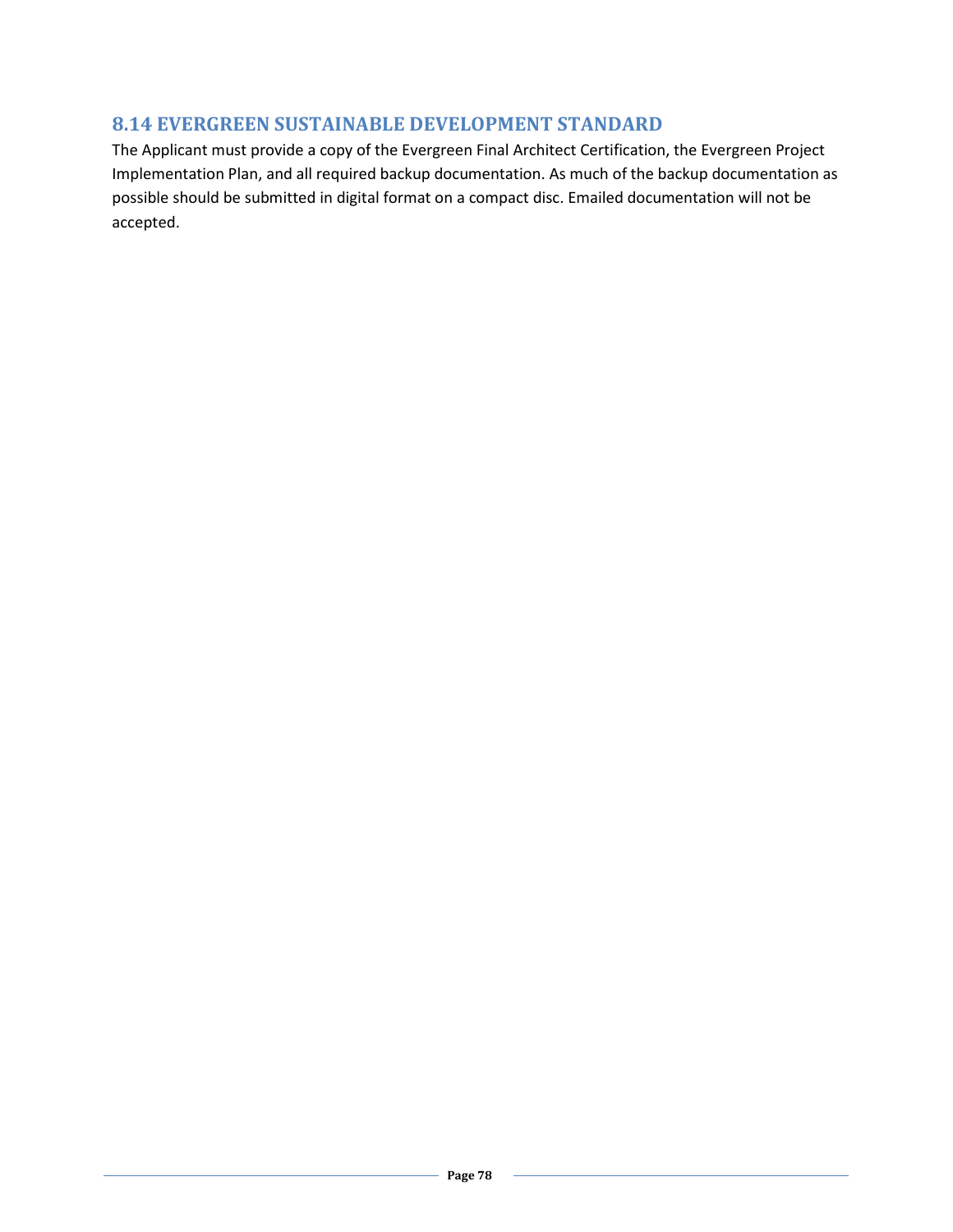# Chapter 9: Project Transfer or Assignment Requirement

Generally, all direct and indirect project transfers or assignments require the prior written consent of the Commission. If the Applicant fails to obtain the Commission's prior written consent, the Commission may disqualify the project/Application and cancel the Credit reservation and/or carryover allocation. Further, a project transfer or assignment that occurs after a building is placed-in-service may result in Credit recapture under the tax law, regardless of the Commission's consent. The Applicant should consult the Applicant's legal counsel and/or tax advisor about the effect of a project transfer or assignment.

# **9.1 PROJECT TRANSFER OR ASSIGNMENTS REQUIRING COMMISSION CONSENT**

A project transfer or assignment means any direct or indirect sale, contribution, assignment, lease, exchange, or transfer of, or other change in:

- an interest in the land, the project, or any building;
- an ownership interest in the entity that is the Applicant or project owner (for example, a transfer of a partnership interest or, with respect to a limited liability company, a membership or managers interest); or
- the rights, title, or interest of the Applicant or project owner in any agreement in which the Commission and the Applicant or project owner are parties.

Only a few types of project transfers or assignments do not require the prior written consent of the Commission. They include:

- the grant of a security interest or lien junior to the interest of the Commission;
- the sale or transfer of, or change in, the interest of a limited partner (including the addition, removal, or withdrawal of a limited partner);
- in the case of a limited liability company, the sale or transfer of, or change in, the interest the investment member (unless the investment member actively participates in management of the company); or
- the issuance, redemption, or transfer of stock or shares of a corporation that is not a closelyheld corporation.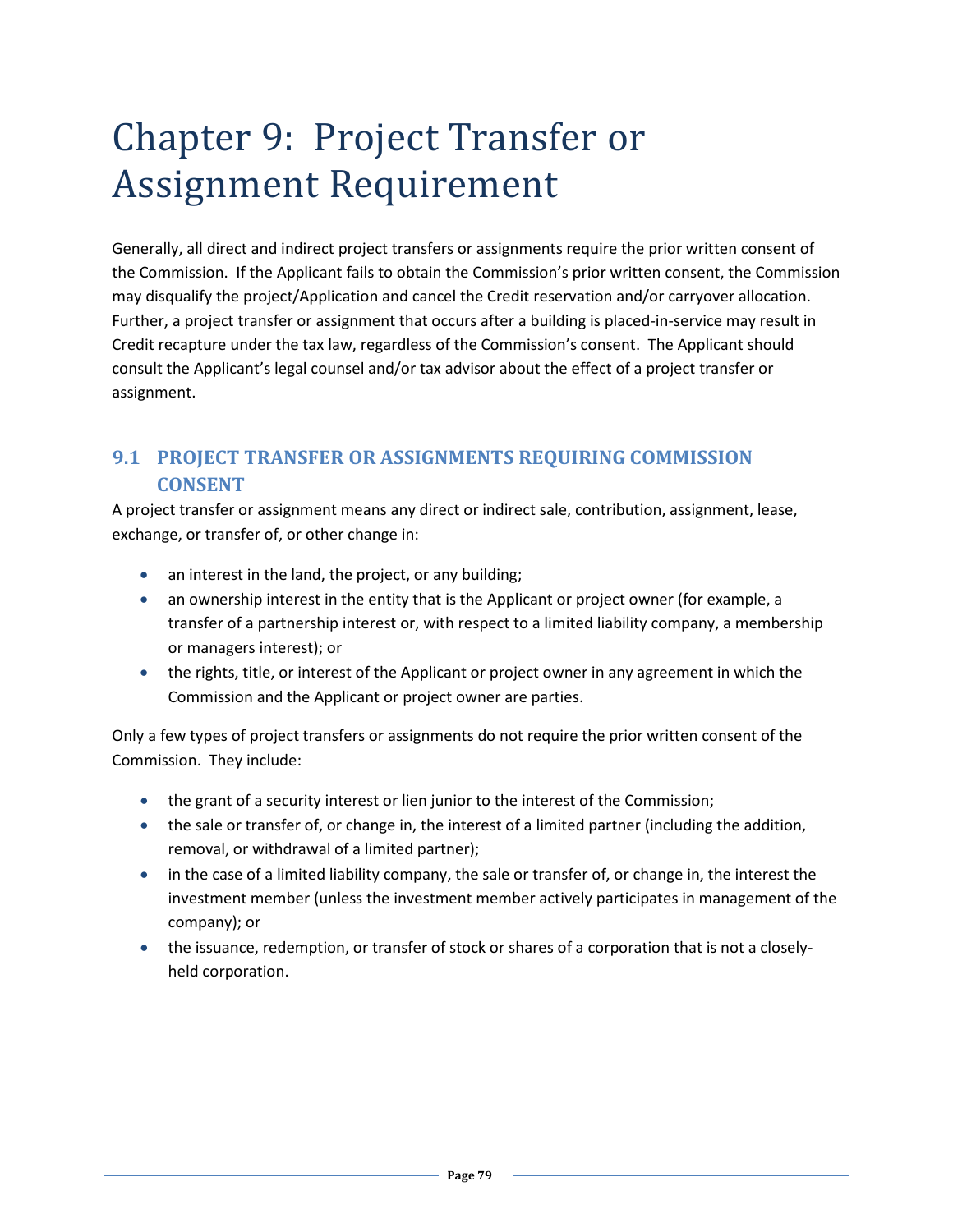# **9.2 PROCESS AND REQUIREMENTS FOR OBTAINING THE COMMISSION'S CONSENT**

The first step in obtaining the Commission's written consent is to advise the Commission staff in writing of the Applicant's proposed project transfer or assignment. At a minimum, the Applicant should describe: (1) the name of the project; (2) the names of the project Applicant and/or the owner, the proposed transferor and transferee, and all other relevant parties; (3) a complete description of the proposed project transfer or assignment, including the proposed effective date; and (4) any special circumstances related to the proposed project transfer or assignment.

After receiving the Applicant's written request, the staff will advise the Applicant if Commission consent is necessary. If it is, the staff also will advise the Applicant of the Commission's requirements and conditions that must be satisfied in order to obtain the Commission's consent, including the payment of a nonrefundable transfer fee to the Commission.

If the Applicant made a Commitment to participate under the Credit Set-Aside category for Qualified Nonprofit Organizations, any project transfer or assignment must be such that the project continues to qualify for applicable Credit Set-Aside category.

## **9.3 FINAL CONDITIONS TO CONSENT BY COMMISSION**

The Commission will indicate its consent to the proposed project transfer or assignment by executing and returning to the Applicant a certain "Agreement Regarding Transfer of Project Consent." The Applicant may not complete the proposed project transfer or assignment until the Commission has executed and returned this agreement to the Applicant and until the Applicant has performed or satisfied any and all other requirements and conditions established by the Commission. If a Regulatory Agreement has been recorded for the project, the "Agreement Regarding Transfer of Project Interest" must be recorded in the office of the county auditor or recorder of each county where any building in the project is located.

Any project transfer or assignment made without the Commission's prior written consent (unless otherwise expressly permitted in this chapter) or otherwise in violation of the requirements or provisions of this chapter, the RAC, the Regulatory Agreement, or the Tax Credit Program will be:

- ineffective to relieve or release the transferor, the land, the project, and/or any building from the obligations and provisions of the Policies, the RAC, the Regulatory Agreement, and/or the Tax Credit Program;
- considered an event of default under the Application, the RAC, the Regulatory Agreement, and the Tax Credit Program, allowing the Commission to exercise any or all available remedies; and
- considered an event of Noncompliance that may result in the cancellation or invalidation of the reservation and/or allocation of Credit for the project and/or any building.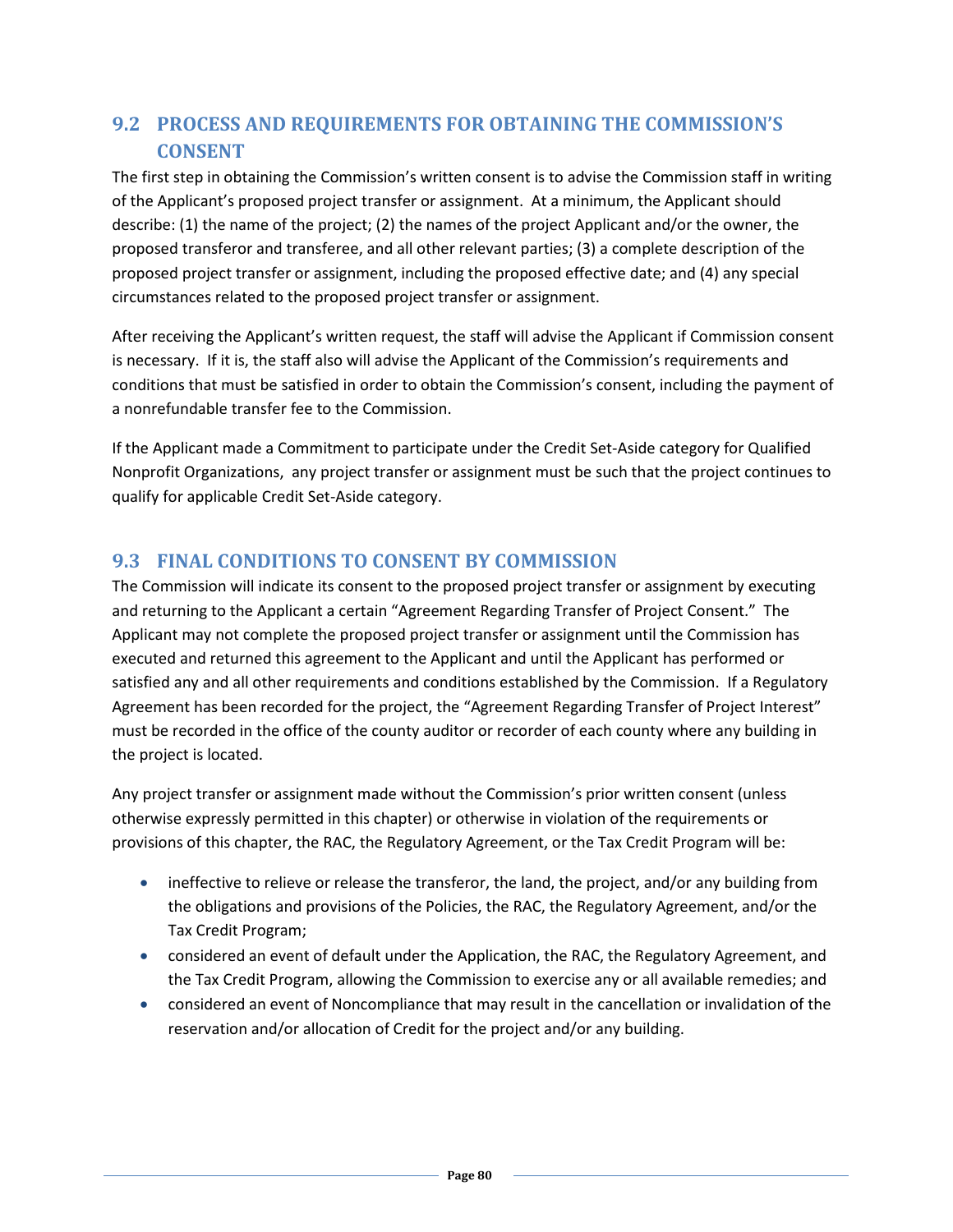The indemnity and hold-harmless provisions of the RAC, the Regulatory Agreement or any other Tax Credit Program agreement by the Applicant and/or a successor-in-interest will survive the ending of such parties' interest in the project and will continue to be a personal obligation of such party.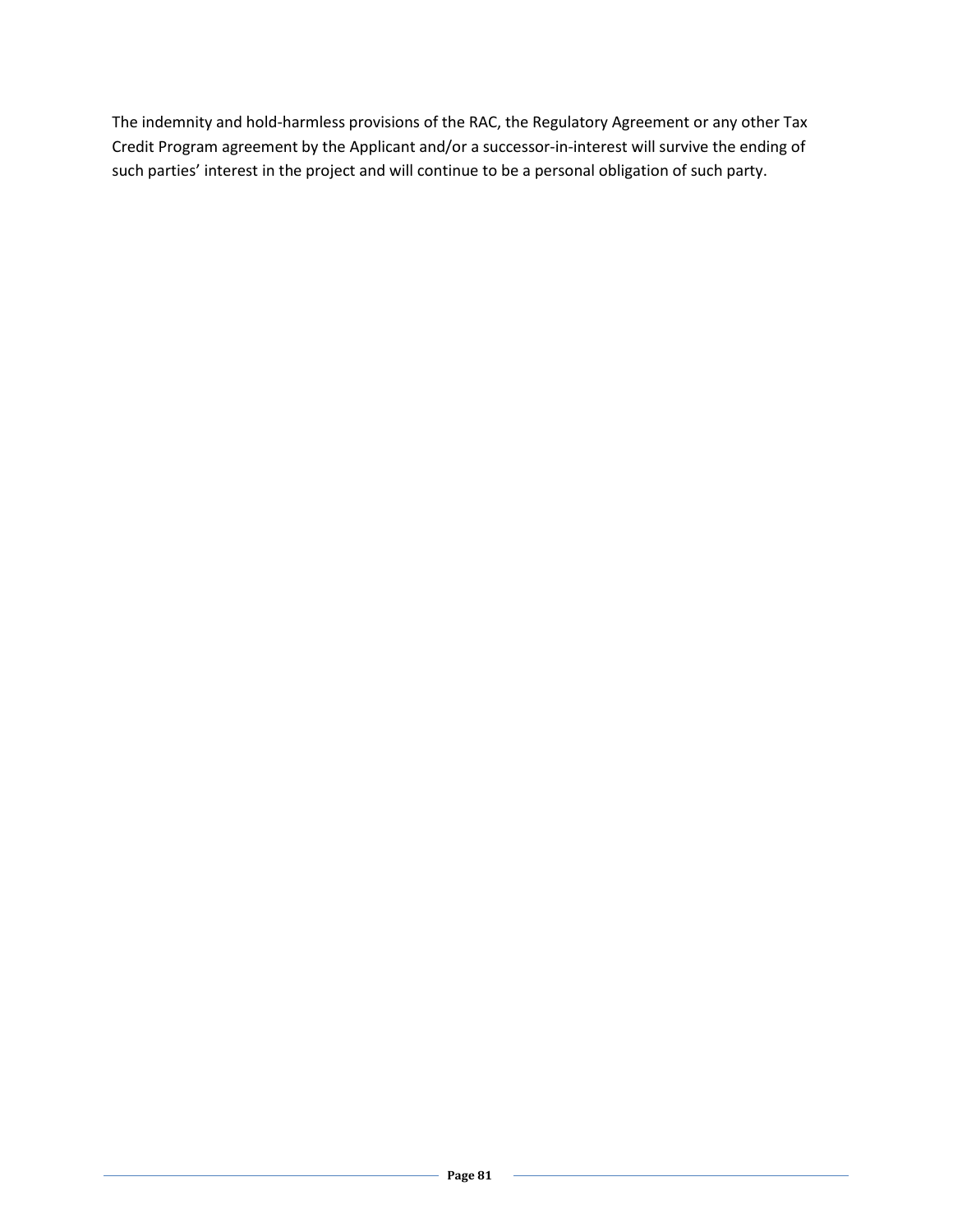# Chapter 10: Project Monitoring

Pursuant to the Qualified Allocation Plan and WAC 262-01-130(16), the Commission has established certain compliance monitoring requirements for the owners of projects. These requirements, described in the Qualified Allocation Plan and in a project's Regulatory Agreement, specify the requirements and process an owner must follow to make sure the project is in compliance with Section 42 of the Code and the Tax Credit Program. They also specify the process the Commission or its representatives will follow in monitoring for compliance with the provisions of Section 42 of the Code and the requirements of the Tax Credit Program, and in notifying the IRS of any Noncompliance.

Federal and state laws, together with Commission policies, governing the compliance monitoring are frequently amended. It is the responsibility of the owner to make sure its project is in compliance throughout the Project Compliance Period.

## **10.1 OWNER'S RESPONSIBILITIES AND REQUIREMENTS**

The owner's responsibilities and obligations for maintaining project compliance are set forth in the Qualified Allocation Plan and the Regulatory Agreement. In addition, the Commission has prepared a Tax Credit compliance manual that will help an owner understand its responsibilities and obligations for compliance monitoring under the Tax Credit Program. The Commission also provides Tax Credit compliance workshops throughout the year for owners, managers, and on-site managers in order to support compliance monitoring.

In addition to such other rights the Commission may exercise in connection with compliance monitoring, as a condition of participation in the Tax Credit Program a project owner agrees that the Commission may perform an on-site review of any building in the project, interview residents, review residents' applications and financial information, and review an owner's books and records relating to the project. A project owner must provide the Commission reasonable access to the project and its books and records in order to allow the Commission to perform compliance monitoring. In connection with this obligation, an owner must take all action as may be reasonably necessary to allow the Commission to inspect housing units occupied by residents.

The Commission will report events of Noncompliance (whether the Noncompliance relates to a violation of federal or Tax Credit Program requirements) to the IRS regardless of whether the Noncompliance is corrected timely. Noncompliance may result in the loss and recapture of Credit, in addition to the Commission exercising its rights and remedies under the Policies, the RAC, the Regulatory Agreement, the Tax Credit Program, and law. The procedures set forth for the Commission to report Noncompliance to the IRS are not intended to and will not limit or restrict any other rights and remedies available to the Commission under the Policies, the RAC, the Regulatory Agreement, the Tax Credit Program, or law.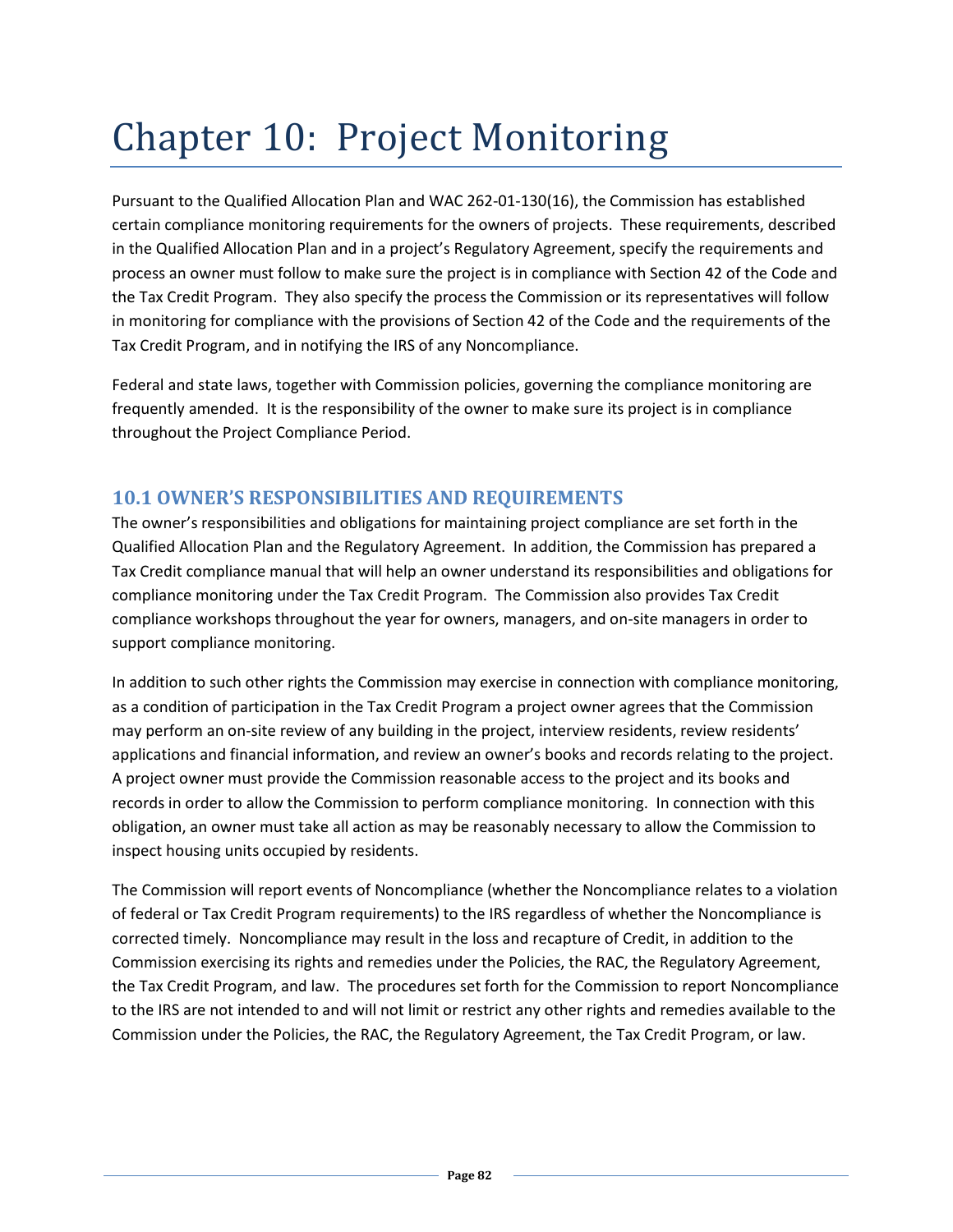# Chapter 11: Fee Schedule

The Commission has set the fee schedule listed below for the Tax Credit Program. The Commission may make additions or modifications to the fee schedule.

## **11.1 APPLICATION FEE – WAC 262-01-130(1) and (14)**

The Application fee is the greater of:

- \$26 per housing unit (based on the total housing units in the project, including both low-income and market rate housing units, but excluding any common area units); or
- $\bullet$  \$1,265.

The Application fee is nonrefundable and must be paid upon submission of the Application. A new Application fee must be paid each time a new Application is submitted, regardless of whether that Application is for the same building(s) or project.

## **11.2 RESERVATION FEE – WAC 262-01-130(14)**

The reservation fee is:

- 9.50% of the total (i.e., first year) Credit reservation amount for a project that selects an Additional Low-Income Housing Commitment of at least 50% of the total low-income housing units at 50% or less of the area median gross income; or
- 12.53% of the total (i.e., first year) Credit reservation amount for any other project.

An Applicant must pay at least 50% of the reservation fee when the RAC is signed by the Applicant and submitted to the Commission, and the Applicant must pay the balance of the reservation fee by the deadline in the RAC. If the Commission does not receive the balance of the reservation fee within five business days of the deadline in the RAC, and the Commission determines that it will accept a late payment, the balance of the reservation fee must be accompanied by a late charge of 1.5% per month accruing from the RAC deadline.

The reservation fee is nonrefundable. If a RAC is canceled, the Commission will keep the entire reservation fee. Also, no adjustment of the reservation fee will be made if the final Credit allocated to a project is less than the Credit reserved to it.

## **11.3 ANNUAL COMPLIANCE MONITORING FEE – WAC 262-01-130(14)**

The Commission is required to monitor compliance of projects with applicable laws, regulations, and agreements. The annual compliance monitoring fee for projects placed-in-service prior to March 31, 2001 is \$350 for projects with 10 or fewer low-income housing units and \$35.00 per low-income housing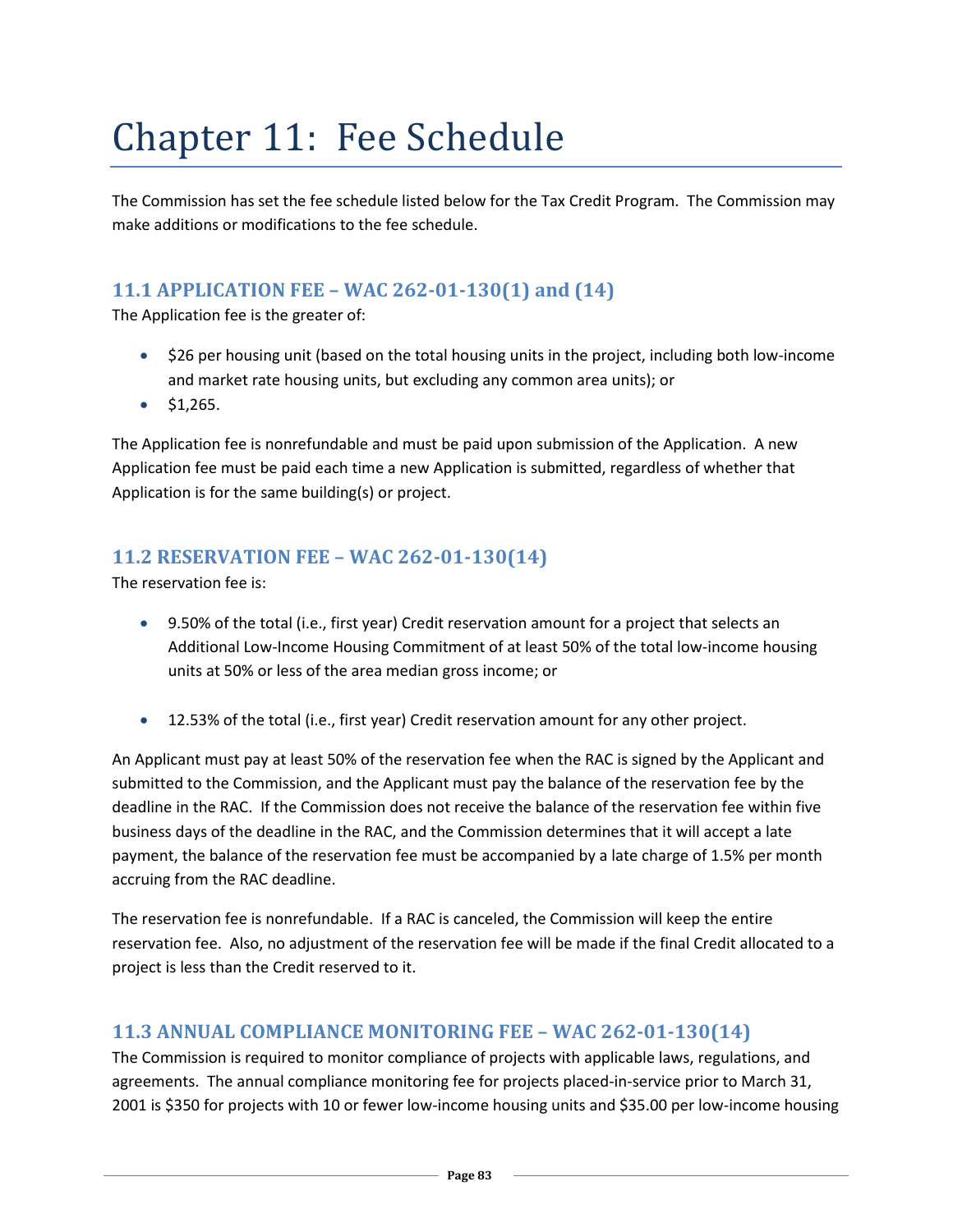unit for projects with 11 or more low-income housing units. The annual compliance monitoring fee for projects placed-in-service after March 31, 2001 is \$450 for projects with 10 or fewer low-income housing units and \$45.00 per low-income housing unit for projects with 11 or more low-income housing units. These fees are nonrefundable. The annual compliance monitoring fee may be increased to cover increased compliance monitoring costs in the future.

If the first year of the credit period for a project begins with the taxable year when a building is placedin-service, the owner must pay the annual compliance monitoring fee for the first Credit year for the entire project by the deadline in the RAC, and in any event no later than the first Monday in November of the year that the first building is placed-in-service.

The full annual compliance monitoring fee must be paid annually by the Commission deadline. The current deadline for the full fee for all projects is January 31 of each year, although the Commission may change the date. If the full fee is not paid within 30 days and the Commission determines that it will accept a late payment, the payment must be accompanied by a late fee of 1.5% per month on any unpaid amounts.

The full fee is due for a project when it is placed-in-service and is subject to compliance monitoring for a given year, regardless of the number of days a project is subject to compliance within a given year.

The Commission may enter into agreements with various government agencies and delegate its compliance monitoring functions to those agencies. If the Commission enters into such an agreement and the other agency monitors a project, the Commission may allow the project owner to substitute a certification prepared for the other agency for the certification required by the Commission. Additionally, if the other agency's monitoring of the project results in a reduction in the Commission's costs of monitoring that project, it may reduce the fee (but is under no obligation to do so).

Unless the Commission notifies a project owner in writing, the project owner is required to pay the full amount of the annual compliance monitoring fee, regardless of whether the Commission allows the project owner to use the forms, reports, or certifications prepared for any other agencies rather than the Commission's forms or reports.

## **11.4 TRANSFER FEE – WAC 262-01-130(13) and (14)**

The fee for any project transfer or assignment requiring the written consent of the Commission is \$3,162. The transfer fee applies to any project transfer or assignment occurring after an Application is submitted and is not refundable.

# **11.5 DISQUALIFICATION, CANCELLATION, NOTIFICATION TO IRS OF NONCOMPLIANCE, AND DEBARMENT**

If an Applicant or project owner fails to pay any Tax Credit Program fee on time and in full, the Commission may disqualify the project and Application, cancel the Credit reservation and carryover allocation, assess a late charge, report the Noncompliance to the IRS, or prevent the Applicant, project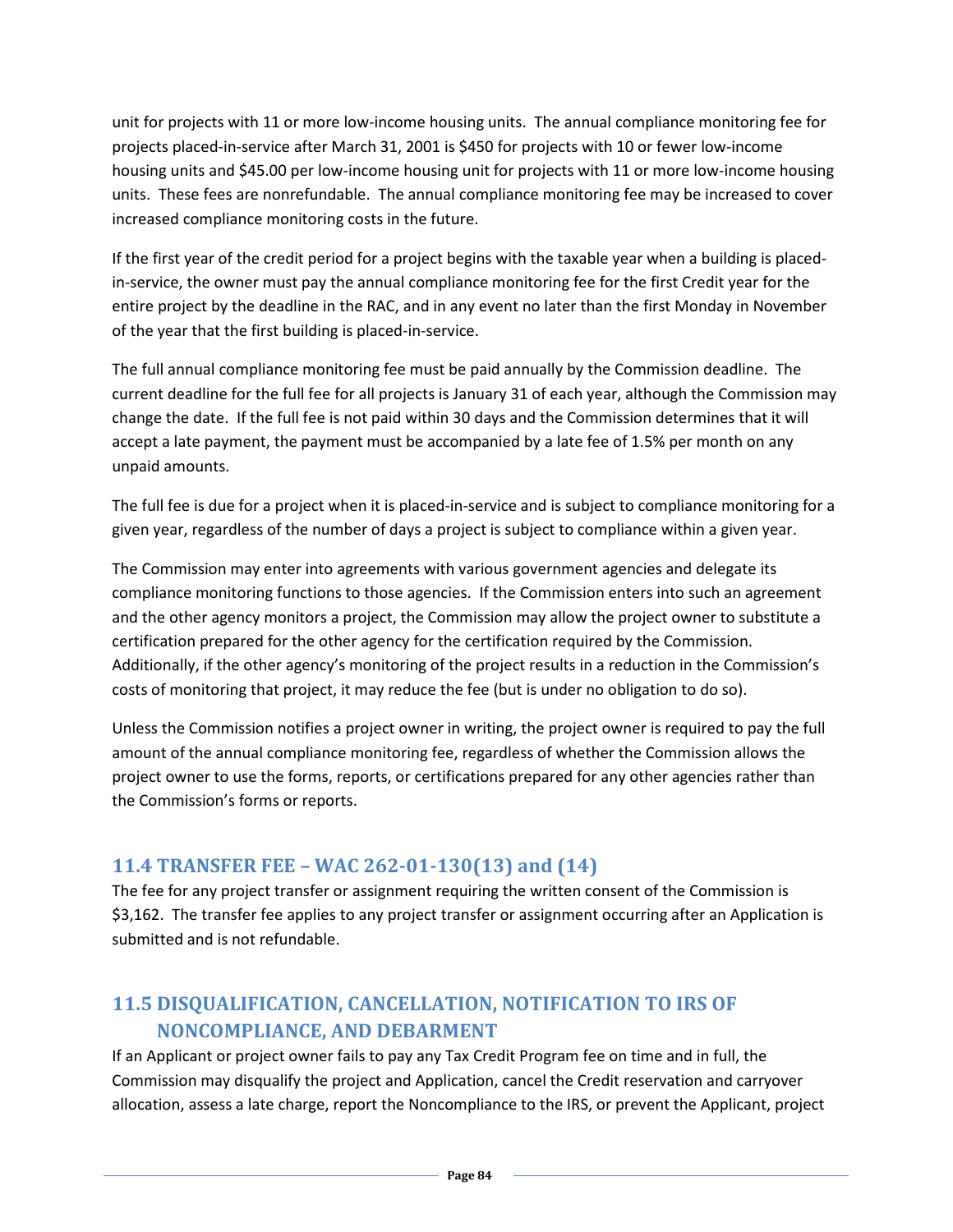owner, and parties associated with the project from any participation in the Tax Credit Program pursuant to the debarment rules found in WAC 262-03-040.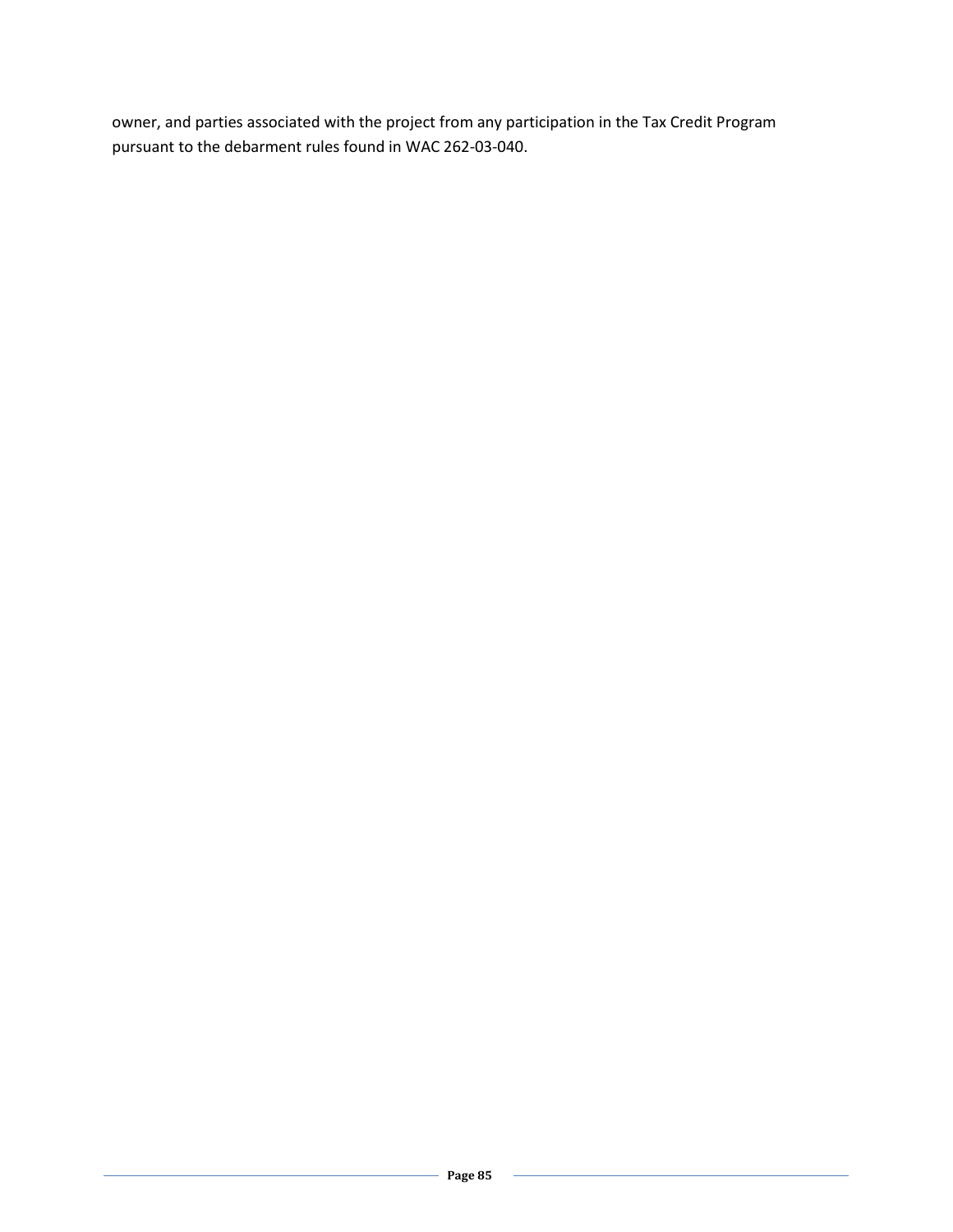# Chapter 12: Decisions and Reviews

The MHCF Director is responsible for determining whether a project meets the Minimum Threshold Requirements set forth in Chapter 4, and whether the project qualifies for an award of Allocation Criteria points as set forth in Chapter 6 and the Application. Any person who has a question about this process, or who believes that the Policies have been violated or misapplied, should contact the MHCF Director and attempt to resolve the matter.

Following submission of the Application, the MHCF Director will notify an Applicant whether its project meets the Minimum Threshold Requirements and, if so, whether the project qualifies for the number of Allocation Criteria points awarded to the project. The notice may be given by any reasonable method as determined by the Commission, including posting the results on the Commission's website (www.wshfc.org) and notifying each Applicant by email that the results are so available. Except for extraordinary circumstances, the MHCF Director will not change a determination as to eligibility, qualification, satisfaction of conditions or requirements, or an award of Allocation Criteria points after posting the results.

The Applicant may request that the determination by the MHCF Director with respect to these matters be reviewed by the Executive Director or his designee using the procedures described below. The Commission will generally not consider any complaint or argument about the MHCF Director's determinations that an Applicant could have raised through these review procedures, if the Applicant has not sought and obtained such review.

## **12.1 REVIEW BY EXECUTIVE DIRECTOR**

If an Applicant believes it has been treated unjustly by a determination that (and only that): (i) the project does not satisfy the Minimum Threshold Requirements or (ii) the project is not entitled to an award of Allocation Criteria points, the Applicant may ask the Executive Director to review that determination. To be considered, the request must be:

- In writing;
- Signed by the Applicant; and
- Received by the Executive Director no later than five business days after the Commission notifies the Applicant that the results are available.

A determination that a project does not meet the Minimum Threshold Requirements or does not qualify for an award of certain allocation Criteria points, may be reviewed only if the Applicant can show that:

- The MHCF Director erred in applying the Policies to the Applicant's project, or
- Extraordinary circumstances exist such that:
- It is unreasonable and unjust to apply the Policies to the project, and
- Making an exception will not detract from the integrity and fairness of the Tax Credit Program.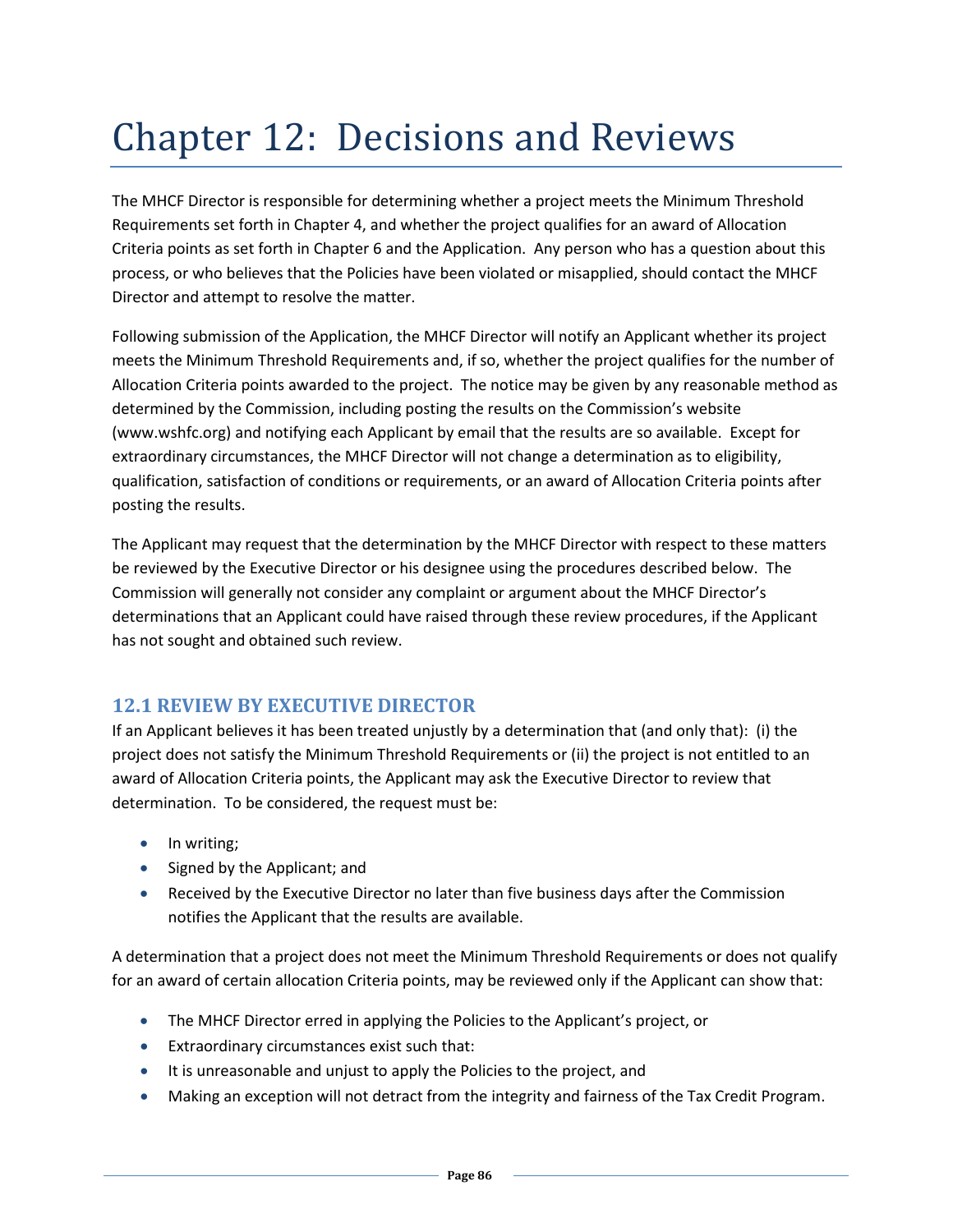An Applicant may seek a review only with respect to the determination or award that has been made regarding the Applicant's project. No party may intervene or otherwise participate in another party's review. An Applicant may not challenge the ranking of its project relative to others. The deadlines in the Policies are not subject to review.

A request for review must state all objections to the MHCF Director's determination or award, give specific reasons for the contention that the MHCF Director erred or that extraordinary circumstances exist, and specify the desired remedy. The request must identify all information the Applicant wants the Executive Director to consider in the review. Although a request for review may include supporting documents, an Applicant may not use the review procedure to supplement the existing record.

The Executive Director (or the Executive Director's designee) will review each request for review based upon the Application and materials in the Commission's file for the project when the MHCF Director made a determination or award.

The Executive Director or designee may also conduct an investigation and talk to or meet with the Applicant. The Executive Director will grant relief only if the Applicant has met the burden of showing that the MHCF Director erred in applying the Policies to the Applicant's project, or that extraordinary circumstances exist such that applying the Policies as written to the project is unreasonable and unjust, and making an exception in this case will not detract from the integrity and fairness of the Program.

The Executive Director will issue a written decision within 10 business days after receiving a request for review or notify an Applicant within that period that more time is needed to respond.

## **12.2 JUDICIAL REVIEW**

Judicial review of any decision of the Commission is governed by RCW 34.05.510 et seq. In accordance with RCW 34.05.534, any person seeking judicial review must first have exhausted administrative remedies.

#### **12.3 TIMING OF REVIEWS**

The Commission administers the Tax Credit Program under strict deadlines set by the Internal Revenue Code. These deadlines may make it difficult or impossible to complete the review by the Executive Director. Any reviews that remain unresolved as of a carryover allocation or final allocation deadline set by the Code will be deemed of no practical importance.

This chapter does not apply to any decision made by the Commission relating to a project after the RAC is executed. The rights and remedies of the parties to that contract will be as set forth in the RAC.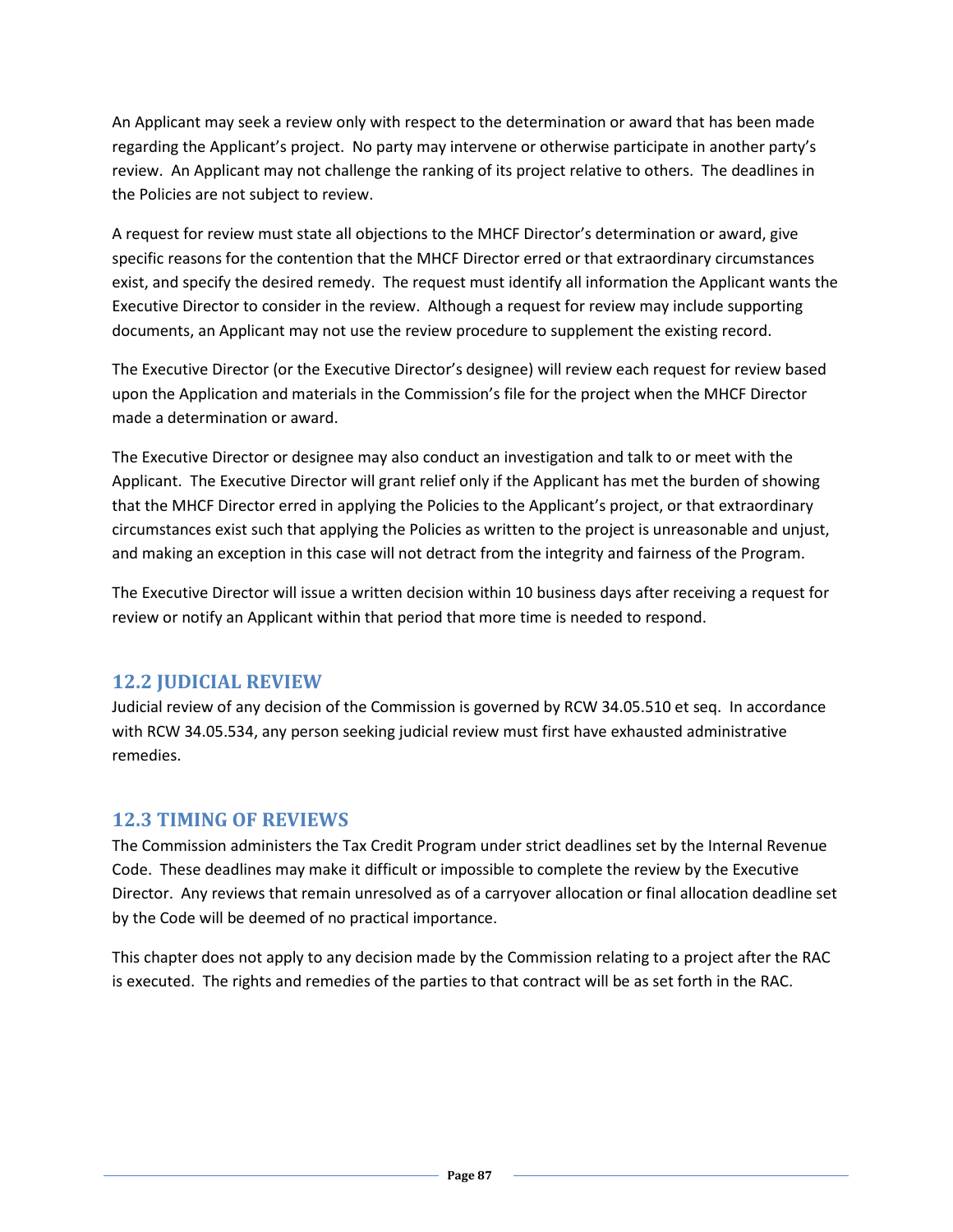# Glossary

Note: The following definitions are used in the *Policies* and in other documents that relate to the Tax Credit Program. Capitalized terms in the *Policies* bear the meaning given them in the definitions in this Glossary.

The definitions in this Glossary may be amended by the Commission to comply with federal or state law. If there is a conflict between an Internal Revenue Code and a Tax Credit Program definition, restriction, or requirement, the more restrictive one will apply, as determined by the Commission.

**Additional Low-Income Housing Commitment** means the specified percentage of housing units that are both rent-restricted and occupied by residents whose household income is at or below the selected percentage of the area median gross income, which is at or below the level of the minimum low-income housing set-aside. The percentages refer to the Commitments made in the Application to receive Allocation Criteria points.

**Additional Low-Income Housing Use Period** means the number of years (commencing after the close of the compliance period) that an Applicant made a Commitment in the Application to maintain the lowincome housing units and all of the applicable Commitments made to receive Allocation Criteria points and to comply with all the terms and conditions of the Regulatory Agreement, as well as the requirements of Section 42 of the Code and the Tax Credit Program. The period of years refers to the applicable Commitment made in the Application to receive Allocation Criteria points.

**Affiliated With** means a relationship that permits a person to, directly or indirectly, materially and unduly influence the policies and decisions of an organization or entity, regardless of whether the influence is exercised or merely exercisable. In the case of an individual, material and undue influence exercised or exercisable by the individual's family shall be taken into account. The Commission shall have the sole discretion to interpret and apply this definition in its broadest sense, and the Commission's determination shall be based on all relevant facts and circumstances. The following relationships are presumed, unless determined otherwise by the Program Director, to permit a person to materially and unduly influence the policies and decisions of an organization or entity:

- **A.** A single for-profit organization owns, directly or indirectly, 33 1/3 % or more of the total combined voting power of all classes of stock or membership interests of the Nonprofit Organization; or 33 1/3% or more of the total number of shares or membership interests of all other classes of stock or interests of the Nonprofit Organization; or
- **B.** A single for-profit organization has the power, directly or indirectly, to elect 33 1/3% or more of the members of the board of directors (or similar governing body) of the Nonprofit Organization; or remove 33 1/3% or more of the members of the board of directors (or similar governing body) of the Nonprofit Organization; or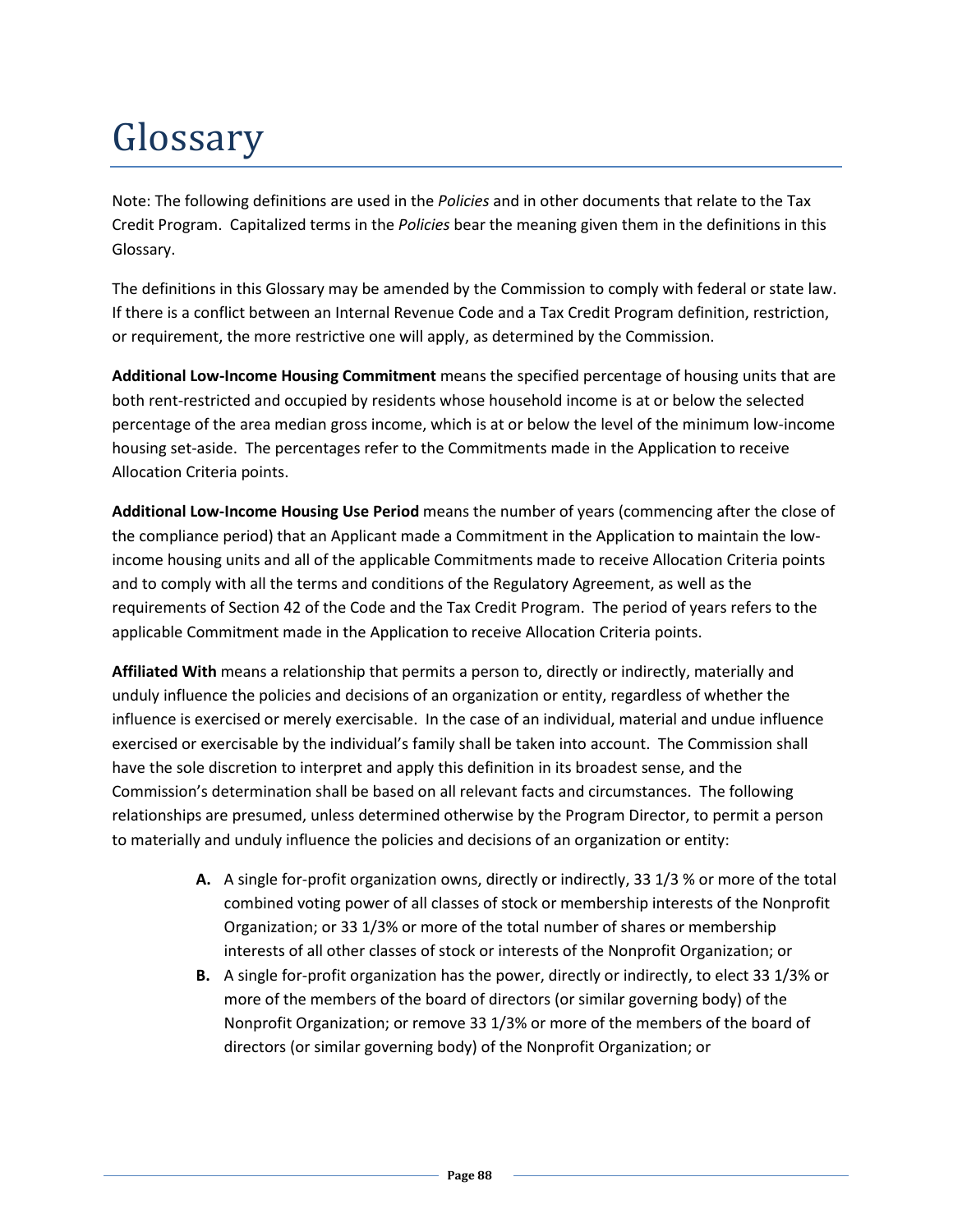**C.** 33 1/3% or more of the board of directors (or similar governing body) of the Nonprofit Organization are officers, directors, employees, or agents of a single for-profit organization.

For the purposes of the above, a for-profit "organization" may be a sole proprietorship or individual.

**Allocation Criteria** means the allocation criteria set forth in Chapter 6 and the Application used by the Commission to assess the degree to which a proposed project promotes the Commission's Housing Priorities set forth in Chapter 5.

**Annual Authority** means the total state Housing Tax Credit dollar amount that the Commission may allocate for any calendar year, equal to the state Housing Tax Credit ceiling. Total Annual Authority is comprised of the Per Capita Authority plus National Pool Credit plus Returned Credit less any credit forward committed in the previous year. Whether Annual Authority will be available in a given year depends on the status of federal legislation and the Commission's actions.

**Applicant** means the party that submits an Application to the Commission for a Credit reservation and/or allocation, including its successors in interest.

**Application** means the Tax Credit Program Application and amendments thereto, if any, submitted by an Applicant for a project.

**Certification Period** means the 12 month period proceeding the date that the Owner is required to give the Annual Certification in accordance with the reporting requirements of the Regulatory Agreement and Section 42(m) of the Code.

**Code** means the Internal Revenue Code of 1986, as amended, together with corresponding and applicable temporary, proposed, and final Treasury Regulations, and Revenue Rulings and pronouncements issued or amended regarding it by the U.S. Department of the Treasury or IRS to the extent applicable to the project.

**Combined Funder Application** is an application for affordable multifamily housing development capital jointly developed and used by the State Department of Commerce, the Commission, King County, ARCH, and the City of Seattle.

**Commission** means the Washington State Housing Finance Commission, a public body corporation and politic in the State of Washington.

**Commissioners** means the eleven member board of Commissioners of the Commission, composed of nine members appointed by the governor and two ex officio members.

**Commitment** means a representation or agreement by an Applicant in the Application that is binding upon the owner of a project throughout the project Compliance Period unless otherwise noted in the *Policies*, the Application, or agreements in connection with the Tax Credit Program.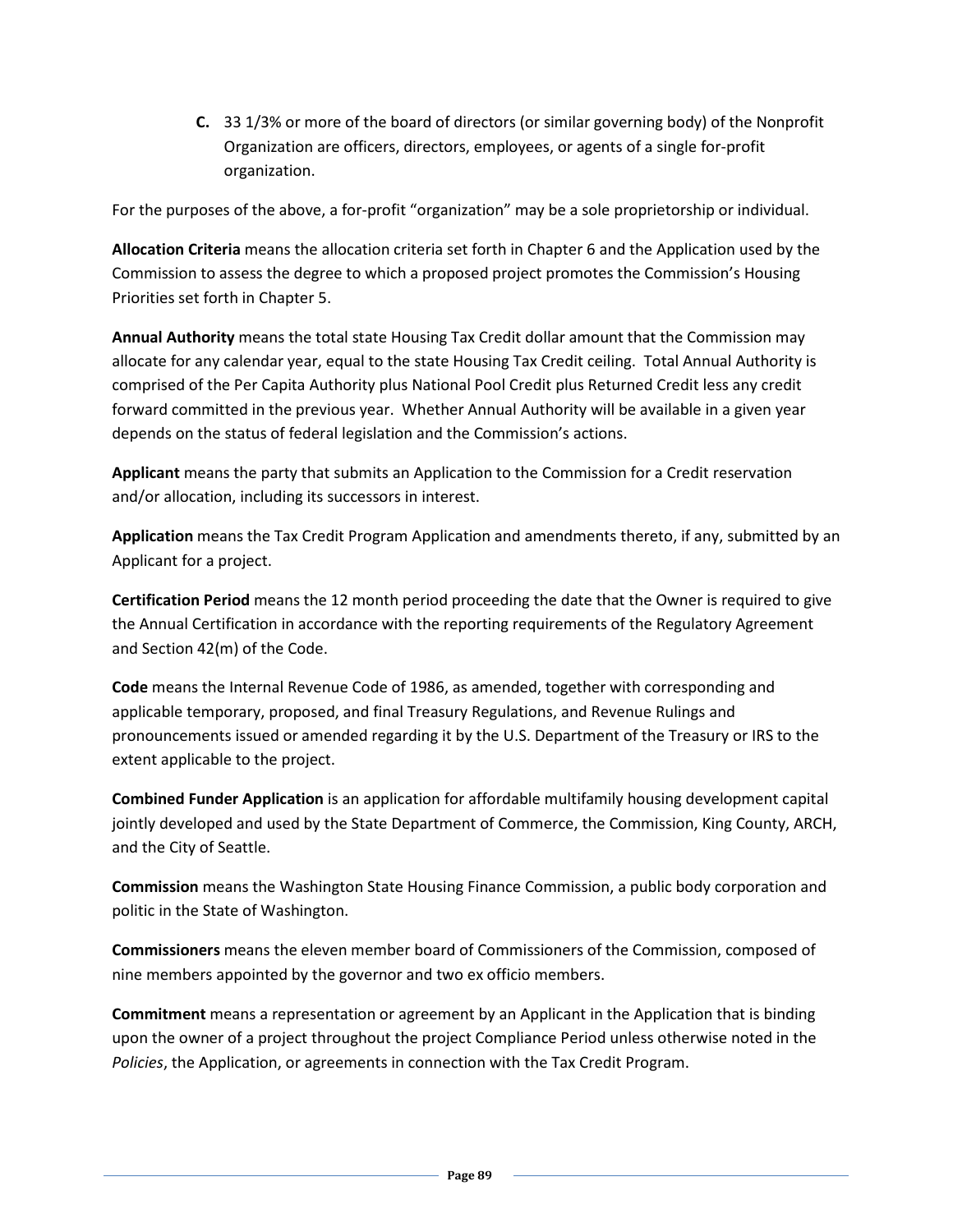**Community Revitalization Plan** means a plan that is (1) a published document, approved and adopted by a governing body, by ordinance, resolution, or other legal action; and (2) targets funds or tax incentives to specific geographic areas for either of the following: economic development, including economic related initiatives; and/or commercial/retail development, including infrastructure and community facility improvement.

**Controlled By** or **In Control Of** means any kind of control, direct or indirect, by means of which a person in fact controls an organization or another person, whether or not the control is legally enforceable and regardless of the method control is exercised or merely exercisable. In the case of an individual, control possessed by the individual's family shall be taken into account. The Commission shall have the sole discretion to interpret and apply this definition in its broadest sense and the Commission's determination shall be based on all relevant facts and circumstances.

**Correction Period** has the meaning set forth in Section B of Chapter 4 of the *Policies*.

**Development Team** means the Applicant, the developer, the project management consultant, the general contractor and includes all persons or organizations materially involved in the acquisition, construction, rehabilitation, development, or improvement of the project.

**Disabilities** means a physical or mental impairment that substantially limits one or more of the major life activities of an individual, such as not being able to care for oneself, performing manual tasks, walking, seeing, hearing, speaking, breathing, or learning.

**Donation** means the contribution of funds made to qualify for the Donation in Support of Local Housing Needs Allocation Criterion points.

**Elderly Housing Commitment** has the meaning set forth in Section C(5) of Chapter 6 the *Policies*.

**Elderly Housing Project** means a project that conforms to the Fair Housing Act, as amended, and:

- **A.** A project in which all housing units are intended for and solely occupied by residents who are 62 or older;
- **B.** A project in which all housing units are each intended and operated for occupancy by at least one resident who is 55 or older, and where at least 80% of the total housing units are in fact occupied by at least one resident who is 55 or older; or
- **C.** A project which is financed, constructed, and operated under the RD Section 515 program for the elderly or a HUD elderly program

**Equity Closing** is the date the Project closes on its Tax Credit partnership.

**Equity Gap** has the meaning set forth in the Application.

**Executive Director** means the Executive Director of the Commission.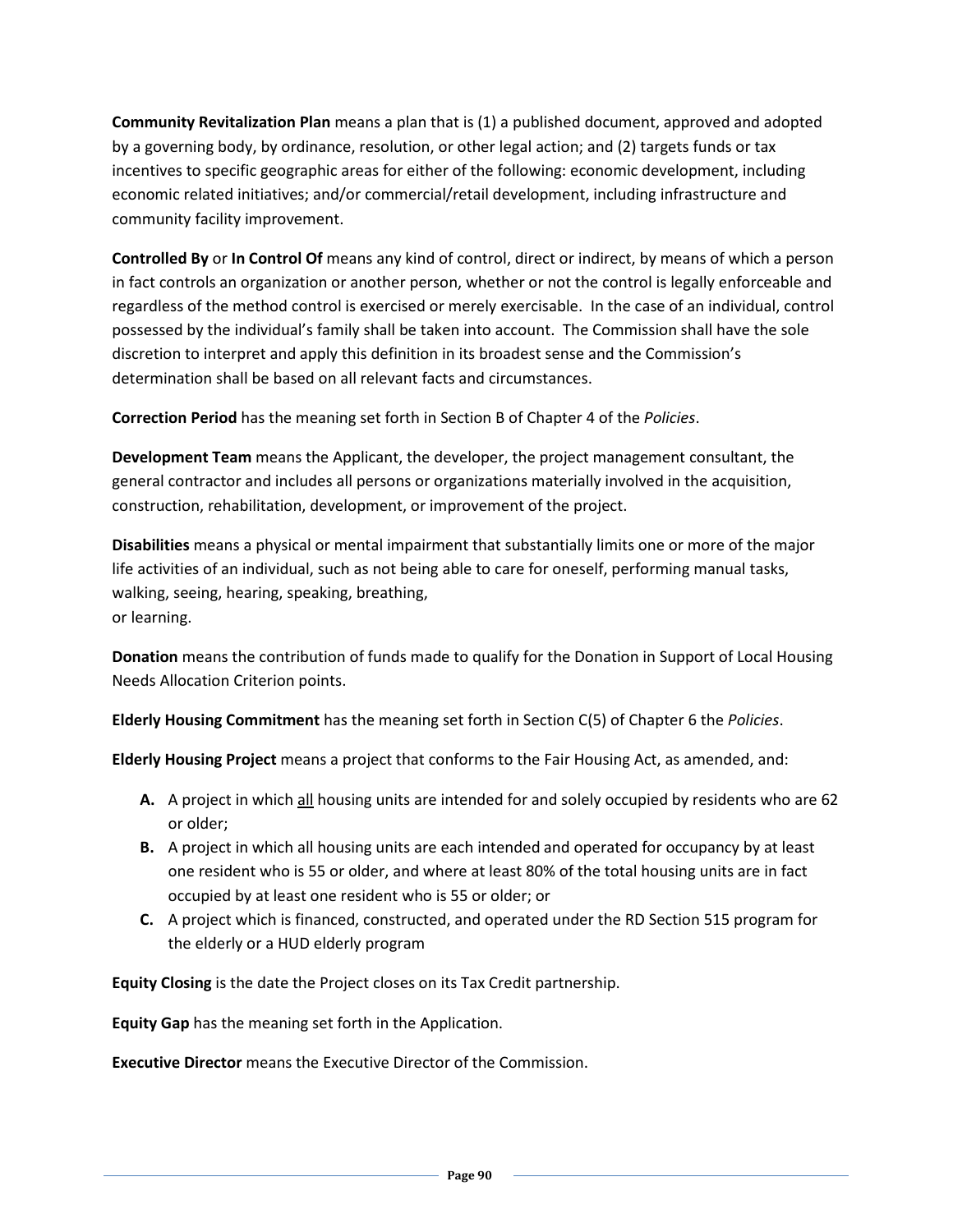**Farmwork** means services in connection with cultivating the soil, raising or harvesting, or in catching, netting, handling, planting, drying, packing, grading, storing, or in preserving in its unmanufactured state any agriculture or aquaculture commodity; or delivering to storage, market, or a carrier for transportation to market or to processing any agricultural or aquacultural commodity; or working in a processing plant and directly handling agricultural or aquacultural product.

**Farmworker** means a household whose Income is derived from *farmwork* (as defined above) in an amount not less than \$3,000 per year and which, at the time of initial occupancy at the project, has an Income at or below 50% of the area median gross income.

**Farmworker Housing Commitment** has the meaning set forth in Section C(5) of Chapter 6 of the *Policies*.

**Federal Funds** has the meaning set forth in Section 6.5.

**Federally Assisted Building** means any building that is substantially assisted, financed, or operated under Section 8; Section 221(d)(3) or Section 236 of the National Housing Act; or Section 515 of the Housing Act of 1949.

**Forward Commitment of Credit** means the reservation and/or allocation of credit of a portion of the Annual Authority available in a subsequent year to a qualified project during a calendar year when there is not enough Annual Authority available for that project.

**Geographic Credit Pools** has the meaning set forth in Section 5.2.2.

**Higher Income Counties** are Benton, Clark, Franklin, Island, King, Kitsap, Pierce, San Juan, Skagit, Skamania, Snohomish, Thurston, and Whatcom counties for the purposed of the Additional Low-Income Housing Set-Aside Allocation Criterion.

**Homeless** has two meanings:

- **1.** The meaning set forth in the Stewart B. McKinney Homeless Assistance Act
- **2.** RCW 43.185C0.10(3): "Homeless person" means an individual living outside or in a building not meant for human habitation or which they have no legal right to occupy, in an emergency shelter, or in a temporary housing program which may include a transitional and supportive housing program if habitation time limits exist. This definition includes substance abusers, mentally ill people, and sex offenders who are homeless.

**Housing for Large Household Commitment** has the meaning set forth in Section 6.3.3 of the *Policies*.

**Housing for the Homeless Commitment** has the meaning set forth in Section 6.3.1 of the *Policies*.

**Housing for Persons with Disabilities Commitment** has the meaning set forth in Section 6.3.5 of the *Policies*.

**Housing Unit** means a low-income housing unit or a market rate housing unit in a building that is available for rent or rented by residents. A common area unit is not a Housing Unit. "Total Housing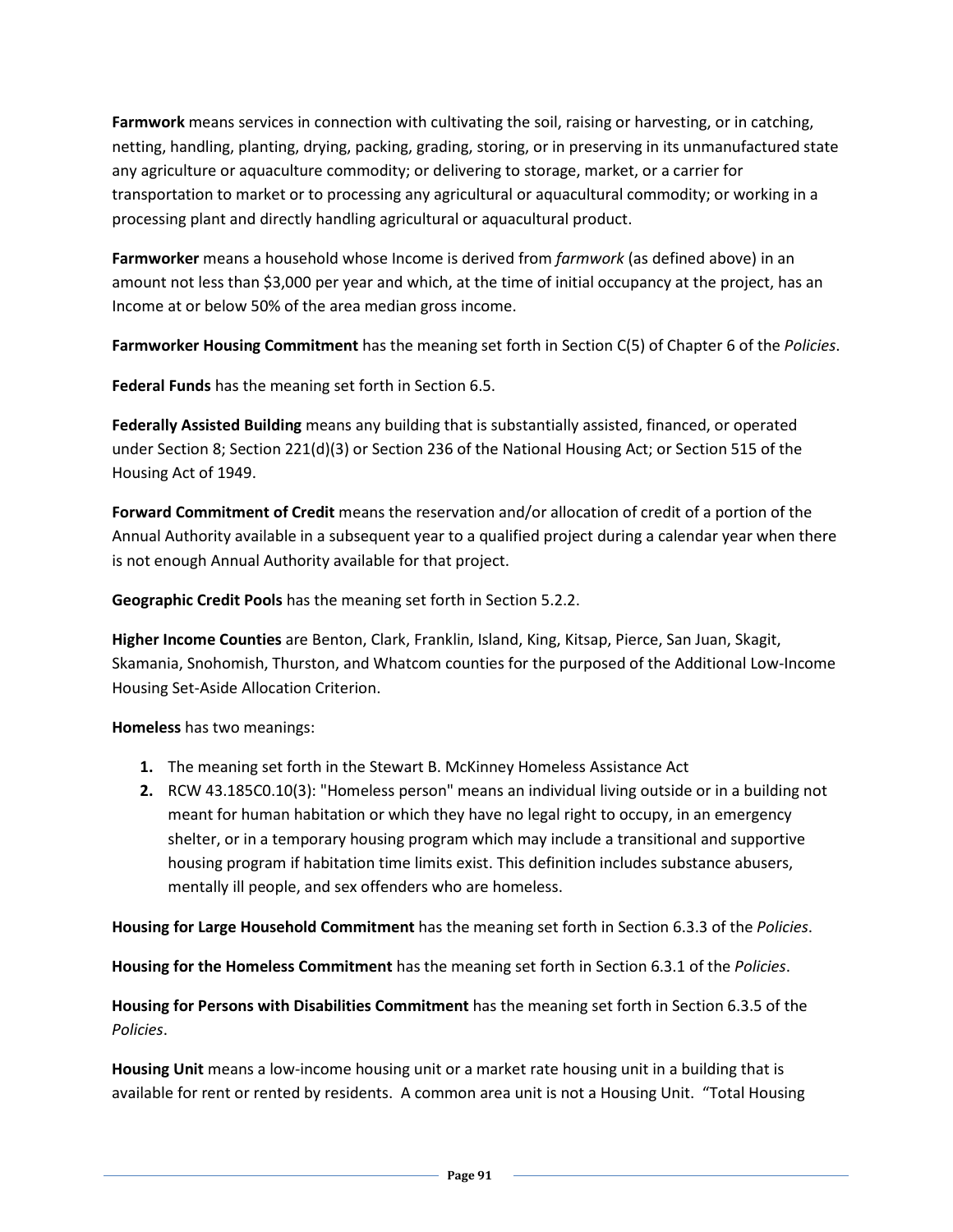Units" refers to all of the low-income and market rate units in a Project, unless the context clearly means all the Housing Units in a Building.

**Identity of Interest** means a financial, familial, or business relationship that permits less than arm's length transactions. For example: Related Parties; persons, entities, or organizations Affiliated With or Controlled By or In Control Of another; existence of a reimbursement program or exchange of funds; common financial interests; common officers, directors, stockholders, or managers; or family relationships between officers, directors, or stockholders.

**Intermediary Costs** are expenses involved in selling the Credit to raise equity capital and include syndication fees, partnership organizational costs, and broker fees.

**Investor and Lender Notice** means the notice that must be included in any loan application, syndication agreement, offering circular, prospectus, or other information given to potential lenders or investors.

**Large Household** means a group of four or more income qualified residents who are not necessarily related and who live together in a low-income housing unit containing three or more bedrooms.

**Lease Rider** means the disclosure statement required by the Commission which is to be attached by the owner to each resident lease and rental agreement for all Low-Income Housing Units and all market rate housing units in a project. The Lease Rider describes in general the rights of the residents of a project.

**Lower Income Counties** are Adams, Asotin, Chelan, Clallam, Columbia, Cowlitz, Douglas, Ferry, Garfield, Grant, Grays Harbor, Jefferson, Kittitas, Klickitat, Lewis, Lincoln, Mason, Okanogan, Pacific, Pend Oreille, Spokane, Stevens, Wahkiakum, Walla Walla, Whitman, and Yakima for the purposes of the Additional Low-Income Set-Aside Allocation Criterion.

**Low-Income Housing Unit** means a Housing Unit that meets the definition of a Qualified Low-Income Housing Unit. In addition, all Housing Units in the Additional Low-Income Housing Set-Aside are Low-Income Housing Units. Common area units are not included.

**MHCF** means the Multifamily Housing and Community Facilities Division of the Commission.

**Metro Counties** are Clark, Pierce, Snohomish, Spokane, and Whatcom Counties, grouped to create the Metro Geographic Credit Pool.

**Minimum Threshold Requirements** means the requirements that must be met by the Application deadline in order for a project to be considered for a Credit reservation and allocation, all as set forth in Chapter 4 of the *Policies*.

**Noncompliance** means a failure to observe or perform any covenant, condition or term of any agreement between the Applicant or project owner and the Commission, or failure to meet the requirements of Section 42 of the Code, *the Policies*, or the Tax Credit Program.

**Non-Metro Counties** are Adams, Asotin, Benton, Chelan, Clallam, Columbia, Cowlitz, Douglas, Franklin, Ferry, Garfield, Grant, Grays Harbor, Island, Jefferson, Kitsap, Kittitas, Klickitat, Lewis, Lincoln, Mason,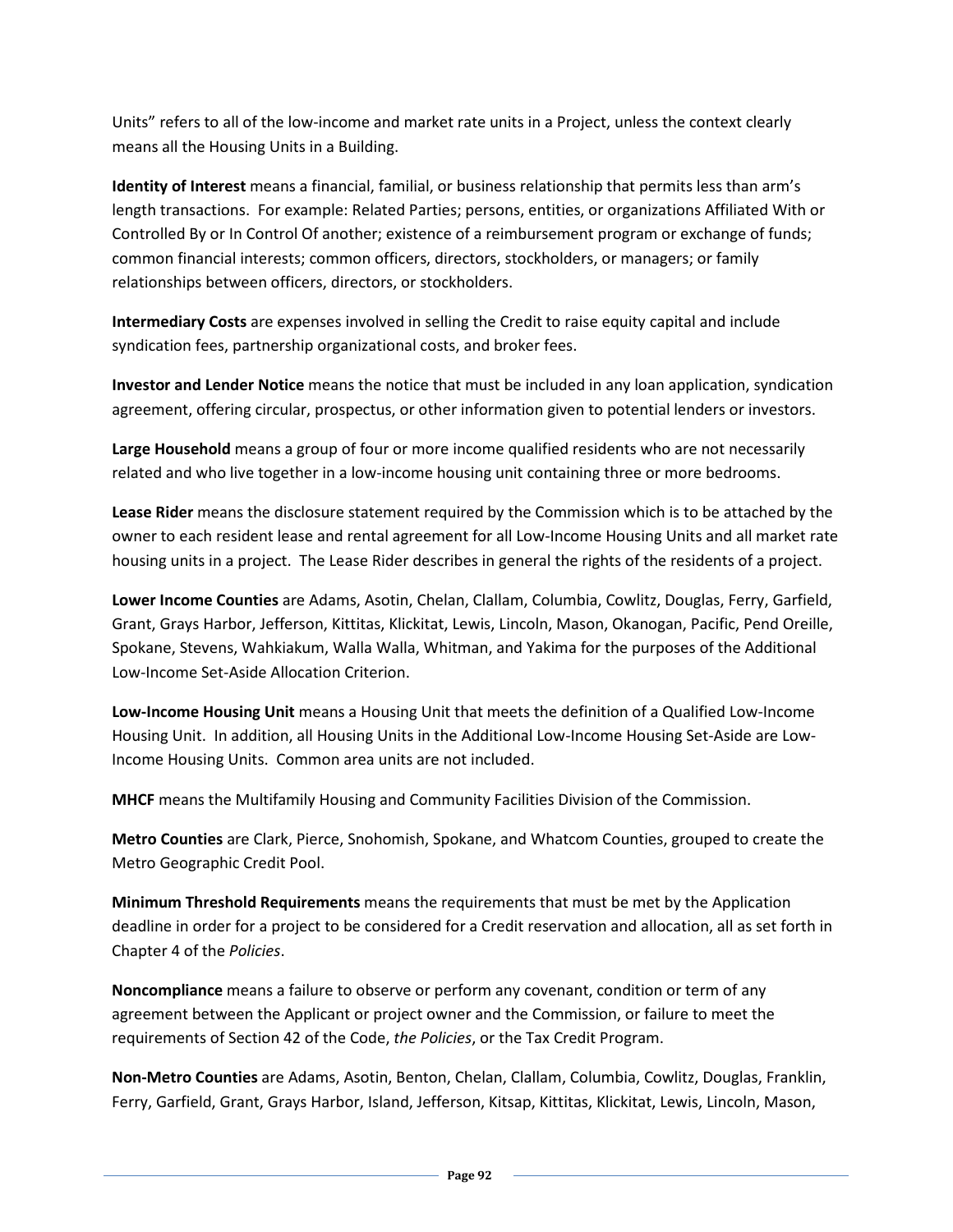Okanogan, Pacific, Pend Oreille, San Juan, Skagit, Skamania, Stevens, Thurston, Wahkiakum, Walla Walla, Whitman, and Yakima Counties, grouped to create the Non-Metro Geographic Credit Pool.

**Nonprofit Organization** means an organization organized and operated exclusively for Charitable Purposes and that is tax-exempt under Section 501(a) of the Code. Examples of these are organizations described in Sections 501(c)(3) and 501(c)(4) of the Code. A Nonprofit Organization also includes public housing authorities, public development corporations, Tribes, and Tribally Designated Housing Entities.

**Placed-In-Service Allocation Requirements** means the terms, conditions, obligations, and restrictions of the Tax Credit Program that are in the RAC that must be satisfied for a project to receive an allocation and for the Commission to issue IRS Form 8609.

**Preservation of Federally Assisted Low-Income Commitment** has the meaning set forth in Section 6.10 in the *Policies*.

**Principal(s)** means (1) with respect to a project owned by a partnership, the partners; (2) with respect to a project owned by a limited liability company, the members and managers; and (3) with respect to a closely-held corporation, the shareholders.

**Program Limits** has the meaning set forth in Chapter 3 of the Policies, that is, the limits established by the Commission and set forth in Chapter 3 to be used for selecting projects for Credit reservations and allocations.

**Project Compliance Period** means the period beginning with the year a building in a project is placed-inservice and continuing until the latest of the following periods for each building in the project:

- The compliance period;
- The extended low-income housing use period;
- The Additional Low-Income Housing Use Period; or
- The Three-Year Period.

**Qualified Allocation Plan** means the plan adopted by the Commission pursuant to Internal Revenue Code Section 42(m)(1)(B), as more fully described in Chapter 1 of the Policies.

**Qualified Nonprofit Organization** means a nonprofit organization described in Section 501(c)(3) or Section 501(c)(4) of the Code or that is tax-exempt under Section 501(a) of the Code and that is determined by the Commission not to be Affiliated With or Controlled By a for-profit organization, entity, or individual.

**RAC** means the Credit Reservation and Carryover Allocation Contract.

**Regulatory Agreement** means the Commission's Regulatory Agreement and amendments thereto, if any, that is required to be executed by the owner and recorded in first lien position. See Section 2.11 for a discussion of the Regulatory Agreement.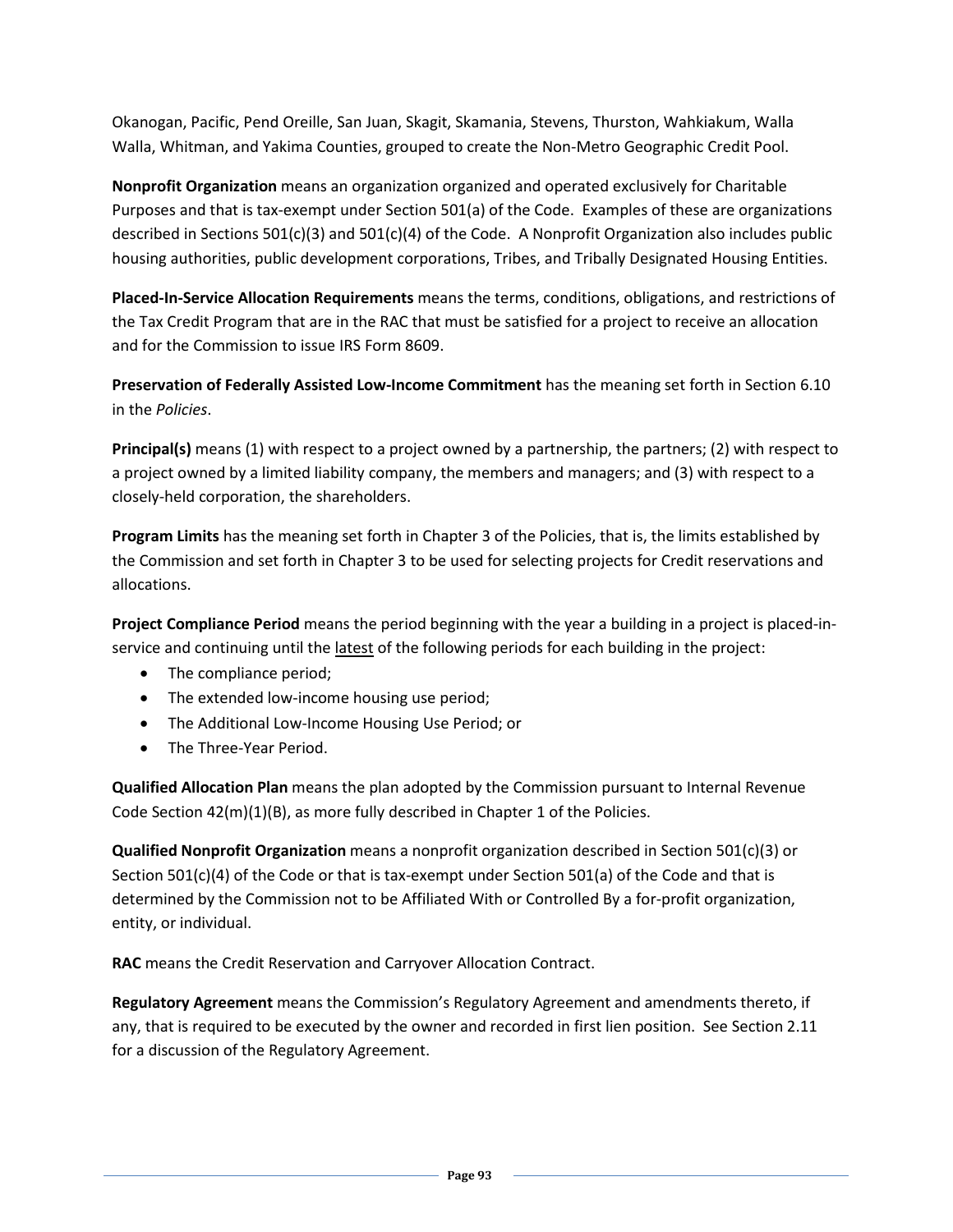**Rehabilitation Project** means Project consisting of one or more Buildings which will be rehabilitated and returned to, or converted to, residential use AND consisting of the rehabilitation of 80% or more of the existing Housing Units in the Project where the number of rehabilitated units are 50% or more of the Total Housing Units in the Project.

**Related Buyer or Related Seller** has the meaning set forth in Section 3.7.

#### **Related Party** means:

- (1) the brothers, sisters, spouse, ancestors, and direct descendants of a person;
- (2) a person and corporation where that person owns more than 50% in value of the outstanding stock of that corporation;
- (3) two or more corporations that are connected through stock ownership with a common parent with stock possessing:
	- (i) at least 50% of the total combined voting power of all classes that can vote, or
	- (ii) at least 50% of the total value of shares of all classes of stock of each of the corporations, or
	- (iii) at least 50% percent of the total value of shares of all classes of stock of at least one of the other corporations,

excluding in computing that voting power or value stock owned directly by the other corporation;

- (4) a grantor and fiduciary of any trust;
- (5) a fiduciary of one trust and a fiduciary of another trust, if the same person is a grantor of both trusts;
- (6) a fiduciary of a trust and a beneficiary of that trust;
- (7) a fiduciary of a trust and a corporation where more than 50% in value of the outstanding stock is owned by or for the trust or by or for a person who is a grantor of the trust;
- (8) a person or organization and an organization that is tax-exempt under Section 501(a) of the Code and that is Affiliated With or Controlled By that person or the person's family members or by that organization;
- (9) a corporation and a partnership, limited liability company, or joint venture if the same persons own more than:
	- (i) 50% in value of the outstanding stock of the corporation; and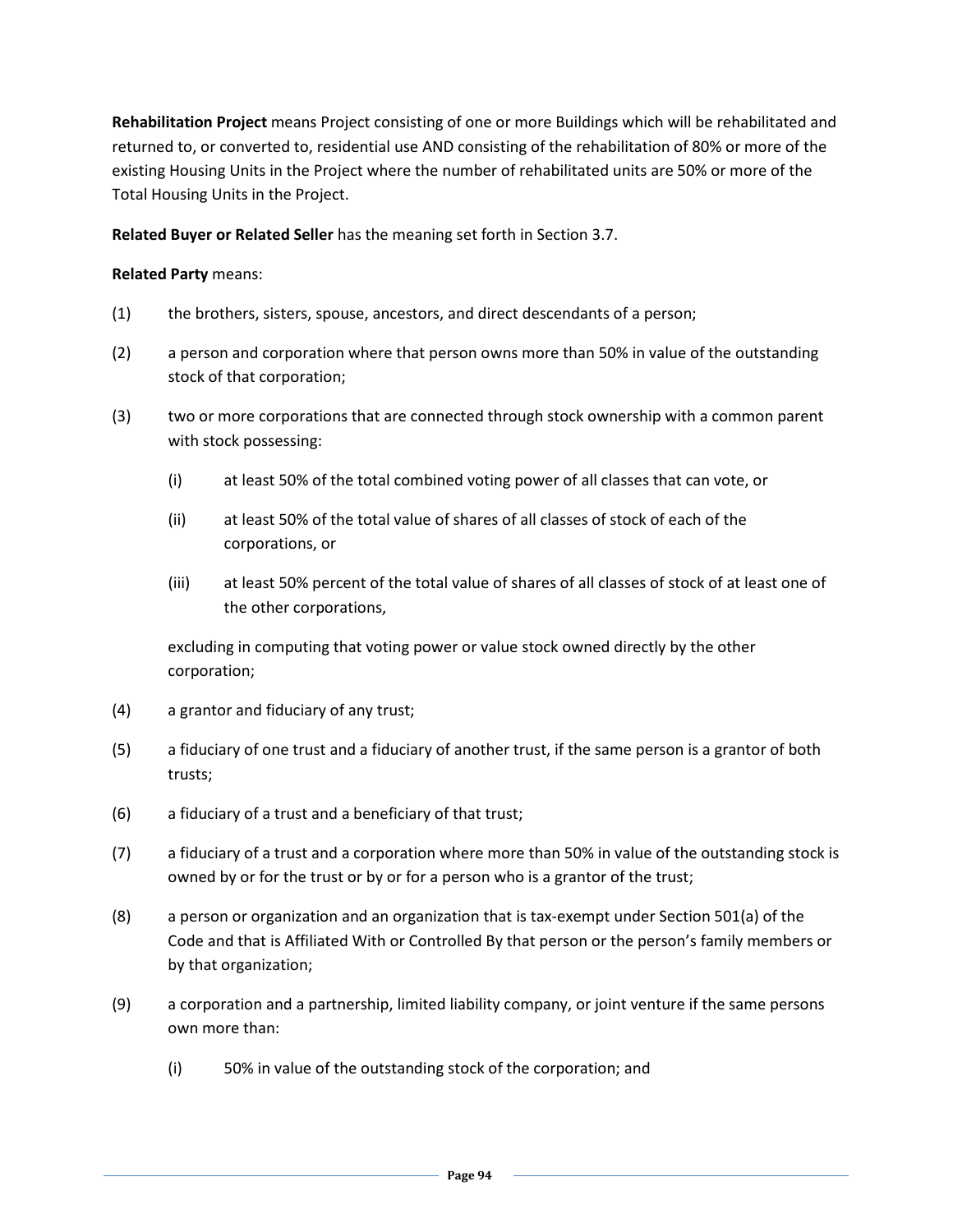- (ii) 50% of the capital interest or the profits' interest in the partnership, limited liability company, or joint venture;
- (10) one S corporation and another S corporation if the same persons own more than 50% in value of the outstanding stock of each corporation;
- (11) an S corporation and a C corporation, if the same persons own more than 50% in value of the outstanding stock of each corporation;
- (12) a partnership, limited liability company, or joint venture and a person or organization owning more than 50% of the capital interest or the profits' interest in that partnership, limited liability company, or joint venture; or
- (13) two partnerships, limited liability companies, or joint ventures, or a combination thereof, where the same person or organization owns more than 50% of the capital interests or profits' interests.

For purposes of (1) through (13) above, the constructive ownership provisions of Section 267 of the Code apply.

**Reservation and Carryover Allocation Requirements** means the terms, conditions, obligations, and restrictions of the Tax Credit Program, the RAC, together with the satisfaction of the requirements under Section 42(h)(I)(E) and/or Section 42(h)(I)(F) of the Code and Treasury Regulation Section 1.42-6.

**Rules** means those rules adopted by the Commission and codified in Washington Administration Code 262-01-130 governing the Tax Credit Program.

**Special Needs Housing Commitment(s)** means the Farmworker Housing Commitment, the Housing for Large Households Commitment, the Elderly Housing Commitment, the Housing for Persons with Disabilities Commitment and Housing for the Homeless Commitment.

**Supportive Housing** is a combination of housing and on-going services intended as a cost-effective way to help people live more stable, productive lives. Supportive housing works well for those who face the most complex challenges—individuals and families confronted with homelessness and who also have very low incomes and/or serious, persistent issues that may include substance abuse, addiction or alcoholism, mental illness, HIV/AIDS, or other serious challenges to a successful life. Supportive Housing can be coupled with such social services as job training, life skills training, alcohol and drug abuse programs and case management to populations in need of assistance, including the developmentally disabled, those suffering from dementia, including Alzheimer's disease and the frail elderly. Supportive housing is intended to be a successful solution that helps people recover and succeed while reducing the overall cost of care.

**Tax Credit Factor** means the factor selected by the Applicant that represents, on a percentage basis, the value of the tax Credit dollar amount available for Total Project Costs.